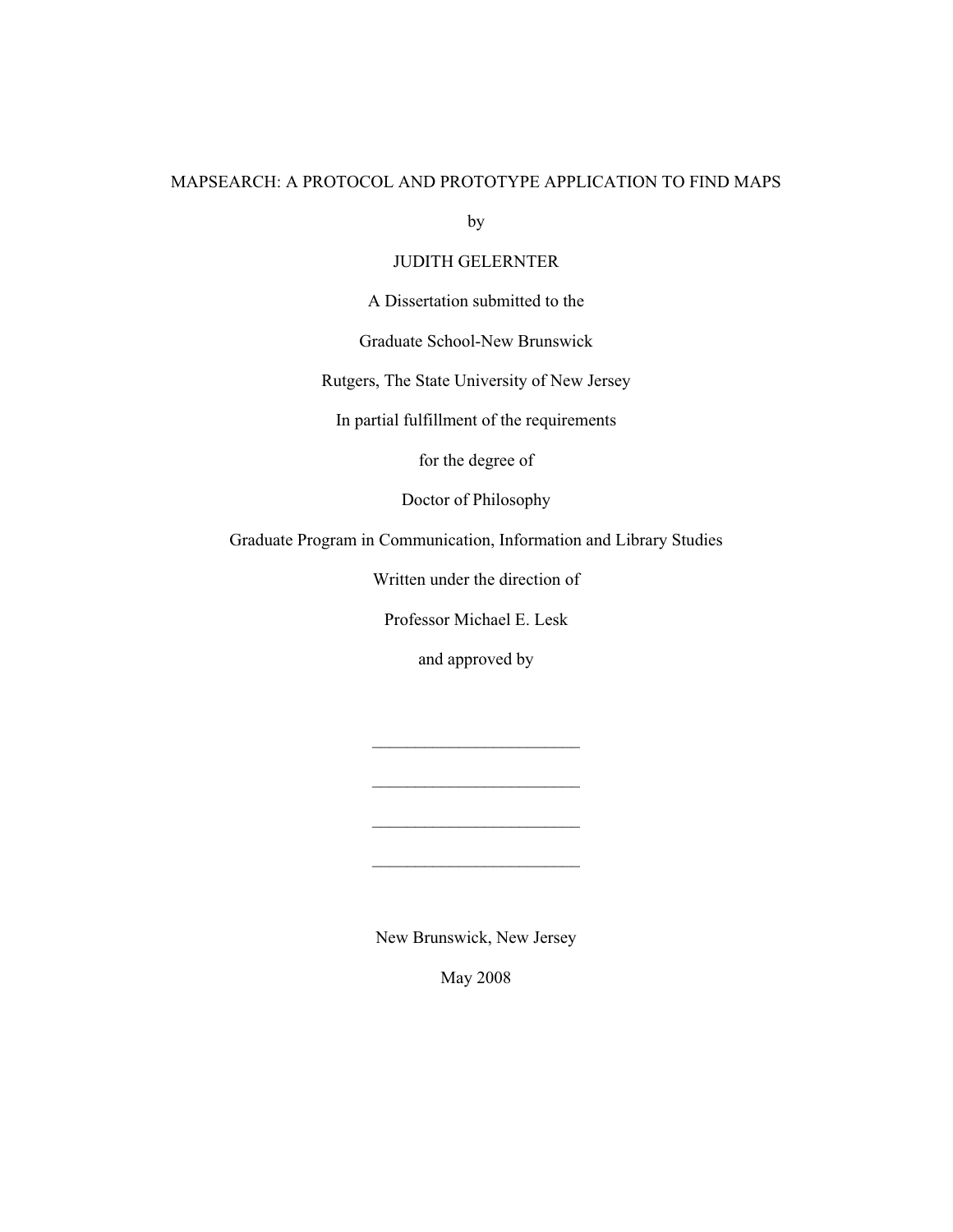© 2008

Judith Gelernter

## ALL RIGHTS RESERVED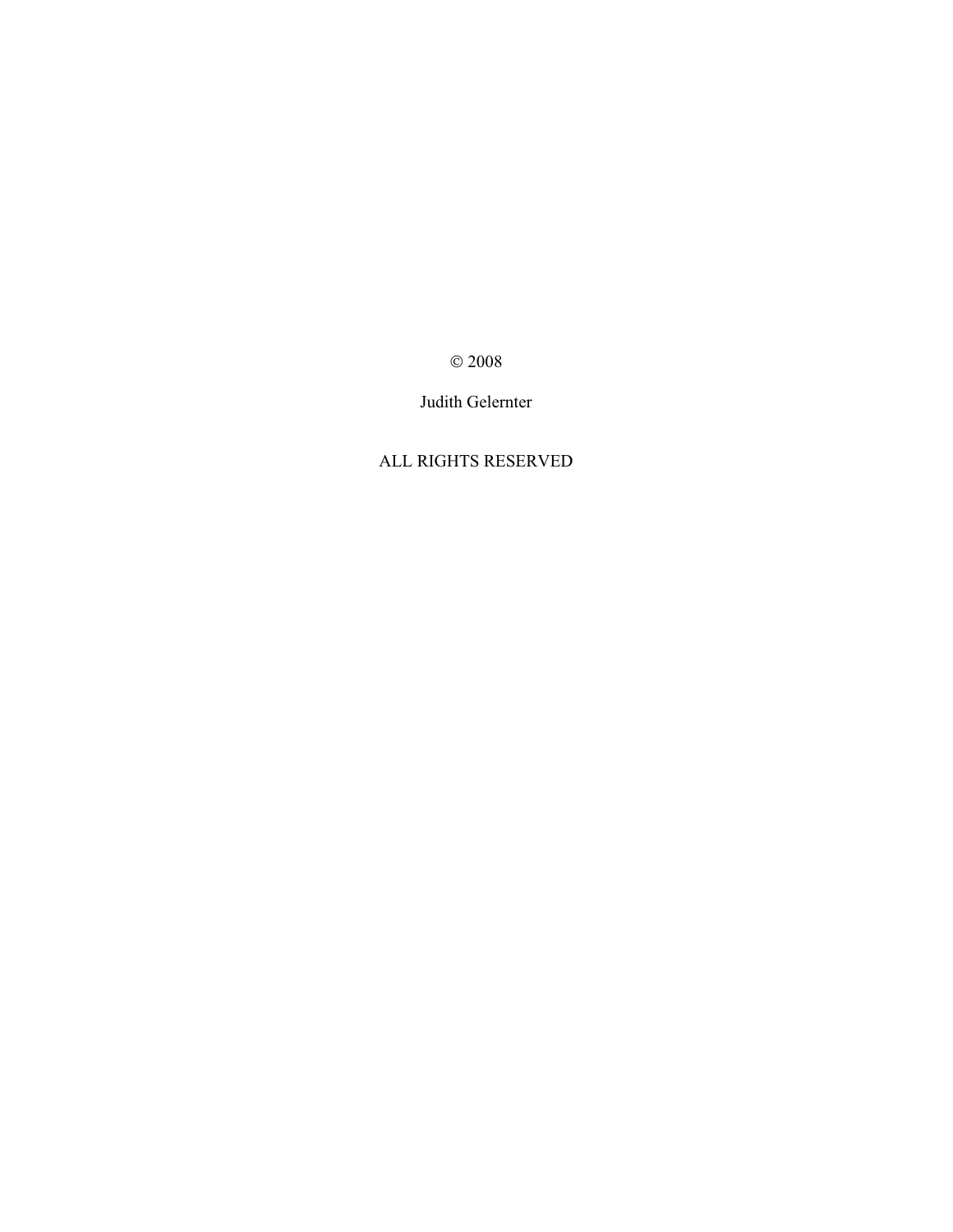### **ABSTRACT OF THE DISSERTATION**

MAPSEARCH: A Protocol and Prototype Application to Find Maps

By Judith Gelernter

Dissertation Director: Professor Michael Lesk

Even geographers need ways to find what they need among the thousands of maps buried in map libraries and in journal articles. It is not enough to provide search by region and keyword. Studies of queries show that people often want to look for maps showing a certain location at a certain time period or with a subject theme. The difficulties in finding such maps are several. Maps in physical and digital collections often are organized by region. Multi-dimensional manual indexing is time-consuming and so many maps are not indexed. Further, maps in non-geographical publications are indexed rarely, making them essentially invisible.

In an attempt to solve actual problems, this dissertation research automatically indexes maps in published documents so that they become visible to searchers. The MapSearch prototype aggregates journal components to allow finer-grained searching of article content. MapSearch allows search by region, time, or theme as well as by keyword (http://scilsresx.rutgers.edu/~gelern/maps/).

Automatic classification of maps is a multi-step process. A sample of 150 maps and the text (that becomes metadata) describing the maps have been copied from a random assortment of journal articles. Experience taking metadata manually enabled the writing of instructions to mine data automatically; experience with manual classification allowed for writing algorithms that classify maps by region, time and theme automatically. That classification is supported by ontologies for region, time and theme that have been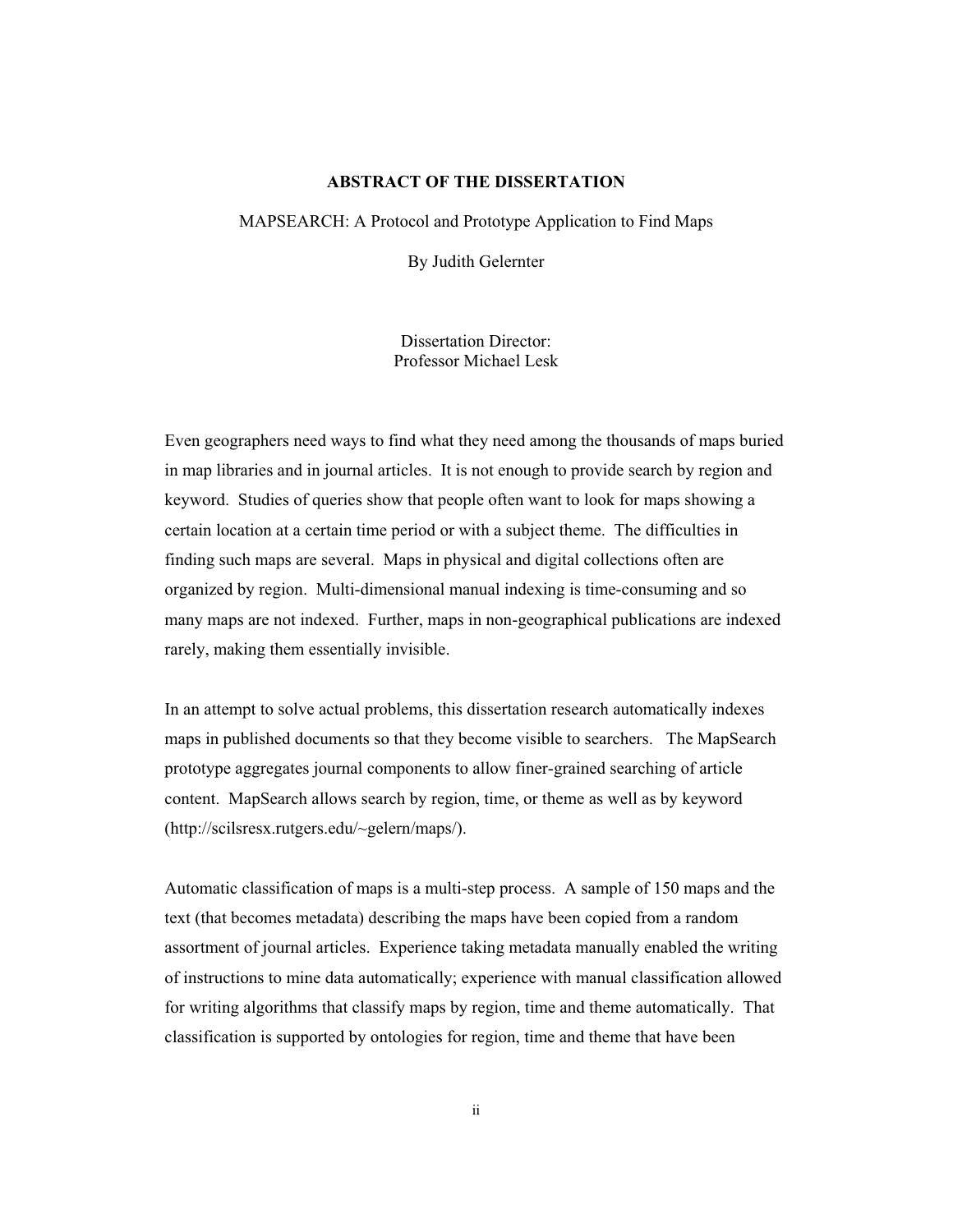generated or adapted for the purpose and that allow what has been called intelligent search, or smart search. The 150 map training set was loaded into the MapSearch engine repeatedly, each time comparing automatically-assigned classification to manuallyassigned classification. Analysis of computer misclassifications suggested whether the ontology or classification algorithm should be modified in order to improve classification accuracy. After repeated trials and analyses to improve the algorithms and ontologies, MapSearch was evaluated with a set of 55 previously unseen maps in a test set. Automated classification of the test set of maps was compared to the manual classification, with the assumption that the manual process provides the most accurate classification obtainable. Results showed an accuracy, or a correspondence between manual and automated classification, of 75% for region, 69% for time, and 84% for theme.

The dissertation contributes: (1) a protocol to harvest metadata from maps in published articles that could be adapted to aggregate other sorts of journal article components such as charts, diagrams, cartoons or photographs, (2) a method for ontology-supported metadata processing to allow for improved result relevance that could be applied to other sorts of data, (3) algorithms to classify maps into region, time and theme facets that could be adapted to classify other document types, and (4) a proof-of-concept MapSearch system that could be expanded with heterogeneous map types.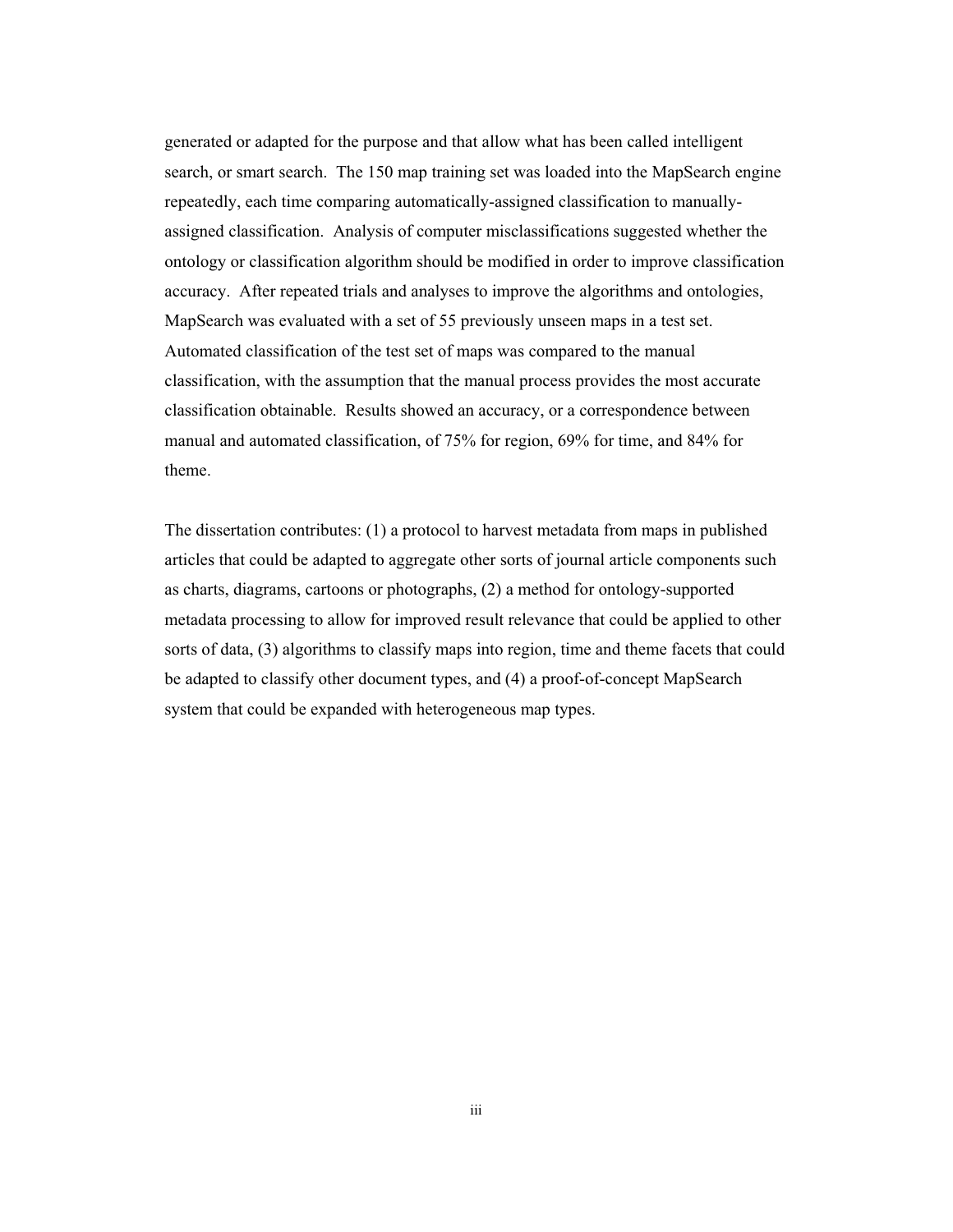### **Acknowledgement**

I am thankful for my chief advisor Michael Lesk's wisdom and kindness that have guided me throughout this research. His exceptional knowledge of data mining and word sense disambiguation allowed me to delve deeply into the heart of the problem. His translation of my algorithms into the web programming language Perl breathed life into MapSearch and created the prototype. I will miss our work on this project, but look forward to research together in future.

Thanks are due to committee members in my department Dan O'Connor and Marie Radford for advice on the rigors of form and style, and for being available when I have been in need. Thanks also to Michael Goodchild from the University of California at Santa Barbara for sharing some of his latest research and offering advice on this dissertation's geographic aspects.

I thank my colleagues in the graduate school Heather Moulaison and Sarah Legins for the careful attention they gave to indexing the map sample, which was used for the evaluation of the classification algorithms.

Nancy Kandoian of the Map Division of the New York Public Library, and Cathay Crosby of the Internet Public Library, were most helpful in providing data on how people ask for maps.

This research was supported in part by the Rutgers Academic Excellence Fund.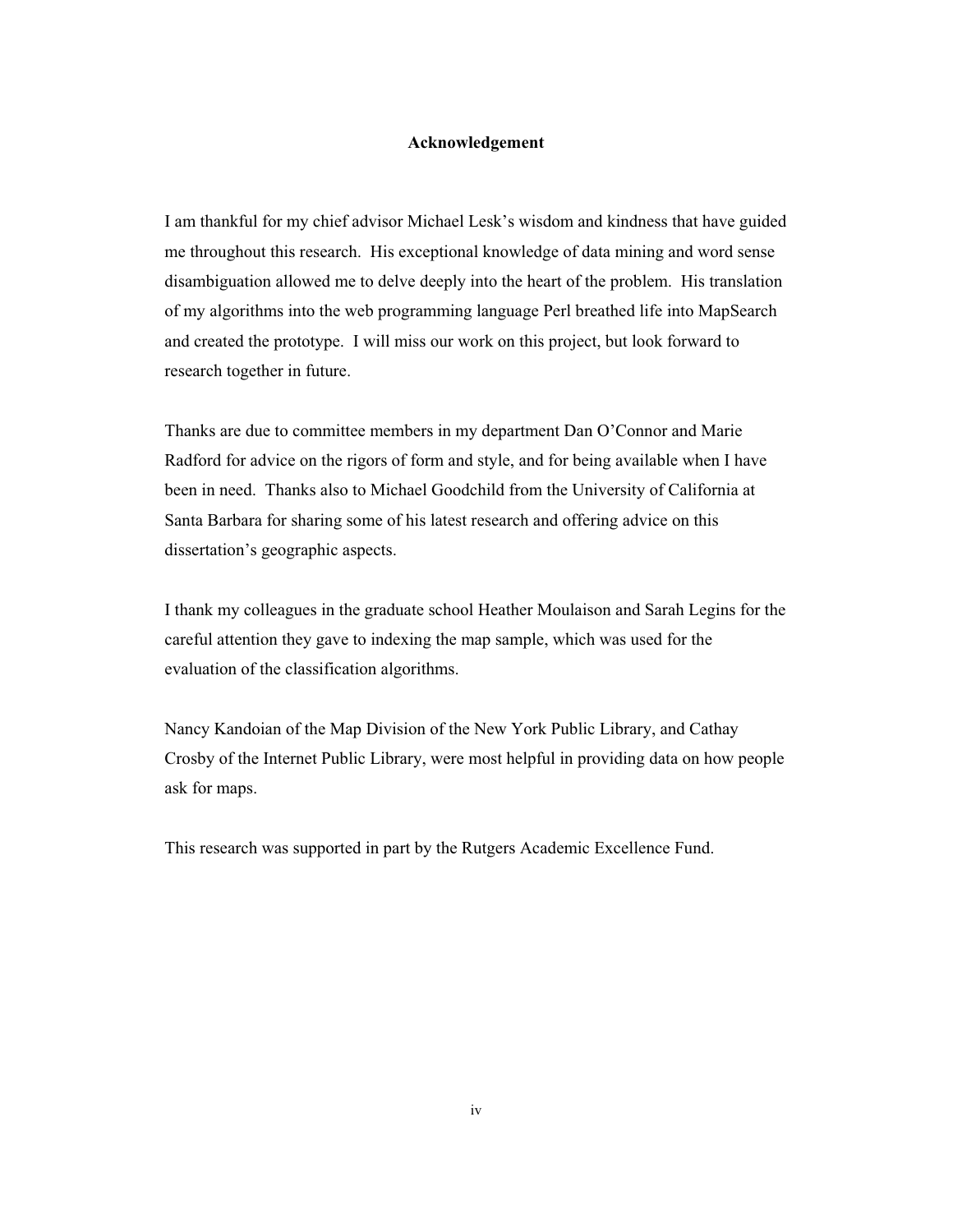## **Table of Contents**

| 1            |     |                                                                  |    |  |  |
|--------------|-----|------------------------------------------------------------------|----|--|--|
|              | 1.1 | Problem statement                                                |    |  |  |
|              | 1.2 | Significance                                                     |    |  |  |
|              | 1.3 | Research questions and small scale answer to the problem         |    |  |  |
|              | 1.4 | Contributions and long term goals                                |    |  |  |
| $\mathbf{2}$ |     |                                                                  |    |  |  |
|              |     | 2.1 What is a map?                                               |    |  |  |
|              |     | 2.2 How can one find a digital map?                              |    |  |  |
|              |     | 2.3 Why finding a digital map can be a problem: spatial metadata |    |  |  |
|              |     | 2.4 Theme maps and those who use them                            |    |  |  |
|              |     | 2.5 MapSearch in response to present problems                    |    |  |  |
|              |     | 2.6 Approach                                                     |    |  |  |
| 3            |     |                                                                  |    |  |  |
|              | 3.1 | Information retrieval                                            |    |  |  |
|              |     | 3.2 Data mining and automated classification                     |    |  |  |
|              |     | 3.3 Lexical search using an ontology and weighted indexing       |    |  |  |
|              |     | 3.4 Determining relevance: semantic similarity                   |    |  |  |
|              |     | 3.5 Indexing attributes for maps                                 |    |  |  |
|              |     | 3.6 Systems to retrieve maps                                     |    |  |  |
| 4            |     |                                                                  |    |  |  |
|              |     | 4.1 How do people ask for maps?                                  |    |  |  |
|              |     | 4.1.1 New York Public Library Map Division                       |    |  |  |
|              |     | Method                                                           |    |  |  |
|              |     | Data                                                             |    |  |  |
|              |     | Findings                                                         |    |  |  |
|              |     | 4.1.2 Actual questions from the Internet Public Library          |    |  |  |
|              |     | Method                                                           |    |  |  |
|              |     | Data                                                             |    |  |  |
|              |     | Findings                                                         |    |  |  |
|              | 4.2 | Interpretation of both studies                                   |    |  |  |
| 5            |     | Overview of automatic cataloging and classification of maps      | 28 |  |  |
|              | 5.1 | System architecture                                              |    |  |  |
|              | 5.2 | Harvesting metadata                                              |    |  |  |
|              |     | Collecting the sample<br>5.2.1                                   |    |  |  |
|              |     | 5.2.2<br>Creating and storing                                    |    |  |  |
|              |     | 5.2.3<br>Data cleaning                                           |    |  |  |
|              |     | 5.2.4 Weighting and indexing                                     |    |  |  |
|              |     | Information extraction<br>5.2.5                                  |    |  |  |
|              | 5.3 | Metadata classification                                          |    |  |  |
|              |     | Classification rules<br>5.3.1                                    |    |  |  |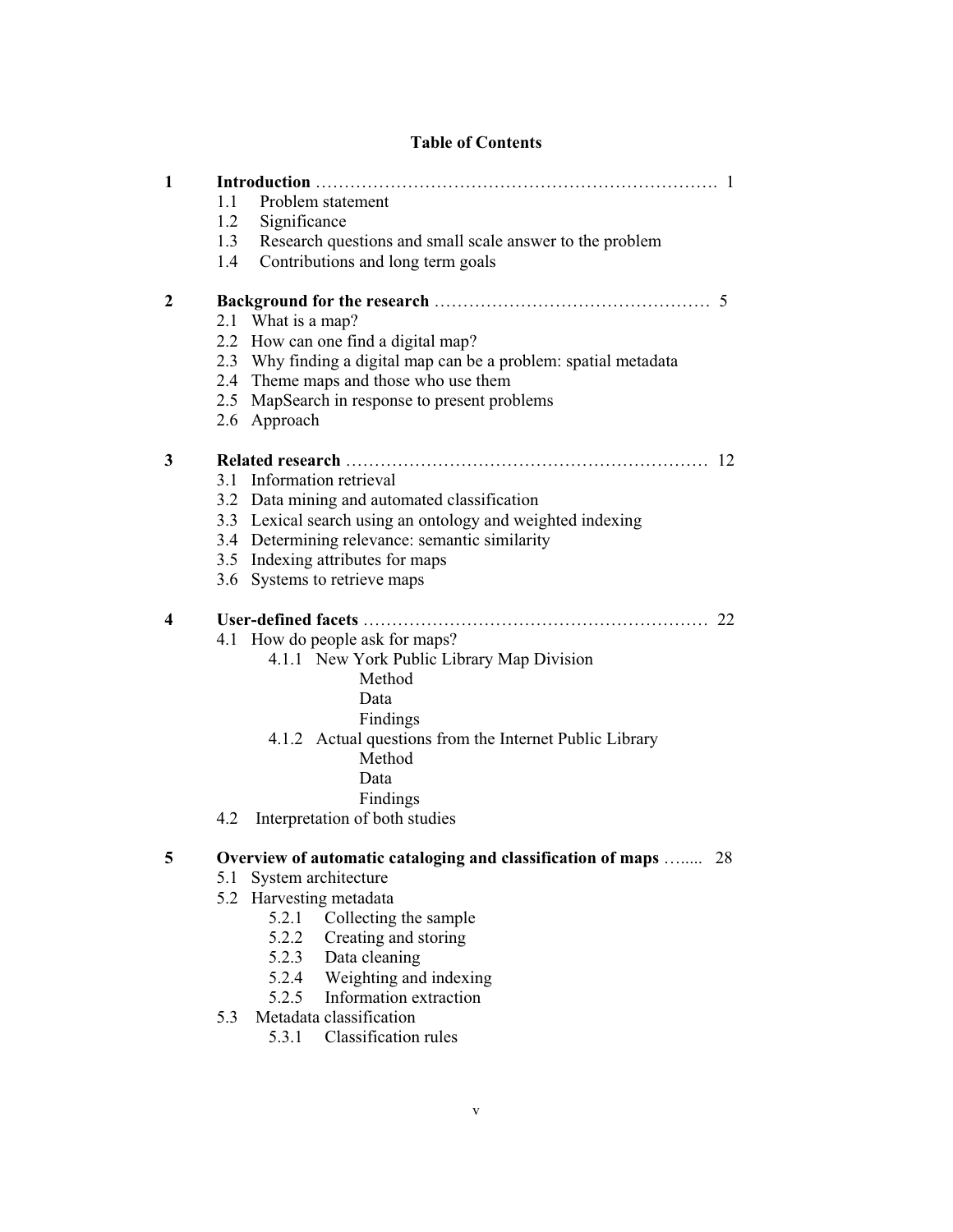| 5.3.2 | Classification categories |  |
|-------|---------------------------|--|
|-------|---------------------------|--|

5.3.3 An ontology for each facet

|  |  | Query processing: assessment and improvement |
|--|--|----------------------------------------------|
|  |  |                                              |

- 5.4.1 Algorithms
- 5.4.2 How to use an ontology to classify metadata or query
- 5.4.3 How to rank results
- 5.4.4 How good is a given classification? Scoring
- 5.5 Improving classification algorithms

| 6 |     |                                                        | 42 |
|---|-----|--------------------------------------------------------|----|
|   | 6.1 | Method                                                 |    |
|   | 6.2 | Region                                                 |    |
|   |     | 6.2.1<br>Classes and their application                 |    |
|   |     | 6.2.2<br>Geo-ontology                                  |    |
|   |     | 6.2.3<br>Algorithm for region                          |    |
|   |     | 6.2.4<br>Findings (research question 1)                |    |
|   | 6.3 | Time                                                   |    |
|   |     | 6.3.1<br>Classes and their application                 |    |
|   |     | 6.3.2<br>Chrono-ontology                               |    |
|   |     | 6.3.3<br>Algorithm for time                            |    |
|   |     | 6.3.4<br>Findings (research question 2)                |    |
|   | 6.4 | Theme                                                  |    |
|   |     | 6.4.1<br>Classes and their application                 |    |
|   |     | 6.4.2<br>Concept ontology                              |    |
|   |     | Algorithm for theme<br>6.4.3                           |    |
|   |     | 6.4.4<br>Findings (research question 3)                |    |
|   | 6.5 | Summary of results                                     |    |
|   | 6.6 | Discussion                                             |    |
| 7 |     |                                                        | 70 |
|   | 7.1 | Method                                                 |    |
|   | 7.2 | Keyword search                                         |    |
|   | 7.3 | Faceted category search                                |    |
|   | 7.4 | Results display                                        |    |
|   | 7.5 | Messages to the user                                   |    |
|   | 7.6 | Further testing                                        |    |
| 8 |     |                                                        | 77 |
|   | 8.1 | Potential approaches for evaluation                    |    |
|   | 8.2 | How well do the algorithms work                        |    |
|   |     | 8.2.1 Method for manual classification                 |    |
|   |     | 8.2.2 Assembling the results of manual classifications |    |
|   |     | 8.2.3 Evaluation of automatic classification           |    |
|   | 8.3 | Proposed experiment for data mining                    |    |
|   | 8.4 | Proposed experiment for classification categories      |    |
|   |     | Proposed experiment for user satisfaction              |    |
|   | 8.5 |                                                        |    |
|   |     |                                                        |    |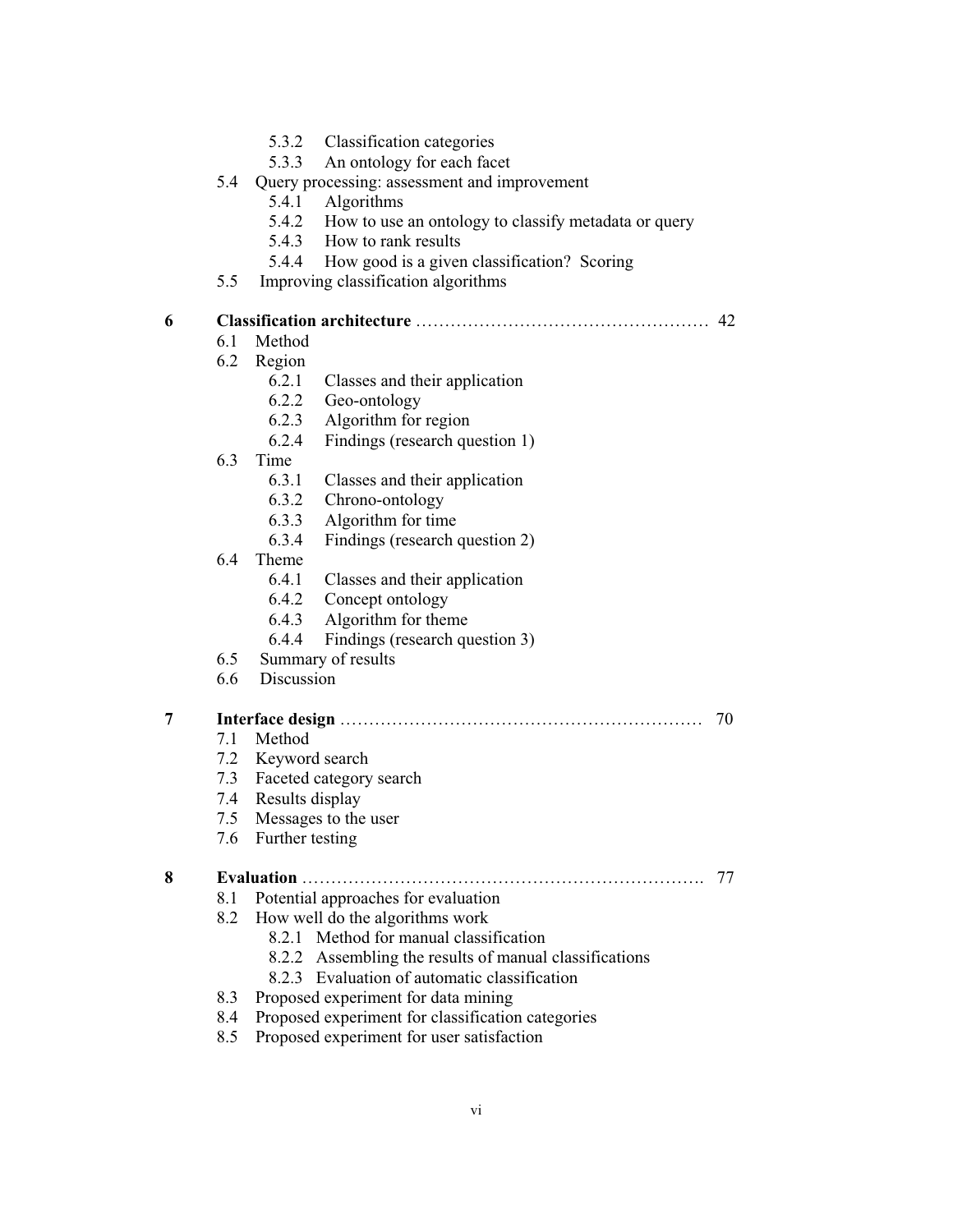8.7 Importance of testing

| 9  |      | 86                                                                     |
|----|------|------------------------------------------------------------------------|
|    |      | 9.1 Collection, current and expanded                                   |
|    |      | 9.2 Categories                                                         |
|    |      | 9.3 Classifying maps                                                   |
|    |      | 9.4 Ontologies                                                         |
|    |      | 9.5 Interface design                                                   |
|    |      | 9.6 MapSearch is a question-answering tool—but what are the questions? |
| 10 |      |                                                                        |
|    | 10.1 | Hybrid method for classification                                       |
|    |      | 10.2 Subject ontology                                                  |
|    |      | 10.3 Algorithms                                                        |
|    |      | 10.4 MapSearch prototype expandable                                    |
|    |      | 10.5 Toward a simpler spatial metadata scheme                          |
| 11 |      | 93                                                                     |
|    | 11.1 | Expanding the search protocol in order to expand the collection        |
|    |      | 11.2 Adding features for users                                         |
|    |      | 11.3 MapSearch as a model                                              |
|    |      |                                                                        |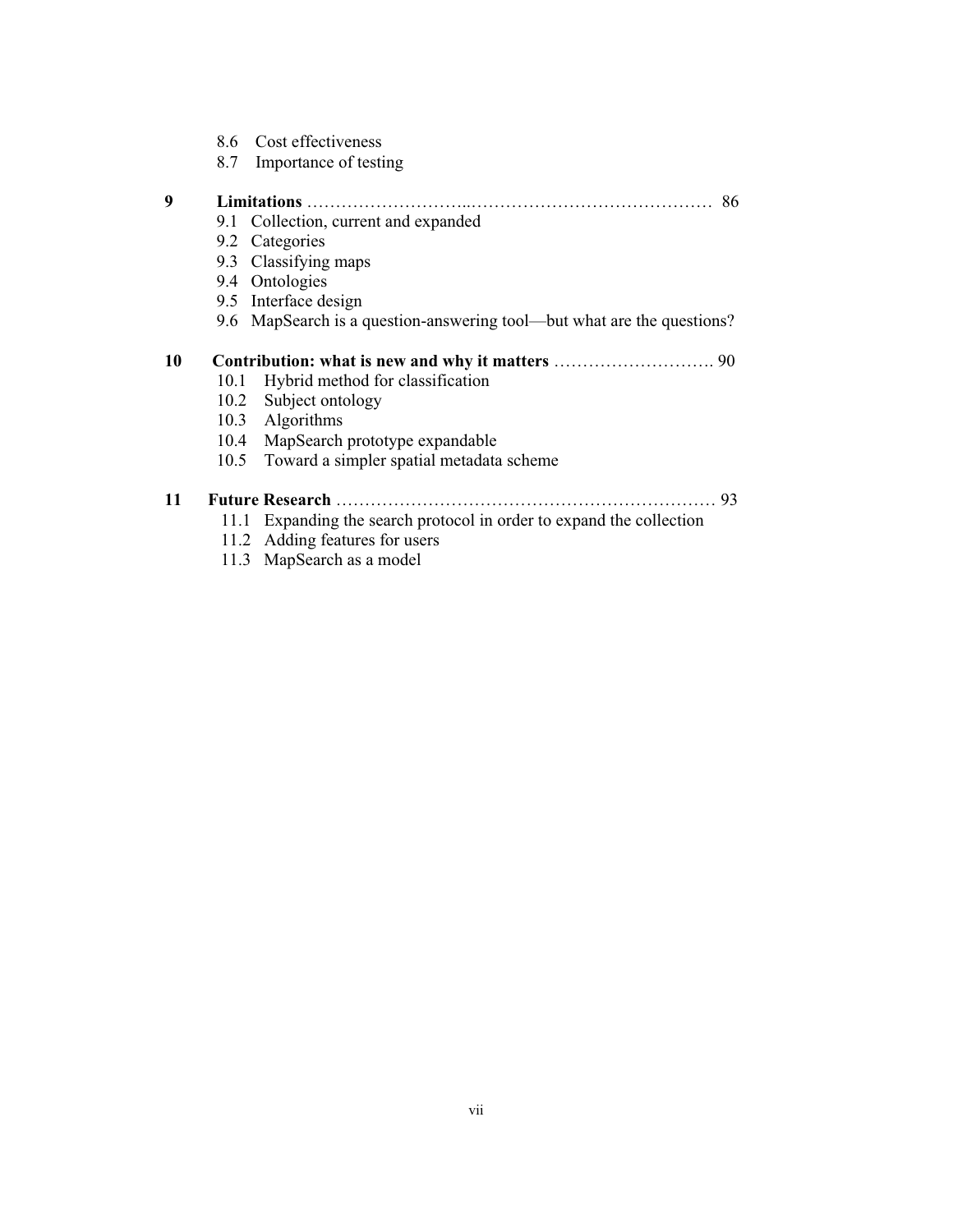## **List of tables**

| Table 4 Comparison of automatic classifications in the training set by facet 66 |  |
|---------------------------------------------------------------------------------|--|
|                                                                                 |  |
| Table 6 Comparison of automatic classifications in the testing set by facet  80 |  |

## **List of illustrations**

| Figure 2a Map as it appears in the article; Center and Right: Demonstration |  |
|-----------------------------------------------------------------------------|--|
|                                                                             |  |
| Figure 2b Words from the article that can be taken using the data mining    |  |
|                                                                             |  |
| Figure 3 Example of weighting: Sample output of classification by theme  38 |  |
|                                                                             |  |
|                                                                             |  |
|                                                                             |  |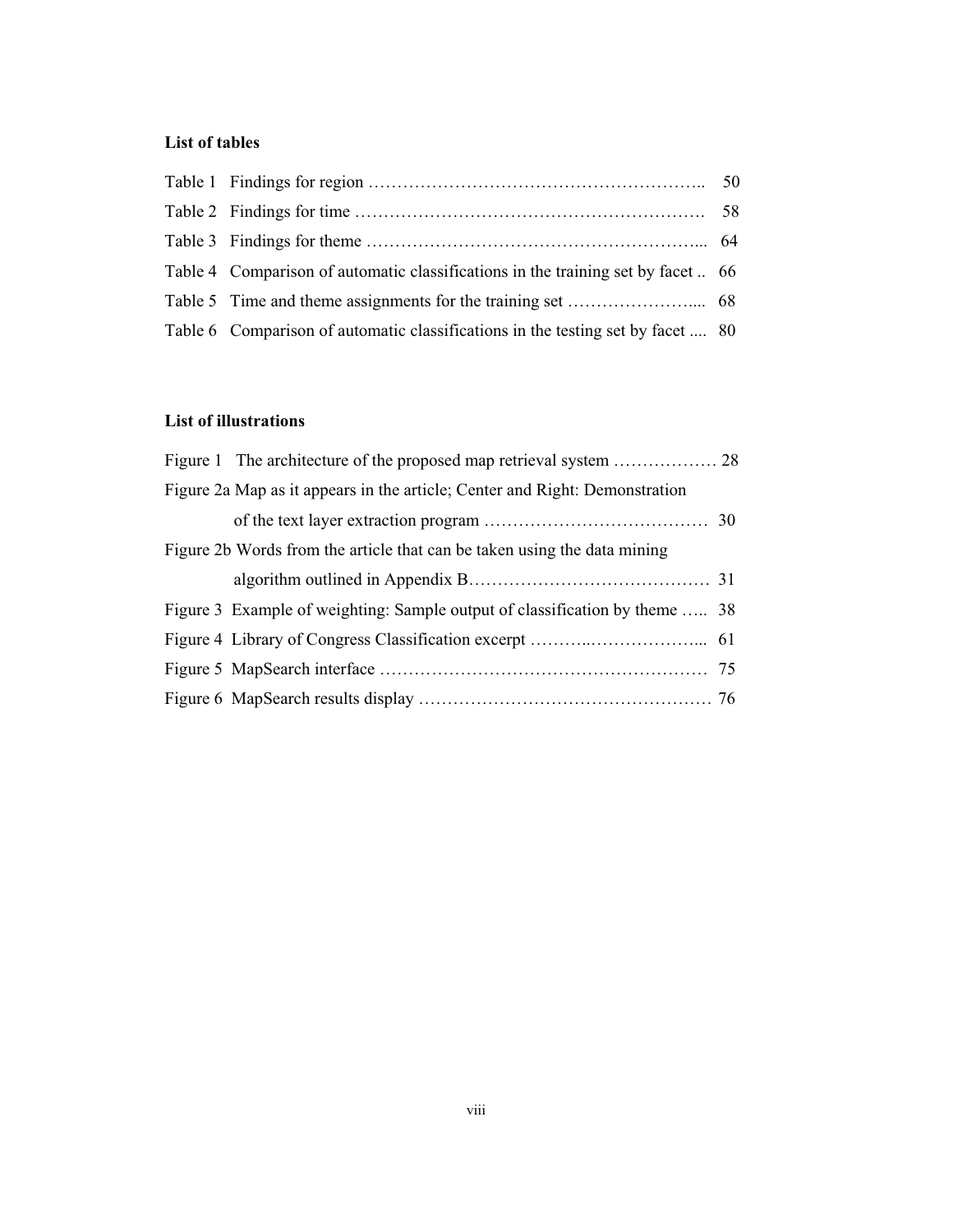# **Concluding Material**

| D.1 Instructions to indexers<br>D.2 Regions expanded<br>D.3 Regions mapped<br>D.4 Themes expanded |  |
|---------------------------------------------------------------------------------------------------|--|
|                                                                                                   |  |
|                                                                                                   |  |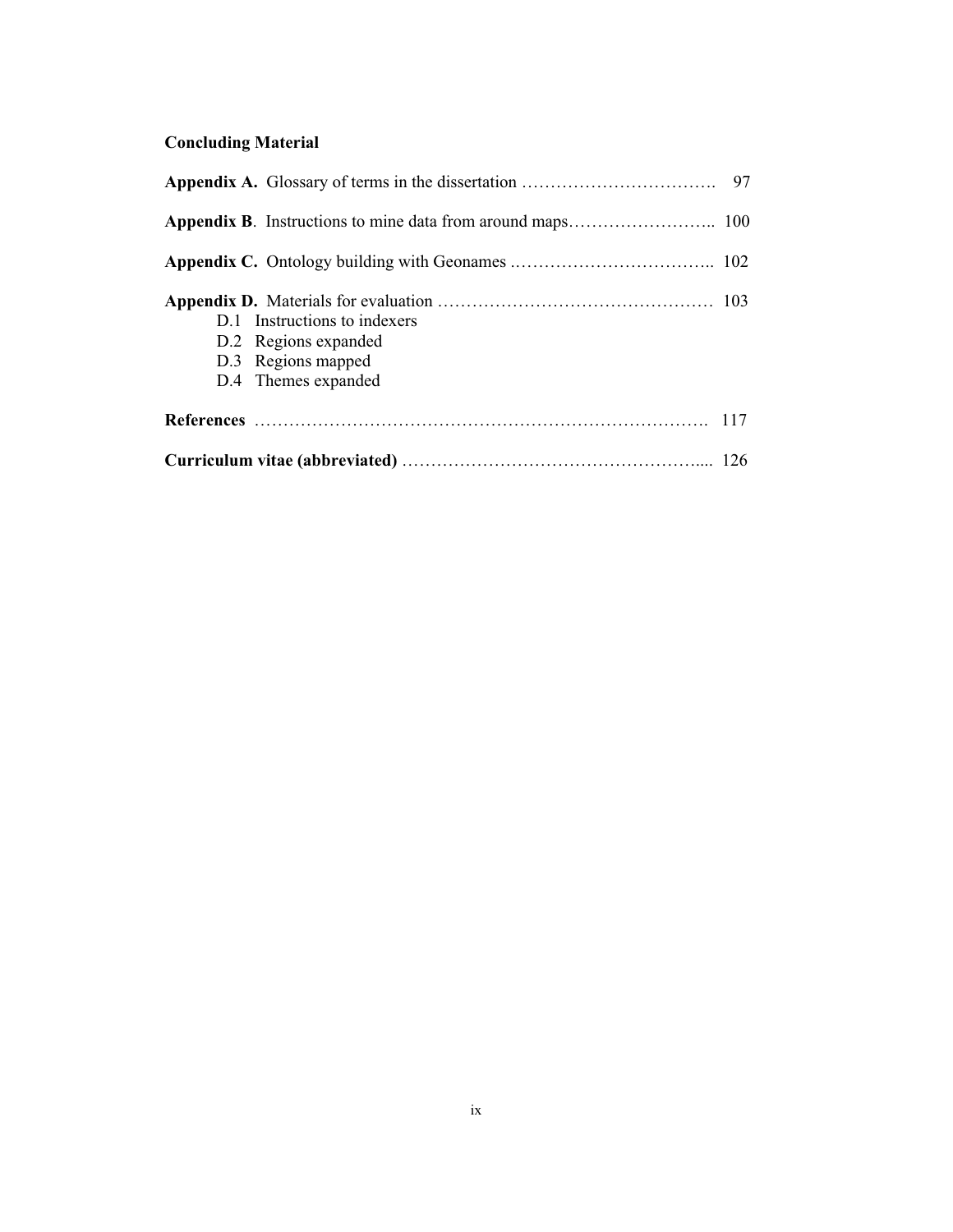### **1 Introduction**

### **1.1 Problem statement**

How do we find maps in non-geographic publications? In digital publications, often we do not—maps are invisible because they are not well-indexed. Standard book records in library catalogs contain a descriptive field that tells whether a book includes a map, but does not describe the map. Articles rarely have even this level of indexing. This dissertation research is one step toward answering the map problem.

### **1.2 Significance**

How do we know missing maps is a problem? People look for geographic data daily, as revealed in search engine logs. Sanderson and Han (2007) analyzed four weeks worth of one million queries from "a large search engine" in 2004 and found that geography words contributed the largest percentage of any query category (other categories were activity, adult, arts and humanities, shopping, computer, education, healthcare, people and science). Geography might be the largest search engine category, but how many queries might it comprise? Eighteen percent of the queries submitted to the EXCITE search engine in 2001 contained geographically-related terms (Sanderson & Kohler, 2004). Fourteen percent of queries submitted within a half-year period to the major Brazilian search engine TodoBR contained at least one geographically related term (Borges, Laender, Medeiros & Davis, 2007, p. 31).

*So say an average of 15% of 1 million queries collected over one month are geographically-related = 150,000 queries*.

Henrich & Lüdecke (2007, p.5) found that about 12% of geographic queries are of "pure informational character" without the intent of going to a place. Many of these surely are candidates for theme maps, which are maps that overlay data on a basemap.

*So 150,000 x 12% =18,000 queries per month [or almost a quarter million queries per year] per major search engine might be answered with a theme map. The numbers would be exponentially more if applied to Google which, according to searchenginewatch.com, hosted 37 billion search queries during the month of August 2007, or over 1 billion per day.*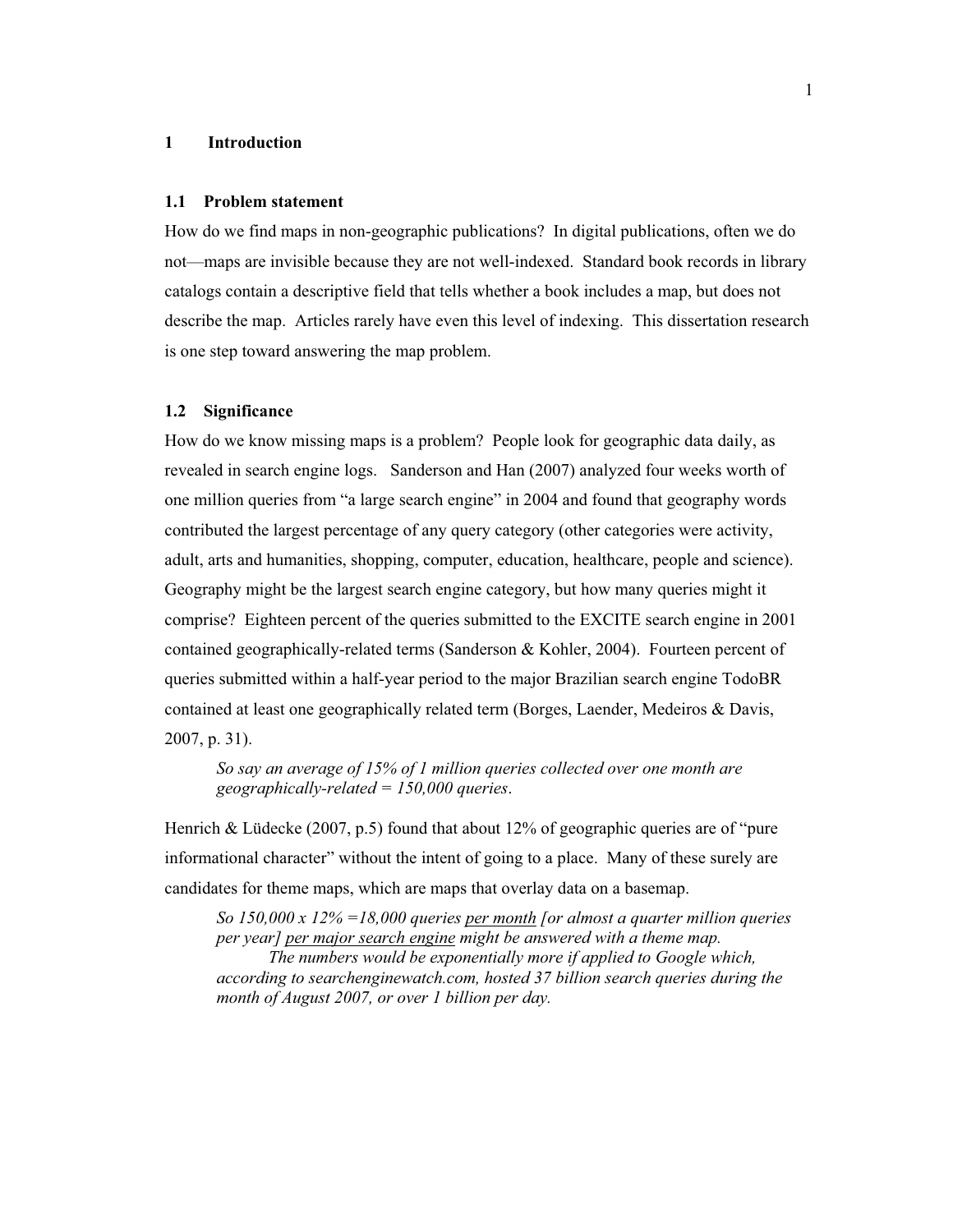Supposing that some proportion of these geographic queries could be answered by theme maps, this research makes published maps visible to search by keyword and classification category. The research rests upon previous work in data mining and automatic classification with ontology-supported retrieval. Data mining here is in lieu of hand-cataloging that is the traditional basis for automatic classification. Ontology-supported search aims to widen retrieval relevance in searches by keyword and classification category. Terminology underlying the information retrieval and geographic information science technicalities of this dissertation are in Appendix A., and a prototype is accessible at http://scilsresx.rutgers.edu/~gelern/maps.

### **1.3 Research questions**

This dissertation proposes a method to make a large body of maps accessible by classification category. It outlines a method to mine maps from journal articles and then classify them without human supervision. The questions driving research are just how well can those methods work.

The first research question is: how well it is possible to classify maps automatically by region? The second is: how well is it possible to classify maps automatically by time period? The third is: how well it is possible to classify maps automatically by subject? The measure of a correct automatic classification is classification done manually. Despite the fact that two people will not choose the same categories invariably (as is shown in the section on evaluation), enough assigning of categories is unambiguous to make measuring automatic classification by a manual benchmark seem acceptable. The prototype does not need to excel at recall and precision because it has no actual competitors; it need perform only well enough to be cost-effective, and so justify its implementation.

### **1.4 Contributions and long term goals**

Eventually the research could be broadened by applying methods contributed in this dissertation to classifying various sorts of data mined from documents, and it could be deepened by continuing to fortify the MapSearch retrieval system and enlarging its map collection.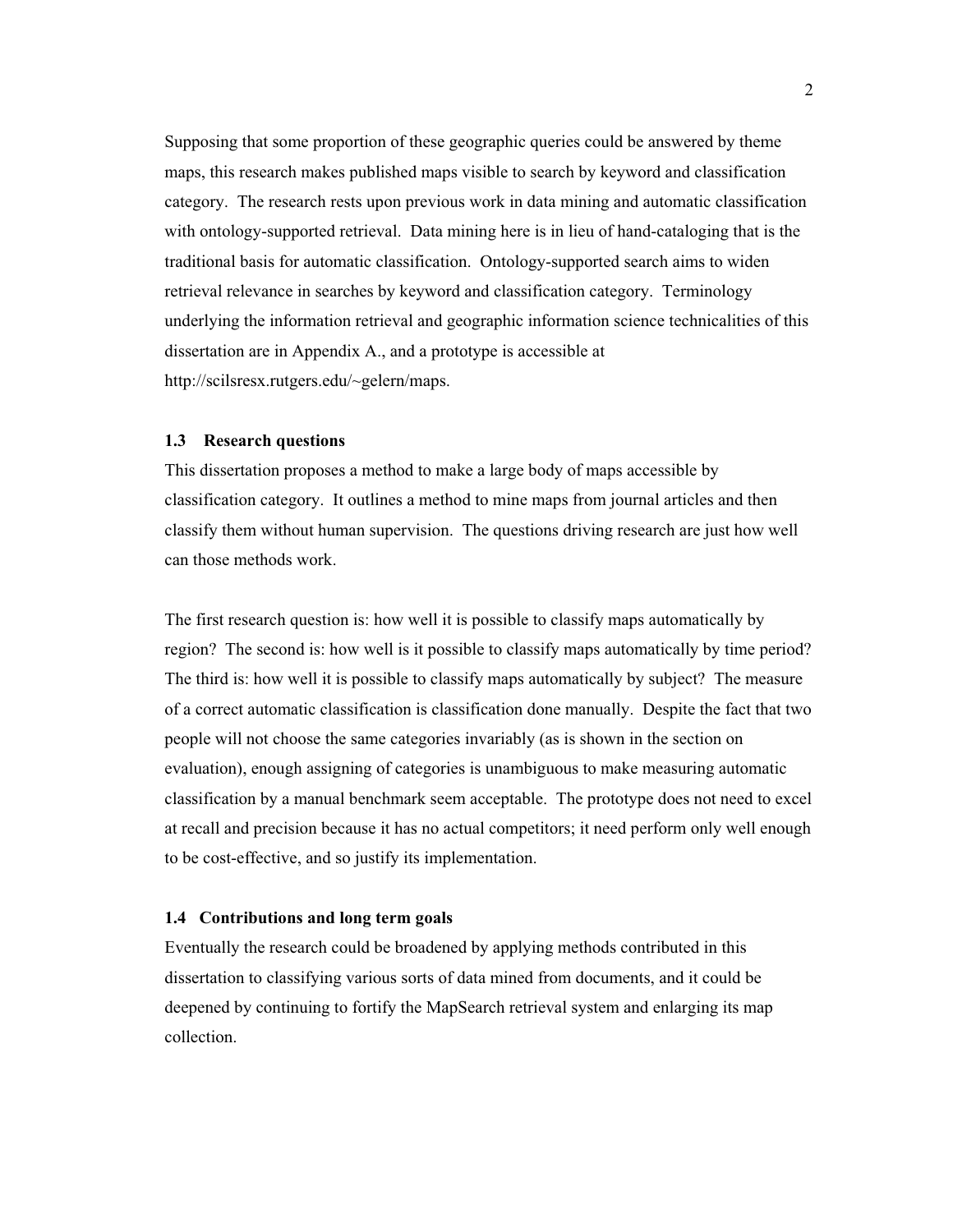### *Broaden the study*

 $\overline{a}$ 

The opinion of most participants in a recent study focused on a database of journal article components (not just maps) confirmed that there is a "consistent, unmet need for systems that yield higher precision searches…[to] journal article components like figures, tables, graphs, maps and photographs" (Sandusky  $& Tenopir, 2008, p.977$ ). A collection of journal article components would provide a finer-grained means to access the literature, and also a means to create reports or meta-analyses based on these components. This dissertation, therefore, is one step toward that goal in that the data mining and classification algorithms devised here for maps could be adapted to mine components of other types. The worth of the components rests largely on their accuracy, and that is of course outside the control of the system that aggregates them.

Explored also in this dissertation is ontology-supported retrieval. An ontology is a type of controlled vocabulary that groups related words, as discussed further in some of the chapters following. It improves retrieval by filling in semantic gaps such that, for example, a user's query on "car" will retrieve items about automobiles that do not use the word "car," and that consequently would be missed in a search using keyword matching. This is called recall. The manually-created ontologies, in the present context, have led to recall that is fairly high.

The importance of ontologies in improving recall has been recognized widely. The World Wide Web Consortium is developing its own Web Ontology Language  $(OWL)$ .<sup>1</sup> The ontologies created manually for time and subject in MapSearch, abbreviated for the prototype, can be expanded using methods shown here for collections that are vast. Research pursuant to this dissertation might suggest ways to expand ontologies automatically or suggest how pre-existing ontologies could be implemented more effectively.

Another way to broaden the study would be to apply the hybrid method of classification to other sorts of items. Typically, classification is wholly automated. Combining manually-

<sup>&</sup>lt;sup>1</sup> OWL Web Ontology Language Overview by the World Wide Web Consortium, at http://www.w3.org/TR/owl-features/, retrieved February 22, 2008.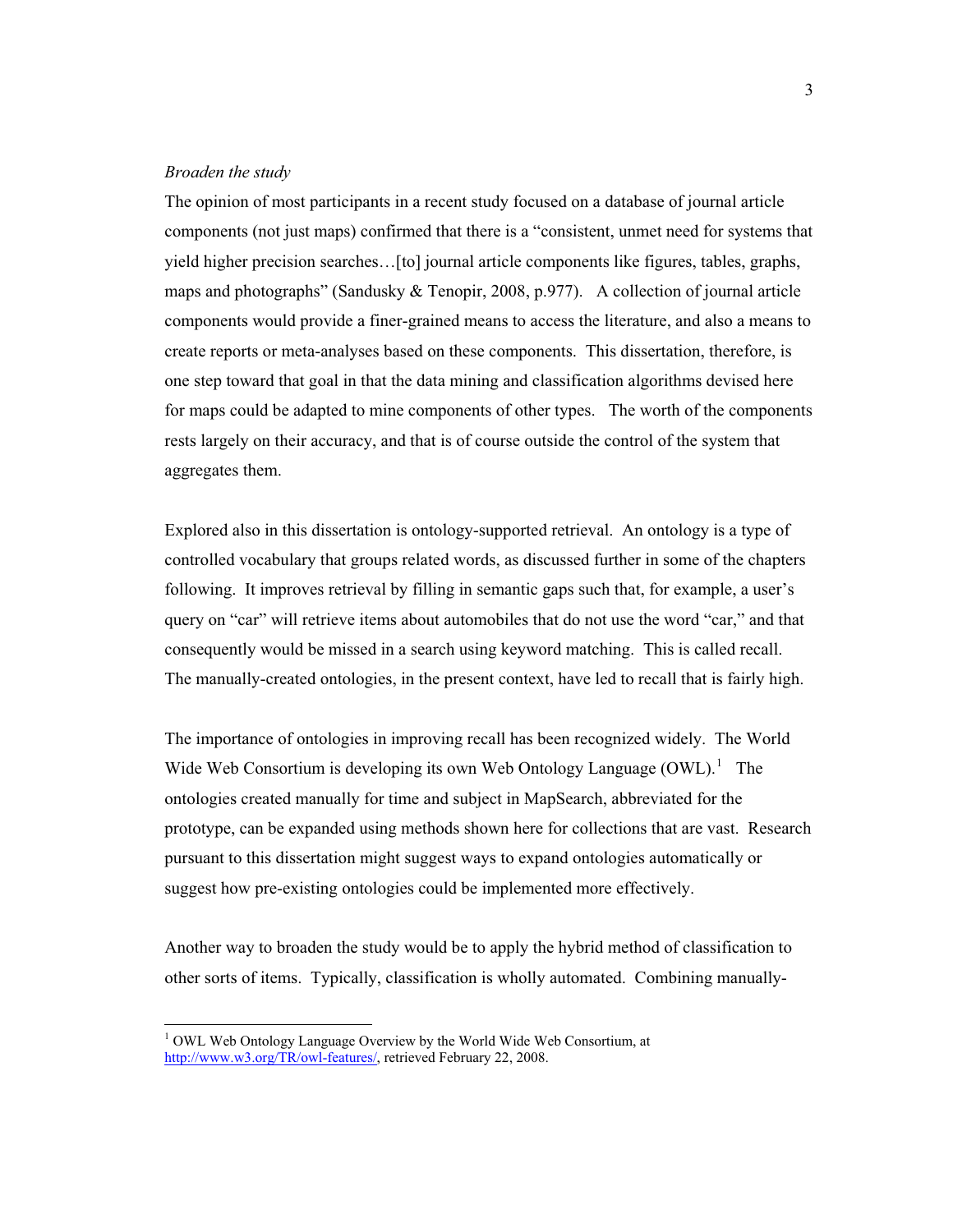created ontologies with automatic classification of items into categories is a little-tried method that has been used in MapSearch with success.

### *Deepen the study*

Those who rely upon maps might appreciate a working version of a system like MapSearch that affords easy access to maps by region, time period and theme. The need for a system that finds maps is underlined by the many sorts of difficulties in finding what is available currently: image searches for maps often are confined to search by keyword, driving direction maps are available on-the-fly but generally not in collections, and many sheet maps are undoubtedly uncataloged owing to arduous metadata specifications for manual map cataloging. Beyond this, many maps within articles are invisible to search because they are not invariably indexed.

One way to fortify MapSearch would be to enlarge its collection with maps or links to maps. The first step would be to add many more maps mined from published articles. The maps would come from heterogeneous sources. Some would be hand-cataloged and some would not. Retrieving from heterogeneous sources within a single interface represents an aspect of the information fusion problem in computer science, and one that must be considered for MapSearch to mature.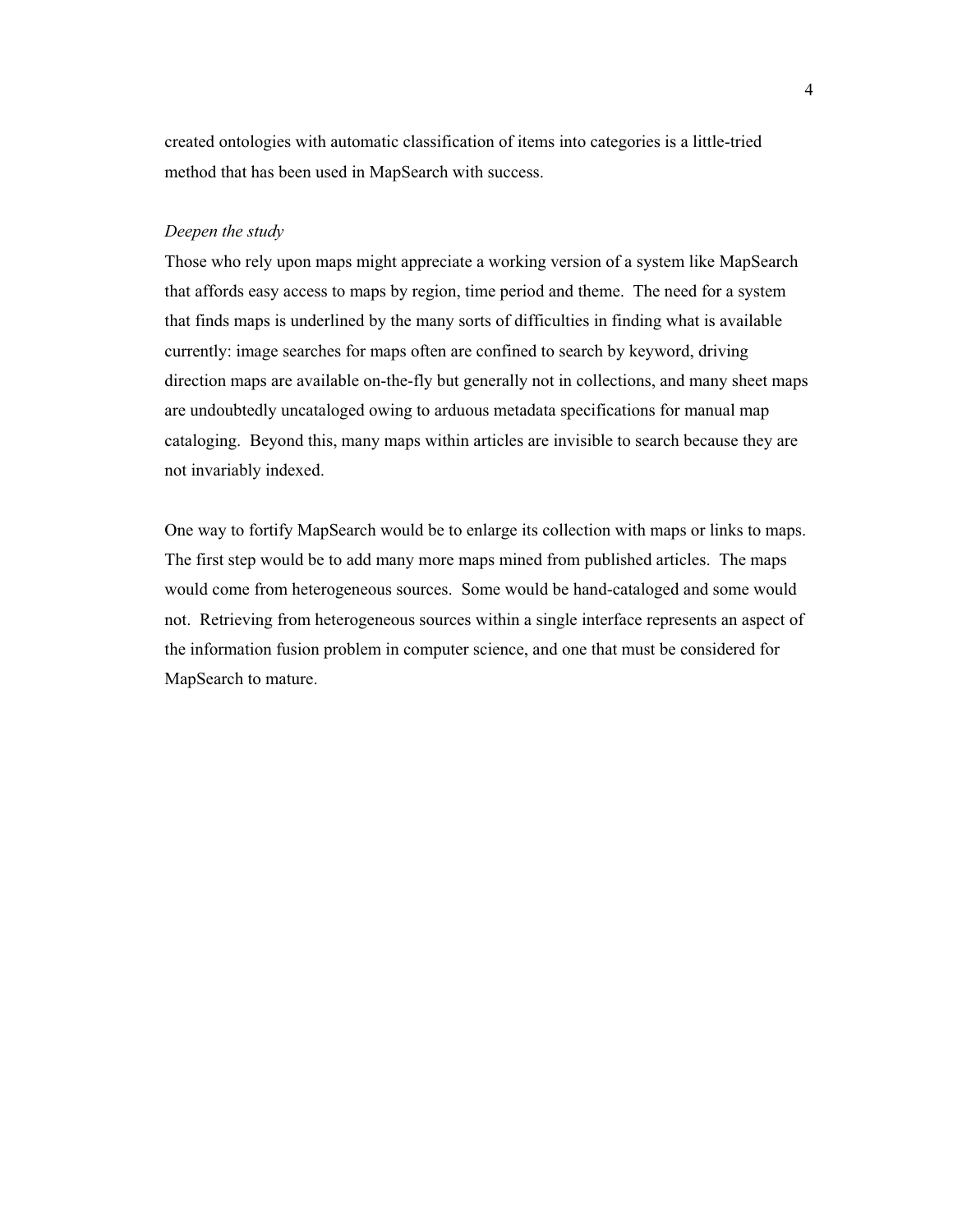### **2 Background for the research**

This section begins with a definition of map and delves into how people find or do not find digital maps in general, and theme maps in particular. MapSearch is presented as a possible solution to these problems. The approach taken to create the MapSearch prototype is outlined.

### **2.1 What is a map?**

Map derives from the Latin *mappa*, signifying the cloth on which representations of the world were made. *Webster's New World Dictionary* gives a first definition of map as a "drawing or other representation, usually on a flat surface, of all or part of the earth's surface, ordinarily showing countries, bodies of water, cities, mountains, etc." The broad dictionary definition would include a simple photograph of the earth's surface, and the orthophotographs created by remote sensing, although these are excluded from the MapSearch database. The maps in the prototype database include single symbol maps, graduated size maps (in which symbols are altered in size to reflect data), graduated color maps (also called choropleth, which use color or shading to reflect data value) and combinations of these. $2$ 

### **2.2 How can one find a digital map?**

 $\overline{a}$ 

Sheet maps are generally organized in physical map libraries by region, so they are difficult to find by different access points such as subject. Digital map collections, called *geolibraries*, also tend to be organized by region, sometimes with a keyword search option. Keyword search is not entirely useful even if the maps have been cataloged because users do not know what words were used in the map or its catalog record, and so relevant items are missed. Maps of businesses are available through geographic search, also called local search, implemented by major search engines such as Google, Yahoo, MSN Live, Ask, and America Online.<sup>3</sup> Their map tools link businesses to maps by means of map-and-hyperlink architecture (Tezuka, Kurashima  $\&$  Tanaka, 2006), with maps created on the fly, according

 $2^2$  Summary discussion of the relationship of these map types and data distribution is found in Velasco and Boba  $(2000).$ 

<sup>3</sup> Http://local.google.com, http://maps.yahoo.com, http://maps.live.com, http://local.ask.com, http://localsearch.aol.com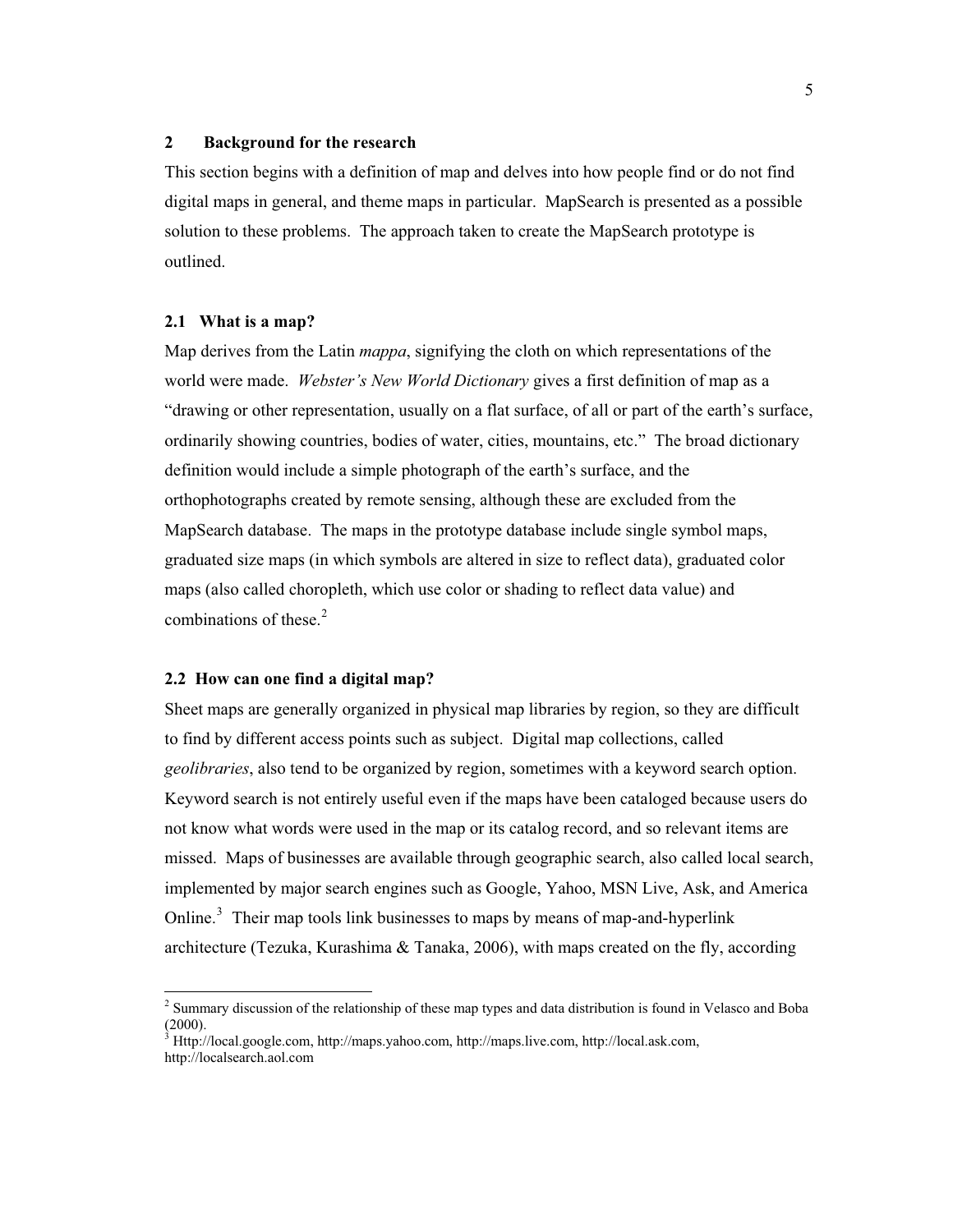to the user query. The theme of most of these maps would be business. Local search provides a sort of geographic realization of the yellow pages.

> [T]his abundance of readily accessible [geographic] data presents a problem: how does the user know which collection to search for a given dataset? … Knowing where to look is still largely a matter of personal knowledge and luck (Longely, Goodchild, Maguire & Rhind, 2001, 157).

Those in geographic professions might or might not know where to look.

Search [for geographic datasets] is then a two-stage process, requiring first an identification of an appropriate collection, and then a search within that collection for the needed data set (Goodchild & Zhou, 2003, p. 96). … The typical experienced GIS user possesses an enormous amount of information of this type, and *shares it or guards it* as the case may be (ibid: p. 103, [italics added]).

According to Goodchild and Zhou, this raw material is so valuable to those in the field that knowing where to look can be a competitive advantage so that some might even keep it secret.

### **2.3 Why finding a digital map can be a problem: spatial metadata**

 $\overline{a}$ 

The metadata situation—lack of collection-level metadata, lack of a simple standard, and relative silence on the topic in the literature—contributes to the difficulty of finding maps.

Metadata can be defined as structured descriptions for physical or digital objects that may be used for information retrieval. Metadata describing spatial data quality can be helpful to users trying to decide whether to consult a particular data object. Goodchild (2008) describes aspects of potential spatial data inaccuracy.<sup>4</sup> The difficulty lies in getting inaccuracy measurements to add to the metadata. Either the cataloger must take the time to analyze data accuracy—which is inefficient—or the data provider would need to be forthcoming about data inaccuracies—which is unlikely. It would be more efficient to create a system that could analyze spatial data quality and code the results into metadata automatically. Before

<sup>&</sup>lt;sup>4</sup> Some aspects of spatial data quality mentioned are decoupling (variability in how map distances correspond to real world distances), uncertainty of measurement, disparities among measurements (correct elevation with incorrect latitude, for example), disparities in measurement scale, autocorrelation (objects nearby on a plane tend to be more similar than objects that are distant), and cross-correlation (object layers may be mis-aligned).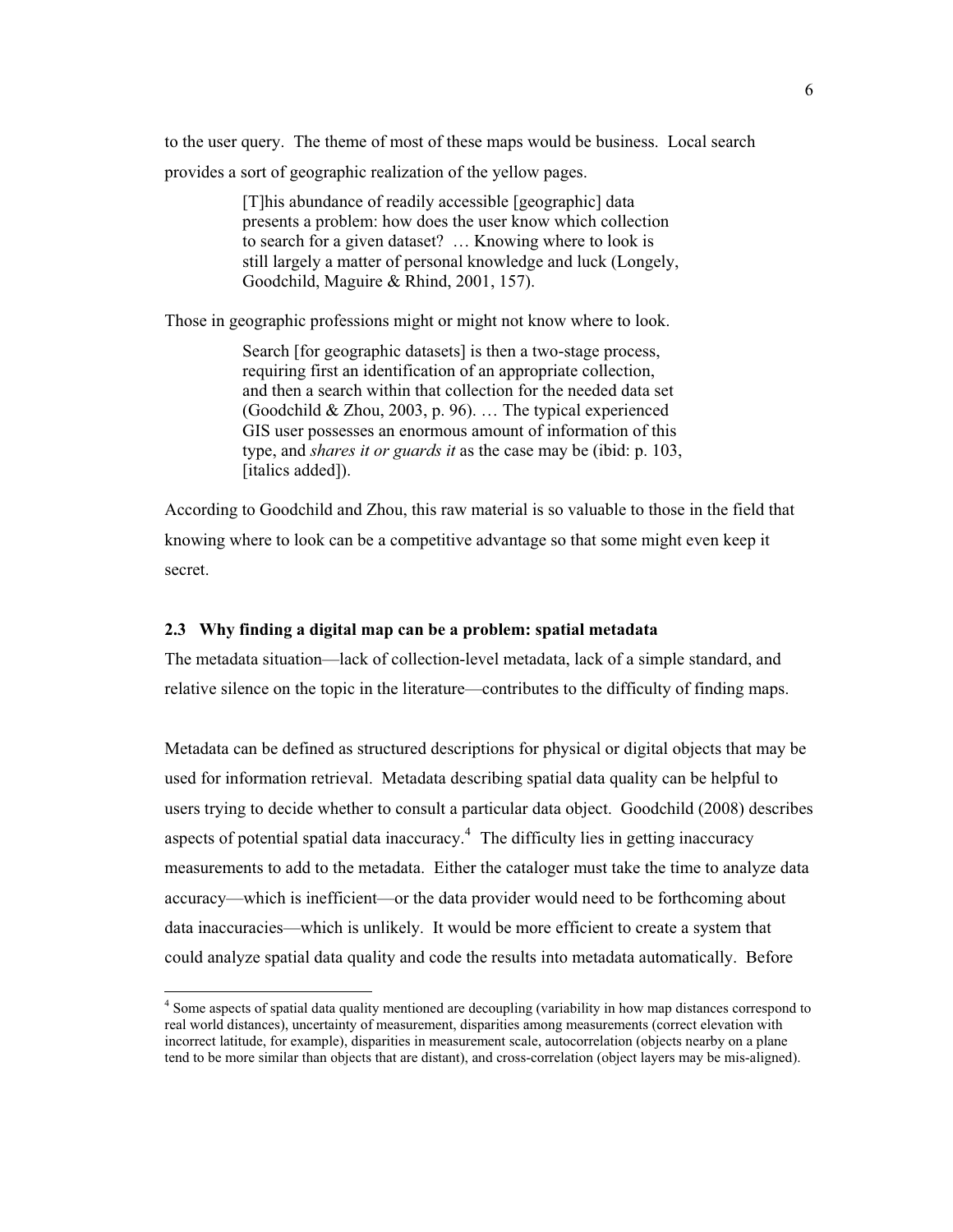such a system should be created, however, researchers must agree upon standard units to measure each aspect.

Widespread lack of collection-level metadata explains why knowledge of map websites can be the "guarded secret" mentioned above. Overviews of geolibrary contents are rarely available, so that a searcher must enter each site individually to determine whether it contains needed material. Metasearch in which a single query could be put to many geolibraries simultaneously is not currently available. Even metadata for a set of maps would help. Archives typically catalog documents in sets. In the same way, maps could be cataloged in sets with a single parent record, although this not how it is done currently.

Even if it were possible to search across geolibraries technically, the heterogeneity of map cataloging would present difficulties for information retrieval. This heterogeneity is surprising in that over 130 countries of the Organization have agreed upon the International Standards Organization 19115 spatial metadata standard. However, many countries use their own standards in addition (Moellering, 2005). The U.S. Federal Geographic Data Committee, for example, recommends the Content Standard for Digital Geospatial Metadata (CSDGM).

Many large private and government organizations mandate proper documentation (Albrecht, 2007, 13). But cataloging using most of these standards is time-consuming. Spatial metadata standard ISO 19115, for example, defines over 300 metadata elements. It was decided by ISO Technical Committee 211 that the minimum number of elements required is 60 (Peng & Tsou, 2003). Compare this to Dublin Core, a non-spatial metadata standard that requires only 15 elements. A 12-element Denver Core was suggested as a minimum field set for the U.S. Content Standard for Digital Geospatial Metadata. But while Denver Core and other minimal level cataloging schemes for maps have been proposed (Ercegovac, 1998), none has been widely adopted.

7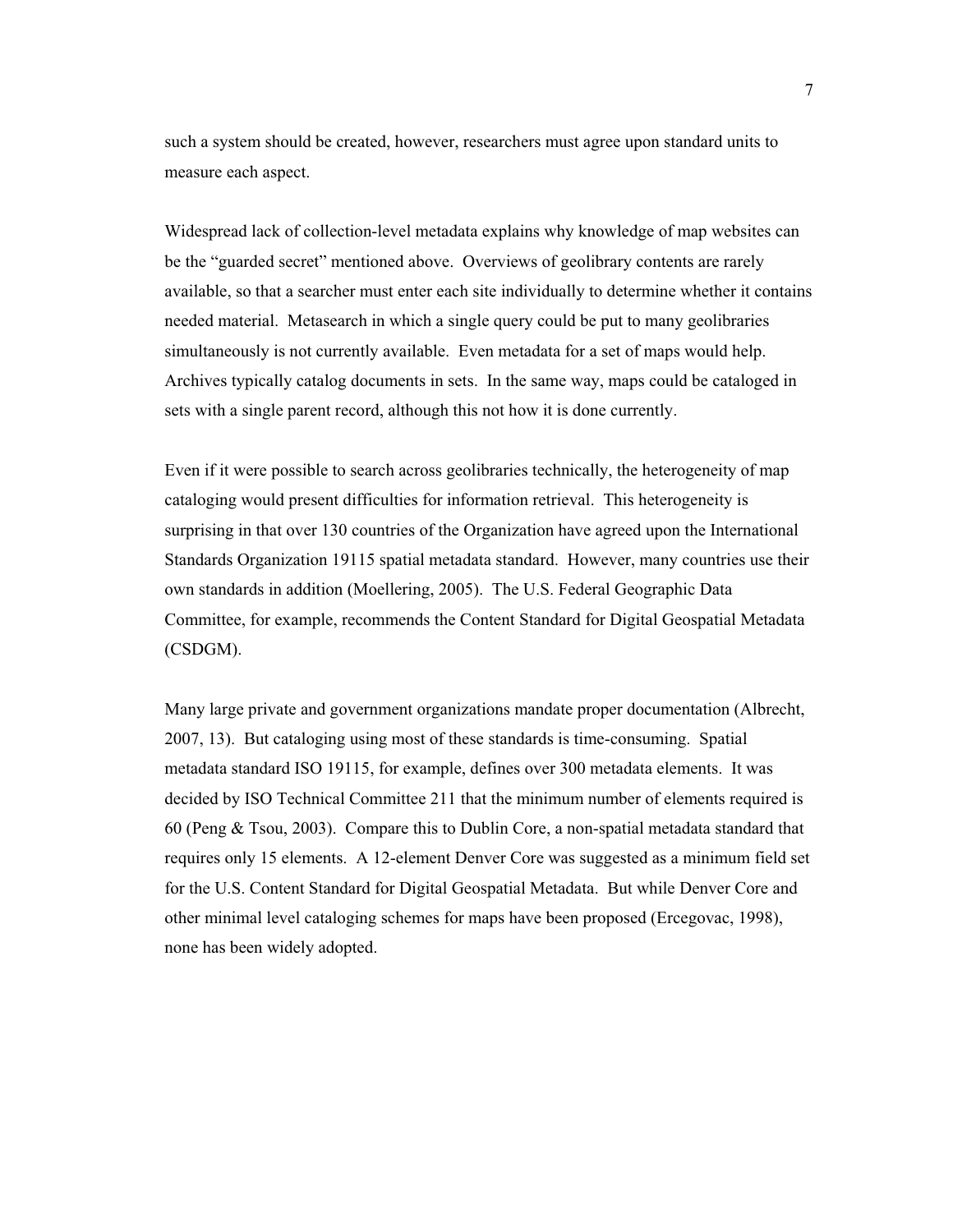Ideally "each data object should be able to automatically generate its own metadata and encapsulate it into the data object in the process" (Peng & Tsou, 2003, p. 291). This is the data mining aspect of the dissertation.

What information should be in a spatial metadata record in order to enhance its retrieval value for searcher? This question is rarely considered. But it is essential to know what searchers look for in order to know what map aspects are important enough to take the time to index. How catalogers should describe maps to improve information retrieval is described by Larsgaard (2005) and Buckland et al. (2007). Little discussion of the information retrieval properties of spatial metadata is offered by Moellering (2005) or Peng and Tsou (2003). Somewhat more attention to the information retrieval properties of spatial metadata is provided by Kuhn (2005) and Nogueras-Iso, Zarazaga-Soria, and Muro-Medrano (2005). It is likely there is a connection between the relative silence in the literature on the information retrieval value of this metadata and the difficulties in retrieval of maps.

### **2.4 Theme maps and those who use them**

"Thematic map" (Burrough & McDonnell, 2000, p. 2) is widely applied to maps showing a general purpose theme such as soil depth or composition or aridity, as well as to maps showing the distribution of a non-spatial attribute. The basemap is a vehicle to display theme data. Some property combined with location or the geo-atom has been considered the smallest discrete unit to which geographic data can be reduced (Goodchild, Yuan & Cova, 2007, p. 243). Search for map by theme has been called conceptual search (Kammersell  $\&$ Dean, 2007).

Different kinds of digital theme maps are found in

- (1) Web analogs of geographic and non-geographic print publications
- (2) Websites
- (3) Mash-ups, the original term for maps made by combining data from different sources
- (4) Scans of printed and aerial sheet maps in geolibraries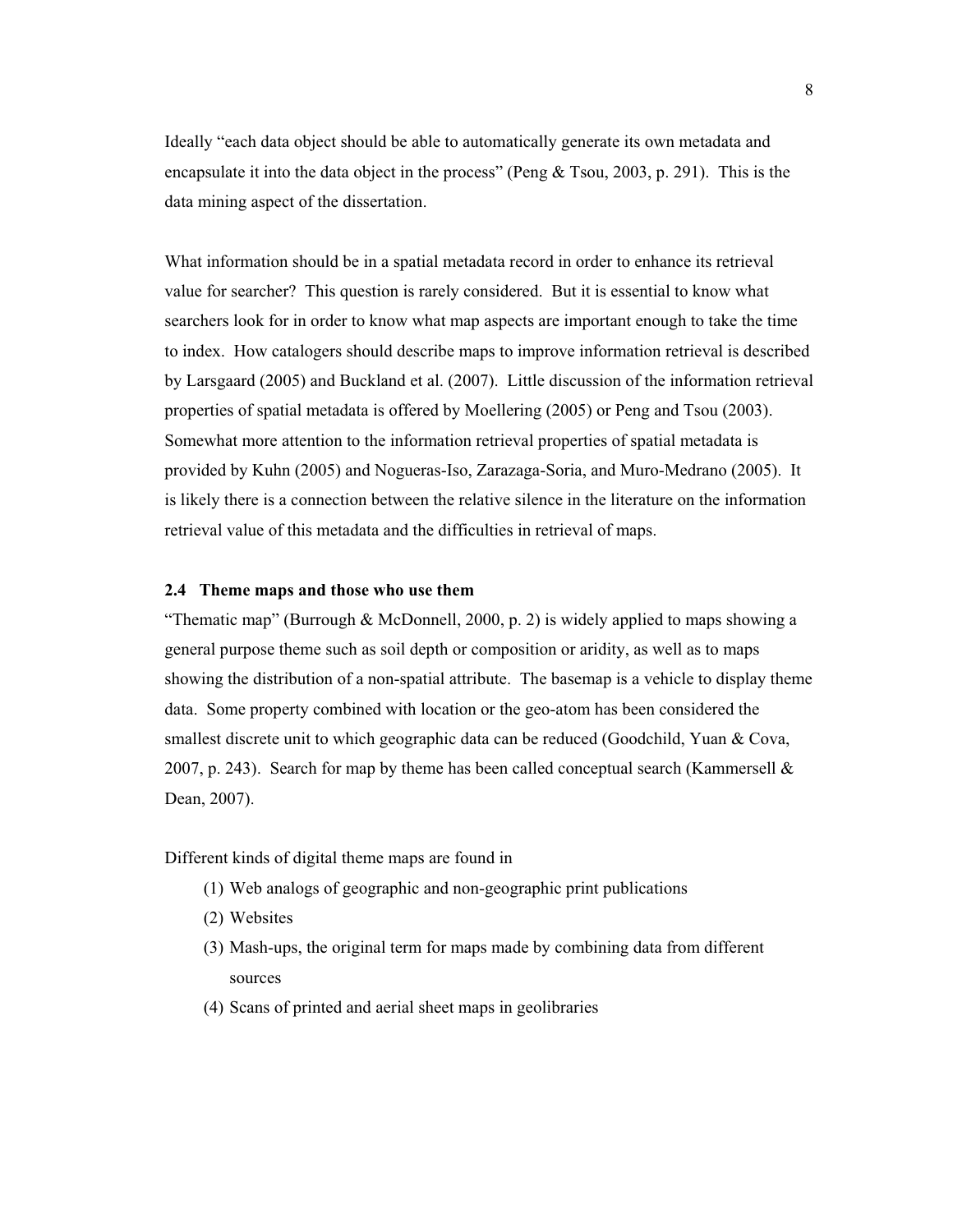These different kinds of theme maps are found in different kinds of collections. Articles with maps may sometimes be discovered by searching for "map" in the physical description field of a proprietary database such as Wilson OmniFile or Humanities Full Text. Maps associated with websites are often retrievable by including the query term "map" in addition to the theme and location in Google Image search. Google Earth maps can be uncovered by filtering for the Google Earth proprietary file format, .kml or its compressed version, .kmz, in the Advanced section of the Google interface. Mashups are featured in dedicated websites such as Geocommons. Each geolibrary with digital maps such as the Alexandria Digital Library must be entered individually as no metasearch across sites is currently possible.

Professionals in many fields generate or employ theme maps in research. Epidemiologists use maps to track diseases; historians track political boundaries; economists, demographics; businessmen follow franchises; archaeologists plot tells; and linguists look for dialect boundaries.

A profile of a typical map user by Marley describes a person looking for themes, not only location (Marley, 2001, pp. 12-15). Marley's solutions as to how the user should find a relevant map centers on the map librarian, or better organization of physical map collections (ibid: 24-25), or else the user should make the map himself (ibid: 15). Granted this text was published in 2001, but even so, there is no vision of a do-it-yourself search engine for maps.

### **2.5 MapSearch in response to present problems**

Hundreds of thousands of geography-related questions are put to major search engines annually, as pointed out in chapter 1. Many of these questions might well be answered by theme maps. Looking for a theme map in a geolibrary is complicated by the fact that some geolibraries do not index maps by theme, and further, by the fact that there is no central map index. This research aims to answer geography professor Peterson's suggestion that what is needed is a search engine designed specifically for maps that would categorize maps by content (Peterson, 2007, p. 132).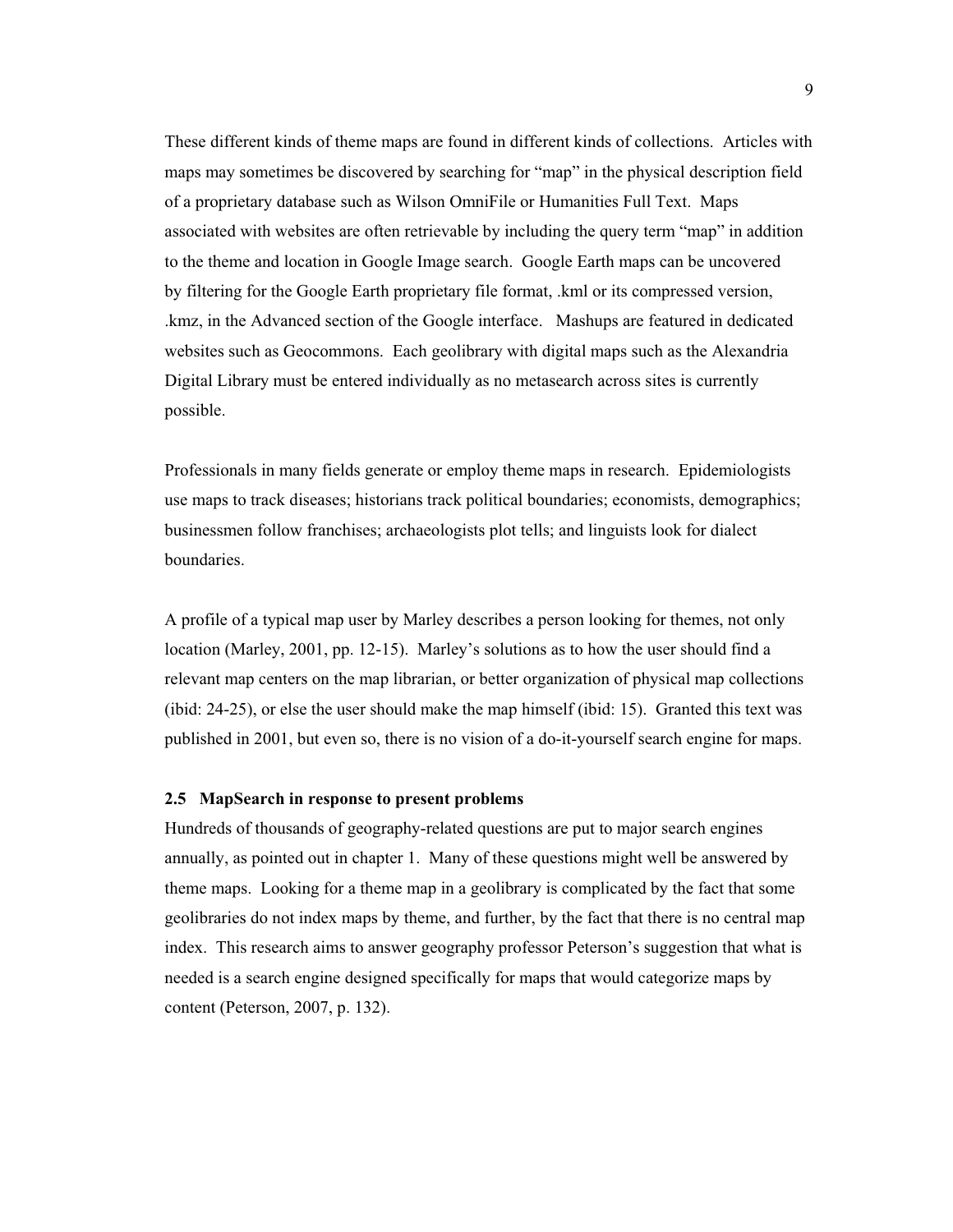### **2.6 Approach**

The dissertation revolves around the question of how is it possible to make it easier for people to find maps. Related research shows others' answers to the problem. The beginning of the research considers how people ask for maps, which in turn, suggests what metadata should be indexed. Next it considers how that metadata may be obtained automatically, and outlines the method for how that metadata may be indexed automatically. Results of automatic classification on the training set are discussed, along with the limitations of the indexing algorithms. A web model, or prototype, was created to demonstrate visually how the indexing works, and the next section presents decisions behind the layout of controls on the model—the interface design. The final evaluation confirms statistically the findings demonstrated visually with the training set through the interface, i.e., that the system is able to index maps automatically, and it includes evaluations of the interface design and of other system aspects as well.

This dissertation proposes a method for the unsupervised, or automatic classification of maps in published articles or documents in .pdf format based on region, time and subject. The following will be studied:

User queries

How do people ask for maps? (chapter 4)

Data discovery

Which words in and around the map should be harvested for purposes of indexing? (chapter 5 and Appendix B)

Clustering

What indexing facets will reflect how people ask for maps? (chapter 6)

Is it possible to create algorithms for the unsupervised classification of maps by region, time and subject? (chapter 6)

Result ranking

What measures should be used for ranking all the maps that match a query (chapter 6)?

Categories for classification

What categories should be created to subdivide the facets? (chapter 6)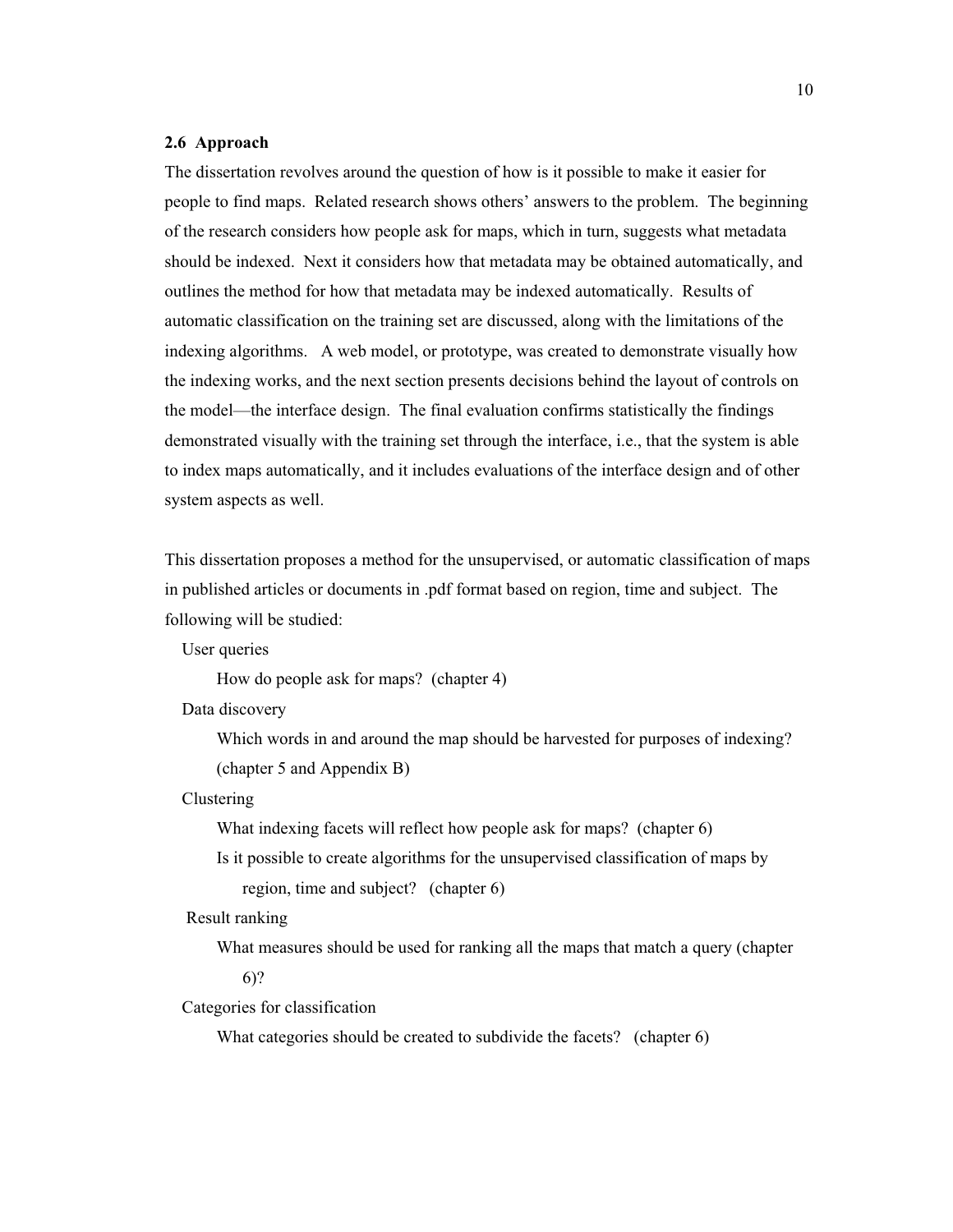## Interface

How should an interface be designed to allow retrieval by keyword and category

facet? (chapter 7)

## Evaluation

How well do the classification algorithms work in comparison to manual

classification? (chapter 8)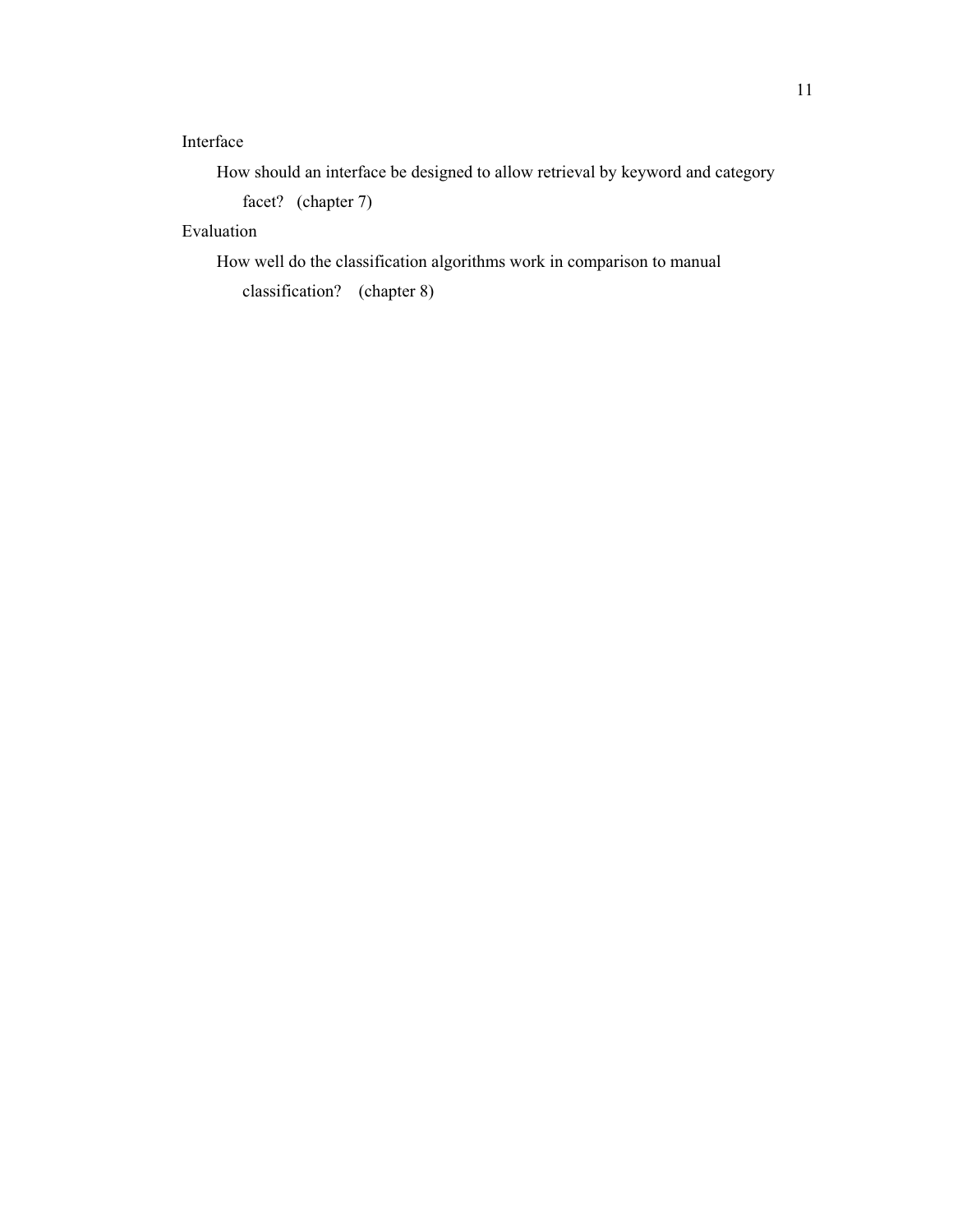### **3 Related research**

This dissertation rests on almost five decades of work in information retrieval as well as on more recent work in geographic information systems. In this chapter, others' research related to the dissertation is described under the headings of information retrieval, automated classification and clustering, natural language processing and lexical search, determining relevance, indexing attributes for maps, and systems combining some or all of these principles to retrieve maps.

### **3.1 Information retrieval**

An overview of the history of information retrieval is provided by Van Rijsbergen (1979), and an introduction to the state of the art by Manning, Raghavan, and Schütz (2007). Milestones include papers by Cleverdon along with Mills and Keen (1966), Salton (1968), Salton and McGill (1983) and Lesk (1986). International Text Retrieval Evaluation Conferences (TREC), Conferences of the Special Interest Group on Information Retrieval (SIGIR), and the Joint Conference on Digital Libraries (JCDL) are held regularly to exchange research advances.

Let a few basics about information retrieval suffice in light of the solid overviews mentioned above. Digital information storage and retrieval was envisioned after the Second World War by Vannevar Bush (1945). An example of such a system was realized just a few decades later in databases in which a user entered a word, and the system returned all documents containing that word. A *keyword* or *query term* may be requested by itself or in a set. Query terms may be combined using set theory (A and B), (A or B), (A and not B) after *Boolean* mathematics. To this day, the "and, or, not" seems still to challenge searchers. The Google search box disposes of it entirely, and the Google Advanced screen clarifies "and" as "with **all** of the words," "or" as "with **at least one** of the words," and "not" as "**without** the words."

Search within the full text of a document is a form of *uncontrolled* indexing. The problem with uncontrolled indexing is that one word can have many meanings and retrieve a document that is irrelevant to the query. This lowers *recall*. Instead, terms in either the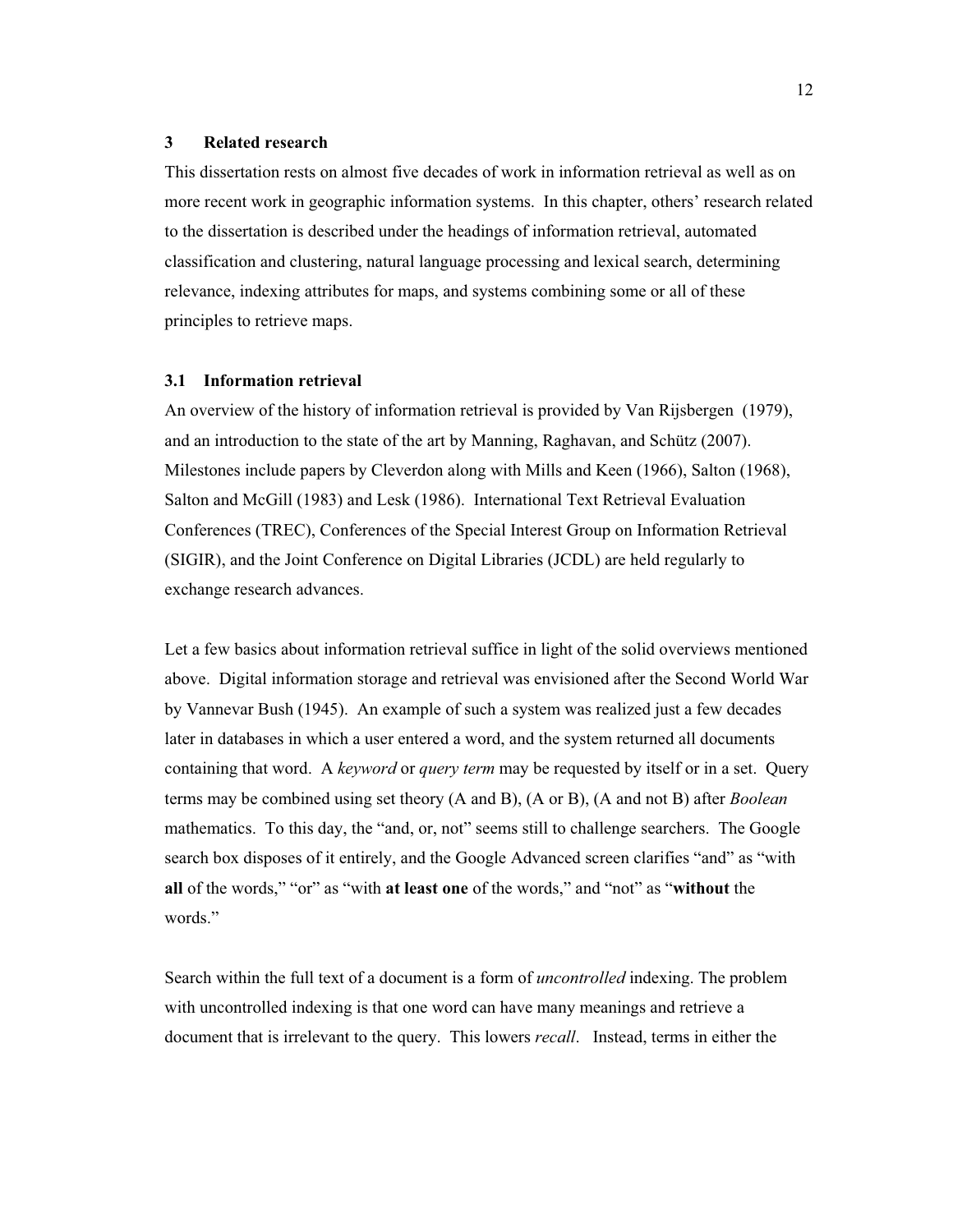query or the document can be *controlled* to eliminate synonymy. The debate about the relative merits of controlled versus uncontrolled terms for information retrieval is not resolved (Peters & Kurth, 1991; Shaw, 1993). Justification for the use of automated indexing rests to some degree on the assumption that the occurrence of particular words is related to their importance in the document.<sup>5</sup>

Indexing control can be implemented manually by indexers using a controlled vocabulary list, or automatically via thesaurus or ontology. It is not only the consistency of the application of terms that influences results; the nature of the controlled vocabulary matters too. The extent of index vocabulary is *exhaustivity.* The degree of precision of the vocabulary is *specificity*. Raising exhaustivity and specificity tends to improve retrieval (Salton & McGill, 1983, p.55). It has been suggested that a combination of automatic and manual indexing results in optimum representation of a document's contents (Sensuse, 2004). Manual indexing, of course, is almost impossible with web-scale data sets.

The user decides whether the items retrieved by the query are relevant. The set of the items retrieved is judged on the basis of recall and precision with respect to the total set in the database. Recall is defined as number of relevant items retrieved divided by the number of items in the collection. Precision is defined as the number of relevant items retrieved divided by the total number of items retrieved. Recall and precision have an inverse relationship, so that improving one jeopardizes the other.

When information retrieval systems scale from test size to full size, recall at least for full text systems has been shown to suffer. It suffers because users to do know exactly what words and phrases appear in the items (Blair  $&$  Maron, 1985, p. 295). Full text retrieval for this reason has been supplemented with manually-assigned indexing terms (ibid: 298). Manually created ontologies, even though not manually assigned, help retrieval as well.

 $\overline{a}$ 

<sup>&</sup>lt;sup>5</sup> This occurrence characteristic of words in documents has been described by Zipf's law, in which Frequency x Rank is approximately equal to a constant (Salton & McGill, 1983, p. 60).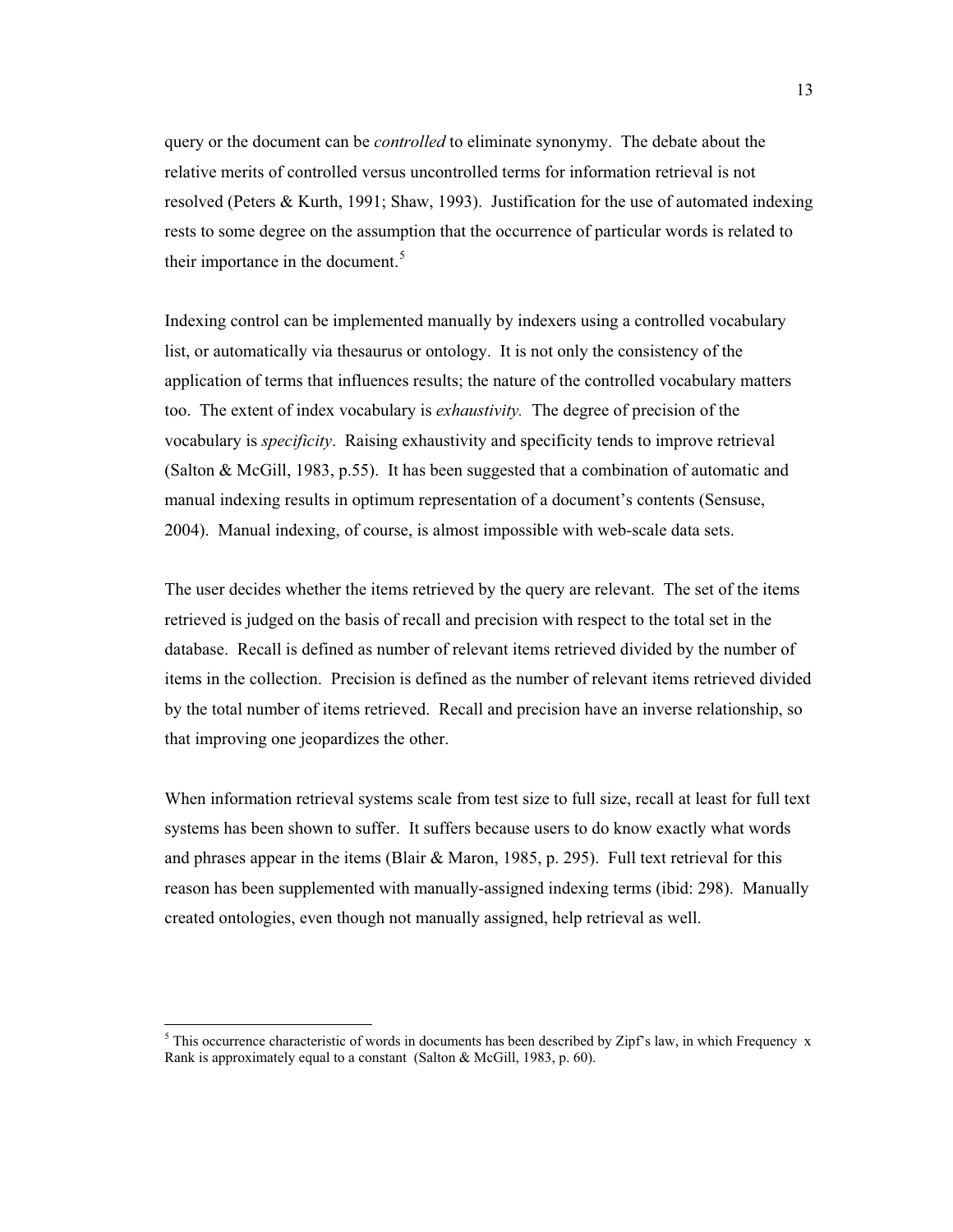### **3.2 Data mining and automatic classification**

*Data mining* is the process of extracting particular sorts of data. Required reading is considered to be the 1993 paper by Agrawal, Imielinski, and Swami. The first application is considered to be the mining of a customer database from a British department store to find trends that could help the store increase its sales.

The dissertation task of classifying maps begins with crawling, that is examining automatically, a large data set to extract the maps and harvest the associated metadata. Harvested metadata is aggregated in advance of database querying. Simeoni, Yakici, Neely and Crestiani review the benefits and costs of metadata harvesting (2008, p. 14). The main benefits are that it speeds query processing and supports scalability, as well as improving the potential for interoperability. Some disadvantages are that it might not necessarily be costeffective to aggregate resources, aggregating in a computer domain can be less fault tolerant that searching peer to peer, and the metadata copied from originals might have become inaccurate if the originals were updated.

Knowledge discovery uses algorithms to transform data mining results into understandable information (Wright, 1998). Large amounts of data are required. Approaches may sort data statistically, visually, or semantically into classification categories, for example, in order to turn data into knowledge.

The unsupervised or automatic classification of items into groups is also called *clustering.* Jain, Murty and Flynn (1999) and Oberhauser (2005) review this literature. Automatic classification is generally done in one of two ways. In machine learning, a system is given a large body of already-classified items and via "supervised learning" induces how a not-yetseen item would be classified. Alternatively, the researcher will look at a large number of items, induce general rules governing how those items are classified, and then feed those rules into a system. The items on which the rules are made are called the *training set*. The items on which those rules are then tested are the *test set*, or evaluation set, or validation set.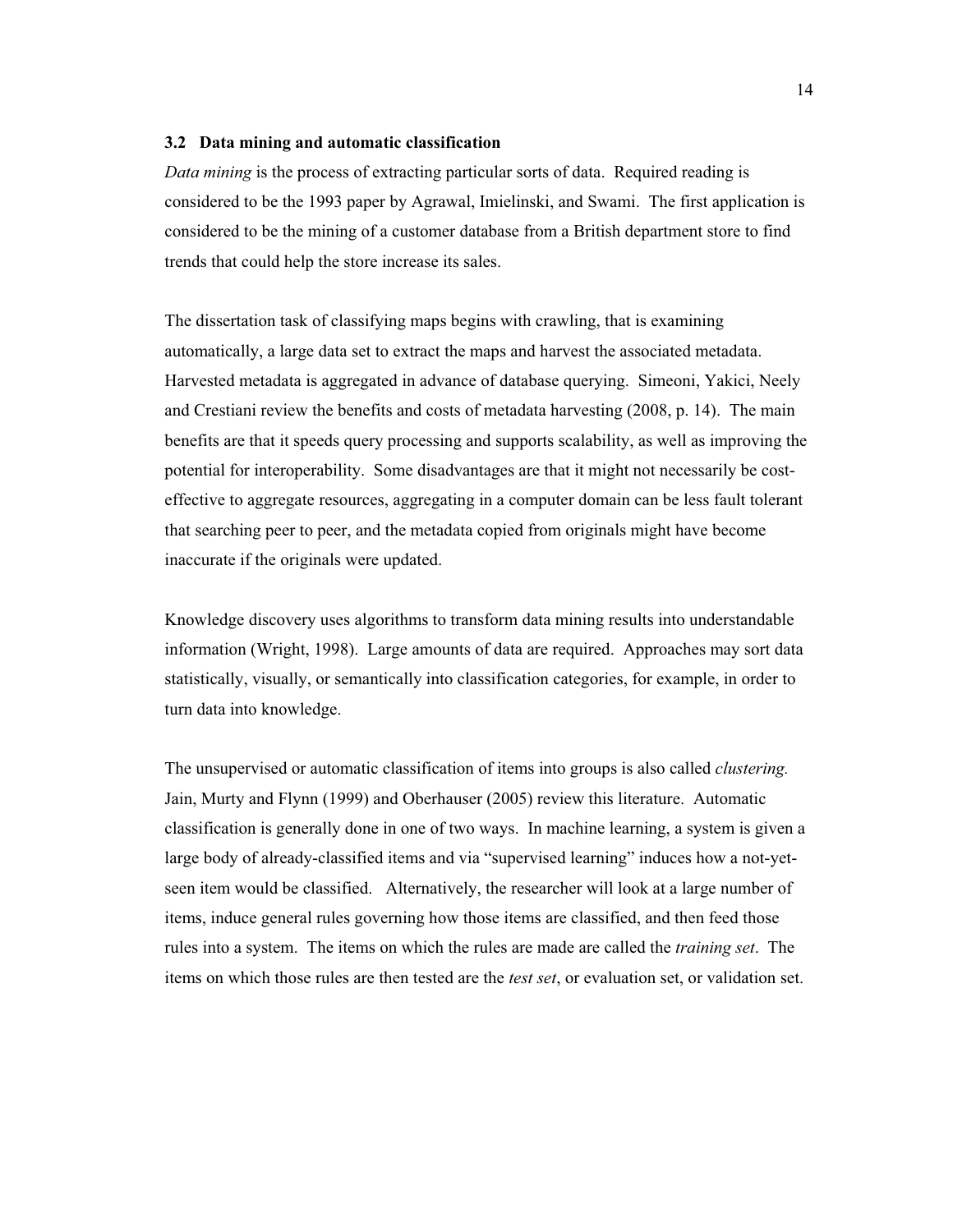It is possible to classify from metadata to categories directly, without a controlled vocabulary or ontology. An ontology is a classification that includes interrelationships among its terms. Oberhauser does not even mention ontologies in his discussion of automatic classification methods (2005, chapter 2). Even so, ontologies have been found to improve information retrieval, and techniques are discussed in section 3.3.

Yao, Etzkorn and Virani created a system to retrieve software components using a mediating onotology (2008). They call the ontology-fortified system alternately smart search, semantic search, or knowledge-based search (p. 614, 613). They use OWL (Web Ontology Language) and add weights from which, using an algorithm borrowed from other researchers, they compute similarity between nodes. The method they use to validate classification results is similar that used in this dissertation. Experts classify items, and then the system classifies the same items, with the system results compared to the manual results that are assumed to be the most accurate.

## **3.3 Lexical search using an ontology and weighted indexing**

Natural language processing concerns how a system finds meaning in words. It has been considered at several different levels (Salton & McGill, 1983, p. 259-260). Most systems retrieve on a lower level basis of morphological traits by removing prefixes and suffixes and generating word stems for matching. This is the basis of the dominant vector space model of information retrieval. More refinement in retrieval results (that is, a better match for the query) is obtainable with lexical matching, in which metadata words are enhanced by dictionary or thesaurus classes.

Any controlled vocabulary, whether classification, thesaurus, taxonomy or ontology, may be used to improve information retrieval. It can be used at the back end of a system without user awareness either for classification of the metadata (Salton & McGill, 1983), or in what has been called blind feedback (also called pseudo-relevance feedback) (Leveling, 2007), or to expand the query term (Shiri & Crawford, 2006).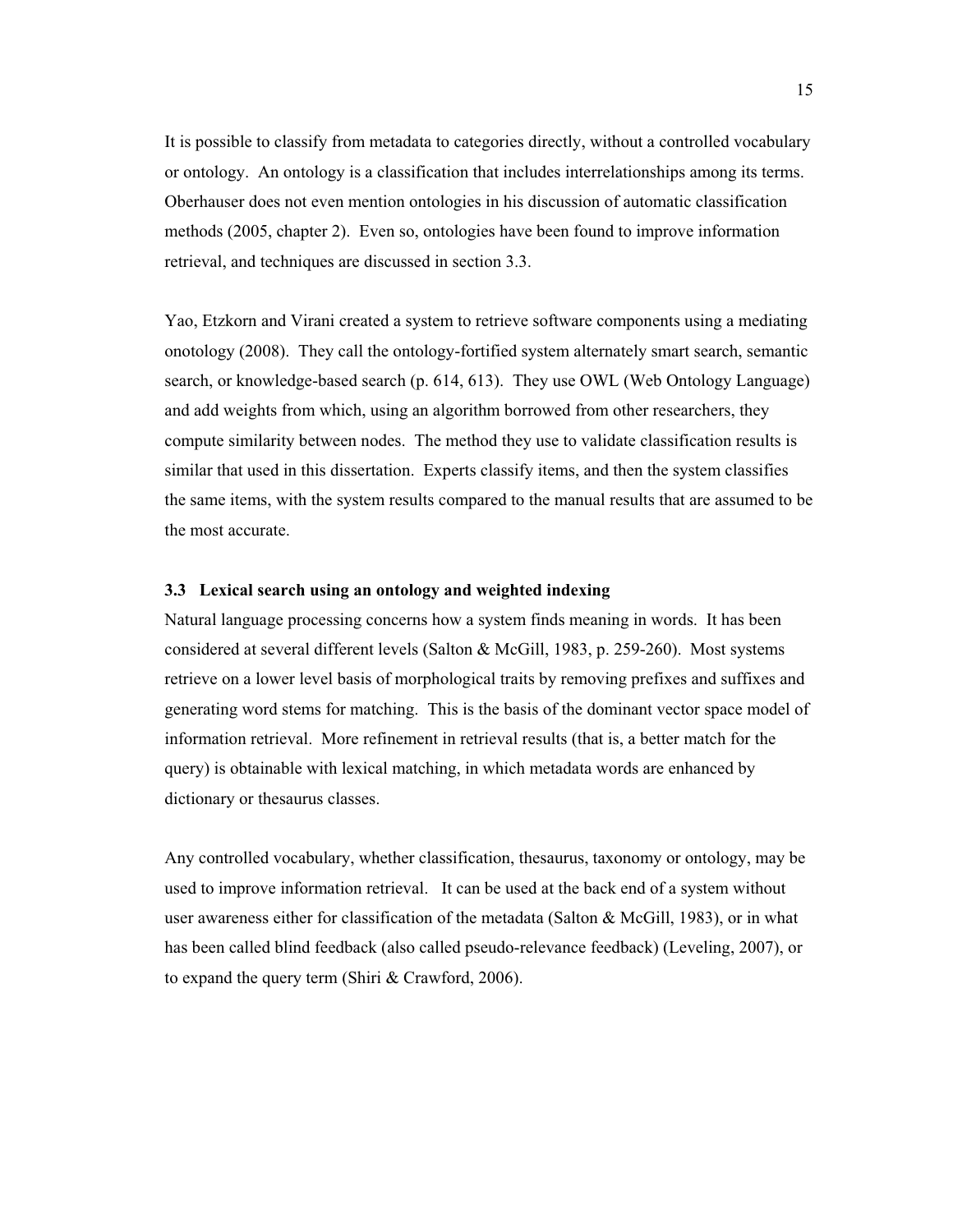The breadth of subject coverage distinguishes an entire classification or ontology from a limited domain thesaurus, taxonomy or domain ontology. Because a thesaurus is limited in scope, the boundaries of what to include become important. Its terms can be collected from the top down by building upon an existing taxonomy or from the bottom up by extracting terms from a document set, or by some hybrid approach that combines top down and bottom up. Terms comprising the thesaurus or ontology usually are unequal in their role as category indicators. For this reason, weights are assigned to emphasize better indicators. The literature is reviewed and the value of different weighting schemes for information retrieval is discussed in Wolfram and Zhang (2008).

An example of how a thesaurus works is found in (Salton & McGill, 1983, p. 76). Thesauri may be constructed manually, semi-automatically or fully-automatically. Spärck Jones (2005) discusses building a thesaurus automatically. Ideally, a thesaurus is a living document that is maintained along with the data set with the addition of terms, and increasing granularity along with data set growth as needed, with the removal of terms that have become outdated.

A commonly used general-purpose controlled vocabulary for information retrieval is the ontology called WordNet. It was started in the mid 1980s by a Princeton psychologist, Dr. Miller, and is presently up to version 3.0. Its word groupings in synonym sets, or synsets, can be illogical. "Kitten" does not share a synset with "cat," for instance. WordNet's drawbacks for information retrieval are outlined by Gabrilovich and Markovitch (2007, 2329-2330).

Automated indexing by subject has been based on the Library of Congress Classification, which is a system to classify books. Its controlled vocabulary includes relationships among categories that seem logical, and some have used it as a tool for information retrieval. Automatic classification using the Library of Congress Classification has been studied by Larson (1992) for bibliographic records; and by Wang, Hodges and Tang (2003) and by Prabowo, Jackson, Burden and Knoell (2002) for web pages. Larson (1992, p. 146) using the Library of Congress Classification and Wang and Lee using the Dewey Decimal

16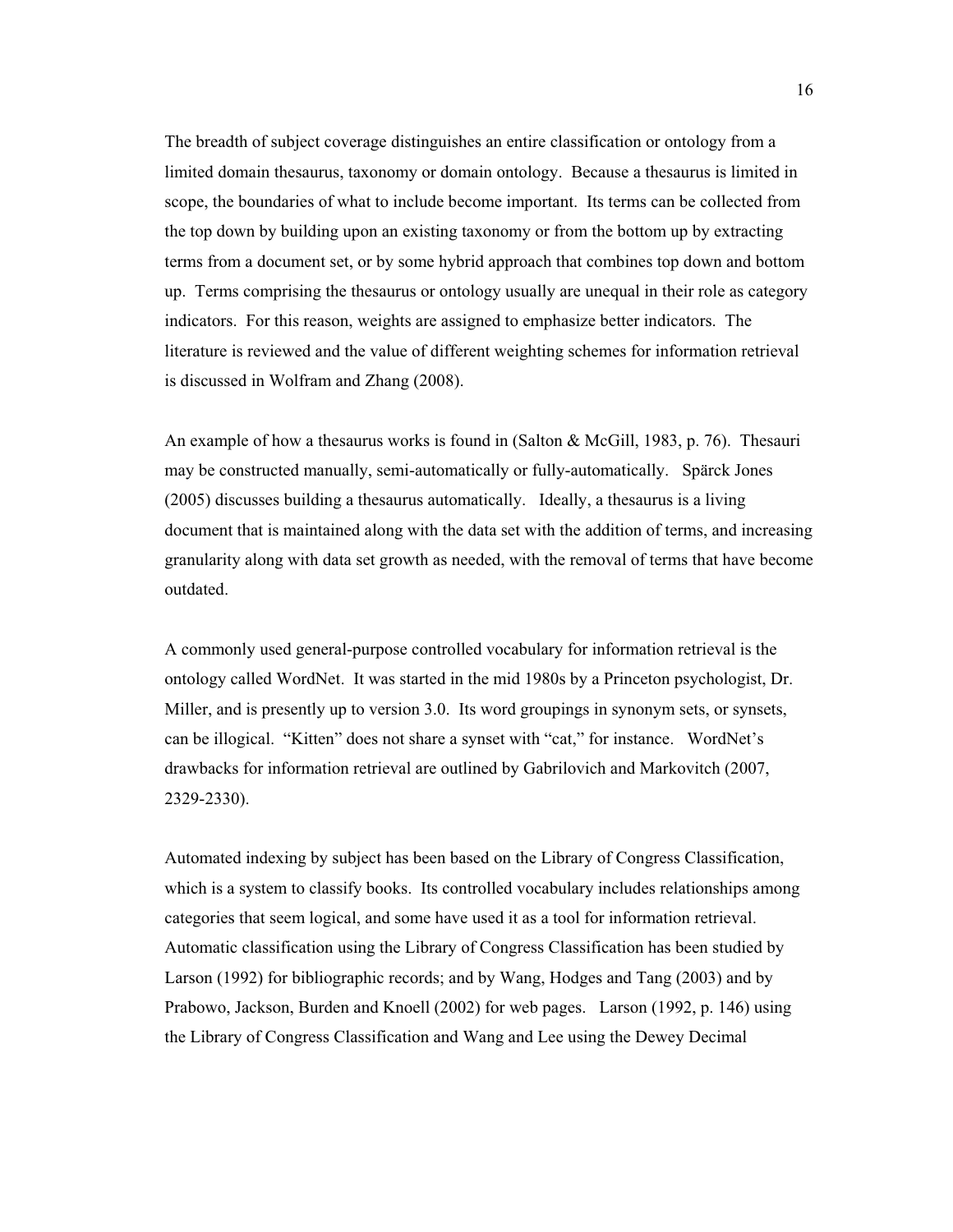Classification (2007, p.138) found independently that it may not be possible to use either system fully for classification automatically. Description of each experiment is not detailed enough to assess fully the source of the failing. Kim and Lee (2002, p. 494) using a related classification system for books called the Colon Classification were able to classify 81% of over 2500 book titles automatically.

Automated indexing by region has relied on Library of Congress Subject Headings and Geographic Name Authorities for books, as well as certain gazetteers. A gazetteer is a directory of place names, coordinates, and how places relate to one another hierarchically. The task of determining which place is meant by an address or a region is known as *grounding* or *localization*, or, to use a term coined by Leidner in 2004, *toponym resolution*  (Leidner, 2007, p.34). The difficulty in indexing by place is that many places throughout the world have the same name. Rather than confront the disambiguation problem, many researchers prefer to create their own non-ambiguous thesaurus, as did Leveling (2007). How to build a sound geo-ontology is the research of Abdelmoty, Smart and Jones (2007). The ontology must expand in order to stay current. Smart, Abdelmoty, El Geresy, and Jones (2007) discuss how to combine a geo-ontology with rules for self-maintenance.

### **3.4 Determining relevance: semantic similarity**

The goal of the ranked list is to return to the user the most relevant documents at the list top. The way to accomplish this is still unclear. "Comparing two objects relatively is still one of the biggest challenges and it now concerns a wide variety of areas in computer science…" (El Sayed, Hacid, Zighed, 2007b, p. 49). It requires determining not only what matches exactly, and what matches approximately, but measuring the degree of approximation. Possibly because what makes a document appear relevant itself is not wholly understood (Saracevic, 2006), translating relevance into algorithms is necessarily complex. Roddick, Hornsby and de Vries (2003, p.112) offer ways in which distance is understood in terms of data sets that meet or overlap.

Yager and Rybalov (1998) review the literature as to various similarity measures, and El Sayed, Hacid, Zighed offer a state-of-the-art review (2007). Varelas et al. (2005, p. 11)

17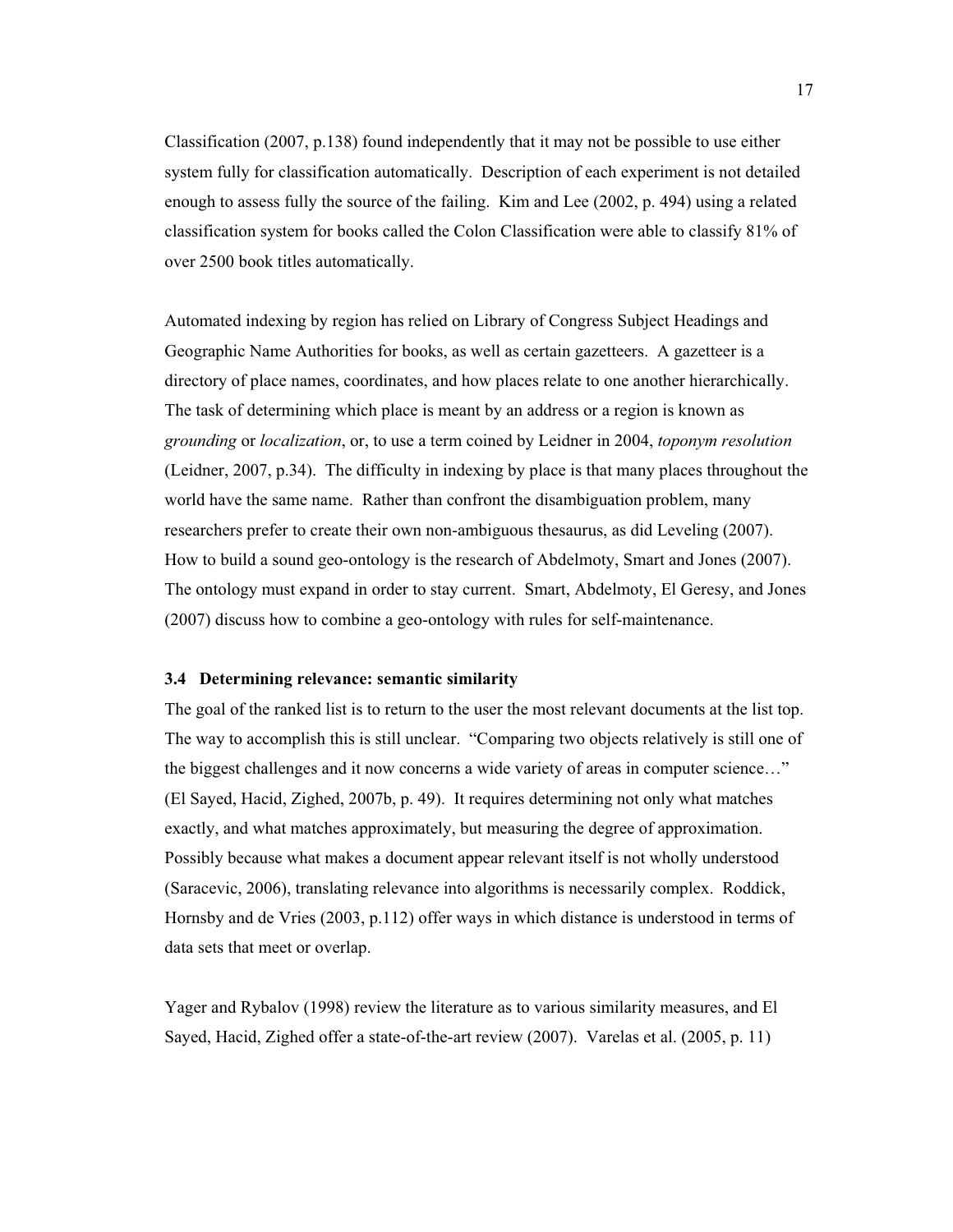outline four methods for using an ontology to determine similarity between terms: *Edge counting,* where similarity is measured as function of length of path between terms in the ontology; *Information content* where similarity is measured in the probability of the occurrence of the term in the database; *Feature-based* where similarity is measured as a cooccurrence of terms with similar meaning in the same synset (Chua & Kulathuramaiyer, 2004) and *Hybrid*, some combination of these.<sup>6</sup>

Rules for defining similarity for geographic information retrieval could be based on Euclidean distance between places, as can be calculated based on their coordinates, or a words only approach known as geosemantic proximity (Brodeur, Bédard & Moulin, 2005). If topological measures are used for similarity, measures include region that are the same or not the same, but also regions that might intersect, touch, overlap, cross, lie within one another, or contain one another, as well as lie at minimum distance (Hill, 2006, p.191). The advantage of semantic relevance is that it would make spatial information retrieval interoperable with retrieval of other document types (Kuhn, 2005). Heuer and Dupke designed their own means of calculating spatial relevance for geotags (2007, p.202). Implementation of a GEO server—GEO profile of the Z39.50 standard—adds elements from the FGDC Content Standard for Digital Geospatial Metadata: overlaps, fully enclosed within, encloses, fully outside of, near (Hill, 2006, p.196-7). Results could be ranked according to geographic relevance (so that places physically near the location of the query location would list first) or semantic relevance.

### **3.5 Indexing attributes for maps**

 $\overline{a}$ 

Metadata fields are said to be *indexed* when that data can be sorted independently. For example, a subject field is indexed to allow subjects to be sorted alphabetically and crossreferenced. A page number field is not indexed, so that a user could do a keyword search for "250 pp." and retrieve all the books in the database with 250 pages, but there is no way in this non-indexed field to list books in order of page length. Usually fields are indexed on essential aspects of the item, or the aspects that people use to search.

<sup>&</sup>lt;sup>6</sup> Programs automatically implementing similarity measures for the ontology WordNet are available freely on the web (http://search.cpan.org/dist/WordNet-Similarity).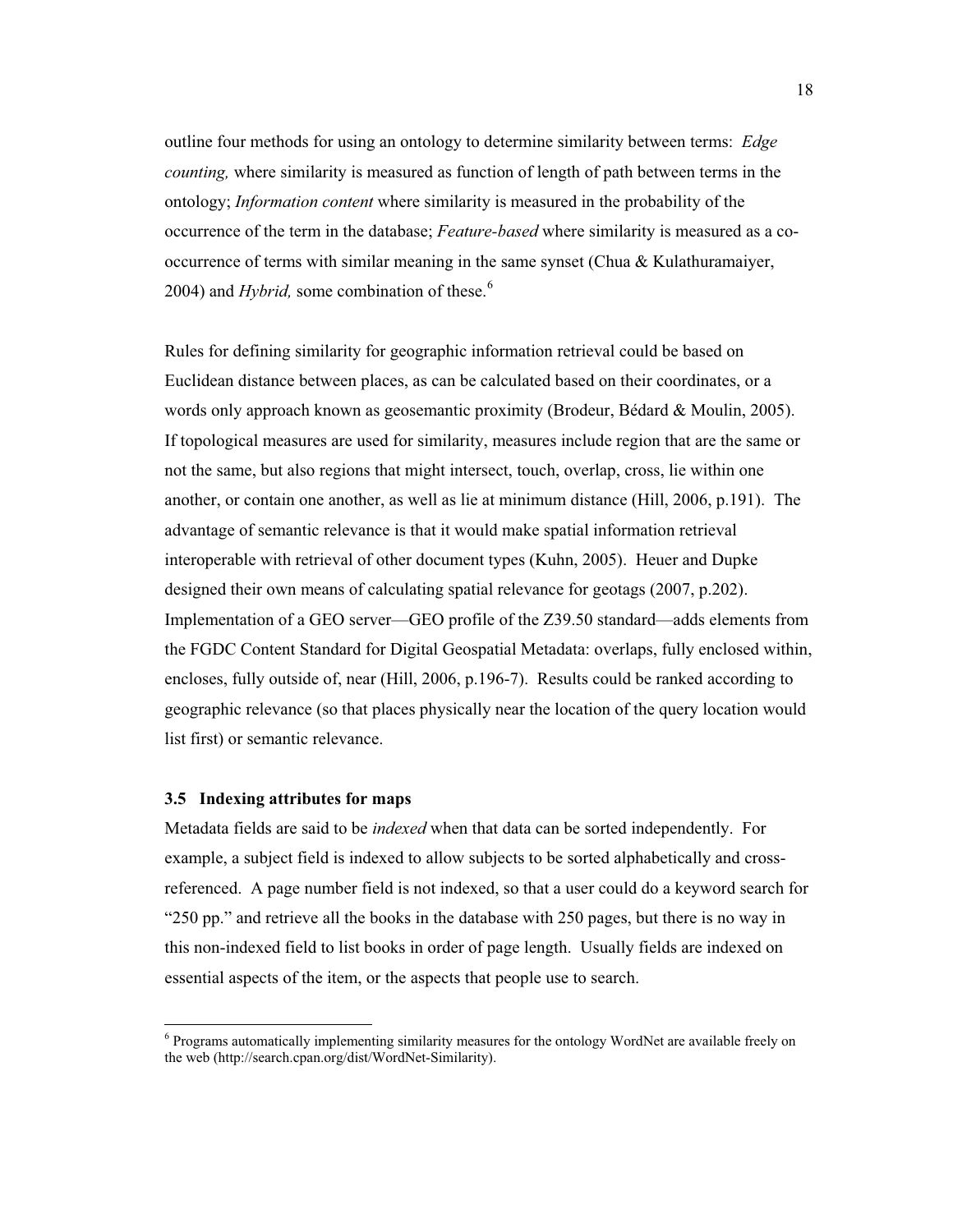How should maps be indexed? Geographic information reduced to a primitive form has been termed the geo-atom (Goodchild, Yuan & Cova, 2007, p. 243). The geo-atom pair includes location and some attribute. Theoretically, that attribute could represent time or subject. Or perhaps it could represent both time and subject.

A time attribute seems critical. The topography of a place changes over eras; political boundaries change over centuries. The Alexandria digital library mentioned above includes a search by time period. The very aspects of topography or political boundaries suggest also a search by subject. Indexing by subject is one of the most basic in the history of library science.<sup>7</sup> The MARCO system described in section 3.6 indexes maps by subject (Samet & Soffer, 1996).

Perry, Hakimpour and Sheth propose that space, time and theme should be considered as retrieval elements for a basic web search system (2006). Kemp, Tan and Whalley call these three the "space-time-theme composite" (2007, p.84). If these three aspects could be used for referencing all types of information, as is argued by Hill (2006, p.183), they seem a solid foundation for indexing maps.

### **3.6 Systems to retrieve maps**

 $\overline{a}$ 

Some systems use a map for an interface but do not index maps. The TOXMAP system for environmental health resources has a map interface (Hochstein, 2006), for example, as does the Perseus digital library specializing in Greek and Latin classical literature. MetaCarta sells a product called Geographic Text Search that identifies implied or explicit references to geographic locations within documents, assigns latitude/longitude coordinates to the references, indexes the document, and then enables a search for indexed documents through a map interface.

 $<sup>7</sup>$  The other two are author and title. These three were suggested in Charles Cutter's "Rules for a dictionary</sup> catalog," in M. Carpenter and E. Svenonius, Eds. *Foundations of Cataloging: A Sourcebook*, Littleton, CO: Libraries Unlimited, 1985 pp.65-71.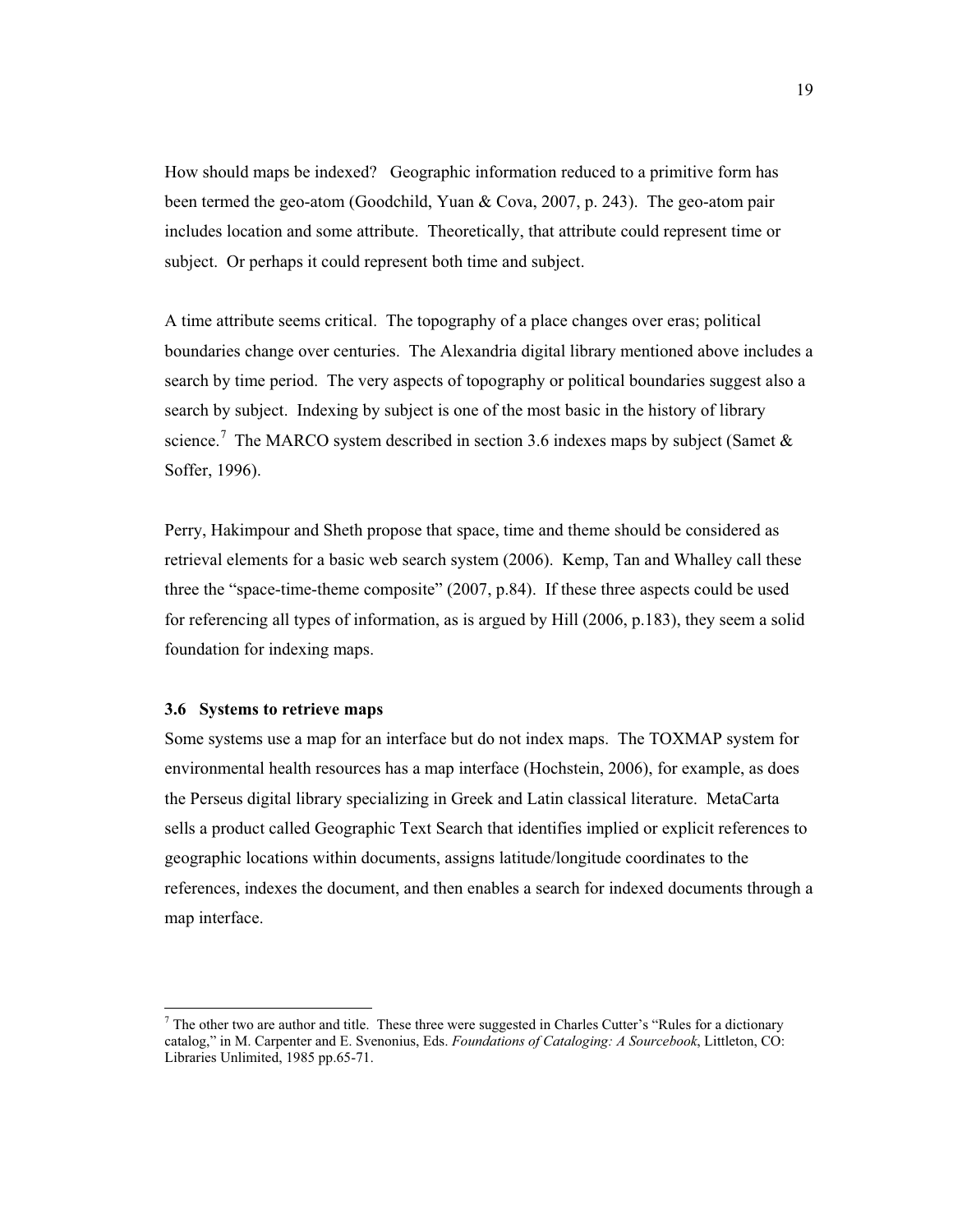An information retrieval system notable for its map interface and ontology-supported retrieval was created by Kemp, Tan, and Whalley (2007). Their system retrieves marine environmental data. Their facets are based on region, time, and theme. Instead of the ontology being hidden from the user, it is set in a browse interface to particularize the query and identify the level of hierarchy required. The documents in their system are accompanied by metadata. Ontologies selected are specific to the documents in the collection which, the authors admit, will hinder collection expansion.

A map librarian is the most "expert system". Map librarians are employed, among other things, to help patrons find what they are looking for. Finding maps without help can be challenging, since many map libraries are organized by region, but patrons often seek maps by time and theme as well, as discussed in chapter 4.

The online access systems for physical map collections often reflect the physical organization by region. Such is the case, for example, in the map retrieval system of Princeton University (Shawa, 2006). The system was built using off-the-shelf software and the maps were handcataloged. Searching by region may be a semantic or drop-down menu option to name the state or city sought, or a visual option to size a box to the footprint sought on a map, or a precision option of entering coordinates as in the Alexandria geolibrary, the 3D Grifinor project for geographic visualization, or the STEWARD system to query documents for location (Lieberman, Samet, Sankaranarayanan, & Sperling, 2007).<sup>8</sup>

Conceptual, or theme search option for maps is rare. MARCO (Map Retrieval by Content) was devised by Samet and Soffer (1996) to determine map themes. It separates maps into layers and automatically indexes both geographic and content layers. To do this, each map is interpreted upon entry into the database. The approach is entirely graphic. "The user identifies those symbols in the legend that are relevant for their  $\langle$ sic $\rangle$  application, and the acquisition process extracts this information from the raster scanned maps" (p. 784). As

 $\overline{a}$ 

<sup>&</sup>lt;sup>8</sup> Alexandria is at http://www.alexandria.ucsb.edu and Grifinor is at http://www.grifinor.net

<sup>9</sup> Scans of printed maps show attributes as part of the picture, but maps in native digital form may store the attribute data in a layer separate from the geographic base.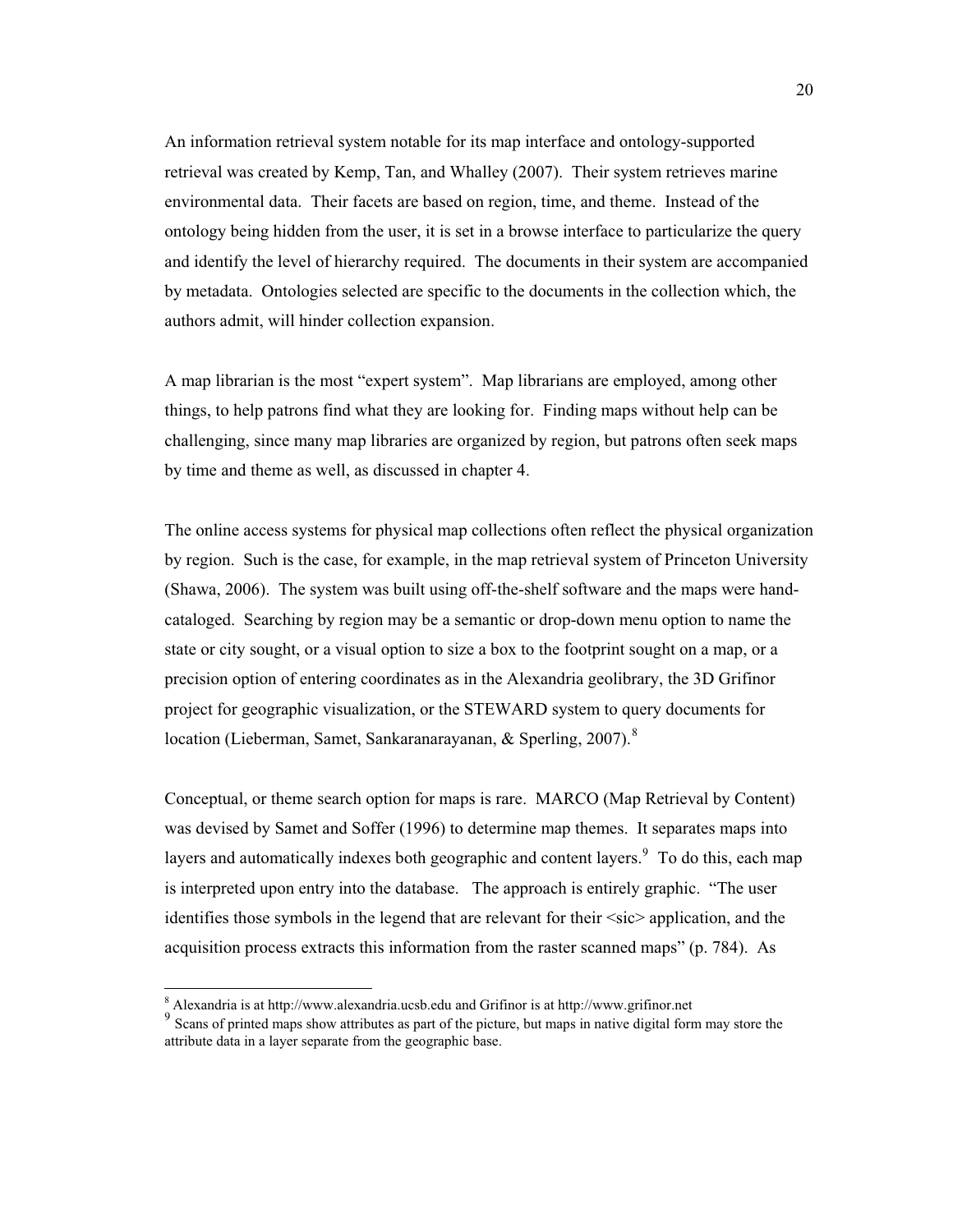shown by a search on the authors' names in the ACM Digital Library, the paper has been cited for its information retrieval content, and specifically for its indexing of symbolic images, but apparently not in the context of this particular application to find maps on the basis of theme.

In contrast to the MARCO system that employs *graphics* to retrieve maps by subject, another information system employs *metadata* to retrieve maps by subject. A test collection was created from 1000 records describing geospatial data from Geoscience Data Catalog at the U.S. Geological Survey (Nogureras-Iso, Zarazaga-Soria, & Muro-Medrano, 2005, section 4.4). The authors maintain that their results should generalize to digital library retrieval experiments on subject attribute data, similar to what is being considered here. In preparation for the information retrieval, the data was disambiguated against a generalpurpose thesaurus (WordNet) to add synonyms. The search system implements standard library catalog Z39.50 information retrieval protocol, with relevance ranking on the classic vector-space retrieval model that has proven reliable in many contexts. The metadata records were hand-tagged to create broader/narrower term hierarchies. Thesaurus-smoothing of the index allowed queries to contain words not found in the metadata. Results showed a precision—recall curve comparable to what would be expected in a typical text retrieval system. However, the authors found that the thesaurus was of limited use because it was not domain-specific. By contrast, MapSearch created in this dissertation extracts metadata automatically and uses this metadata to retrieve maps by subject and time period as well as region.

The National Geologic Map database allows for retrieval of catalog records for maps, and some digital maps, by geologic theme as well as area (using a visual map interface), scale, and format.<sup>10</sup> Additional options are whether the map includes GIS data and is available for download or purchase. The precision of digital maps in this system is uncharacteristic of maps in published articles. Yet, the National Geologic Map database represents the sort of system that could be a partner for MapSearch, were the different map collections to be searchable at once, and the information fusion problem surmounted.

 $\overline{a}$ 

<sup>&</sup>lt;sup>10</sup> http://ngmdb.usgs.gov/ngmdb/ngm\_compsearch.html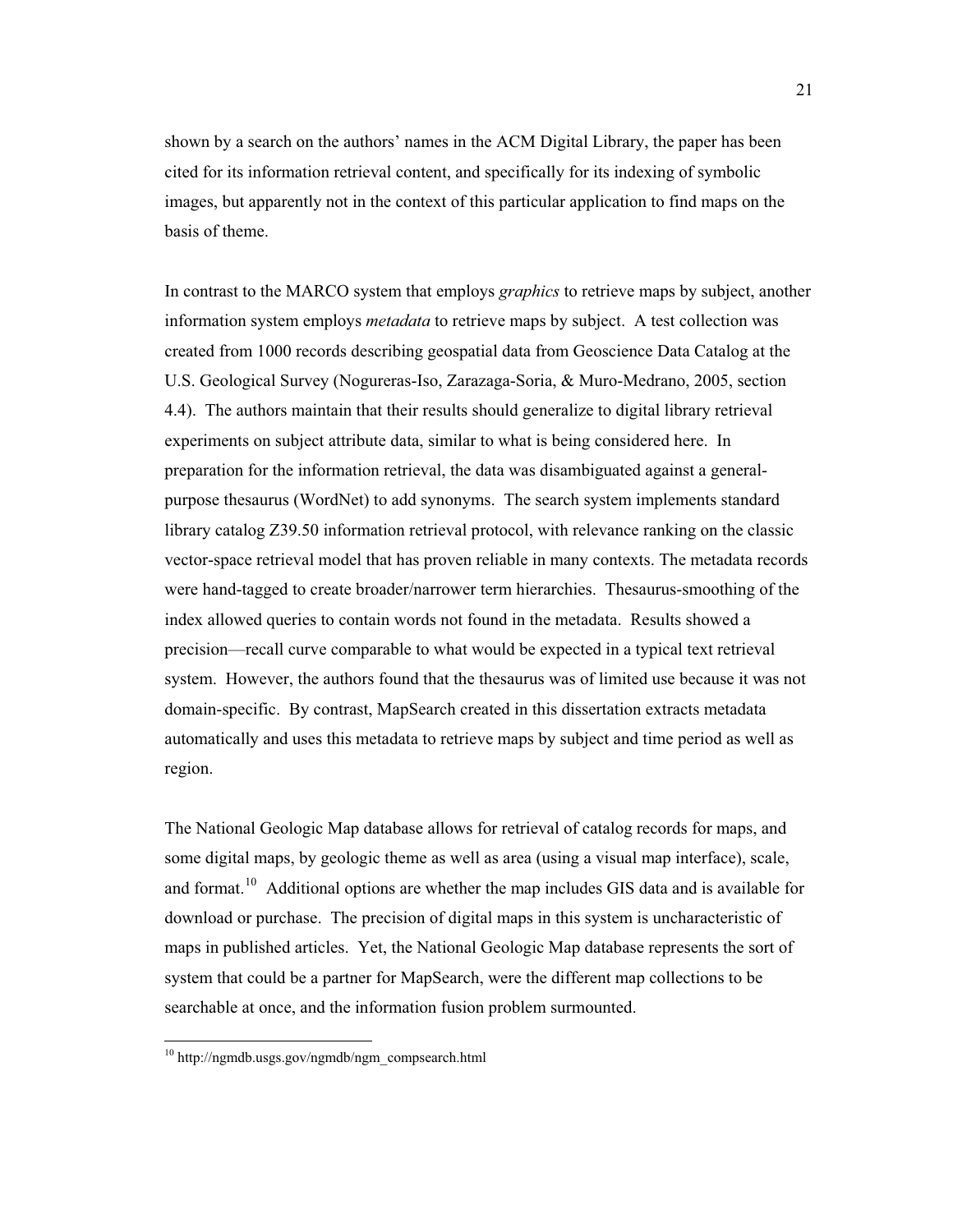### **4 User defined facets**

"IR does not have well-developed methodologies for working with [user] data or producing reproducible research from it, so this type of research tends to be neglected." (from *An Information Retrieval Research Agenda,* Callan, Allan, Clarke, Dumais, Evans, Sanderson, Zhai, December 2007, p.30) This chapter attempts to end this neglect by a performing a qualitative analysis of user data in two case studies. For the purpose of this dissertation, preliminary data was collected from the Map Division of the New York Public Library and from the Internet Public Library, and then analyzed to find patterns in how people ask for maps. The data is used as a further guide in the indexing of maps and in adding features to the interface to facilitate customary searches.

### **4.1 How do people ask for maps?**

The literature review in the previous chapter established the attributes of location, time and theme that are important for map indexing. This section presents two studies with data on how people actually ask for maps by way of confirmation of those attributes. Rather than attempt a large-scale ethnographic study, the opinion of experts in library reference services was sought. The resulting two studies balance each other. The questions recurred over decades for one study, and for the other, they were collected over a several month period.

### **4.2 Location, time and theme queries in a map context**

Location, time, and theme are used as codes to show patterns in queries for maps. But what do these codes mean in the language generally, and in the context of how people ask for maps?

#### Location

A place word denotes some bounded region. The person who asks for a map of some location may intend the map to show that location only or that location surrounded by  $-$  but probably not dwarfed by – neighboring locations. For example, most maps of New Zealand probably will include a point for the capital Wellington, but a person who asks for a map of Wellington almost certainly wants a large scale map of the city rather than a map of the country. *In essence, a query for a location is key to the desired map scale.*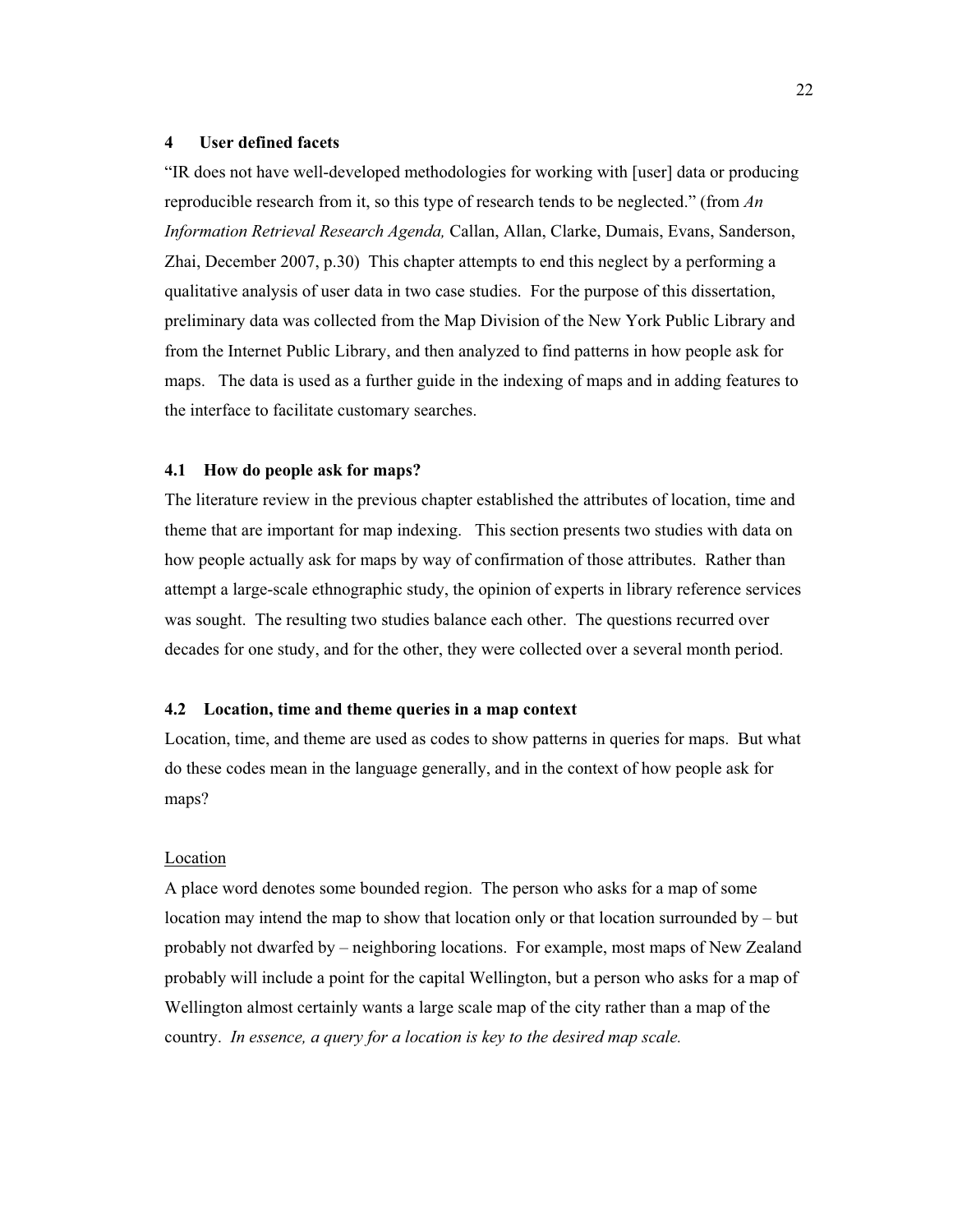## Time

Maps usually show land. Because in human time, land is stationary, what is implied by a map date it the date of the land in the [cartographer's] present. The person who asks for a map of a village in Eastern Europe in 1910 probably wants a map that was made around 1910. How should a map be dated that shows Neanderthal burial sites? Should the map be dated to today because it shows sites of modern excavations, or should it be dated as prehistory because it concerns Neanderthals? *In our context, the time period of the map is implied by the map theme,* and our Neanderthal map would be categorized as prehistoric.

### Theme

All maps are tools of geography, but geography is not the theme of every map. We can tell the theme either from the map itself or from its context. Two maps that look the same might have different themes if they were created to illustrate different ideas. For example, the same map of New Zealand map with a label on Wellington could have a theme of government in a report on international relations, or a theme of homeland security in military brochure. *The person who looks for a map on a particular theme, therefore, might be satisfied either with a*  layer of data above the geographic base that pertains to that theme or with a map illustrating *a discursus on that theme.*

### **4.1.1 Case study at the New York Public Library Map Division**

### Method

The Map Division of the New York Public Library has an international collection dating from the  $16<sup>th</sup>$  century to the present. It holds almost half a million maps, together with thousands of atlases and books on cartography.

A librarian who was known to the author was asked to provide a list of the questions she encounters most frequently. Nancy Kandoian drew upon her almost 30 years of experience at the Map Division to furnish a list of patron she has encountered most frequently (personal communication, December 12, 2007). The questions appear below in no particular order.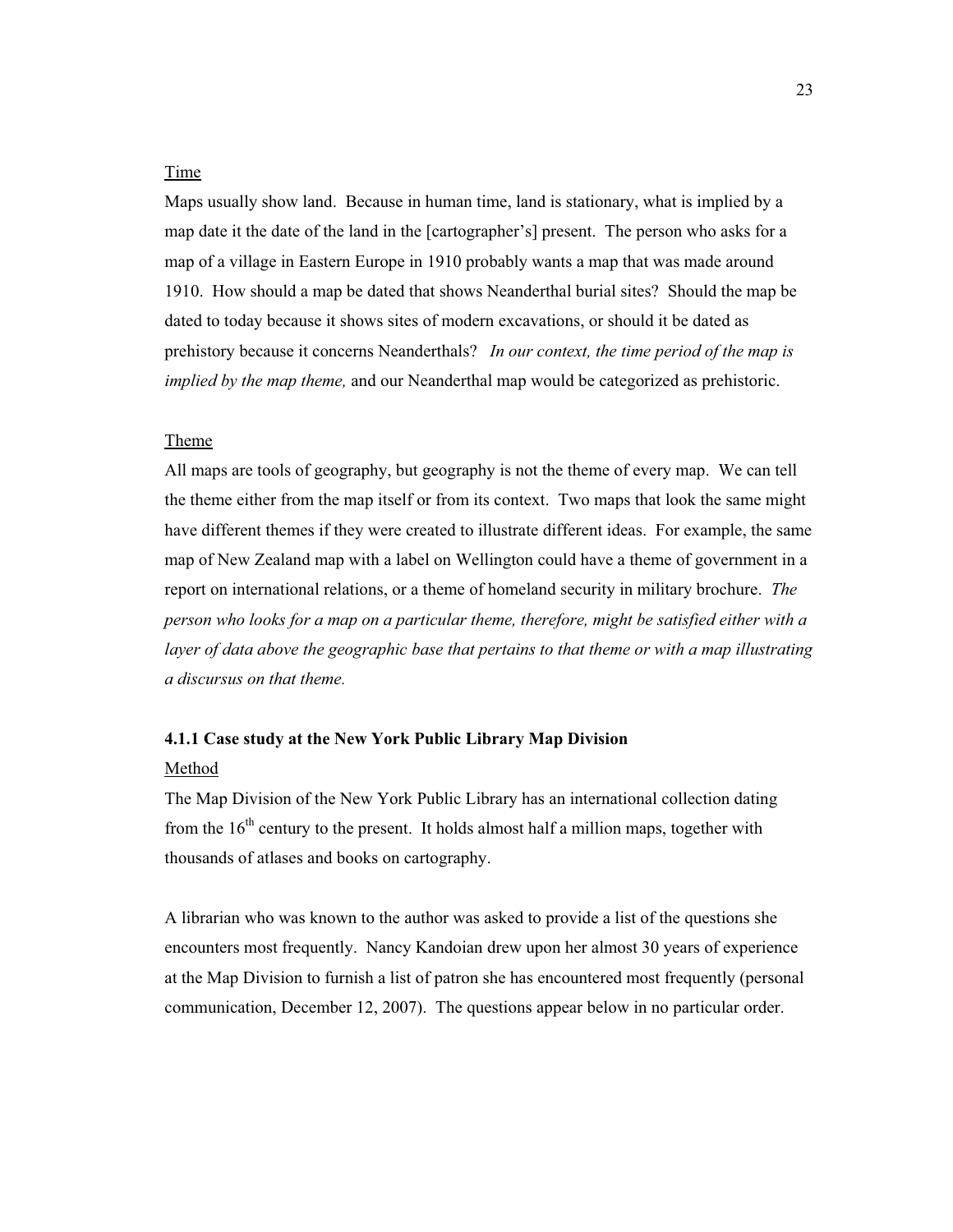Codes were established on the basis of the established indexing categories of region, time and theme. To assign codes to questions, questions were read for outstanding characteristics. The coded questions appear below.

| Data: recurring questions                                                                                                                                                                                                                                       | Code                |  |  |
|-----------------------------------------------------------------------------------------------------------------------------------------------------------------------------------------------------------------------------------------------------------------|---------------------|--|--|
| I need a Sanborn map [current, for NYC address].                                                                                                                                                                                                                | {theme+region}      |  |  |
| I'd like to see a map of  [some area or place, e.g. a region in<br>Pakistan, France, Tierra del Fuego, Nevada].                                                                                                                                                 | {region}            |  |  |
| I need a Sanborn map from before 1961 [usually for a Queens or<br>Brooklyn address, relating to a grandfathered zoning issue].                                                                                                                                  | {theme+time+region} |  |  |
| I'd like to see a series of fire insurance/real estate maps through<br>time for a site or neighborhood in NYC.                                                                                                                                                  | {theme+time+region} |  |  |
| I'd like to see a series of fire insurance/real estate maps through<br>time for a site or neighborhood [outside NYC, most often NJ].                                                                                                                            | {theme+time+region} |  |  |
| I'd like to see a series of maps through time that show the development of [such and<br>such] an area. (May be city plans or other region maps; may relate to wetlands or<br>other particular kinds of natural or man-made changes such as shoreline or roads.) |                     |  |  |
| I'm trying to locate a place/village in [Central/Eastern Europe,<br>Ireland, Italy] from [some time usually before 1920].                                                                                                                                       | {time+region}       |  |  |
| Can you help me find some information about an old map that I have?                                                                                                                                                                                             | {region}            |  |  |
| Can you help me locate this [place/address/cemetery/church]?                                                                                                                                                                                                    | {theme+region}      |  |  |
| I'd like to find out what was previously on [such and such a site].                                                                                                                                                                                             | {theme+time+region} |  |  |
| I need a site plan [or large scale contour map] for a site in [a particular city].                                                                                                                                                                              | {theme+region}      |  |  |
| I need to see some maps to get some design ideas for [such and such a<br>project; may be related to cartography, publishing, textiles, theater,<br>whatever].                                                                                                   | {not coded}         |  |  |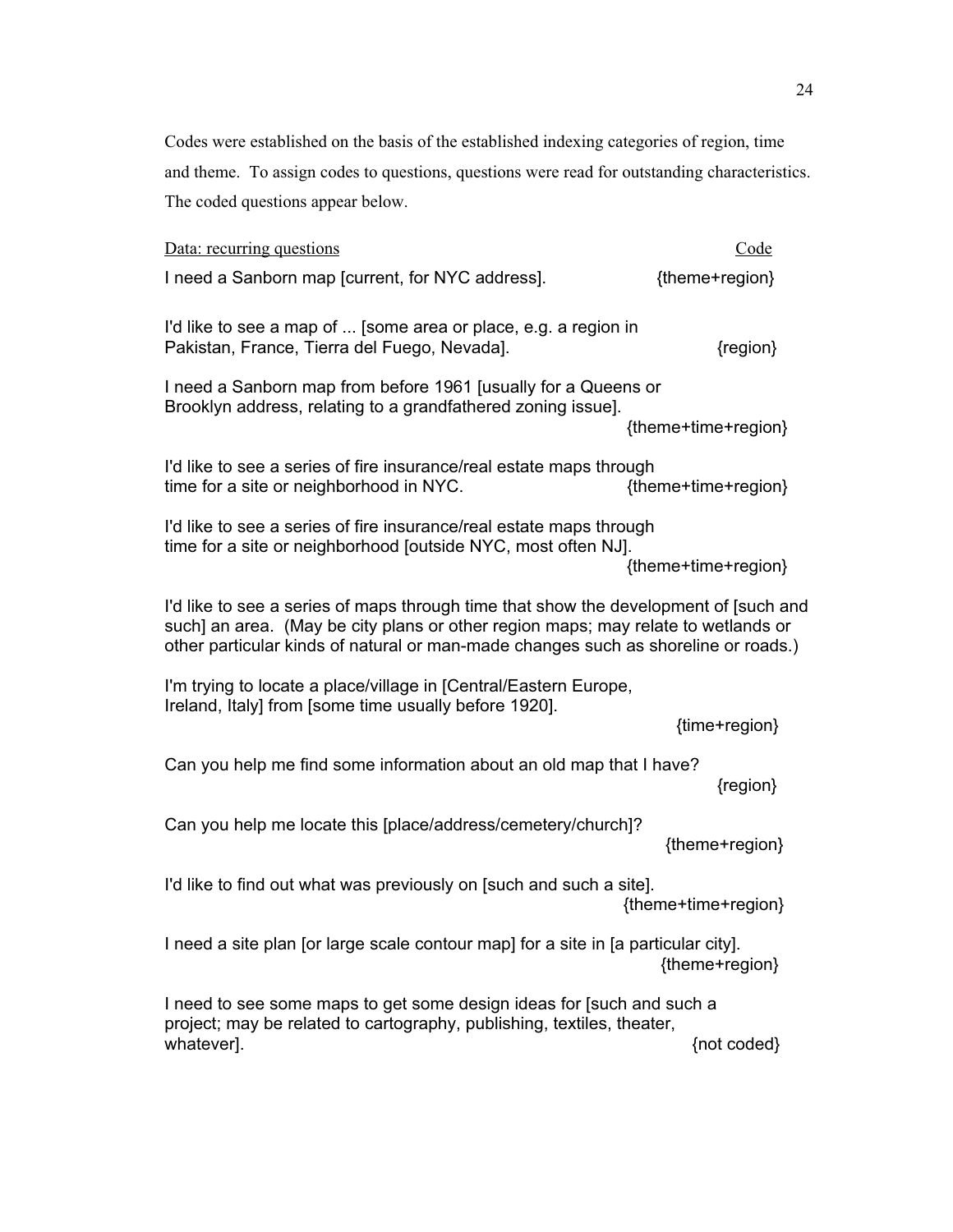#### Findings

One of the twelve questions was not coded because it does not relate to any specific region, time or theme. Of the eleven remaining: three concern region + theme and either assume the present day or are not time specific, five concern region + time + theme, one concerns region + time, and two region only.

Nine out of the coded eleven, or 82%, concern theme and time as well as region and could not be answered easily by existing geo-based search systems. Therefore, theme and time and region facets are recommended for a search interface.

## **4.1.2 Actual questions from the Internet Public Library**

#### Method

The Internet Public Library provides resources and reference services. It serves children largely, although not exclusively. The following questions were drawn via keyword search on "map" and "geography" from over 60,000 of those which patrons emailed to staff at the Internet Public Library during 2006 and 2007. They were reported courtesy of Ms. Crosby, the Assistant Director for User Services of the Internet Public Library (personal communication,  $2007$ ).<sup>11</sup>

The same codes were used for this study: region, time and theme. Outstanding characteristics of questions merited a code. Mark how detailed are the requests for dates and themes as well as places. The data appear below.

### Data

 $\overline{a}$ 

The questions below, like those in the Map Division study, are listed in no particular order and are coded for region, time and theme.

<sup>&</sup>lt;sup>11</sup> Our formal request to examine query logs from the Microsoft live search engine was rejected in December 2007.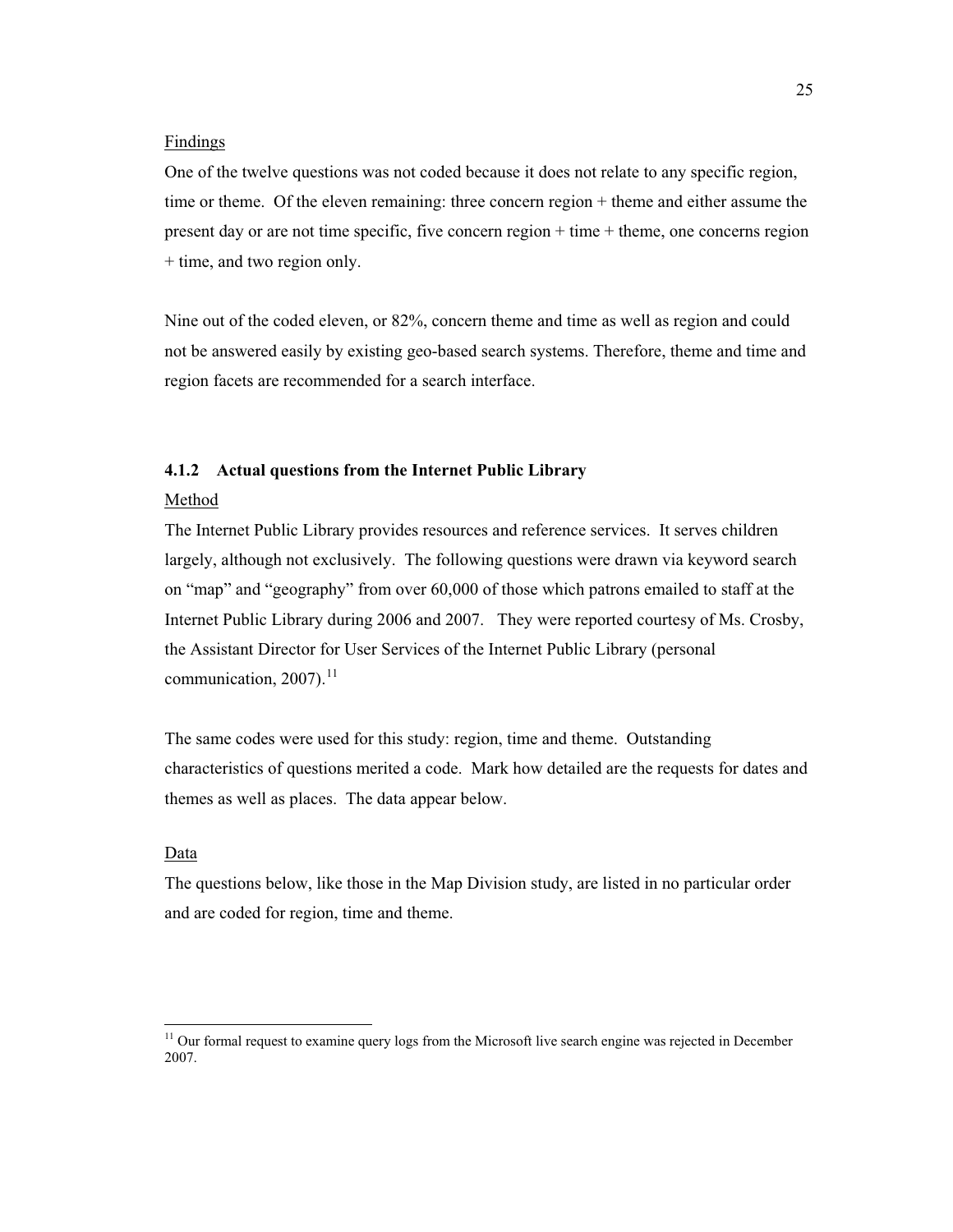Where can I find a detailed, yet easy to read world map of mountains, rivers, lakes seas, deserts – that I can either find online or at the library that I can check out? {theme+region}

I am looking for images of maps of Detroit, MI. I specifically need three maps, one from before 1943, one from between 1943 - 1967 and one from after 1967. The closer they are to those dates, the better they will be (for example, a map from 1886 won't work, but one from 1930 will work).  $\{time+region\}$ 

I really don't know anything about … the city is called Ramnicu Valcea (or Rimnicu Vilcea) which is located in southern Romania in Wallachia. I've searched on the web and I can't find any information that I want. I've already tried the local libraries near and at my community but there is no information at all. Mainly what I've been looking for are detailed maps of the city in the year 1845, 1988 and recently, showing the name streets and showing a little outside the city as well. I would also like more knowledge on the history, and culture of the people. Pictures of the city has [sic] also been a difficult thing to find, I would very much like to see what the city looks like: streets, shops, etc. Please, any information at all and that I've requested would help. {theme+time+region}

I am a fifth grader, and am in the middle of a state report. I am doing New Jersey and I need a good place to find printouts of a topographcal [sic] map, a political map, a points of interest map, and the New Jersey state license plate.

{theme+region}

How to find maps of Maine, MA and Halifax, Nova Scotia Canada dating back to the 1800's {theme+region}

How might I get access to walking maps of Paros, Naxos and Crete, islands of Greece, electronically or in print?  ${ftheme+region}$ 

Hi. I want to write a triology [sic] story based on fantasy. So I was wondering whether you can find me a map of a place, a historic place, where I can base my story in? And also, could you email th [sic] map to me? By the way, I'm 13 and I want to take a carr as a childrens' book writer.  $\{time+region\}$ 

What is the elevation of Crowley's Ridge, Ar, where it is intersected by the pioneer (circa 1865) Southwest Trail (aka Military Road) between Memphis, Tn and Fulton,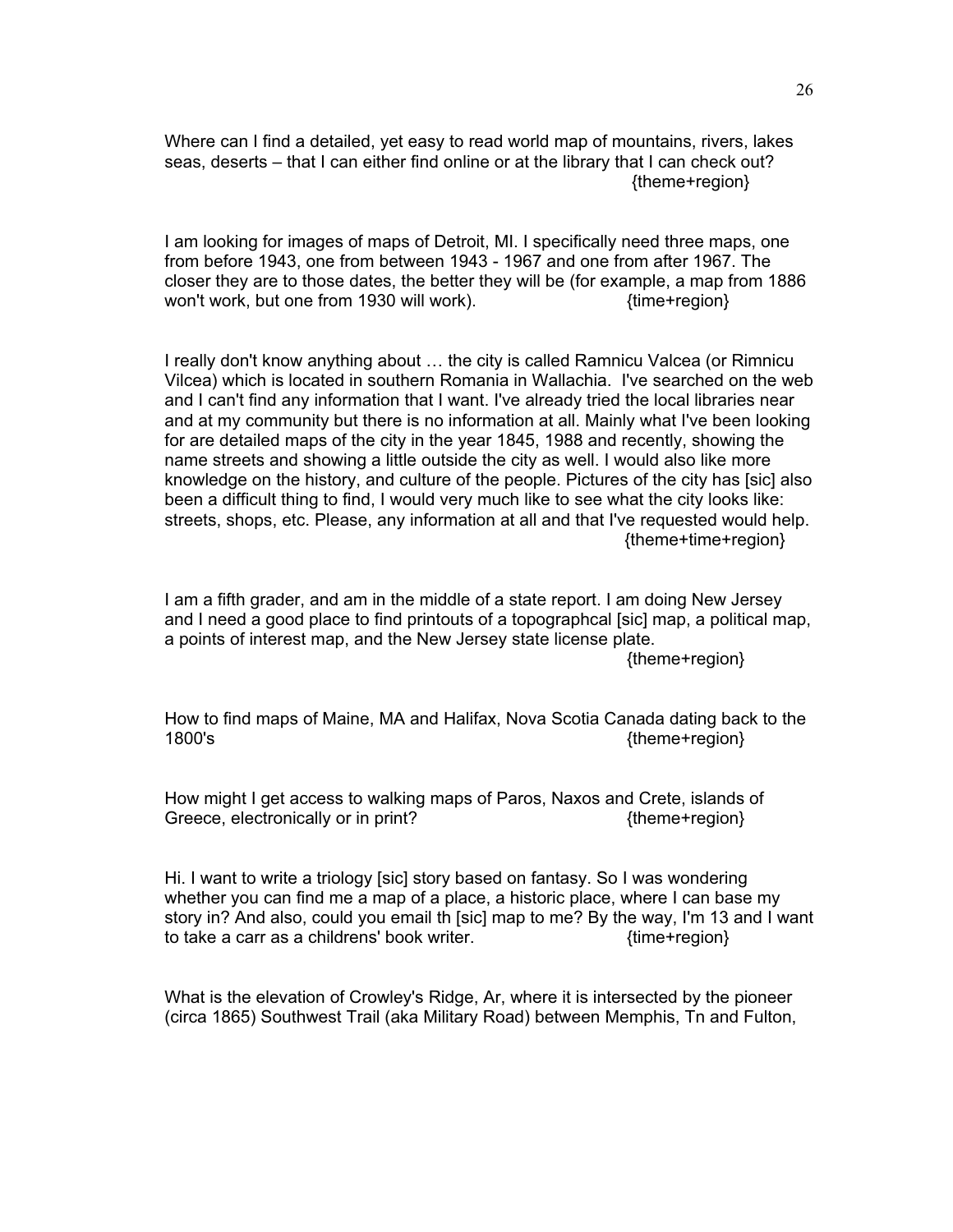Ar? Any description of terrain, flora and fauna would also be helpful. I'm planning to describe how a Conestega wagon would cross at this point.

{theme+region}

What river in Massachusetts is at the highest elevation?

{theme+region}

I need to know the Physical setting of Visalia, CA elevation, physical features how the physical setting affects the weather, climat [sic], Native flora, Native fauma [sic]? {theme+region}

# Findings

All 10 questions fit within the three codes of region, time and theme. Seven represent region  $+$  theme, two represent region  $+$  time, and one represents region  $+$  time  $+$  theme.

## **4.2 Interpretation**

The case studies of New York Public Library and Internet Public Library map queries suggest that map indexing should include region, time and theme. That map indexing can be reduced to a few basic points of indexing seems to contradict the complex metadata schemes that have been set up for map cataloging. While it is undisputedly useful to know the source of each map, its scale, date of creation, and so on, such as are provided in many map cataloging schemes, these are not necessarily critical to "the user" in defining a search. More research is called for in defining how particular user communities look for maps, with the proviso that some quite useful information is not readily available through indexing that is automatic.

What do the patterns of coding among recurring Map Division and actual map-related queries show for MapSearch? (1) How best to index the maps based on facets employed to search, and (2) how to set up an interface to facilitate actual search patterns. Later sections of the dissertation therefore concern how to index maps (chapter 6 on Classification algorithms), and how to design an interface to facilitate searching (chapter 7 on Interface design), with the following chapter concerning how to carry out the indexing based on products of data mining so that it is unnecessary to catalog by hand.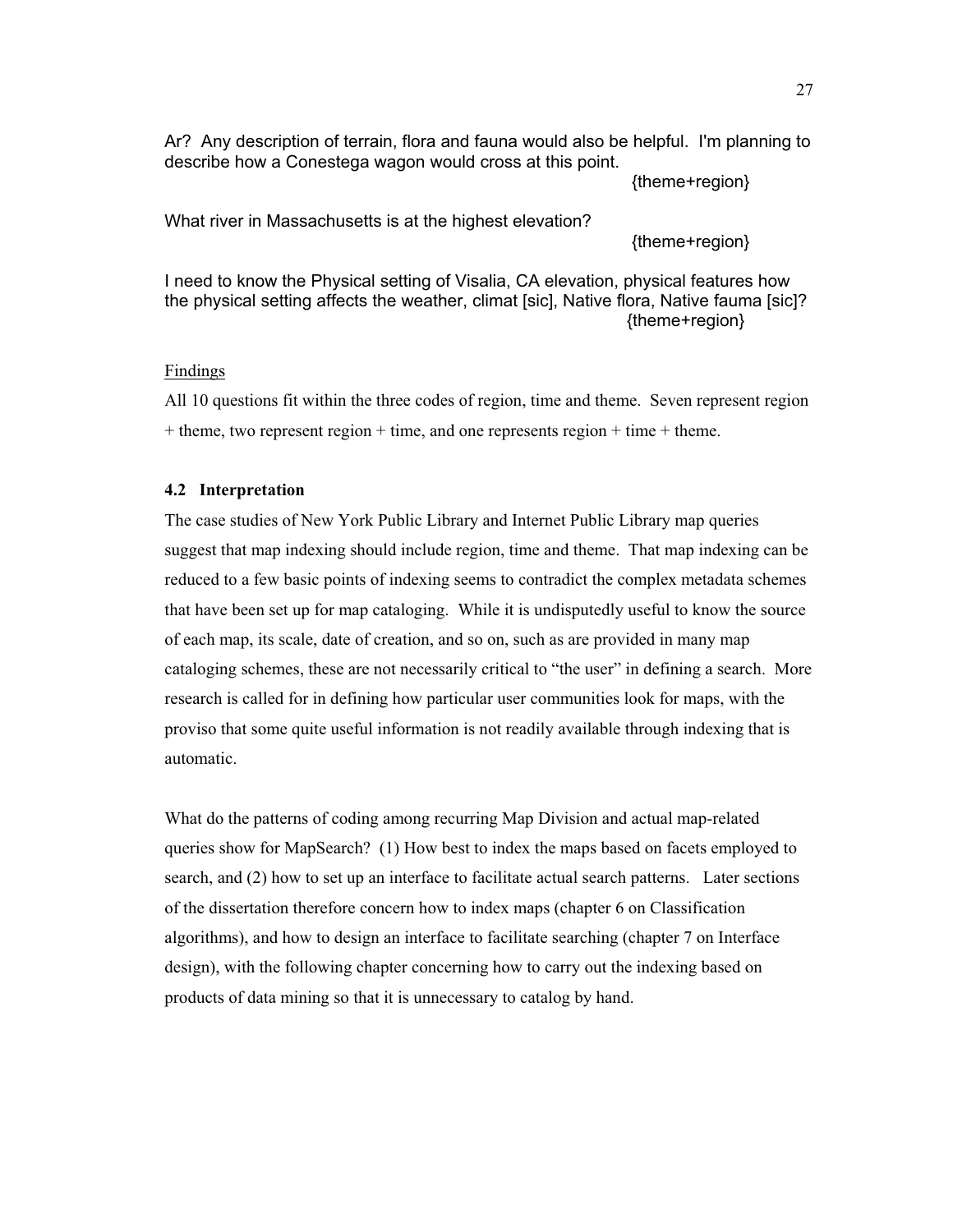## **5 Overview of automatic cataloging and classification of maps**

### **5.1 System architecture**

The introduction suggests that many people would probably find useful a system that gives one-stop access for many types of maps—oversize sheet maps in library or antiquarian collections cataloged manually, driving maps that are generated on demand, maps that are mashed up by enthusiasts, maps that illustrate educational or travel websites, and maps inside books and articles. This chapter describes a system that potentially could accommodate all these map types—once the fusing search across different maps is resolved. The system described here initiates research by focusing access to maps in published articles.

Fig. 2 below depicts the basic functions of the MapSearch engine as it was designed for this project. The system will extract maps along with words that are associated with the map from published articles. These words are the metadata that are used to assign maps to categories with the help of an ontology. When the user enters a browse category, the system compares the category to target terms in the metadata. Results are displayed according to how similar the target terms are to the query. Each stage of this process is described below.

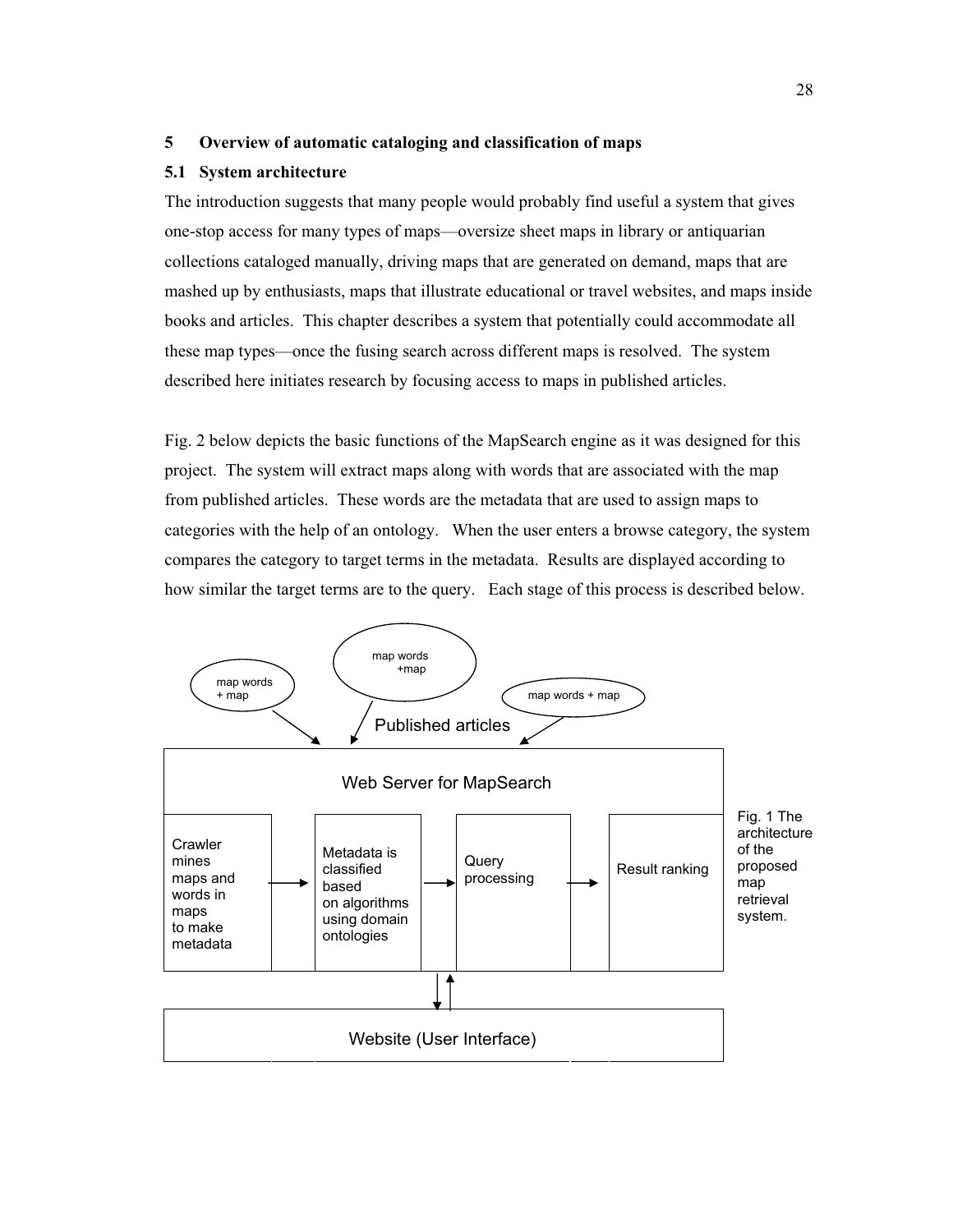# **5.2 Harvesting metadata**

## **5.2.1 Collecting the sample**

The 150-map training set was collected article by article. Journals from a wide range of disciplines were viewed to see whether their articles included maps. The training set was collected with an aim to diversify subjects. Yet, the subjects were not balanced among the disciplines before the articles were selected, so the method cannot be considered stratified sampling. Most articles were in Adobe's native .pdf format. A few were from web pages and were converted to .pdf.

Articles came from databases including Asia Studies Full Text, Humanities Full Text, Wilson OmniFile, JSTOR, the Homeland Security Database, the New York Times full text, as well as a web articles and open access journals such as *Ecology and Society*. Articles in some of the proprietary databases had been cataloged. The MARC 300 field for physical description notes whether an article includes a map, but cataloging rules do not require that any details about the map be provided in the physical description field. Even in articles that were cataloged, therefore, it was necessary to inspect each map individually. Most articles were not cataloged at all and those containing maps were discovered by serendipity or by a keyword search on the word "map".

## **5.2.2 Creating and storing**

Maps were clipped manually from articles using the Adobe snapshot tool and, using Microsoft Paint, stored in .jpg compression format. Later the differentiation between text and map, and map extraction, will be done automatically. It is necessary to know which articles are only text, which have photographs, charts and other illustrations, and which have maps. The procedure is straightforward. An Optical Character Recognition (OCR) program opens every document and scans each page. Preliminary comparison of the open source OCR program Tesseract with ABBYY's FineReader and LizardTech's Document Express showed that Document Express was best for this purpose.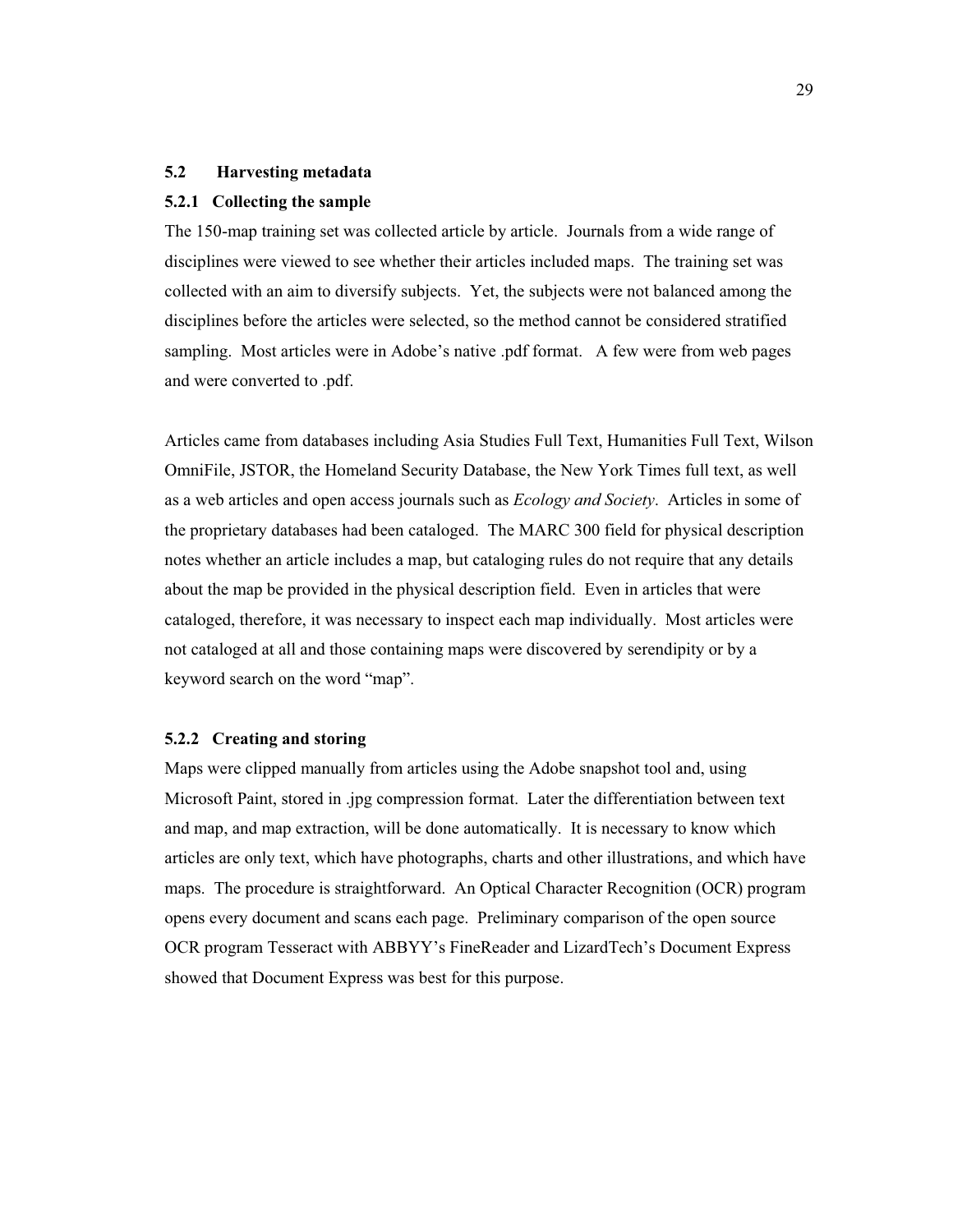Programs to distinguish maps from other graphics are being developed independently by Prof. Lesk at Rutgers and Prof. Giles at Penn State University. The program would decide it had found a map based on border line irregularity and color variety, as opposed to the straight lines and color blocks that are found in tables, charts, cartoon, pictures and other sorts of diagrams. A method has been developed to separate a map into constituent layers with the intention of analyzing the symbols (Dhar & Chanda, 2006). Professors Lesk and Giles also are developing independently layer extraction programs that will separate map into basemap and text. A layer extraction program would allow the automatic generation of a very large map sample along with "words in map" metadata to re-test the algorithms.

Metadata was taken manually for maps in the training set, such that principles could be derived for the automatic generation of metadata as set out in Appendix B. It was found that such information is found in words that can be scanned in the map (please see Figure 2a) as well as the map caption, the article or book title, and references to the map that appear in the text (Figure 2b). Principles underlying automatic production of metadata as set out in Appendix B were derived from generation of metadata manually for the 150 map sample.



Fig. 2a Left: Map as it appears in the article; Center and Right: Demonstration of the text layer extraction program that produces the words in map used as metadata. The only words-in-map that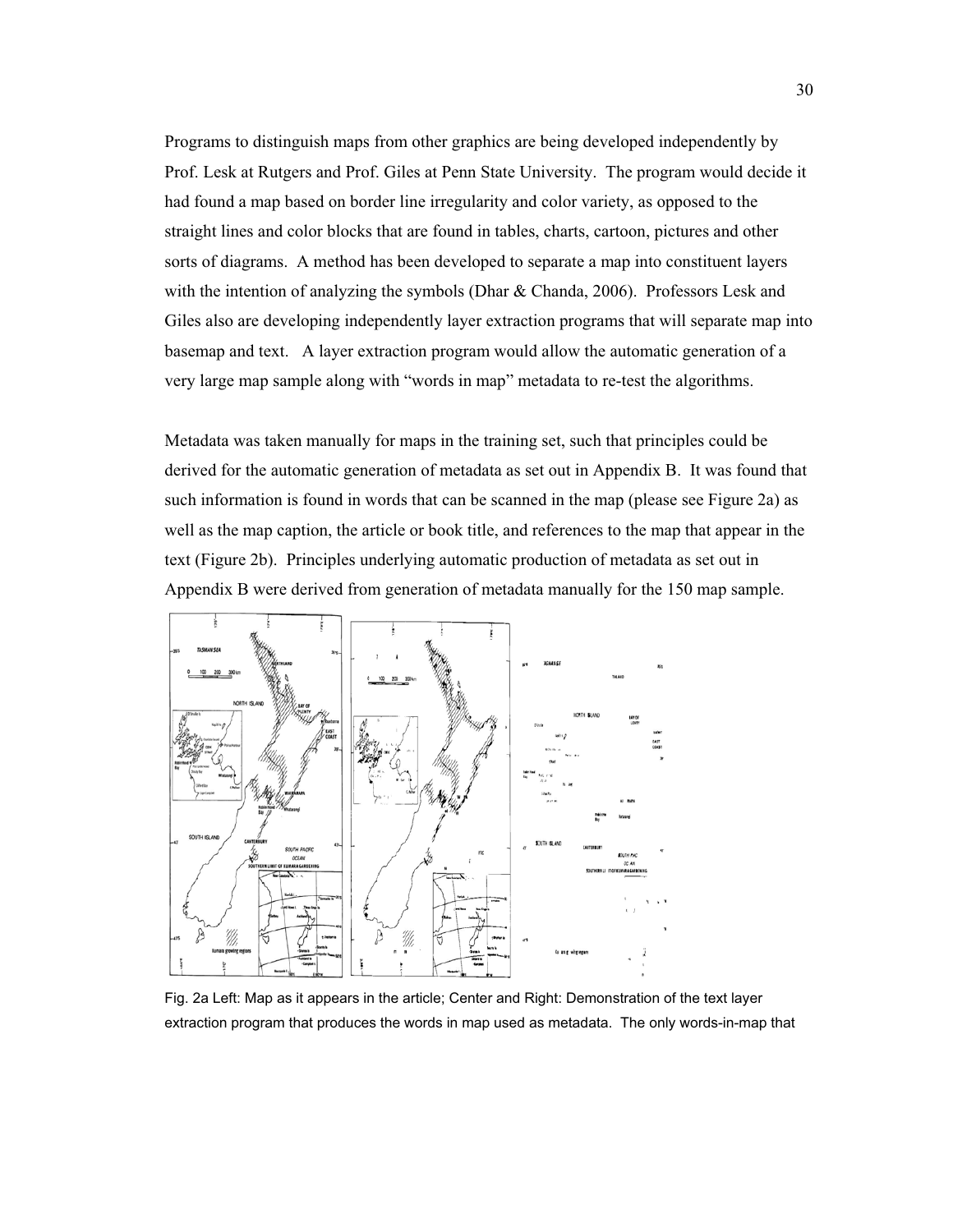are clear enough for system use are *North Island, South Island, Canterbury and Southern L[im]it of Kumara Gardening*.

- Caption: Fig. 2. Map of New Zealand Title: Experimental Archaeology Gardens Assessing the Productivity of Ancient Maori Cultivars of Sweet Potato, *Ipomoea batatas* [L.] Lam. in New Zealand
- Referring sent: The four pre-European kumara cultivars "considered by Maori informants to be of pre-European origin or introduction (Yen 1963:33), 'Rekamaroa' was collected from Ruatoria, the East Coast, and the Bay of Planty; 'Hutihuti' from the East Coast, Bay of Pleny, and Northland; 'Taputini' from Northland; and 'Houhere' from two locations in Northland (Yen 1963) (see Fig. 2).

Fig. 2b Words from the article that can be taken using the data mining algorithm outlined in Appendix B. The words-in-map from 2a, and these mined words from 2b, together constitute the bag of words used as map metadata.

Perhaps the most pressing data mining question remains one of extent: how much is enough? A balance must be struck between mining enough metadata to classify each item precisely, and too much metadata that will let in noise and cause recall to suffer. In the case of MapSearch, examining a great many instances has allowed the deduction of rules as to the location and amount of text that should describe a map best.

These instructions for the data mining algorithm are in Appendix B. It was decided to risk taking too little metadata rather too much, and in only specific areas of the article, rather than follow the usual method of having the computer scan the whole article and weight judgment on those words that appear most frequently. It is rarely necessary to read the whole article to determine what a map is about, so neither should the computer need to go through the entire text.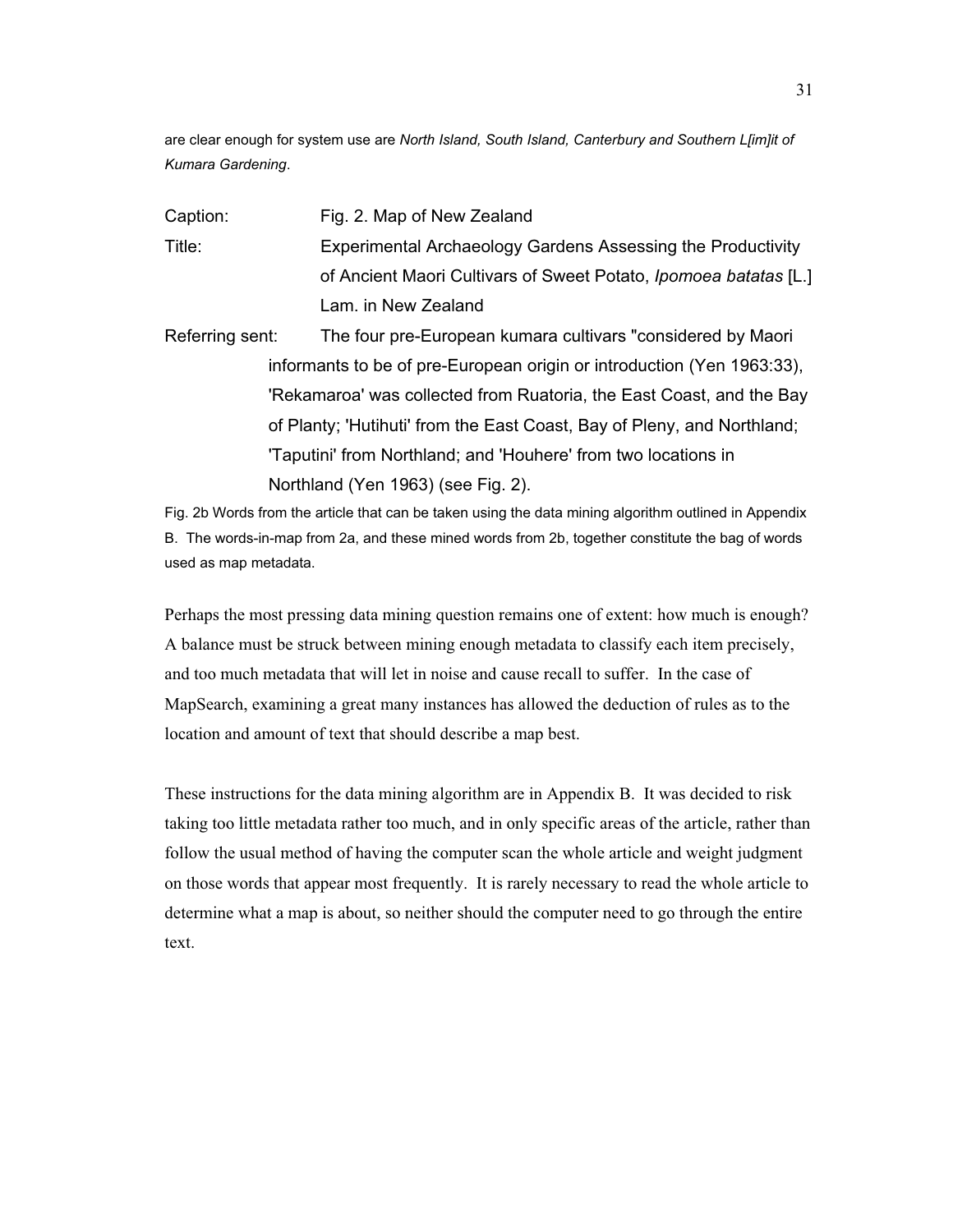#### **5.2.3 Data cleaning**

The main test of quality, whether the map is accurate, is beyond the bounds of this program. It is possible, however, to create full maps from many files, and weed out those maps which are somewhat illegible. It is a separate question whether an out-of-focus map is better than none and whether these should be included anyway.

Seven maps in the original articles were full-page spreads, requiring clipping and saving as two separate .jpg files. These double maps for housing, precipitation, farm yield, the Islamic world, and three of the Mediterranean, were knit together for the prototype. This could be done automatically by a panorama program such as comes with today's average digital camera.

A number of maps originally absorbed into the collection were removed due to their illegibility, owing to the fact that the .pdf article available was scanned in low resolution. It is possible to judge the graininess, or pixilation of the image, and the sharpness of its edges. MapSearch does not presently have this capability, although such adaptations could be added.

## **5.2.4 Weighting and indexing**

 $\overline{a}$ 

The process of weighting and indexing described in Salton and McGill (1983, p. 71-75) remains standard procedure. The first step is to remove high frequency function words, called a stop list. MapSearch uses a pre-existing list. The next step might be to remove prefixes and suffixes to pare down to the stem. This is important in the present application in which the text might refer to a people rather than a place (Bahamian rather than Bahamas). Algorithms are available freely for stemming such as the Porter Stemmer.<sup>12</sup> This algorithm has a longer list of suffixes than are employed in MapSearch. A few lines of code in MapSearch cover aspects of stemming. The suffixes –s, –ed, –ing, –ist, and –es are removed if it leaves a valid word, or if removing the suffix and adding an –e would leave a valid word. The same is true for adjectival endings –an, –ean, –ician, –ern, –ian which are removed if a

<sup>&</sup>lt;sup>12</sup> On the Porter Stemming algorithm, http://tartarus.org/martin/PorterStemmer/, and a perl script for the algorithm at http://tartarus.org/martin/PorterStemmer/perl.txt.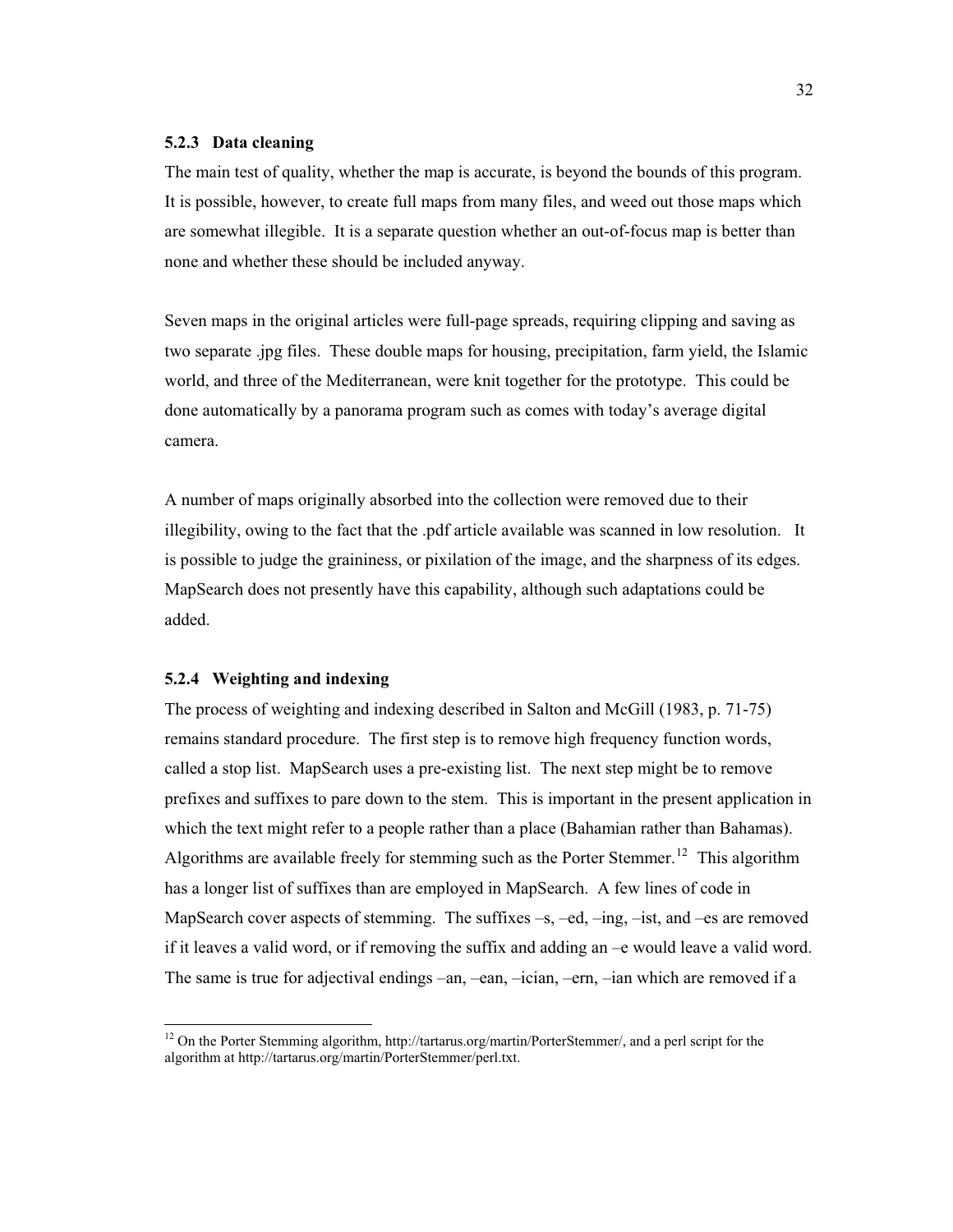valid word remains. Future research will entail comparing freely available stemming algorithms or adding to what is in use for MapSearch to see whether better results may be obtained.

The words remaining, called a "*bag of words,*" are for potential matching with the domain ontologies. The next step for potential matching is to assign weights based on where the word is located in the article, how often it occurs, and for subject, whether it matches with a single or double-starred word in the ontology.

# **5.2.5 Information extraction**

This is the task of identifying and classifying all recognized names and relations in the metadata. Information extraction (Leidner, 2007) is also termed data discovery (Tan, Steinbach, and Kumar, 2005). Details of the process as it pertains to MapSearch follow.

# **5.3 Metadata Classification**

# **5.3.1 Classification rules**

We need to decide what a map is and how to assign it to categories as a preliminary to setting up the retrieval algorithms. Some basis for decision is offered here.

Maps are considered for the database if they are at a minimum resolution of about 200 by 300 pixels; otherwise they will not be clear enough for on-screen viewing. The resolution of a map depends upon its original scan. Aerial photographs will be considered maps only if they include place labels. Two-dimensional and three-dimensional representations will be included if they show areas larger than a single building, in order to exclude architectural drawings. Some maps found in non-strictly geographic articles show areas with labeled cities. These maps seem to depict no theme, just region. However in the context of the article, the cities selected for labeling are generally significant for the article subject. Therefore, such a map also may be considered a theme map.

Each item should be assigned to *at least* one category within each facet, and two categories within each facet if the two categories score within perhaps 25% of each other. The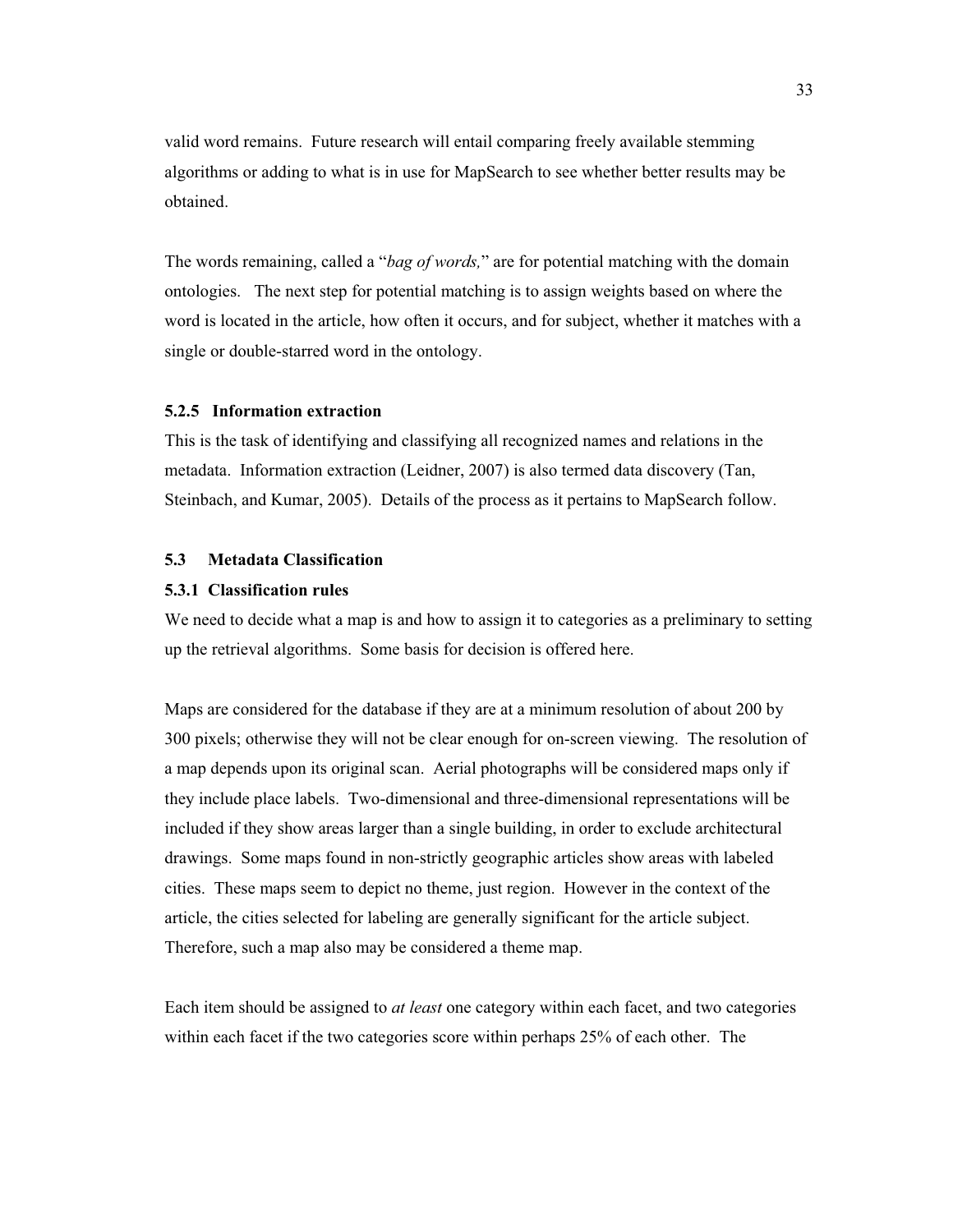generosity of percentage is due to the principle that it is better to class an item where it does not belong than to miss a classification. For items that get similar point values for three or more categories, assign to the first two categories based on metadata location (giving preference to the caption first, etc.). Assigning an item to more than one category within a facet acknowledges the work of Phelps and Wilensky that a single item has attributes of many categories and may be relevant in more than one context (2000).

Items are assigned categories upon entry into the database. The system performs postcoordinate or post-combination indexing in which each category may be used independently to retrieve the item. $13$ 

# **5.3.2 Classification categories**

Analysis of map-related questions dictates the facets of region, time and subject (theme). More in-depth analysis of a large number of map-related questions would suggest facet subdivisions. However, in that the potential of MapSearch outstrips the potential of finding maps covering a wide range of time periods and subjects, actual questions might be an inadequate guide to subdivisions. It was decided instead to create categories consistent with what the wide-ranging map collection MapSearch aims to comprise.

The number of categories per facet was selected in part based on expediencies of how categories could be displayed on screen. Too many categories per level would make browsing by category excessively complicated, so the number of categories per facet was limited to between ten and fifteen. Each category can itself be expanded as the database expands.

#### **5.3.3 An ontology for each facet**

 $\overline{a}$ 

An ontology is a tool to improve the relevance of items retrieved. It works behind-the-scenes or at the back-end so that the user does not even know that it is there. The ontology is divided into domains of terms on the same level in an array that correspond to MapSearch

<sup>&</sup>lt;sup>13</sup> From R. Pearce-Moses, a Glossary of Archival and Records Terminology, Retrieved December 26, 2007 from http://www.archivists.org/glossary/term\_details.asp?DefinitionKey=989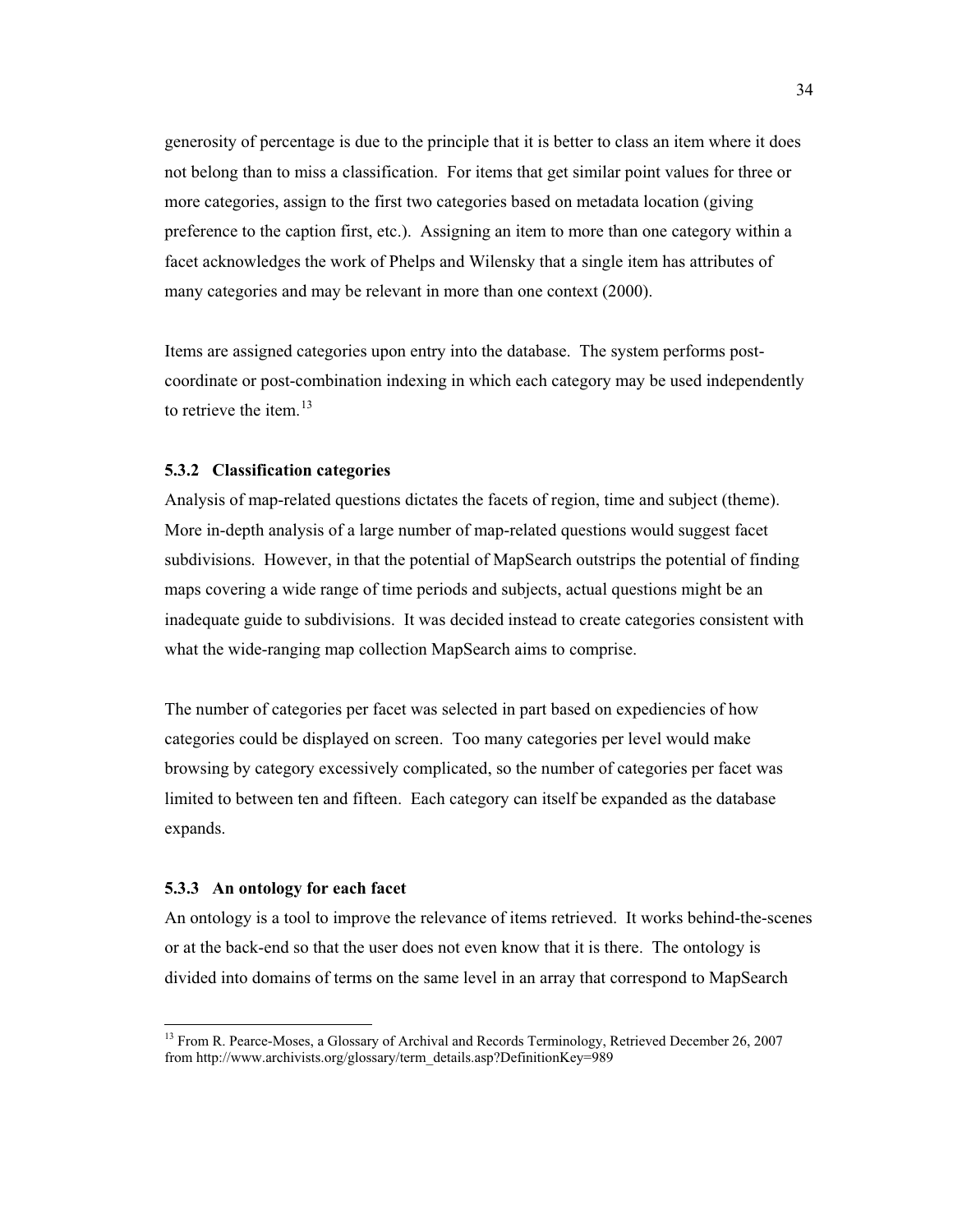categories. Any hierarchical elements in the ontology can be used for ranking of results by relevance, as discussed further below. Different ontologies include different words, so logically the choice of ontology affects retrieval.

MapSearch uses domain ontologies for region, time period, and subject to aid in retrieval of maps. General-purpose classifications for region (Geonames and the World Gazetteer) and subject (Library of Congress Classification supplemented with Library of Congress Subject Headings) were adapted to correspond to the MapSearch categories.<sup>14</sup> No ready-made classification or ontology for time was found, so an abbreviated set of time words was compiled. Each domain ontology was refined for exhaustivity (extent of the vocabulary) and specificity (precision of the vocabulary) during the phase of iterative testing with the training set of maps.

## **5.4 Query processing: algorithms and assessment**

"[Q]uery processing is a major bottleneck in standard web search engines, and the main reason for the thousands of machines used by the major engines" (Chen, Suel & Markowetz, 2006, p. 277). Asking a program to inspect an entire ontology for matches or near matches slows operations. System designers cut processing time by using an ontology subset, or domain ontology, that corresponds to the topic area of the data, and by using the edge processing technique that compares similarities and judges relevance relatively fast. The MapSearch system expedites query processing by indexing items as they enter the database.

## **5.4.1 Algorithms**

 $\overline{a}$ 

Each of the 150 items in the training set was inspected carefully and classified by region, time and theme categories. General principles were extracted to construct an algorithm that can then predict how to classify items as yet unseen. In terms of region, observed principles were combined with principles found by others as reported by Leidner (2007, p. 116).

<sup>&</sup>lt;sup>14</sup> Much work has been done on how to establish a domain taxonomy with WordNet, that amounts to deciding which subset of WordNet to use for a domain (see Kim, Seu & Rim, 2004 or Chang, Huang, Ker & Yang, 2002, for example). Khan, McLeod and Hovy (2004) describe a mechanism for selecting these concepts automatically. The Protégé ontology developed at Stanford has solved this problem by presenting the user with a Protégé frames editor that allows users to develop WordNet classes and a hierarchy.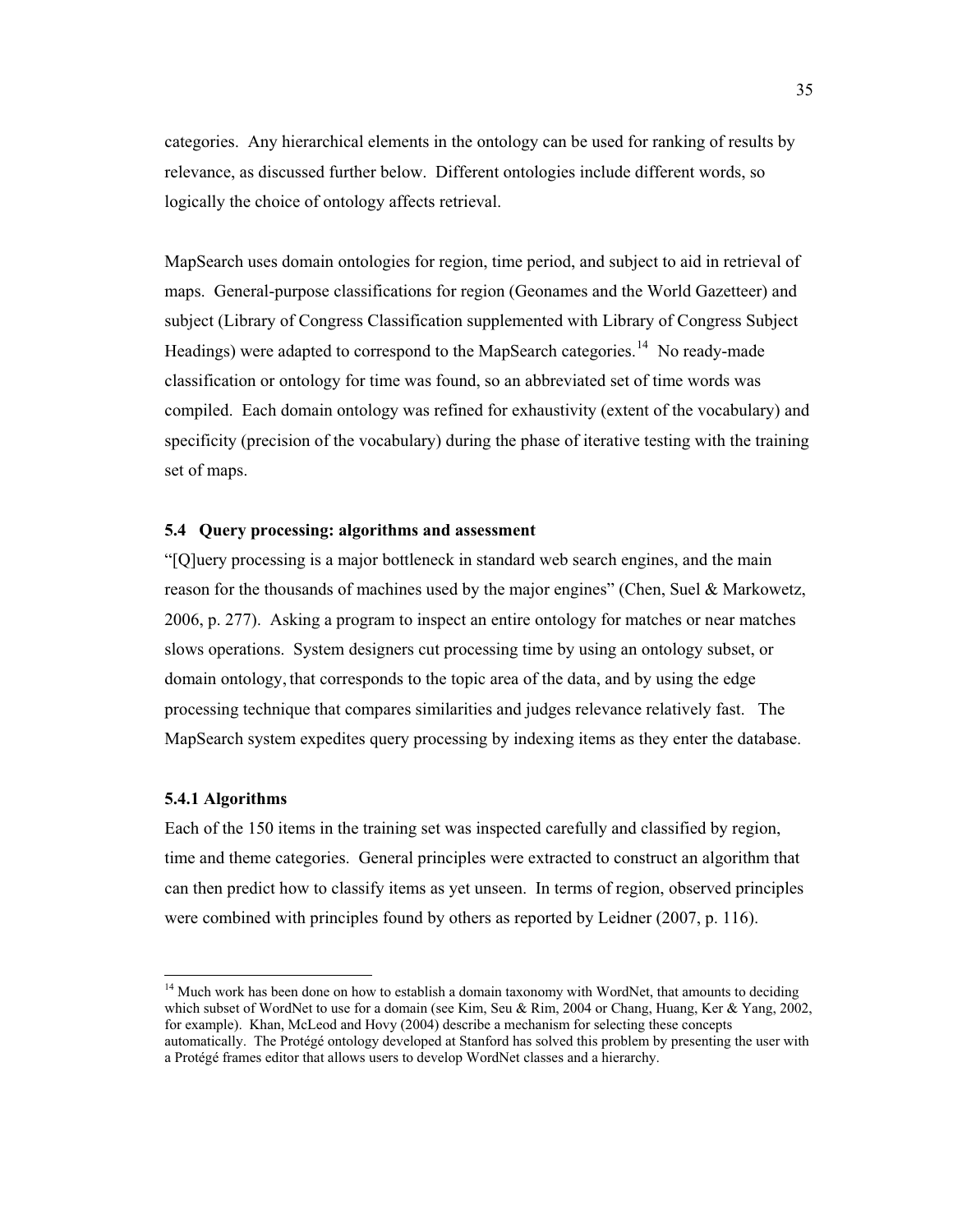In writing the instructions list, or algorithms, that give general rules to classify, a concern is whether to cluster items based on rules or classes. Tan, Steinbach and Kumar (2005, p. 211- 212) define *rule-based ordering* to be a method in which each rule is implemented, one by one, in decision tree fashion. An advantage of the method is that rules can be ordered so that every item is classified by the rule that takes highest priority. A disadvantage is that lowerranked rules are harder to interpret. Tan, Steinbach and Kumar (ibid: p. 212) define *classbased ordering* as a method in which rules are sorted on the basis of classes, and all rules fire simultaneously. This method makes rule interpretation easier, although a higher priority rule may be overlooked in favor of rule with lesser value in predicting a classification, possibly making the classification less accurate. Rule-based ordering was elected primarily because the metadata location is so important with respect to reliability of prediction, and therefore rules must be applied in location order.

## **5.4.2 How to use an ontology to classify metadata or query**

Each item manifests attributes of more than one class. Weighting allows clustering of attributes for classification. There are standard means to assign weights. In binary indexing, each term weighs in at 1, despite its frequency, versus in weighted indexing where a term assumes a different weight depending upon its importance, here determined by function or location in the document (Salton & McGill, 1983, p.73-74). In MapSearch, metadata words that recur, words found in particular locations in the article, and words that match with significant words in the ontology are assigned higher values. A single item may be assigned values in numerous categories within a facet. The category with the highest numerical value has the highest chance of being associated with the item, and is the most likely for classification. An item that scores high in two categories is assigned to both categories. This serves to improve measured recall, although some of the items retrieved might be less relevant than others.

The values for scoring were assigned on the basis of judgment rather than experiment. Determining the optimum balance among options requires a separate study, so an approximate balance is accepted here on the basis of preliminary testing. Many more examples must be considered to determine whether these would be the most effective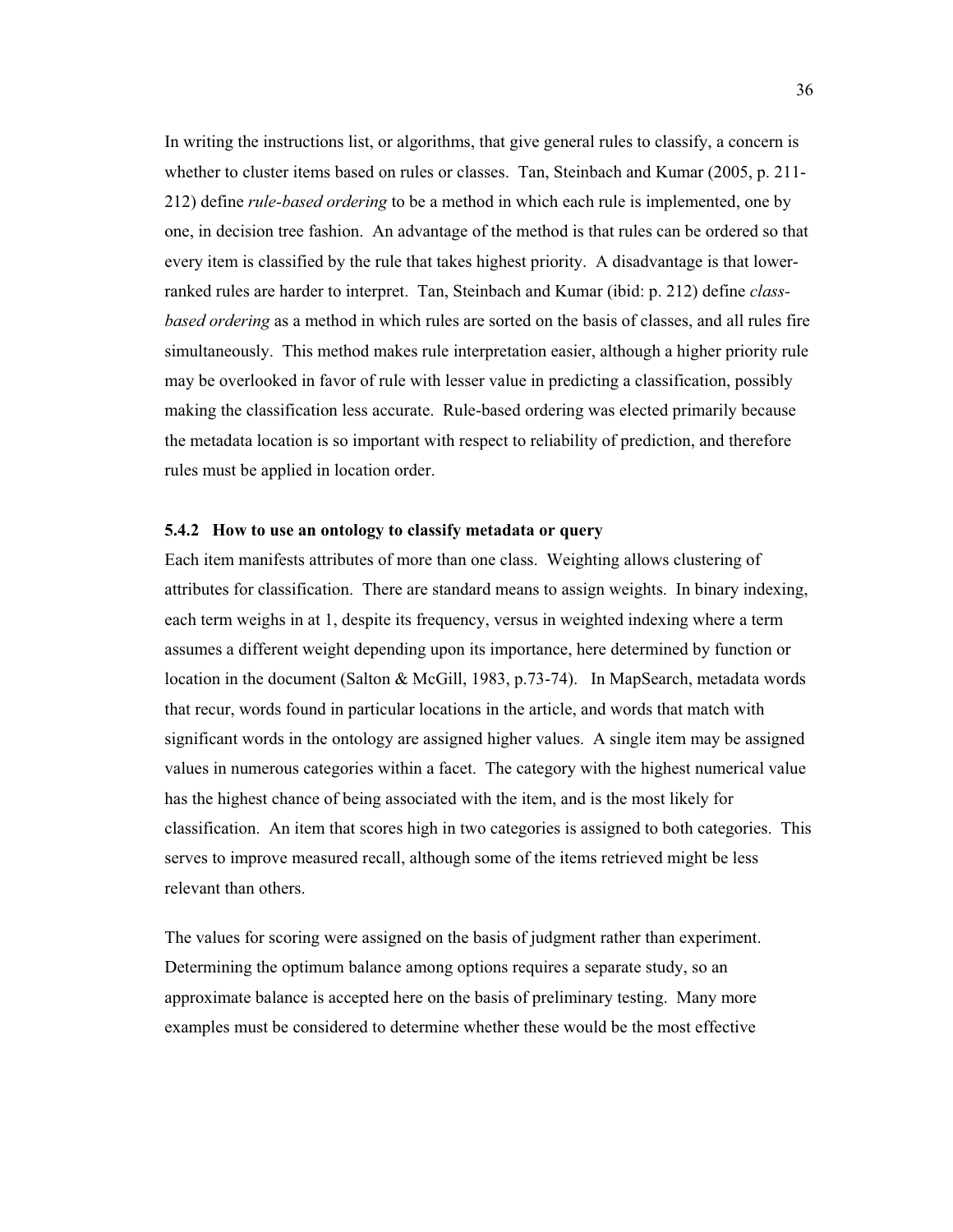parameters for the general case. Ten was used for a double-starred word, 5 for a singlestarred word match and 1 for an ordinary match, rather than assigning the weights as 3, 2 and 1, because the importance of a double-starred word in determining to which category the item should belong is much greater than other words in the ontology that will not necessarily help in assigning items to categories. Multiplying terms by the number of occurrences is one of the standard strategies for weighting (Salton & McGill, 1983, p.205).

Below is an example of how weighting enables an item to be assigned to a category:

MAP "sweet potato new zealand.jpg" Assignment: ArchAnthro (should be Archaeology and Anthropology) OK ArchAnthro.t 46 History.t 34 Politics.t 22 Religion.t 18 Society.t 10 Arts.t 6 Science.t 4 Technology.t 4 Commerce.t 4 Military.t 4 Medicine.t 2

CAPTION: fig 2 map of new zealand History.t: zealand/8 Politics.t: zealand/8

TITLE: experimental archaeology gardens assessing the productivity of ancient maori cultivars of sweet potato ipomoea batatas l lam in new zealand Religion.t: ancient/4 archaeology/4 Society.t: ancient/4 experimental/4 ArchAnthro.t: archaeology/44 Science.t: experimental/4 Commerce.t: productivity/4 Arts.t: potato/4 History.t: ancient/4 zealand/4 Politics.t: ancient/4 zealand/4

REFERRING: of the four pre european kumara cultivars considered by maori informants to be of pre european origin or introduction yen 1963 33 rekamaroa was collected from ruatoria the east coast and the bay of planty hutihuti from the east coast bay of pleny and northland taputini from northland and houhere from two locations in northland yen 1963 see fig 2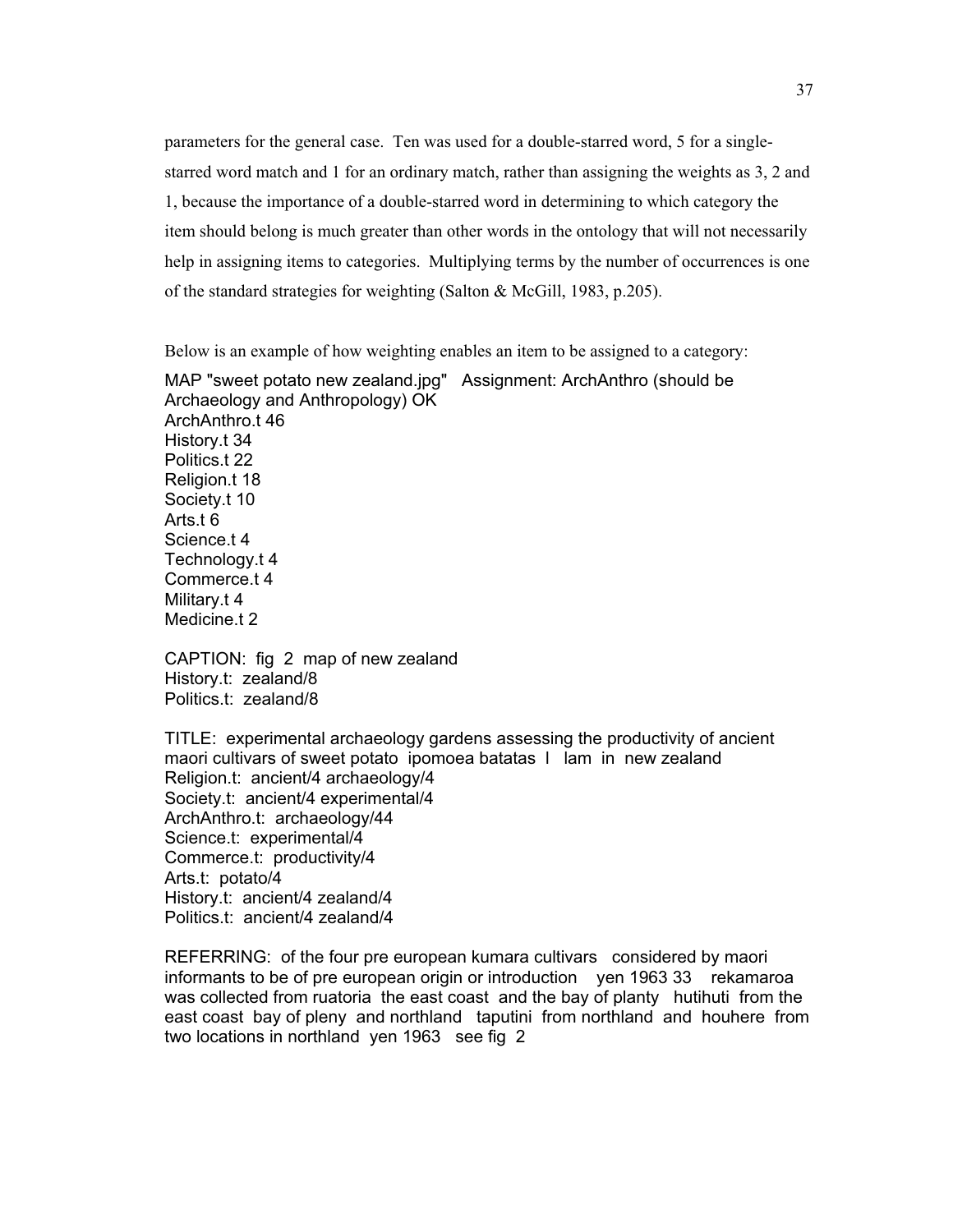Religion.t: collected/2 east/4 european/4 Society.t: origin/2 ArchAnthro.t: collected/2 Medicine.t: collected/2 Technology.t: coast/4 Arts.t: collected/2 Military.t: coast/4 Politics.t: east/4 see/2 History.t: coast/4 collected/2 east/4 european/4 see/2 two/2

Fig. 3 Example of weighting: Sample output of classification by theme algorithm. The item received more points for the category of Archaeology and Anthropology (ArchAnthro total=46) than for any other category. The output shows which words were the category indicators and provided the points: it was mainly the word archaeology found in the title, which gave 44 points, and the word collected from the referring sentence, which gave 2 points.

## **5.4.3 How to rank results**

Ranking of results becomes important when a database contains a large enough collection of items that several screens worth of results could match a query exactly. So it was necessary to determine which items match best and list these first. Users in a hurry probably will consult only the items that list first, making ranking critical.

Top ranking: relevance of scale or granularity. Within the set of all items that match a query, items will list in order of how closely they match the query term(s). Hierarchies in the ontology can be used to determine similarity to the query. The current version of MapSearch has at least two levels in each hierarchy: the category, and words that indicate and most often subordinate to that category. Further development of the categories and ontologies will provided additional hierarchical levels, such as demonstrated in the time category Modern which subdivides by decade, and these can be used to rank results.

Example query: Spain

Retrieved matches

 1st (exact) —map of Spain 2nd (subordinate) —map of Madrid (part of Spain) 3rd (superordinate)—map of Europe (contains area outside query) 4th (coordinate) —map of France (because within Europe)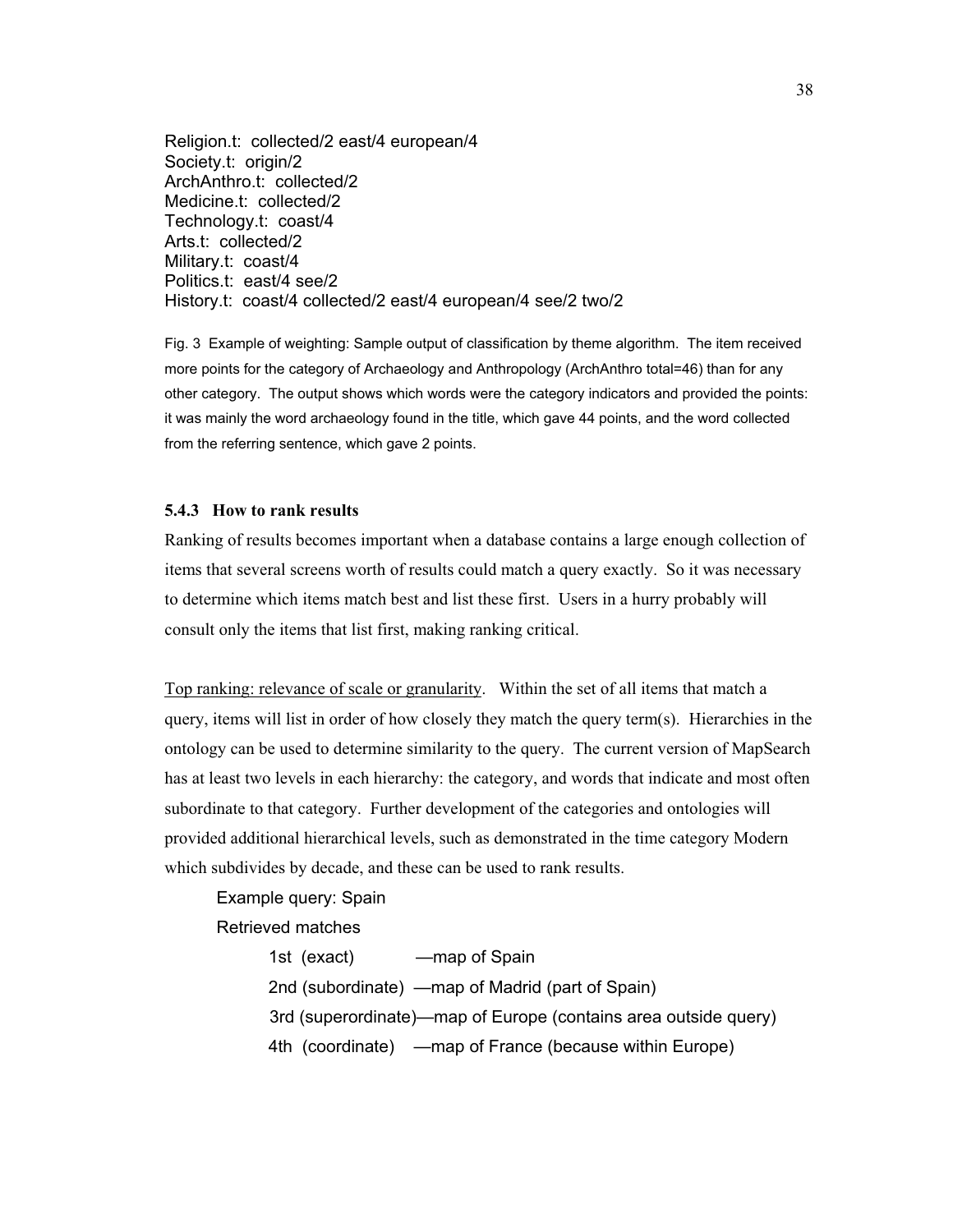Those listed at the top of retrieved results will contain within their metadata an exact match to the query. Those listed next among the retrieved results will contain within their metadata matches within the same category as the query. After these, are listed those whose metadata matches within the same category as the query but at a different level of the hierarchy. So that, for example, the query "Spain" will list a map of Spain first (an exact match), then a map of France (same level: country in Europe), and then a map of all of Europe (different level of the hierarchy).

Second level (or higher with user option) ranking: quality relevance**.** The system in some cases will be unable to discriminate among granularity levels, and in some cases it will retrieve multiple items on the same hierarchical level. The system will draw then upon other characteristics of the data.

- Publication date of article
- File resolution
- Color/monochrome

Sorting results based on these characteristics of the data should the prerogative of the user. Options to change the sorting could be in a drop-down menu (as in Google Image Search) at the top of the result screen.

#### **5.4.4 How good is a given classification? Scoring**

The point of reference for machine classification has been set as the manual classification. This decision was made because in some cases, there is one category that fits exactly while in other cases the choice of category is ambiguous. Beyond this, the automatic classification does not need to exceed human capacity, it need only perform comparably well. So for these reasons, the measure of machine classification is set at the manual.

Automatic classification can match the manual classification exactly, but in some cases mainly due to category overlaps, the classification can be plausible. Plausible matches do not occur in categories for time, which are discrete by year. Categories for region have been set up to correspond with geography such that, for example, countries in the Caribbean and West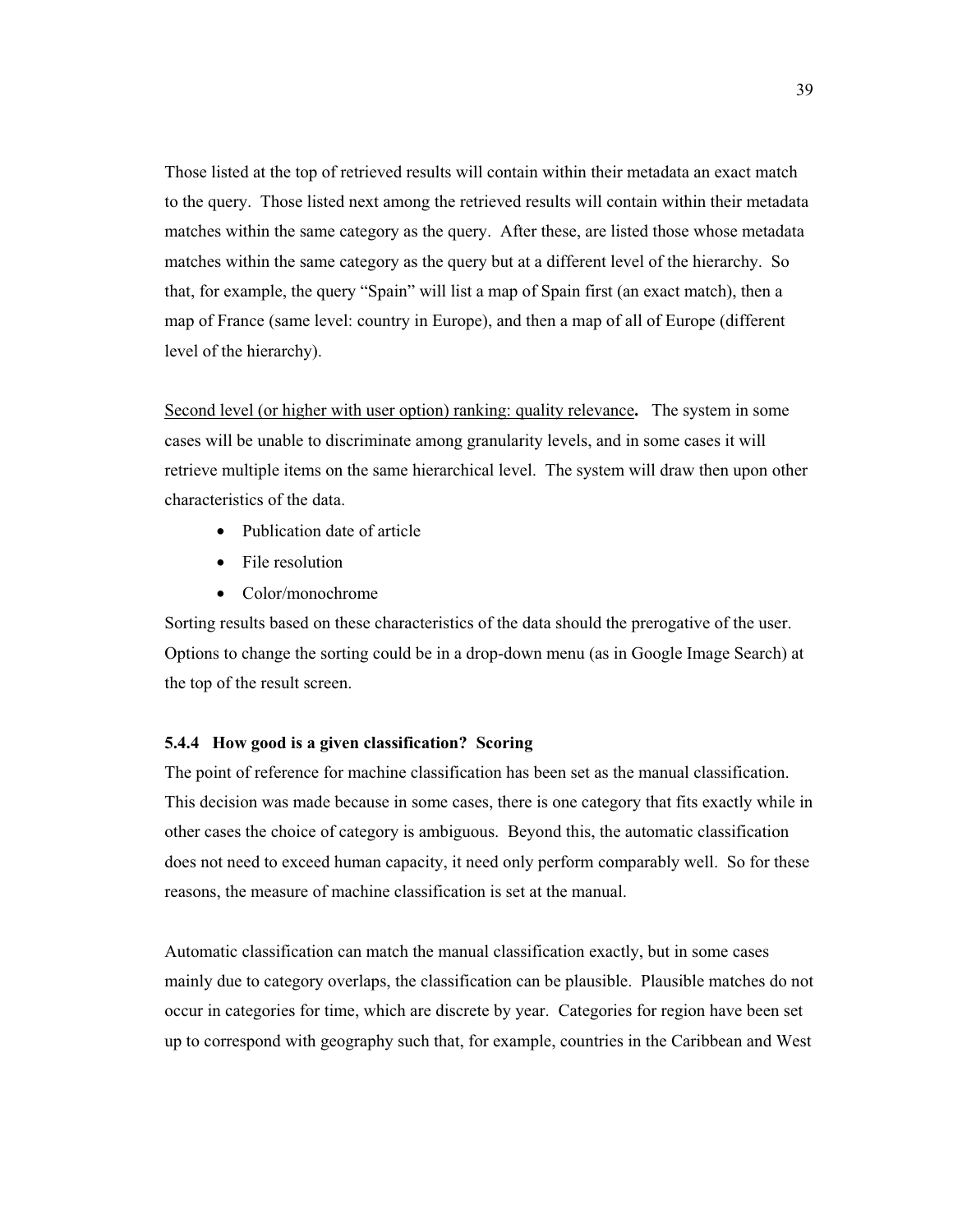Indies are not included in Central America. But for theme, each item scores in multiple categories, and the category with the highest score delivers the theme assignment.

Plausible interchanges of classification category for theme are set up mostly because one category is a subset (Medicine can be said to be a subset of Science) or overlaps another (Technology overlaps with Science). The following interchanges were set up for the purposes of scoring:

History and Travel with Archaeology and Anthropology; History and Travel with Military; History and Travel with Politics and Law; Society with Religion and Education; Commerce and Finance with Politics and Law; Science with Agriculture with Technology and Transportation; Science with Technology and Transportation; Science with Medicine; Technology and Transportation with Military; Technology and Transportation with Commerce and Finance.

The large number of overlaps for a single category suggests that the boundaries or perhaps the categories themselves should be changed. Technology and Transportation, overlapping with four categories as shown above, and History and Travel overlapping with three categories, present themselves immediately as candidates for change.

# **5.5 Improving classification algorithms**

The purpose of the training set is to train the algorithms (here with manual rather than machine learning) in the better application of the classifications. The algorithms are created and improved through inductive reasoning: these principles seem to apply to the training set, therefore, they will apply in unseen cases. Re-running the training set and improving the algorithms is not to manipulate results, but rather, to improve the algorithms. The algorithms are evaluated on items unseen—the set of items known as the testing set.

Potential sources of error in causing misclassification may be attributed to data mining (insufficient metadata compromising precision or overly much metadata compromising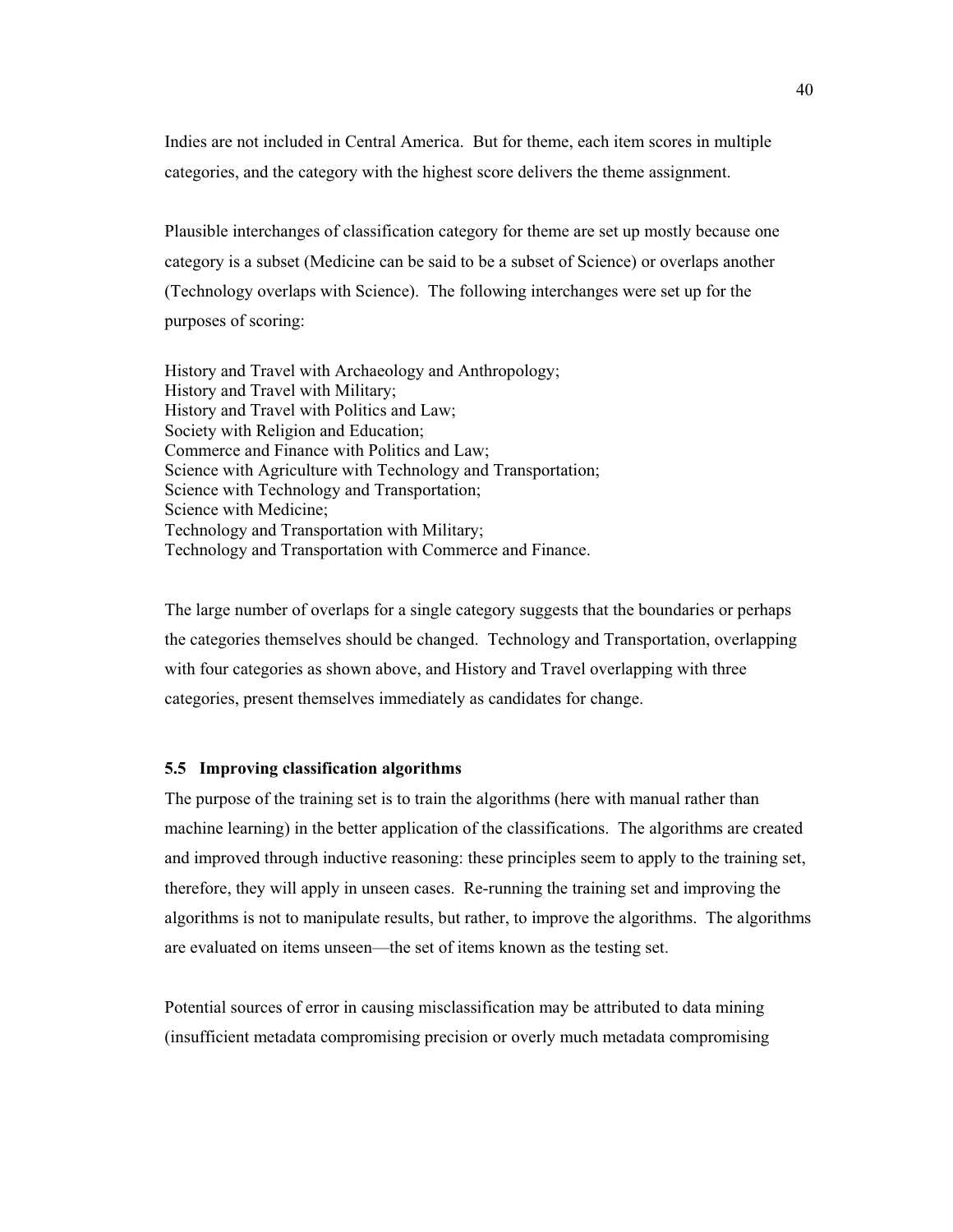recall), ontology (too much noise or insufficient detail to resolve metadata, compromising precision), correlation of ontology with classifications (systematic error), length mis-matches (shortening metadata by stemming or lengthening metadata to allow match phrases), or algorithm bugs (minor programming errors). Careful analysis of misclassifications in the training set hints at which parameters should be changed to improve the algorithm.

The algorithm clearly could be further improved by analyzing more training items for misclassifications to try to determine what can be altered or how to add heuristics so that the misclassified item(s) will be classified correctly in future. A larger test bed allows firmer generalizations with higher validity. One danger is that the algorithm will be overfitted to accommodate the test bed. Wang, Hodges and Tang (2003, p. 564) believe that the primary reason they have not been able to improve their classification algorithm is that they used a relatively small number of training documents—772. The same could be a problem here, with the training document set of only 150.

How accurate does automatic classification need to be ultimately? Or: when should one stop tinkering in the hope of improving the protocol? Larson found in conducting a similar automatic classification that only 46.6% of the sample could be classified correctly (1992, p.147). Bates commented that it is typical for researchers to present a new system as 70% accurate (Bates, 1998, p. 1186). She pointed out that achieving the last 30% is vastly more difficult—all the more so as the collection grows.

It seems clear that systems do not need to perform at 100% accuracy; they only need do work reliably that many find useful and that could not be done otherwise. Take Google, for example. Google does not perform at 100% accuracy; in fact, its recall is poor. But even if an army of web indexers could be found and paid, that army could not keep abreast of the billions of web pages and return results instantaneously, as does Google. This excuses Google's imperfection. The same may be said of MapSearch. Maps within publications that are the subject of this study are unseen by most web crawlers, so any retrievals that are relevant are better than none.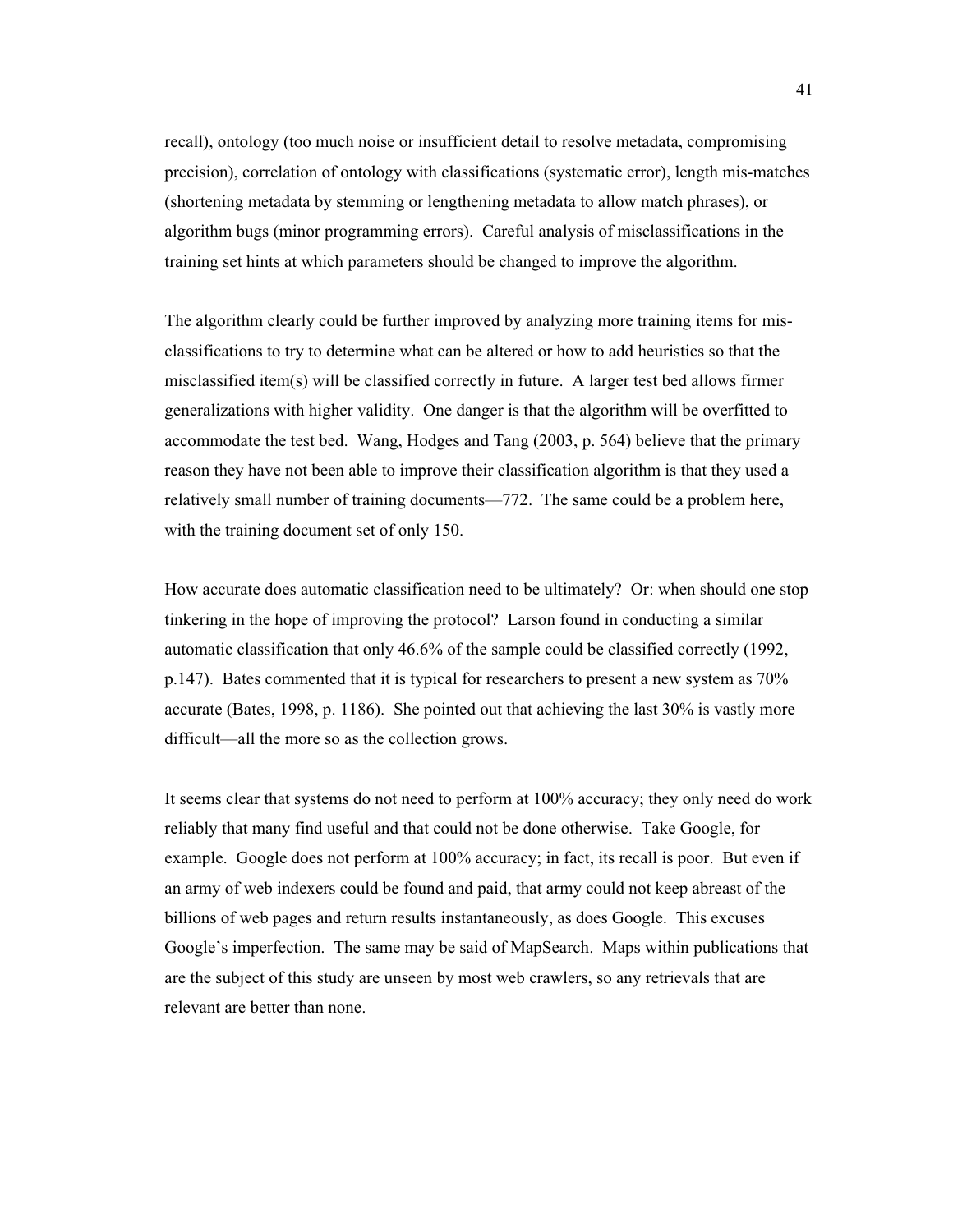#### **6 Classification architecture**

This chapter elaborates sections 5.4.1 and 5.4.2 in the previous chapter on automatic classification of maps in order to enhance clarity, facilitate comparison among the three algorithms, and expedite meta-analysis for future scholarship. The three algorithms--region, time and theme—developed in this dissertation for retrieval of maps could be applied, with only minor adjustments, to indexing and classification of other data types.

After a section on methods common to all classification mechanisms, the chapter subdivides by facet. It discusses by facet the choice of classification categories, the referring source of ontology for the referent, and heuristics comprising the retrieval algorithm. (A heuristic is an approach to solving a problem that has no provable justification but that has been found to work.) The chapter concludes with a chart to compare results of classifications in each facet, and a discussion of elements common to automatic classification in all facets.

#### **6.1 Method**

Automatic classification entails categorizing items without human supervision. It does not require the creation of categories, as was done for this study in order to have categories specific to the collection. Nor does it require the use of domain ontologies for each category, as was done for this study to improve the relevance of results retrieved.

The set of heuristics comprising each algorithm accomplishes two things: resolving metadata into useable terms to index, and indexing those terms into categories.

The beginning heuristics are meant to help weed noise and resolve relevant metadata into "knowledge". These heuristics were deduced by examining 150 metadata cases in the training set manually. Several heuristics for resolving place names were incorporated from the works of others (Leidner, 2007) and (Amitay et al, 2004). No supporting literature was found to draw upon for heuristics for resolving time that could be applied to MapSearch, so these were deduced from scratch. Supporting literature on resolving by subject came mostly by way of understanding what makes a useful subject ontology. The fundamental rules that the program would use to assign maps to categories were devised at the time the maps were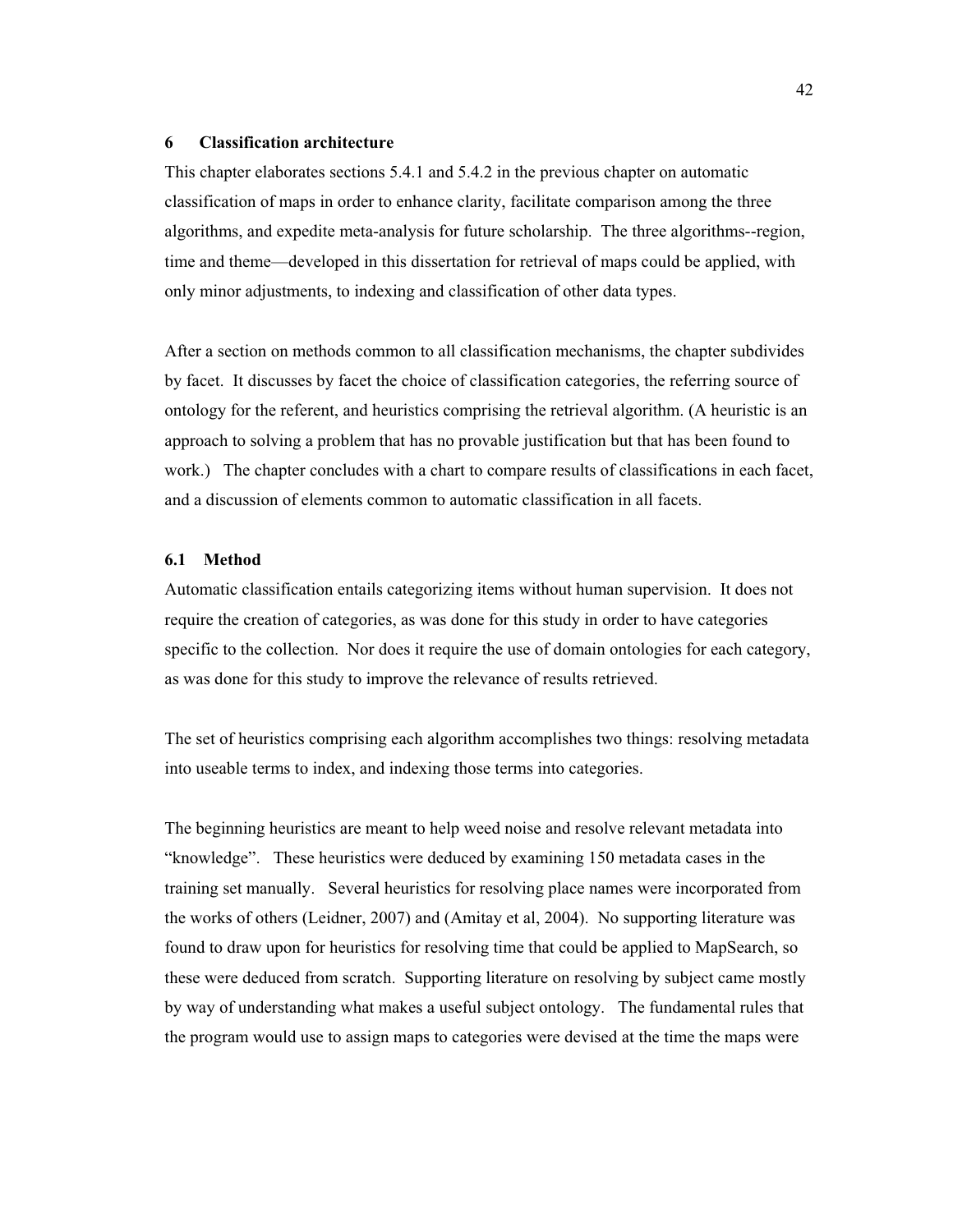classified manually. However, certain difficulties the program would encounter such as with place names that were entirely capital letters, were not apparent. Only by running the maps through the system repeatedly could these problems be gleaned and the rules sharpened.

The final heuristics for each algorithm assign items to categories, and then finally discriminate among the items that match "better" than others to be listed higher in retrieval ranking. These classification algorithms are the project of armchair logic. These are tested by running maps repeatedly through the system to refine the logic.

The heuristics were sharpened by examining metadata for each misclassified item to determine what led to the misclassification and what, if anything, could be done so that a previously unseen item would be classified correctly in the future without producing other errors as by-products of the changes. If no source of error were found, the misclassification could have been a result of a coding bug. And in the odd instance, an item may have been counted as a misclassification, when in fact it had been classified correctly by the program and incorrectly by the researcher.

Examination of an extract from an output for classification by region will demonstrate the method of how the algorithms were improved. The program retains the images but works exclusively from the metadata for the purposes of classification.

 Sample output from region classification: Processing "med2.jpg Europe 10 "med2.jpg" should be in Asia program: Europe wrong

 Analysis: (Question 1) What led this map to be classified as Europe? (Question 2) Why was it not classified as Asia?

To answer these questions is to examine closely the mined data associated with the map.

(Answer 1) The place reference in the caption is "(Rome, 1570)". (Answer 2) The referring sentence in the metadata reads "depiction of the Island of Cyprus, with the limits of Caramania, Syria, Judea, and Egypt."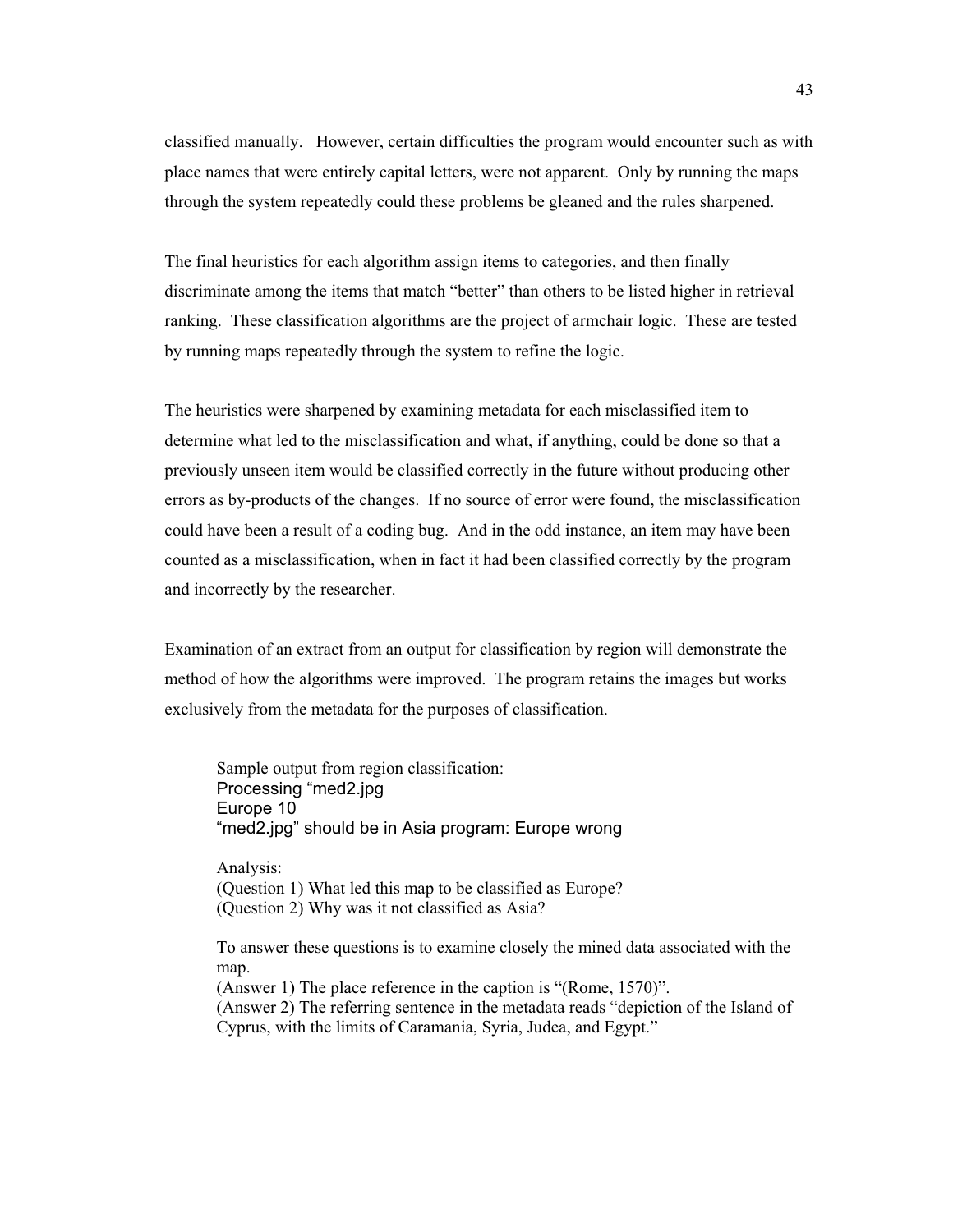Suggested change to the heuristics:

The referring sentence could be given the same weight as the caption. That way, the program would classify the map in both Europe and Asia. This is the only way to get a correct classification without overlooking potentially valuable metadata for other history maps.

Test of the suggested change:

The training set is run through the algorithms again to check that, in clearing up this error, more have not been introduced.

# **6.2 Region**

### **6.2.1 Classes and their application**

Categories were created for the continents and regions of the earth above water, with World given its own category. The categories were initially:

North America South and Central America Europe Middle East Asia Africa Australia Antarctica Arctic Atlantic Islands Oceania World

These categories could not be applied satisfactorily in practice, and so they were emended. The Middle East category was rejected because every country within the Middle East required double classification: both Middle East and either Africa or Asia. Atlantic Islands was rejected because it became unclear what areas other than Greenland belonged in the category. In addition, Greenland is classed by some gazetteers as North America, so this classification was upheld. The South and Central America category seemed inadequate to hold Cuba which is close to the United States, and for the large number of islands in that part of the Atlantic, and so the category Caribbean and West Indies was added.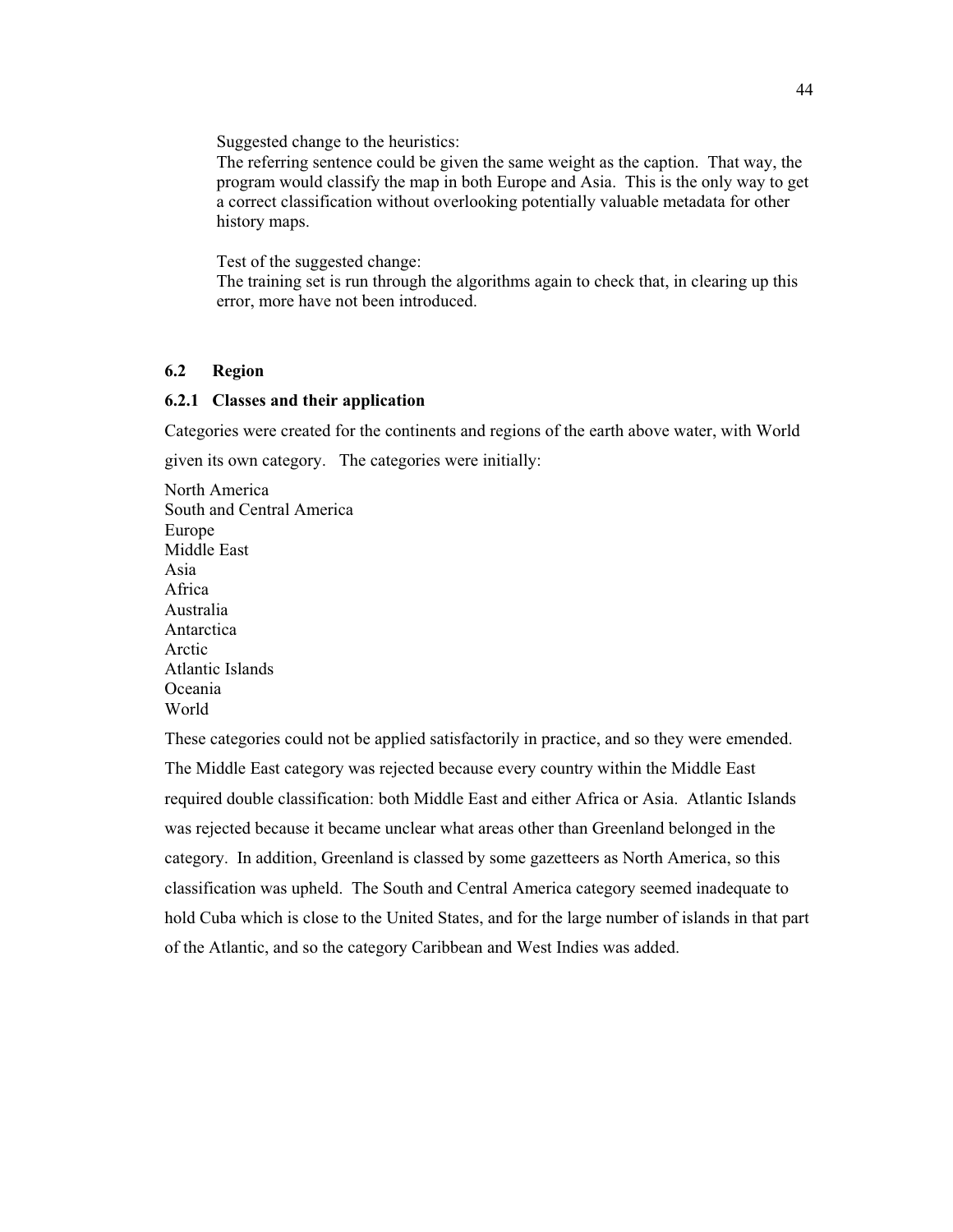The labels were improved to remove ambiguity and add clarity:

North America Caribbean and West Indies South and Central America Europe Asia Africa Australia Antarctica Arctic Oceania World

Ultimately these categories will need to be subdivided because analysis of geographicallyrelated user queries shows that people ask about very small regions. Sanderson and Han (2007) analyzed 188 geographic query words, of which 63 related to countries, 67 to smaller areas such as states, provinces, counties or special areas, and 41 to city or city borough

People sometimes employ vague geographical concepts, termed vernacular geography (Pasley, Clough & Sanderson, 2006). Examples are "downtown" and the "grim area around the docks." To capture such imprecise concepts in query terms, a graphical interface with a map that zooms to area and approaches street level would be called for. This refinement is left to future research.

# **6.2.2 Geo-ontology**

English ontologies for geographic information have been prepared by the International Standards Organization (ISO), the Federal Geographic Data Committee (FGDC) and the Open GIS Consortium  $(OGC)$ <sup>15</sup> Online gazetteers include the World Gazetteer with cities, states and countries but without topographical features, the Getty Thesaurus for Geographic Names, and Geonames.org.<sup>16</sup> All are updated regularly. The Getty Thesaurus is not freely available as a complete download as are the World Gazetteer and Geonames. In order to accommodate others who might wish to replicate this research, and for the sake of the present project which is of indefinite length, the freely available sources were selected.

<sup>&</sup>lt;sup>15</sup> http://loki.cae.drexel.edu/~wbs/ontology/list.htm, Retrieved February 4, 2008.

<sup>&</sup>lt;sup>16</sup> They can be found on the web at http://world-gazetteer.com/, http://www.geonames.org/,

http://www.getty.edu/research/conducting\_research/vocabularies/tgn/, Retrieved February 21, 2008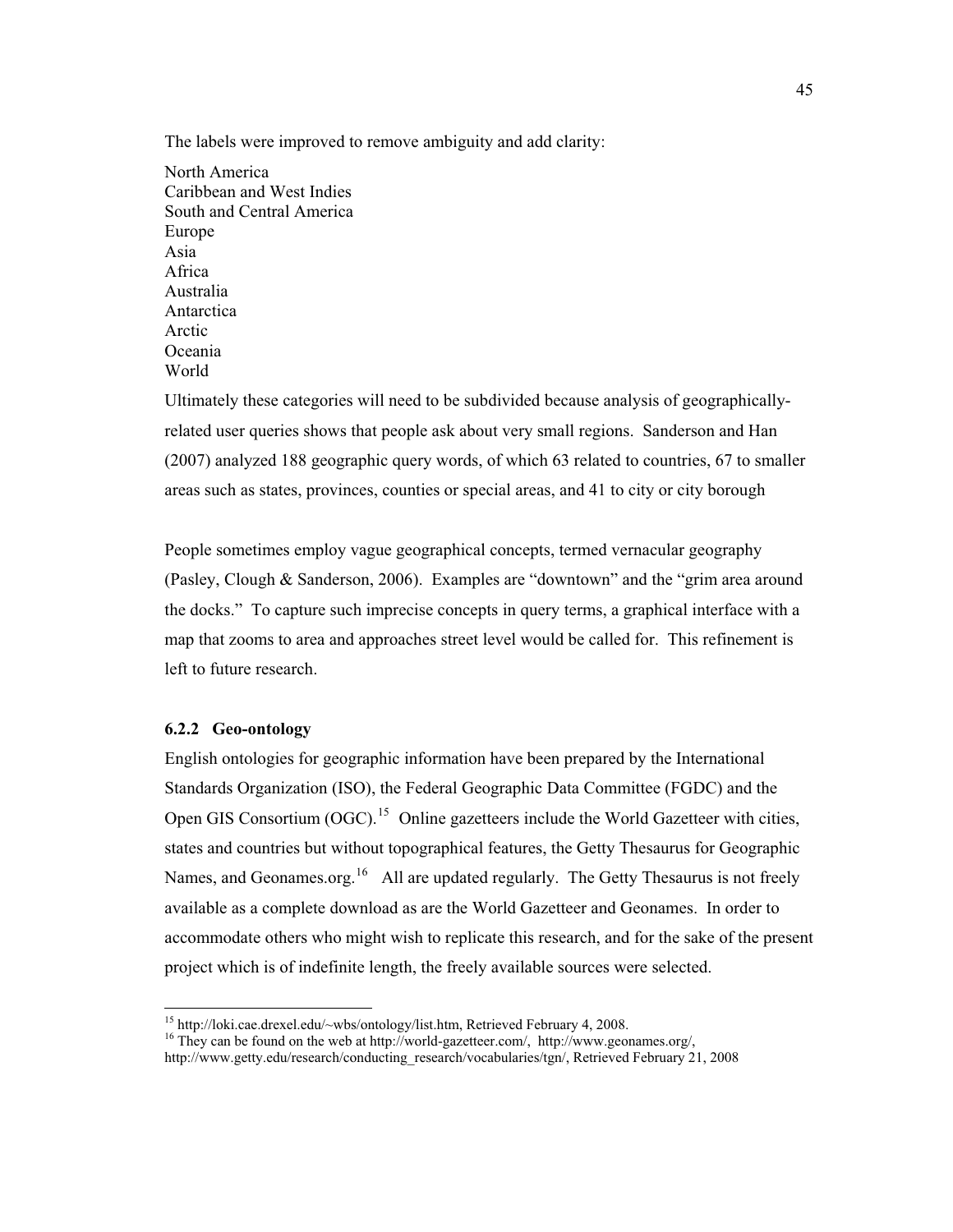Geonames includes place names (also called toponyms) and their coordinates in a hierarchy. It is an ontology in Web Ontology Language that uses ISO-3166 alpha2 country codes. The hierarchy has *narrower terms* called "children," *next to* terms called "neighboring," and *places in the area* called "nearby."

Geonames includes over 8 million geographical names.<sup>17</sup> This comprehensiveness is in some respects detrimental in that, when a place name is found in metadata, it may be unclear which region in Geonames is the correct match. Two methods are used to lessen the ambiguity. One is that the World Gazetteer is used for the first pass to resolve place names because it has a much smaller name database. The other is that, for the purposes of this research, Geonames has been limited to upper level administrative regions, or places w ith large populations. The codes selected appear in Appendix C.

The World Gazetteer is about a quarter the size of Geonames, but includes summary population and other statistics, and national flags as well as place names. The website explains that it uses official data, when such is available, and when not, it draws facts from year books, encyclopedias, atlases and other types of reference sources.

The ontology moreover should be refined by removing the most common English words called stop words that are also place names (Grove, Spain), (Bath, United Kingdom), (Buffalo, New York). MapSearch uses a word list originally created in the 1970s for Unix.<sup>18</sup> The difficulty is that some stop words cannot be removed from the ontology: "china," "world," and "union," for coupling with European, for example.

# **6.2.3 Algorithm for region**

**Purpose of algorithm:** Given a map within a digital text, classify that map into a category provided. Heuristics below make up that algorithm.

<sup>&</sup>lt;sup>17</sup> www.geonames.org/about.html, retrieved December 18, 2007

 $18$  The file /usr/dict/words ships with Linux systems and contains a list of several thousand common English words and names.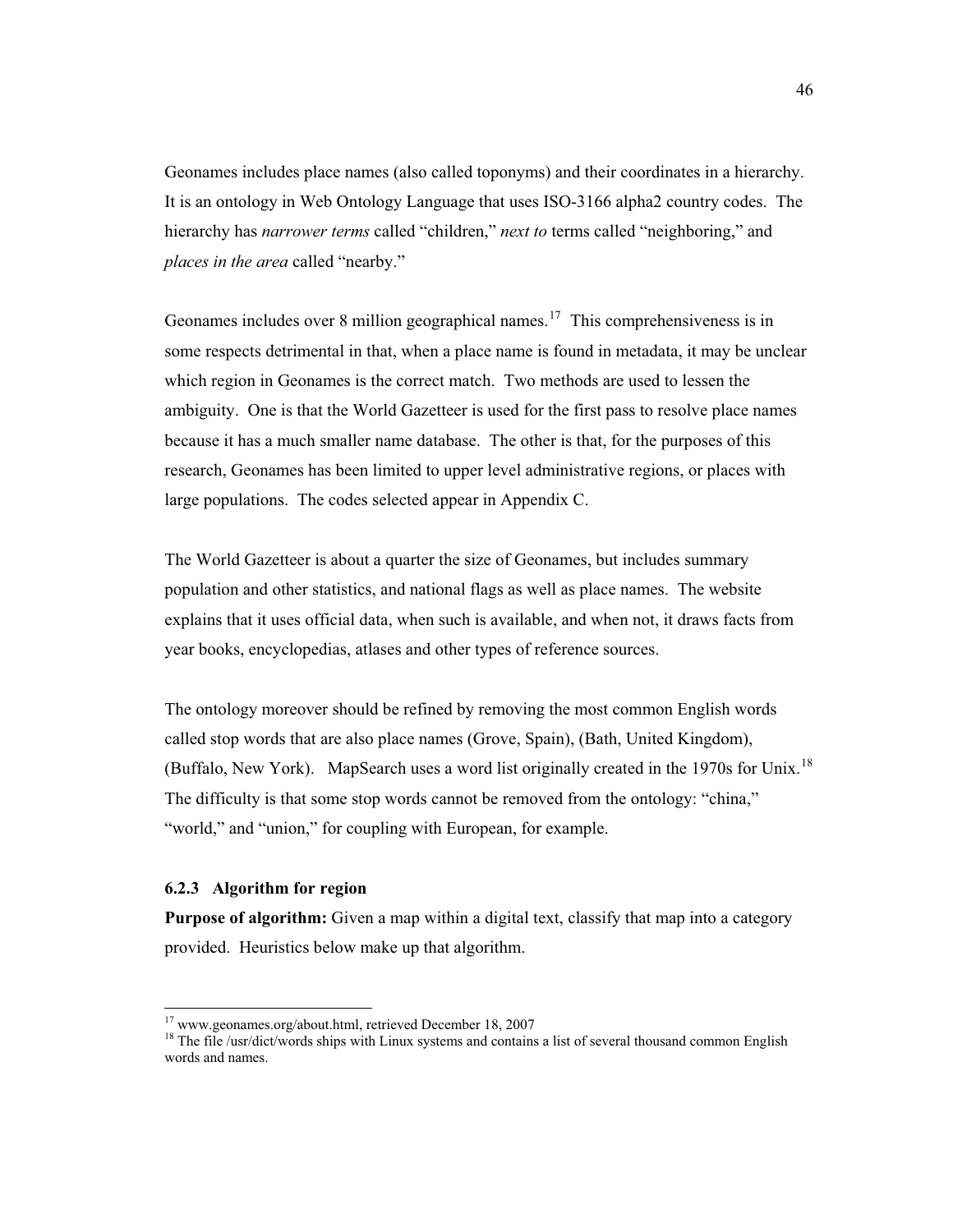## **/H0/ (Heuristic) Distinguish place words from non-place words**

## **Indicators for place words**

(a) Place words begin with capital letters

(b) Multi-word phrases in capital letters

(c) Place word(s) follow "Map of…"

(d) Place word(s) precede "map" or "eco-region" or "region" or "locale"

(e) The top 100 words from Geonames (such as bay, stream, center, hill, mountain, north, east, south, west) indicate place, so that a word found within two words of one of these could be a geographical name.

**/H1/ (Heuristic 1) Location of metadata**. Go through metadata regions searching for place words in the following order:

1. map caption

words in map (if any)

article title

2. sentence in article that refers to the map (if any)

- 3. paragraph containing sentence that refers to the map
- 4. first sentence in article or abstract
- 5. first paragraph of article or abstract
- 6. additional paragraphs

**/H2/ Amount of metadata** (for optimum recall and precision)

Continue scanning metadata locations /H1/ from 1-6 until a classification has been assigned.

**/H3/ Multivalent classification** Match metadata in each location in /H1/with one or two

classifications.

Example Metadata: France, the Colonies and the Revolutionary War is classed both in Europe and in North America

# **/H4/ Preferences**

# **In metadata**

(a) Prefer place names that are repeated.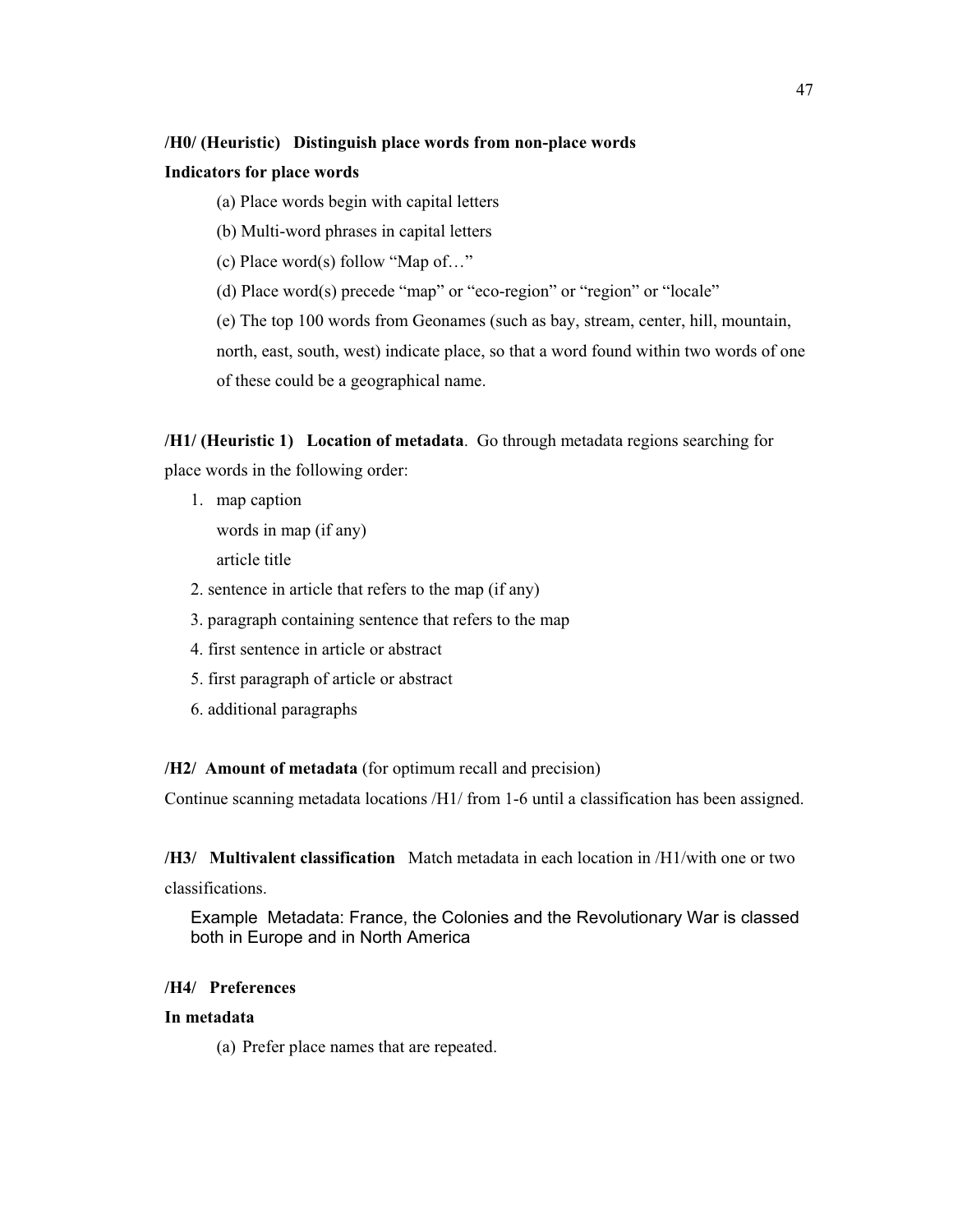- (b) Stem metadata as needed to match with place referent.
- (c) If two places are found in one metadata location as listed in /H1/, prefer metadata not in parentheses
- (d) Consider a name a place if it is qualified within two words by another place name

Example: In "Sydney, Australia," Sydney is not a person but a place in Australia

Example: St. Paul is not a place in Minnesota when found in metadata "the Epistles of St. Paul"

(e) If two places are in one metadata location as listed in /H1/, and one or both

correspond to more than one place in the referent, select the two places that are

closest in distance. This is called "geometric minimality" by Leidner (2007,

p.104).

Example: Lincoln, Nebraska in metadata

We know Lincoln is a place not a person because of (d) We know that Lincoln is in the United States and not in the U.K. because of (e)

(f) If two places are found in one metadata location as listed in /H1/, prefer the one higher in the referent hierarchy

Example: New Brunswick in metadata Will resolve to New Brunswick, Canada rather than New Brunswick, New Jersey because of (f)

**In referent** Match the metadata name to the most common occurrence of the place name, as is accomplished expediently by using a referent that is less rather than more complete, or by filtering a more complete referent.<sup>19</sup>

## **/H5/ Weeding out noise in metadata**

 $\ddot{\phantom{a}}$ 

- (a) Exclude phrases of the sort "published at/in [place]"
- (b) Exclude newspaper names such as "New York Times" or "San Francisco Chronicle"

<sup>&</sup>lt;sup>19</sup> This rule replaces the rule of "largest population" in Leidner (2007, p. 103).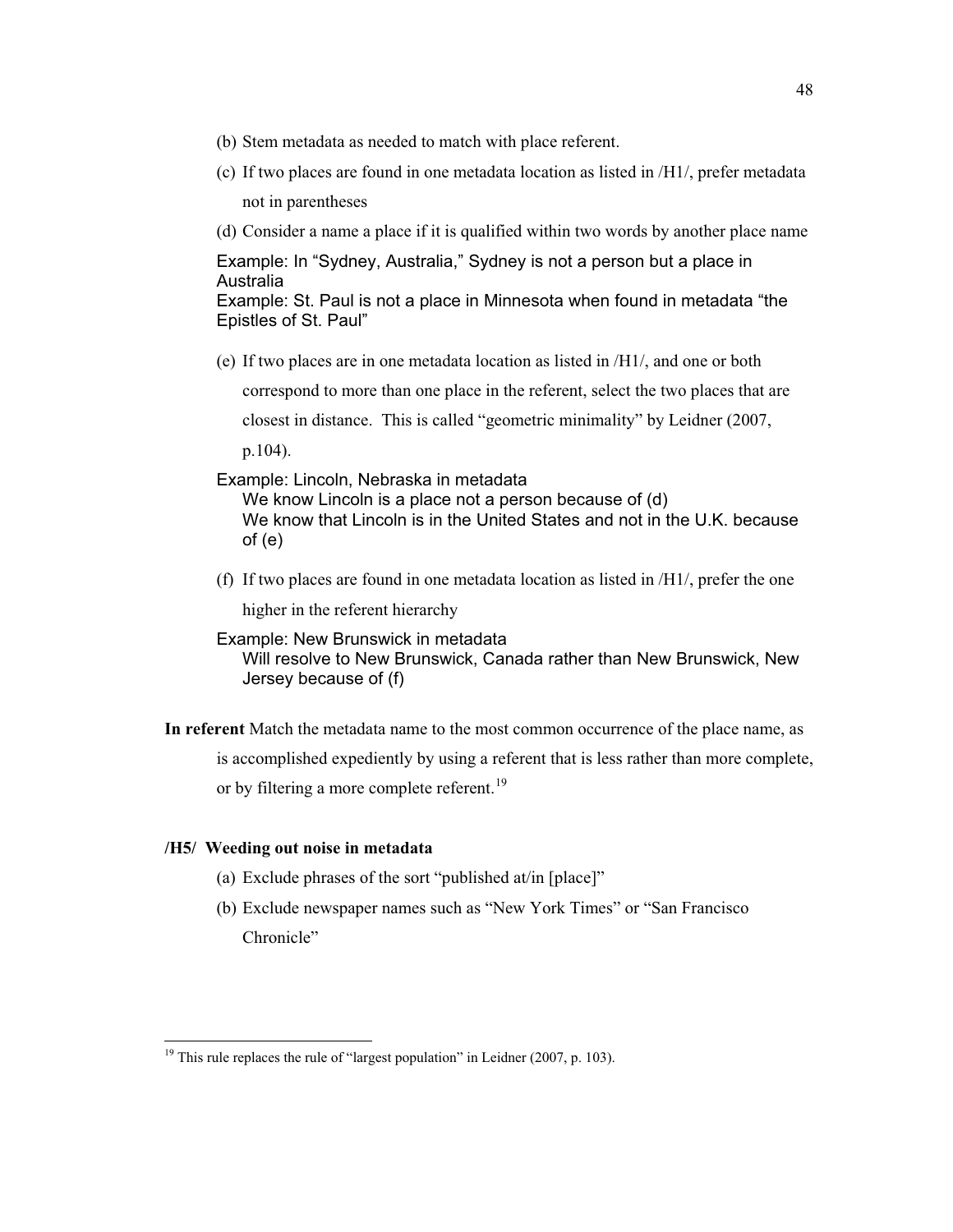- **/H6/ Classification** The ontology hierarchy must be correlated with the MapSearch categories
	- (a) Use table of country correlations between Geonames countries and MapSearch categories
	- (b) Use table of waters for correlations between major oceans, seas and rivers and MapSearch categories
	- (c) If no other place names are found but "world" "globe" or "global" appear in any of metadata locations H1 1-5, assign to category "World"
	- (d) If three classification regions seem to match, assign to category "World".

Example. Metadata: In the latter map, those same goods move in two lines, one across the eastern Mediterranean and the other across Anatolia, connecting western Europe to West Asia, East Africa, and India. This item should be classified as "World"

**/H7/ Ranking by relevance of scale** Rank first those matches that represent the smaller scale and correspond to the higher place in the referent hierarchy.

Example:

Browse query: North America and Europe Retrieved: map of Spain and map of Manhattan Ranking: map of Spain, map of Manhattan

**/H8/ Ranking by relevance of data attributes** When relevance of scale is not clear from

the metadata or when items are equivalent in scale, rank according to data quality. Several

options are suggested

(a) Color – grayscale – black and white line

- (b) Most recent publication date first
- (c) Highest resolution first

The user has the option to overturn ranking by scale /H7/ in preference to one of these rankings.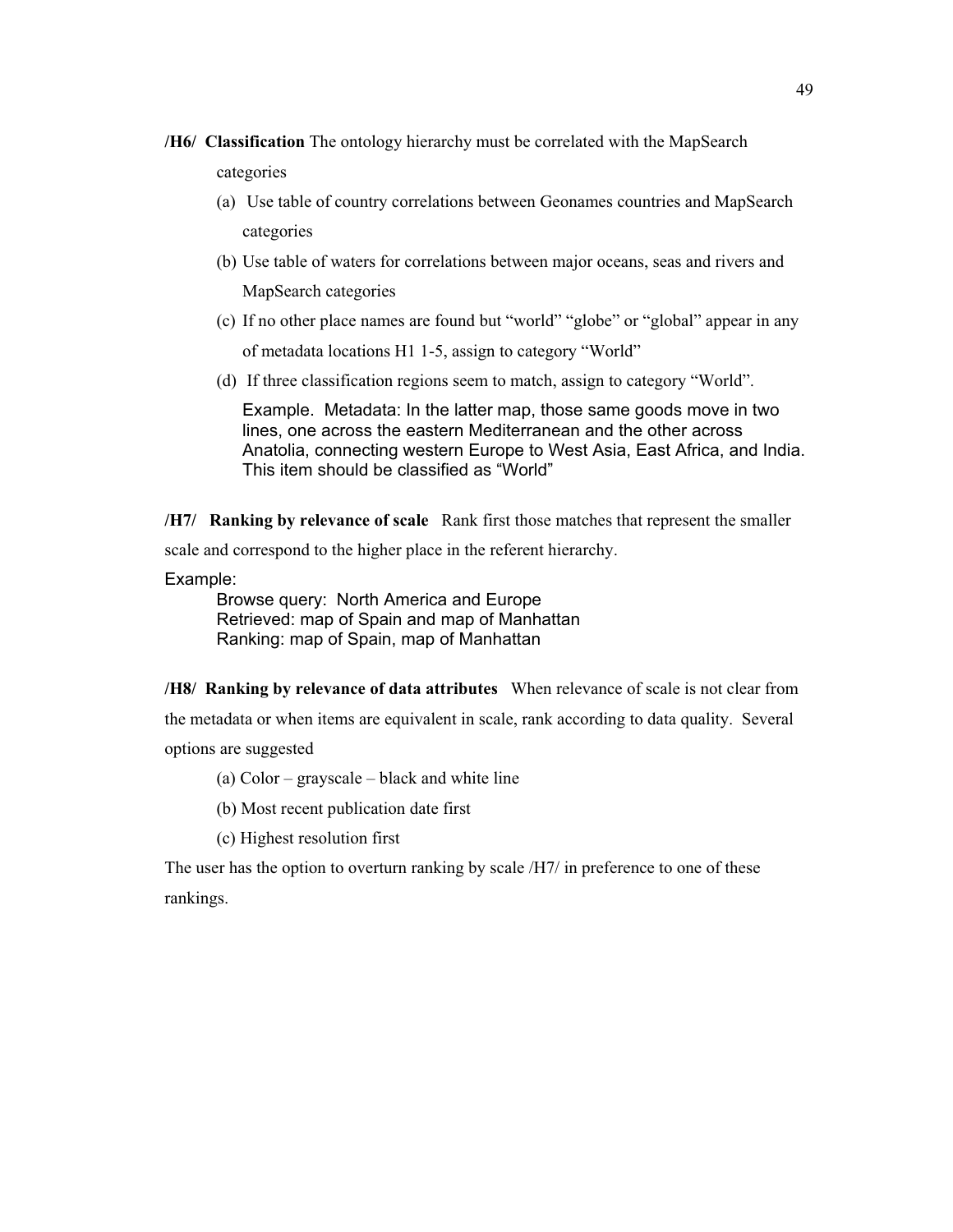#### **6.2.4 Findings**

| Number of  | Number          | Percent         |
|------------|-----------------|-----------------|
| maps       | region          | region          |
| classified | classifications | automatic       |
| by region  | agreeing        | classifications |
|            | automatic       | agreeing with   |
|            | with manual     | manual          |
| 150        | 123             | ጸ2%             |

Table 1. Findings when the training set is classified for region.

In answer to the first research question, findings show that it is possible to classify automatically 82% of maps in the sample into the same region categories that a person would classify them.

Difficulties associated with automatic classification by region include how to distinguish place names from non-place names, how to determine which place of many with the same in the gazetteer ontology localize the metadata, and how to tell which of the possibly many places named in the metadata are relevant to the map. Each problem and its attempted solution via heuristics is discussed in turn.

What is involved in distinguishing automatically between geographic and non-geographic names? The section on related research mentions others who have worked on this problem, and the MetaCarta software that resolves geographical names in documents. This section focuses on heuristics. Two heuristics from Amitay, Hare'El, Sivan and Soffer (2004) adapted for MapSearch are capitalization and stop word removal. The Web-A-Where system by Amitay et al. attaches a location to each place named in a web page. The authors prepared their own gazetteer with about 40,000 places around the world (compare this to the more than 8 million names in Geonames used in MapSearch), and with a separate section listing place names that are also commonly used words. MapSearch uses a stop word list with place names that are also common words removed. Capitalization also helps to discriminate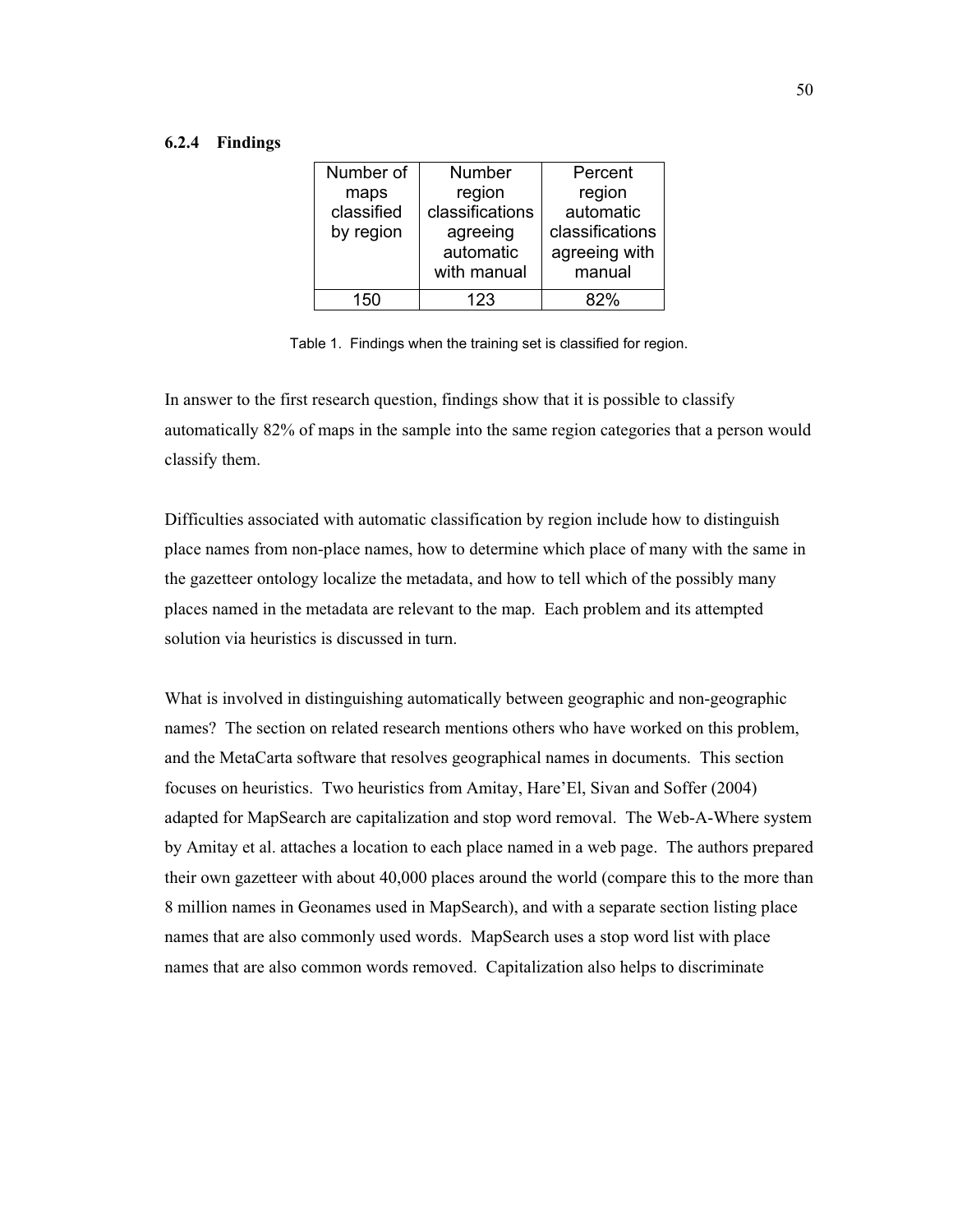between place words and common words (Reading, Pennsylvania).<sup>20</sup> But in instances in which the whole word is capitalized as is sometimes the case in an article title, this indicator is erased. To the solutions of stop words and capitalization to distinguish between geo- and non-geo names used also by Amitay et al., Professor Lesk had the novel idea of extracting as place indicators the 100 most-used words in the Geonames gazetteer, such as hill, stream, center, mountain, north, south, etc. Then, for example, BEAR MOUNTAIN clearly is not an animal but a mountain named Bear.

Another aspect of resolving a place name requires recognizing that there are multiple names for the same place, or *aliasing*. Difficulties come with differences in spelling between the item metadata and the gazetteer, or when there are two accepted names for the same place such as Los Angeles and LA. Even when a list of alternate place names spellings from Geonames was incorporated into the MapSearch algorithm, the metadata Herakleion did not match with the alternate transliteration of the Greek Heraklion and so the item was not classified correctly. This problem of equally acceptable spellings for place names that are not in Roman alphabets remains unsolved.

The program does not necessarily know what place is meant when it spots a place name in the metadata because the gazetteer includes many different places with the same name, or *polysemy*. The problem of named entity recognition (Zhou and Su, 2001), indexing geographic locations (Vaid, Jones, Joho, & Sanderson, 2005) and toponym resolution (Leidner, 2007) has become of interest. Geonames includes 26 different places named Greenland, for example. The MapSearch project benefited from Leidner's comparison of heuristics in numerous programs that attempt to solve the problem. For example, the heuristic which he refers to as "geometric minimality" (p. 104) instructs that when two places are named, they should be resolved to minimize the pairwise distance between them. If an article mentions Rome and Albany, according to the heuristic, that article is referring to New York rather than both Rome, Italy and Albany, Oregon or Albany, Australia.

 $\overline{a}$ 

 $20$  Capitalization is not a reliable indicator of subject or time. For example, as an adjective, Renaissance art is upper case, but the renaissance period is lower case.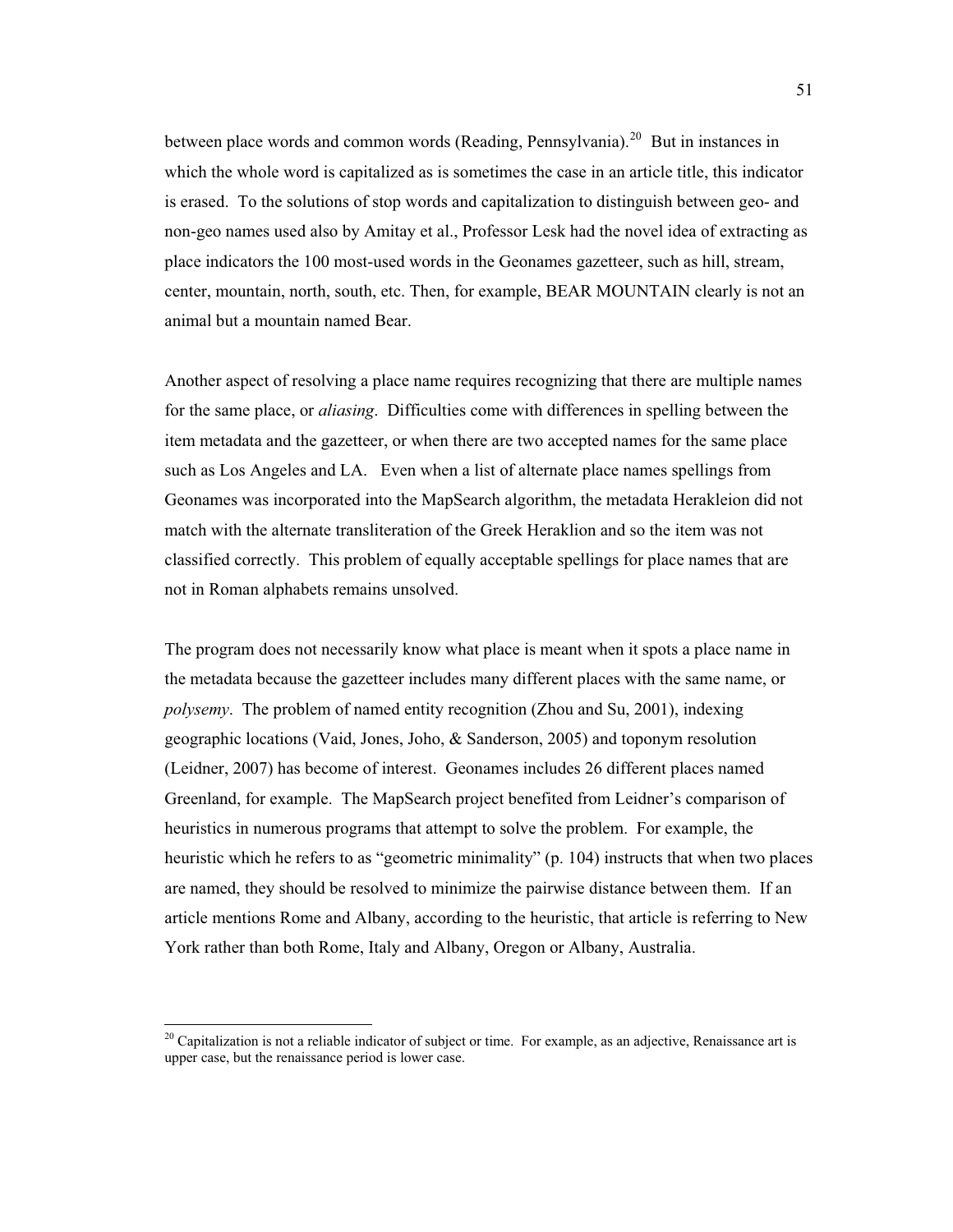A place, once localized, must still be classified. Correct classification depends upon a matching of hierarchy between the Geonames gazetteer and the MapSearch categories. Correlation lists were provided to link countries to MapSearch categories, and rivers, seas and oceans (some of which had to be associated with several regions). Protectorates represent a lesser problem in classification. This is because the Geonames gazetteer defers to the legal sovereignty of a nation for its hierarchy, but the MapSearch hierarchy is purely geographical. For example, Guam is within United States jurisdiction and Geonames classifies it in North America, but for the purposes of MapSearch, Guam is in Oceania. The few instances of countries with holdings in distant parts of the globe will cause classification errors. This problem will be fixable with additional correlation lists between Geonames and MapSearch. The problem of distant protectorates comes up rarely, however, so that it was not adjusted for in the prototype.

Another problem resolving place names is specific to the situation of map extraction and data mining. A place, even if resolved correctly, is not necessarily relevant to the map. False leads come from references to the "New York Times" or "Published in X place" that might be found in near-map areas such as the caption. Analysis of maps in a larger training set would give a broader understanding of how this problem is manifest and what sort of fixes for it can be included in the algorithm.

On an optimistic note, the addition of the algorithm to extract words from maps should improve classification by region. In this study, words-in-map data was confined to words that are oversize. The program to extract words from each map will able to mine words of a point size of 12 and smaller, provided the resolution is adequate.

#### **6.3 Time**

## **6.3.1 Classes for time content and their application**

The categories were chosen to cover the span of earth time. However, these categories will not cover the *collection* in a balanced way. The spans of the first four categories, therefore, are wide to maintain balance. The application of the categories showed that more than 60%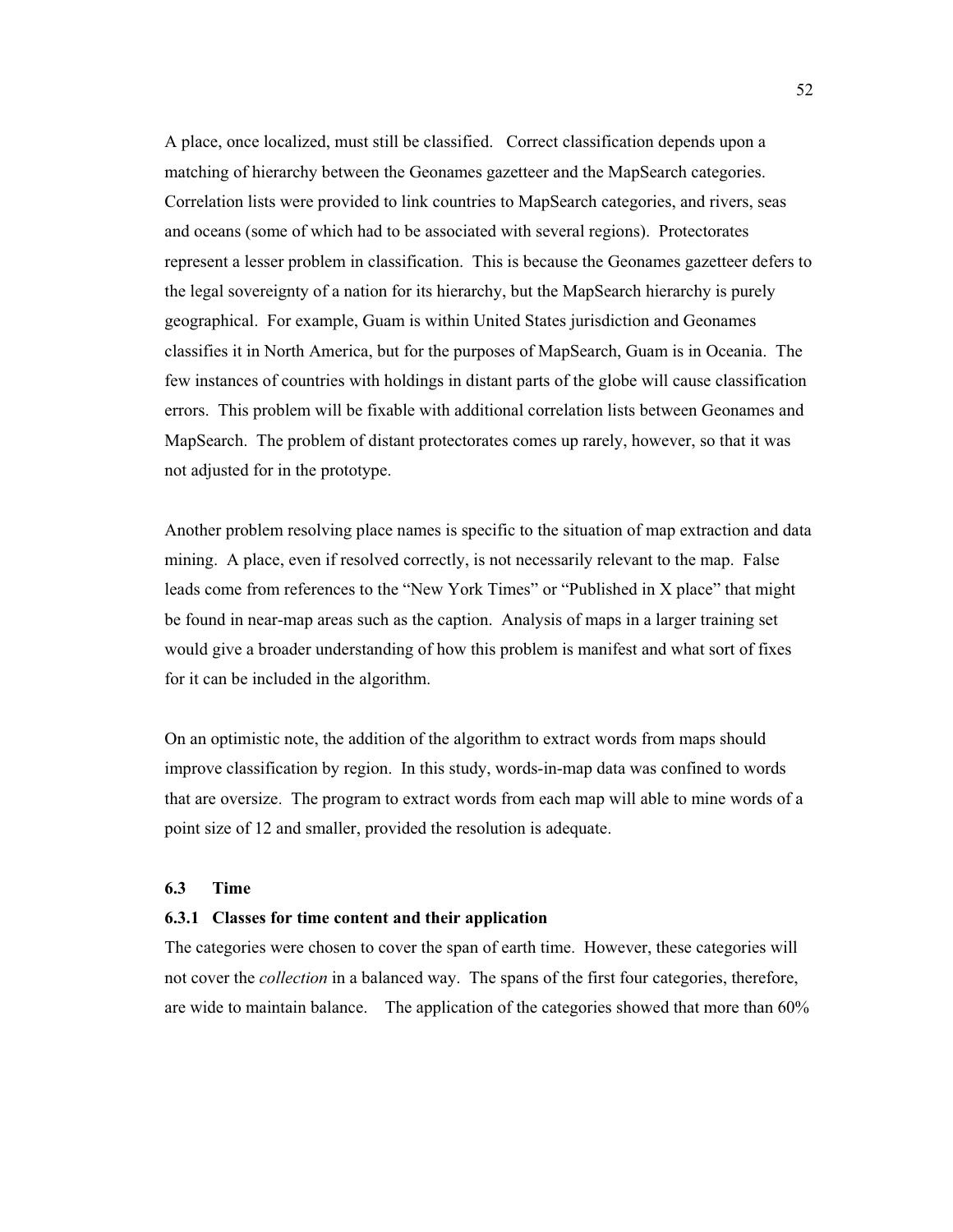of the maps belonged in Modern. Subdivisions were created to afford some aggregation among maps that are recent.

```
Prehistory (-801 B.C.)Antiquity (800 B.C.—476 A.D.) 
Middle Ages (477 - 1450)Early Modern (1451 — 1914)
Modern (1915 — )
      World War I<sup>21</sup>
       1920s 
       1930s 
       1940s 
       1950s 
       1960s 
       1970s 
       1980s 
       1990s 
       Current, 2000—
```
Category breaks were created on the basis of events in Western Civilization that demark an age and are thus biased toward our culture. Correspondence of labels with dates makes them classify perfectly well for the civilization of China, for example, but a study of a heterogeneous body of users would be needed to determine whether the labels become a source of confusion, for example, in using "Middle Ages" in referring to events in a non-Western civilization.

Prehistory contains geologic time and mankind before writing up to the recording of the Greek poems, *Iliad* and *Odyssey*. Antiquity embraces the time of Homer, who flourished about 800 B.C.E., and the flowering of classical Greece and then Rome. The fall of Rome in 476 A.D. marks the end of the era. The Middle Ages category spans the dark ages of barbarian invasions of Europe through the high middle ages. The Early Modern period opens with the early renaissance in Italy, about 1450 and it continues up to the  $20<sup>th</sup>$  century. The Modern age, seared with mass casualties of Great War technology, begins in 1915. It was determined later in the course of the evaluation that an additional category is needed for Future. This has yet to be implemented.

 $\overline{a}$ 

<sup>&</sup>lt;sup>21</sup> The first but not second world war is included as a subdivision because it corresponds to breakdown of the century by decade.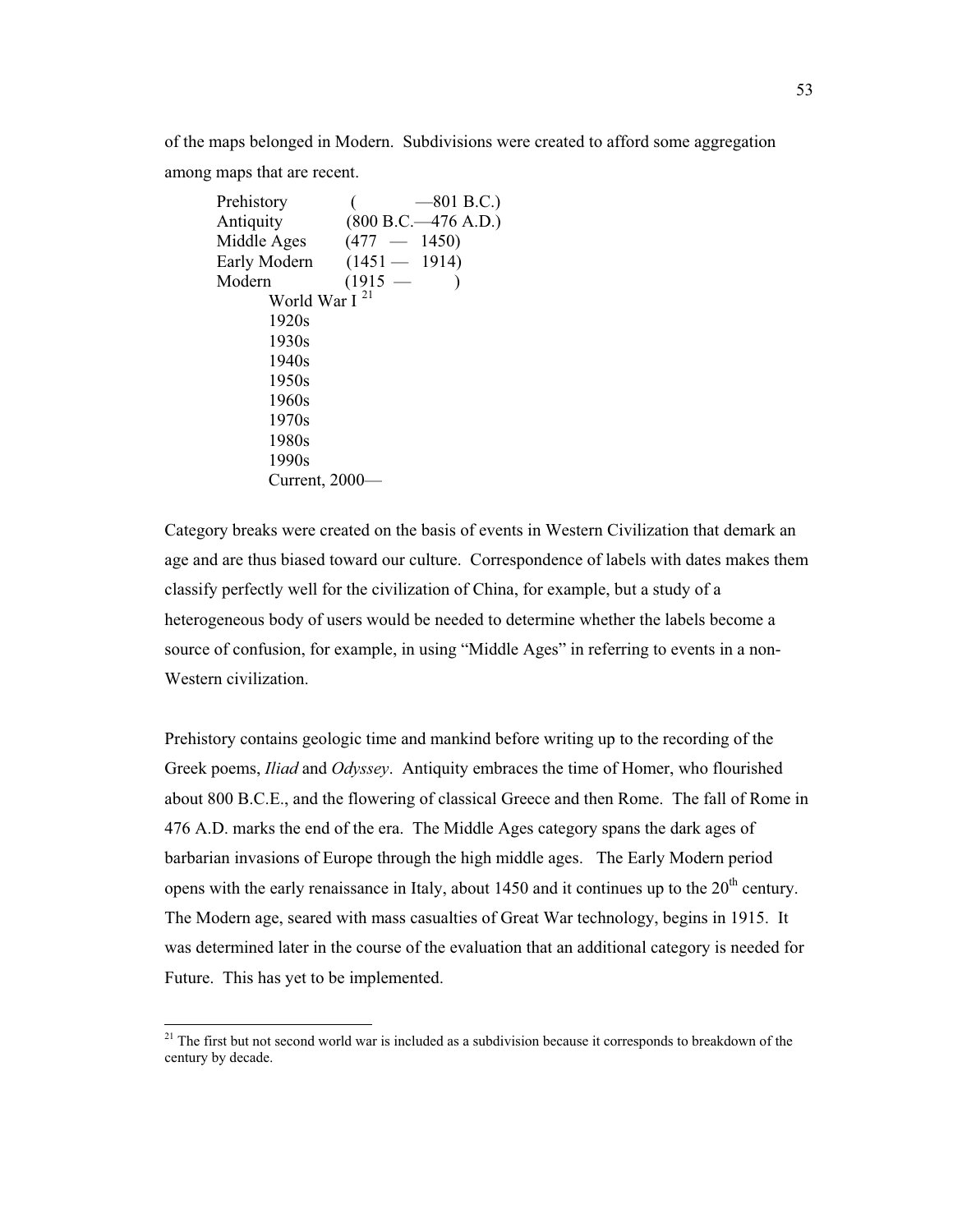#### **6.3.2 Chrono-ontology**

Alonso, Gertz and Baeza-Yates (2007, p. 38) have identified three categories of temporal expression: explicit (such as by date), implicit (such by names of administrations or empires), and relative expressions (such as "today" or "X years ago" that can be anchored only with respect to an explicit or implicit expression). The MapSearch system depends mostly on explicit expressions in extracting numbers, but also uses a word list to find implicit expressions.

The markup language specifically for time is not yet used widely. A web ontology language for time by the World Wide Web Consortium is still in draft form.<sup>22</sup> Pressing uses of the time ontology will be linked to place in that daylight and clock time are distributed differently throughout the world. A directory for time need not work to the hour for historical work. Petras, Larson and Buckland (2006) devised an XML schema describing web time concepts. They intend to populate the directory by both extracting suitable headings from catalog records, and by adding data manually, but no directory is presently available on their research website. $^{23}$ 

A simple word list for time was built here for information retrieval purposes. Simplicity is not a drawback because the classification rules are based upon numbers. Some of the time words were excerpted from the History class of the Library of Congress Classification; other words were added that are associated with a style (Romanticism) or a period of political stability (Latin Christendom).

# **6.3.3 Algorithm for time**

 $\ddot{\phantom{a}}$ 

**Purpose of algorithm:** Given map within digital text, classify that item into a MapSearch time category. Heuristics below make up that algorithm.

 $22$  Markup language for time at http://www.timeml.org, and draft ontology template for time, retrieved February 6, 2008 from http://www.w3.org/TR/owl-time/ 23 http://ecai.org/imls2004/timeperiods.html, retrieved January 12, 2008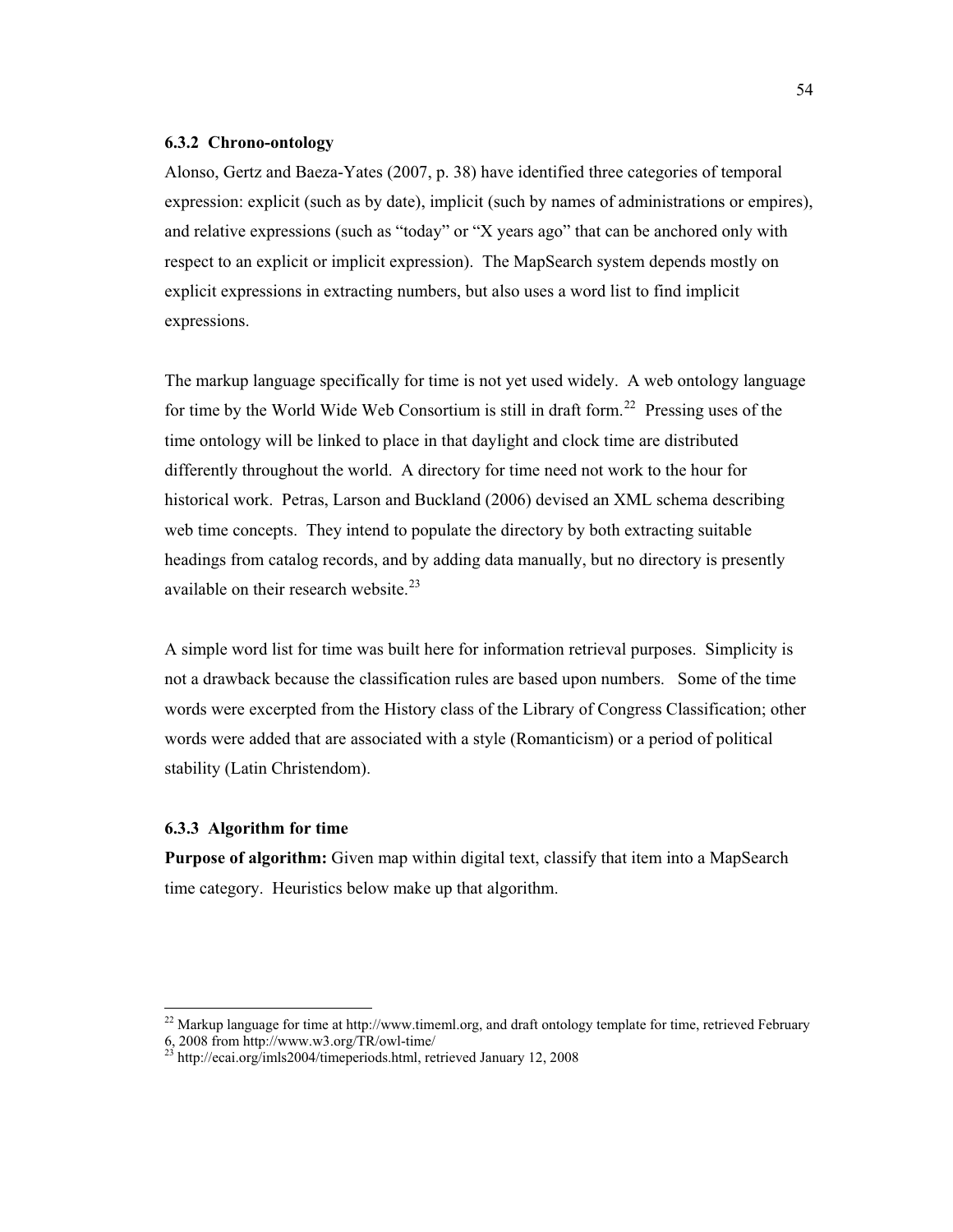#### **/H0/ Distinguish time numbers from other numbers**

 **Signifiers with numbers** Scan 2, 3, 4 or 5 digit numbers with modifiers either preceded or followed by B.C. or B.C.E. or BC or BCE or C.E. or CE or B.P. (Before Present) or Mya (Million Years Ago) or AD or A.D. or ca. or circa, or within two words of "year" or "date"

"X years ago" is a date unreliable for classification with the methods outlined

below, although it might be built into the algorithm in due course.

Example: "…distribution of pine from 18,000 to 500 years ago" should not be classified in Middle Ages because of 500 years but rather should be in **Prehistory** 

**Dashes with numbers** Take numbers in a span (3 or 4 digit numbers separated by a

hyphen (1900-1950), en dash (1900–1950) or em dash (1900—1950).

**/H1/ (Heuristic 1) Location of metadata**. Go through metadata regions searching for numbers or time words in the following order:

1. map caption

words in map (if any)

article title

- 2. sentence in article that refers to the map (if any)
- 3. paragraph containing sentence that refers to the map
- 4. first sentence in article or abstract
- 5. first paragraph of article or abstract
- 6. additional paragraphs

## **/H2/ Amount of metadata** (for optimum precision and recall)

Continue scanning metadata in the order given in  $/H1/$  from 1-6 until a classification has been assigned.

**/H3/ Multivalent classification** Match metadata in a location with one or two categories.

Example. Metadata with "Figure 1. Locations of the 1862, 1890 and 1994 Land Grant Universities" is classified both in Early Modern and in Modern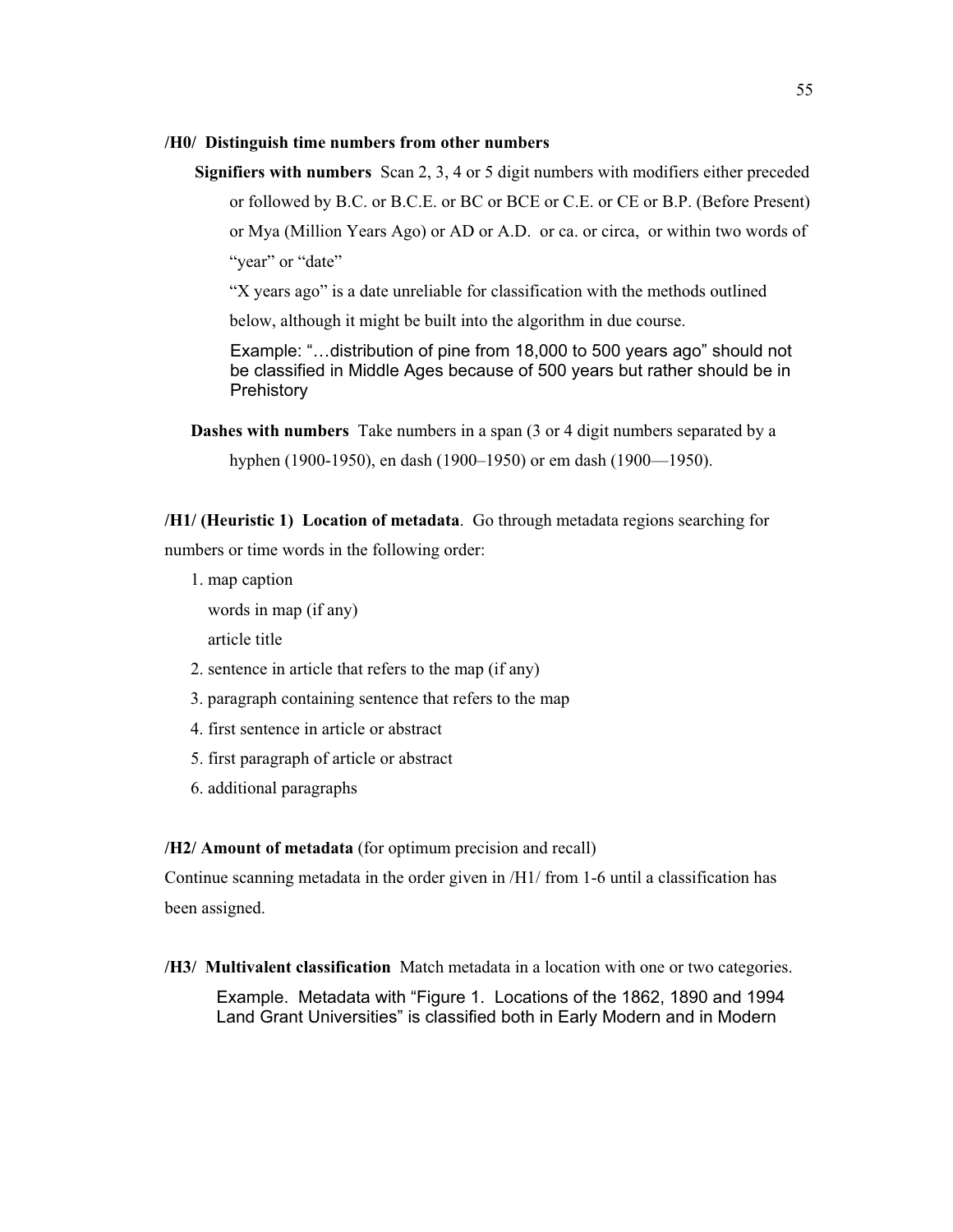### **/H4/ Preference in metadata**

**Repetition** Prefer numbers or time words that are repeated

**Classification with numbers** Take every number regardless of parentheses as detailed

in /H5/ if the item is classified in History

**Metadata location** Take *all* numbers in caption and title metadata

#### **/H5/ Weeding out noise in metadata**

(a) The following sub-rules attempt to avoid using numbers in bibliographical citations

as dates, so the following forms are not harvested:

- a. (19##a) OR (19##b) OR (20##a) OR (20##b)
- b. (name, 19## Or 20##) OR (see Or e.g. Or see also name, 19## Or 20##)
- c. (name  $19#H$  Or  $20#H$ ) OR (see Or e.g. Or see also name  $19#H$  Or  $20#H$ )
- d. (name et al. 19## Or 20##) OR (see Or e.g. Or see also name et al. 19## Or 20##)
- e. (name et al., 19## Or 20##) OR (see or e.g. Or see also name et al., 19## Or 20##)
- f. (name and name, 19## Or 20##) OR (see Or e.g. Or see also name and name, 19## Or 20##)
- g. (name, with or without comma 19## Or 20##**;** name, 19## Or 20##)
- h. (name, with or without comma 19## or 20##)**;**
- i. Any of the above with additional words Or p. Or pp. within the parentheses so that the end parentheses does not close after the date
- j. Name (19##) Or Name (20##)
- k. Name (19## Or 20##, 19## Or 20##)  $\rightarrow$  two dates in parentheses
- 1.  $(19 \# \#)$ . Or  $(20 \# \#)$ .
- m. (19##): Or (20##):
- n. (month-month, 19##) OR (month-month, 20##)
- o. (month, 19##) OR (month 19##) OR (month, 20## or (month 20##)
- p. (word, abbreviation for state, or major publishing city Berlin, London, Amsterdam, 19## Or 20##)

(b) Do not harvest numbers followed by M. or meters or km. or kilometers or acres or

miles or any other unit of distance

- (c) Do not harvest numbers followed by degrees
- (d) Do not harvest numbers with decimal points or fractions
- (e) Do not harvest "more than  $\# \# \# \#$ " or "less than  $\# \# \# \#$ "
- (f) Do not harvest numbers preceded by currency symbols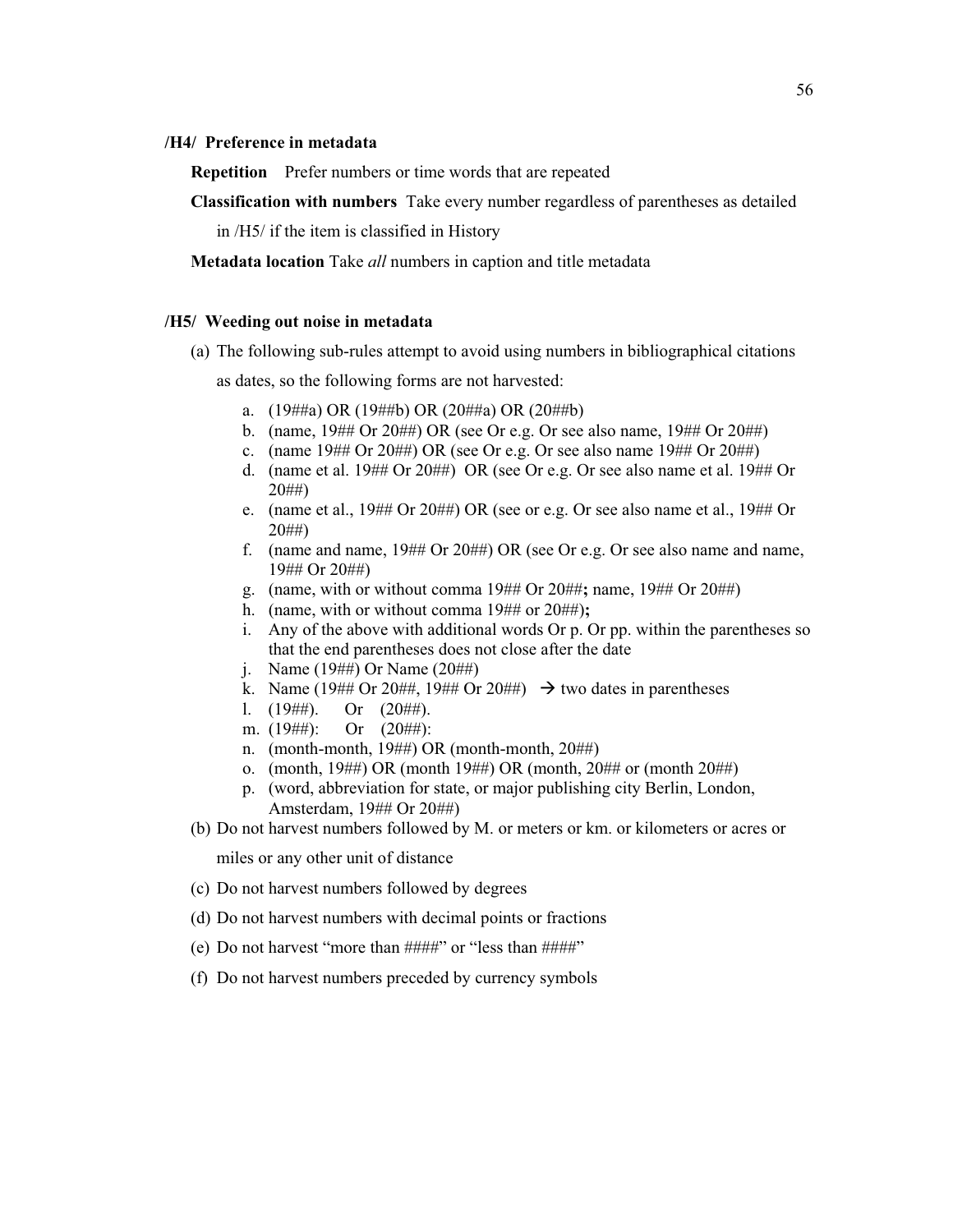## **/H6/ Classification**

### **By number**

If a number is found, assign to category If xxxxx or xxxx B.C. or C.E. or B.C.E., or if xxx BC or BCE > 800  $\rightarrow$  Assign Prehistory If  $0 \le x$  or  $xx$  or  $xx \le BC$  or  $BCE \le 800$  OR if  $0 \le x$  or  $xx$  or  $xxx \le 476$  $\rightarrow$  Assign Antiquity If  $477 \leq$  xxx  $\leq$  999, or  $1000 \leq$  xxxx  $\leq$  1450  $\rightarrow$  Assign Middle Ages If  $1451 \leq$  xxxx  $\leq 1914$  $\rightarrow$  Assign Early Modern If  $1915 \leq$  xxxx  $\leq$  2040  $\rightarrow$  Assign Modern, and to subdivide Modern by decade,  $1915 \leq$  xxxx  $\leq 1919$   $\rightarrow$  Assign Modern, World War I  $1920 \leq$  xxxx  $\leq 1929$   $\rightarrow$  Assign Modern, 1920s  $1930 \leq$  xxxx  $\leq 1939$   $\rightarrow$  Assign Modern, 1930s  $1940 \leq$  xxxx  $\leq 1949$   $\rightarrow$  Assign Modern, 1940s  $1950 \leq$  xxxx  $\leq 1959$   $\rightarrow$  Assign Modern, 1950s  $1960 \leq$  xxxx  $\leq 1969$   $\rightarrow$  Assign Modern, 1960s  $1970 \leq$  xxxx  $\leq 1979$   $\rightarrow$  Assign Modern, 1970s  $1980 \leq$  xxxx  $\leq 1989$   $\rightarrow$  Assign Modern, 1980s  $1990 \leq$  xxxx  $\leq 1999 \rightarrow$  Assign Modern, 1990s  $2000 \leq$  xxxx  $\leq 2010 \rightarrow$  Assign Modern, Current

If two numbers appear in a span separated by dashes

 $\rightarrow$  Assign one category for the first number and one category for the second

number (provided the two numbers fall into two categories)

# **By word**

If  $1915 \leq$  xxxx  $\leq$  2040 if includes "today" Or "current" - Assign Modern, Current

Classify in Prehistory, Antiquity, Middle Ages, Early Modern and Modern using the time word lists

#### **By default**

If neither number nor time word is found,

 $\rightarrow$  Assign to Modern and subdivide based on article publication date

**/H7/ Ranking by relevance of time** Rank matches first that are closest in time to query, then when time is known, list matches chronologically.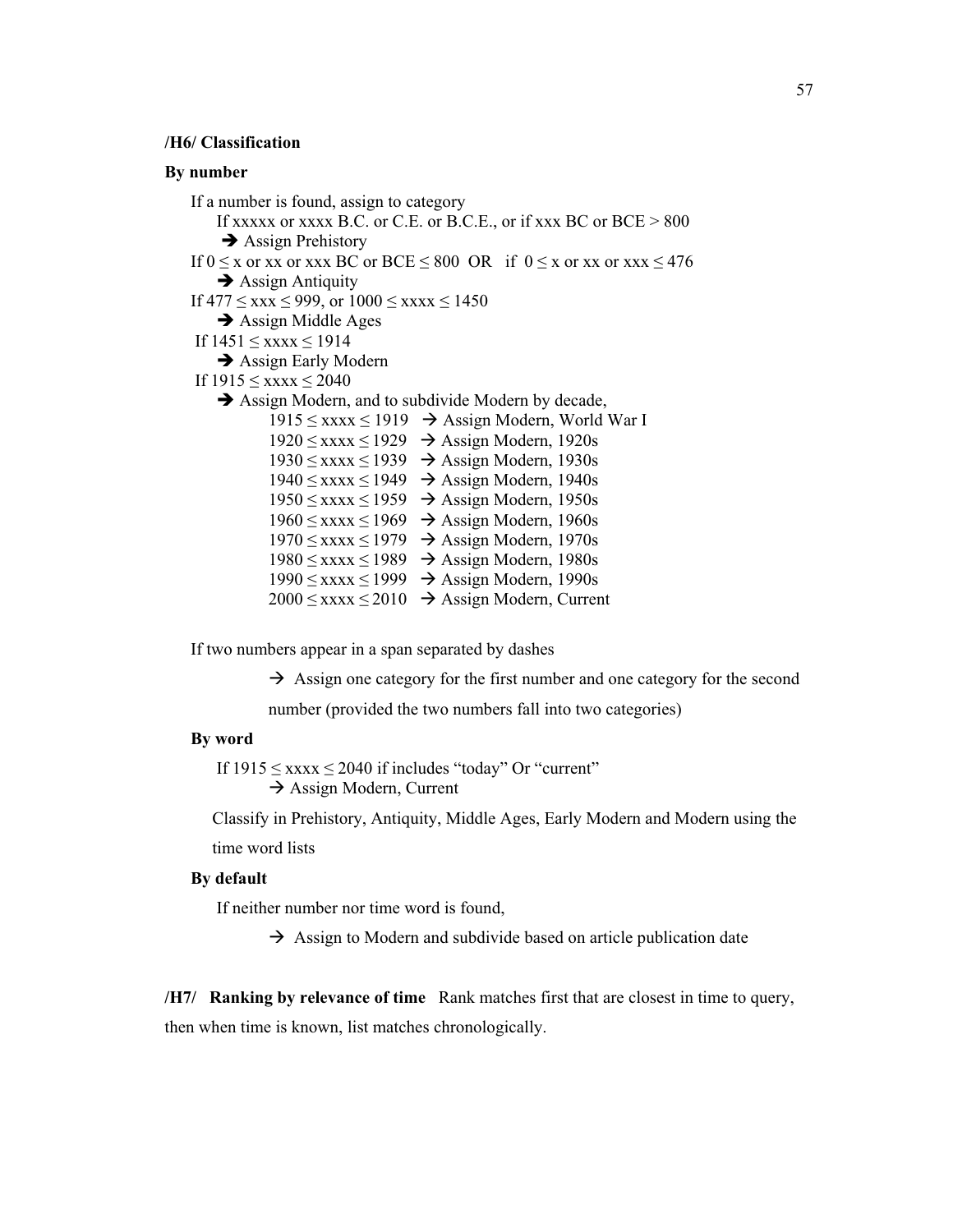Example: Query 1850 France Results Map of 1865 France, then map of 1890 France, then map of 1900 France

**/H8/ Ranking by relevance of data attributes** When specific time is unclear from the metadata or when items retrieved are equivalent in time (both dated to the Carter administration, for example), rank according to data attributes. Suggested:

(a) Most recent publications first, listing backwards in time, with date unknown items last

- (b) Color first, then grayscale, then black and white
- (c) Highest resolution first

# **6.3.4 Findings**

| Number of<br>maps<br>classified<br>by time | Number time<br>classifications<br>agreeing<br>automatic<br>with manual | Percent time<br>automatic<br>classifications<br>agreeing with<br>manual |
|--------------------------------------------|------------------------------------------------------------------------|-------------------------------------------------------------------------|
| 150                                        | 135                                                                    | 90%                                                                     |

Table 2. Findings when the training set is classified by time.

Findings show that it is possible to classify automatically 90% of maps in the sample into the same time categories that a person would classify them, in answer to the second research question.

The algorithm relies mostly on numbers to classify items into the categories of Middle Ages, Early Modern and Modern. Only classification within Prehistory relies mostly on matches with terms in the domain ontology, such as terms for geologic time and the early ages of man. Including "prehistory" in the Prehistory ontology became problematic because the term is used to mean before written history, or before writing, and so for some peoples might indicate periods classified in Antiquity or in the Middle Ages categories.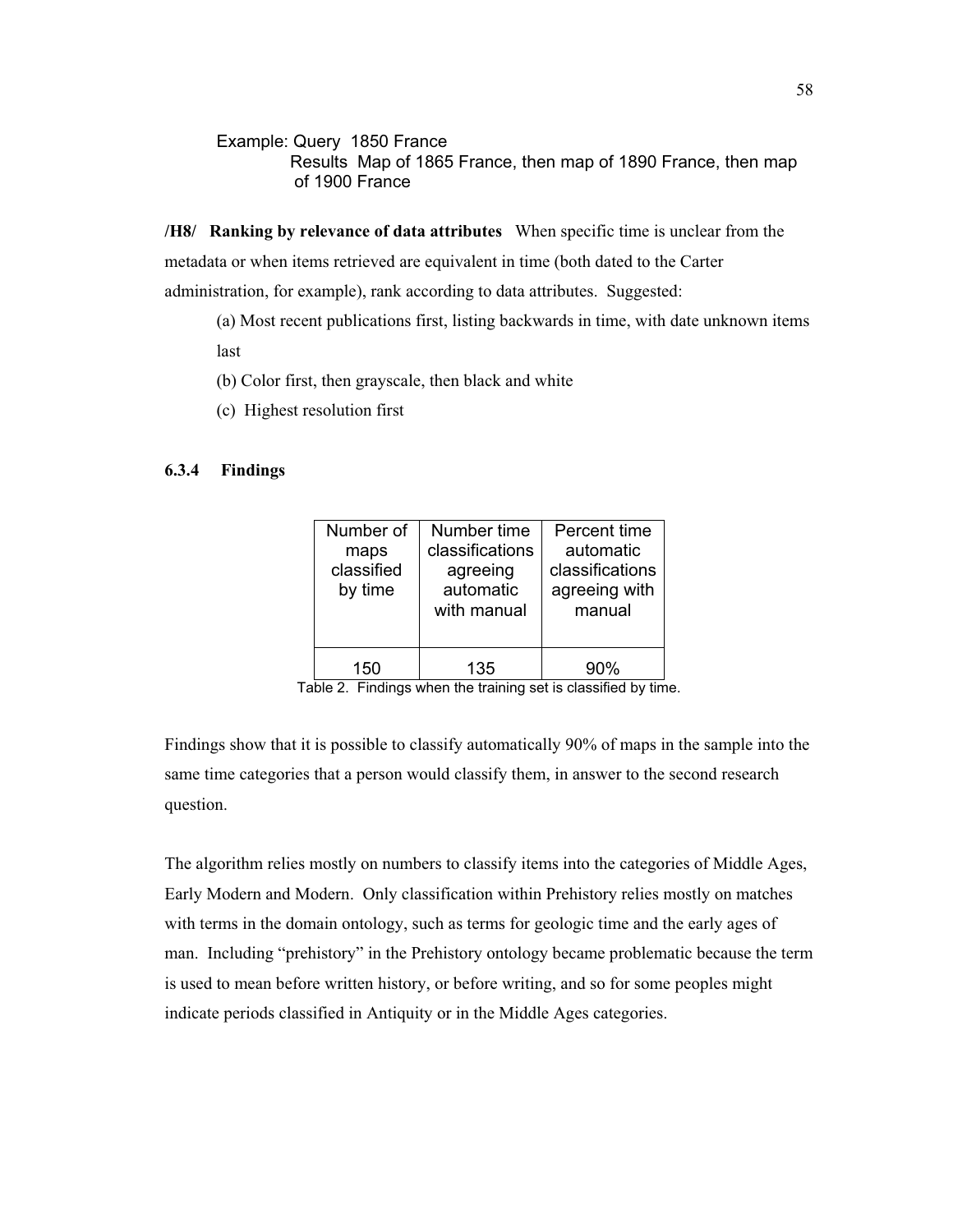The difficulties in automatic classification by time resemble but are less complex than those in classification by region. Problems include how to distinguish numbers meant to designate a date from those that do not, and how to distinguish date numbers that describe time content of the map from dates that are unrelated to the map. Attempted fixes for these problems written tersely into the heuristics in the previous section, are described in more detail below.

The problem of how to distinguish numbers that designate time could be solved if authors consistently used B.C.(E.) or A.D. after dates, or M.y.a. (million years ago) or B.P. (before present) for geologic time. But authors do not invariably include these. Symbols found next to a number for percent, currency, temperature or distance indicate that the number is not a date.

The problem of how to distinguish a date potentially relevant to a map from date that is irrelevant is complicated by bibliographic citations (name, date) that may appear in the map caption or referring sentence. Heuristic /H5/ identifies and excludes dates in many bibliographic formats in close-to-map metadata. Articles classified as history, however, often have more dates than articles in other categories, and experience with the training set shows that many of the these dates are relevant to the map. So when the item is classified as history, /H5/ is not invoked.

Oftentimes no date appears in the item metadata. In many of these cases, the understood time is the present, and the article publication date is used to indicate the classification category.

Minor difficulties in classification obtain when an item is assigned more than one date. For example, according to the algorithm, dates in a span (1811-1920) are automatically classed in two categories, even though most of the period falls into a single category (Early Modern). Also, when three dates are found in a single metadata area that fall into three categories (or two Modern subcategories), the item is limited to two categories. These classifications, although suboptimal, appear correct.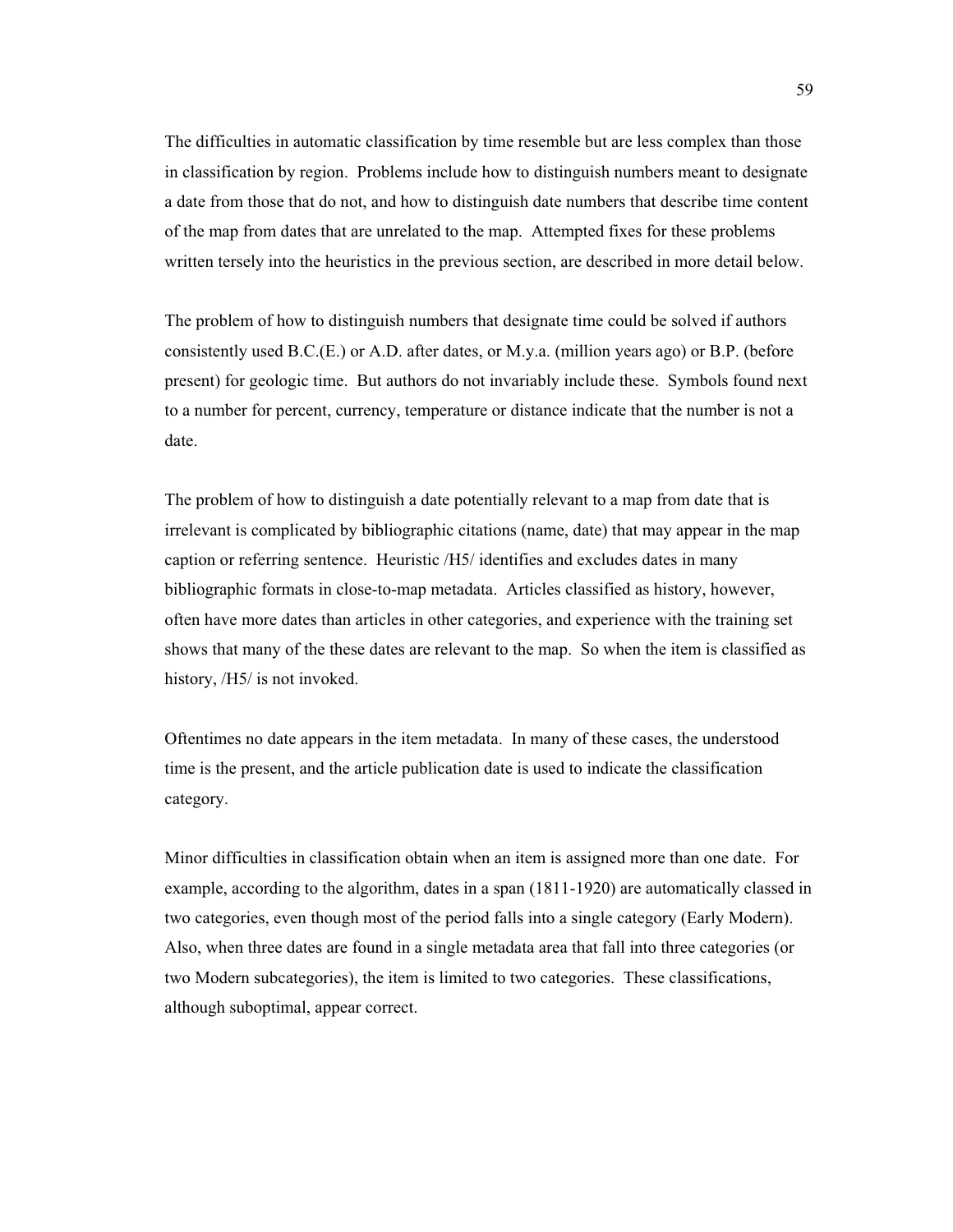## **6.4 Theme**

#### **6.4.1 Classes for theme**

The Library of Congress Classification system includes 18 main classes, which were compressed for MapSearch into 12. Problems arose in the application of the categories in that the reach of the domain was not obvious from the label. Television, radio and film, for example, are classified within Arts, but it could as easily have been classed within Society (for communication) or Technology (for how they are produced). More specific labels were created in answer to this problem. The categories of Arts, History, and Technology have been revised to Arts and Media, History and Travel, and Technology and Transportation. Further, an unraveling of subtopics within each category will be provided in the interface.

The categories revised:

Arts and Media History and Travel Archaeology and Anthropology Society Commerce and Finance Politics and Law Science Technology and Transportation Medicine **Agriculture** Military Religion and Education

#### **6.4.2 Concept ontology**

The MapSearch ontology for theme had to be built because, as discussed in section 3.3 earlier, the often-used WordNet subject ontology has known drawbacks.

The ontology backbone was taken from the Library of Congress Classification system Main Categories and Subdivisions because the full system is unavailable in digital form. The Library of Congress Classification System (LCC) was selected as a backbone for being comprehensive (as WordNet), hierarchical (as WordNet), and logical in organization (where WordNet falls short). The Library of Congress Classification needed to be adjusted for information retrieval purposes along the lines of a thesaurus. Shearer (2004) and Nielson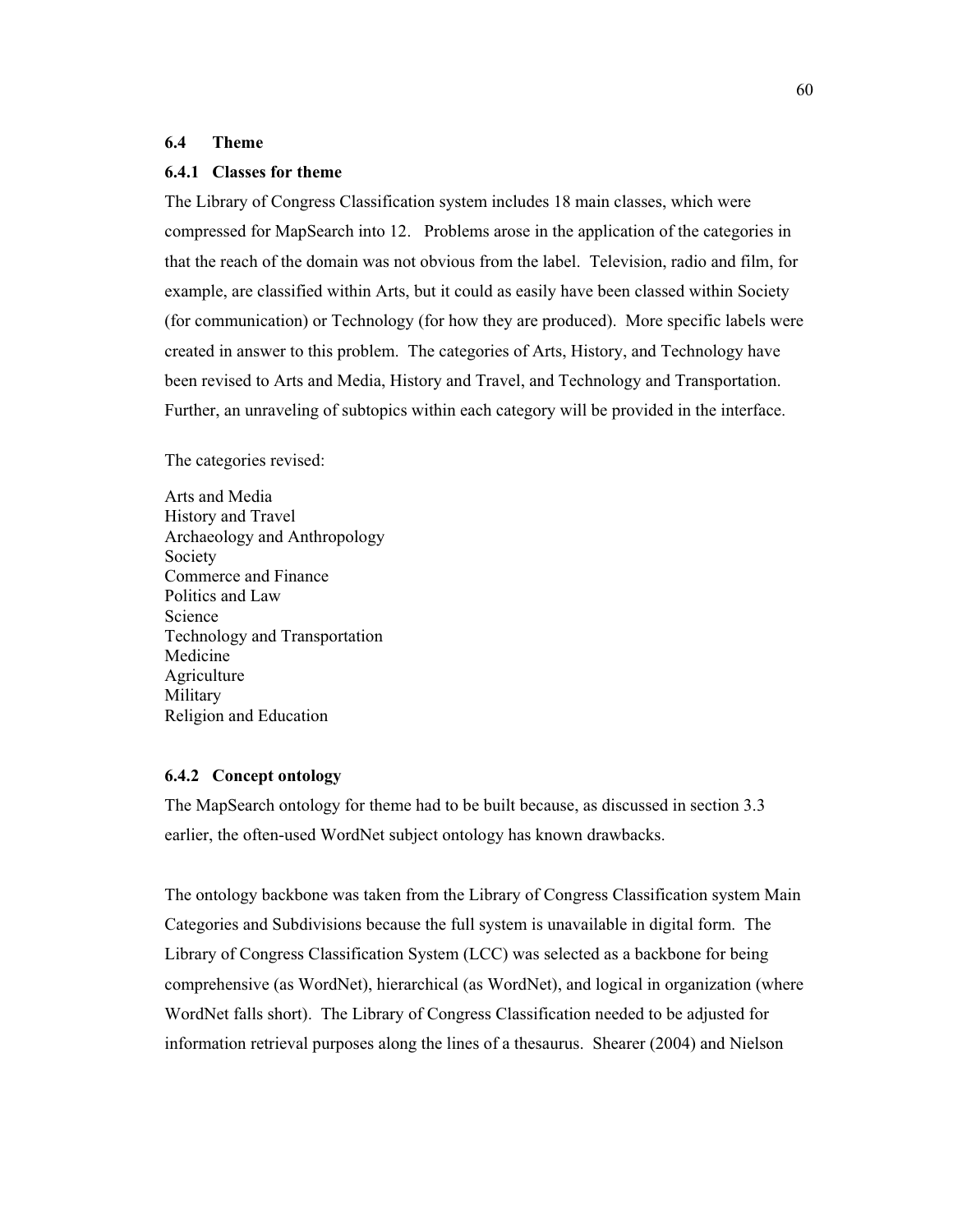(2004) consider how best to construct a thesaurus. Foremost is that a thesaurus should contain terms that are relevant, and the Library of Congress Classification which is applied to a universe of (book) topics fits this requirement. Also like a thesaurus, it controls for synonyms in its "use for" category. Unlike a thesaurus, however, the Library of Congress Classification contains terms that are ambiguous and could belong to more than one category, and words irrelevant to classification in that they are instructions to the classifier. These ambiguities were lessened by adding weight to unambiguous terms with a star weighting system.

The weighting system was implemented to strengthen the ontology. Starring terms makes them "count" more for indexing purposes, with the intent of keeping the indexing words above the noise. How much noise is included in the non-starred words in the subject ontology? To test, the maps were run through the classification algorithm with the not starred words assigned a low weight, and again with the not starred words unweighted. Results were slightly higher when the not starred words were assigned a low weight.

 As mentioned above, the initial ontology for theme was created by condensing the 18 main classes of the Library of Congress Classification into 12 categories, adding double or single stars to make words that best predict each category stand out, and isolating compound terms to act as single words. Stars were added manually: double stars for essentially unambiguous class determinants, and single stars for possibly ambiguous category determinants. Phrases suggested as class determinants (such as "first aid" for the class Medicine) were set on a separate list so that the program would look for them in compounds. Please see figure 4 for an example of how the ontology backbone was constructed.

| Archaeology and Anthropology |                              | $\leftarrow$ category created for MapSearch   |
|------------------------------|------------------------------|-----------------------------------------------|
| CC1-960                      | Archaeology**                | $\leftarrow$ double stars added for MapSearch |
| CC140                        | Forgeries of antiquities     |                                               |
| CC200-260                    | Bells. Campanology. Cowbells |                                               |
| CC300-350                    | Crosses                      |                                               |
| CC600-605                    | Boundary stones              |                                               |

Fig. 4 Library of Congress Classification excerpt adjusted for use as an ontology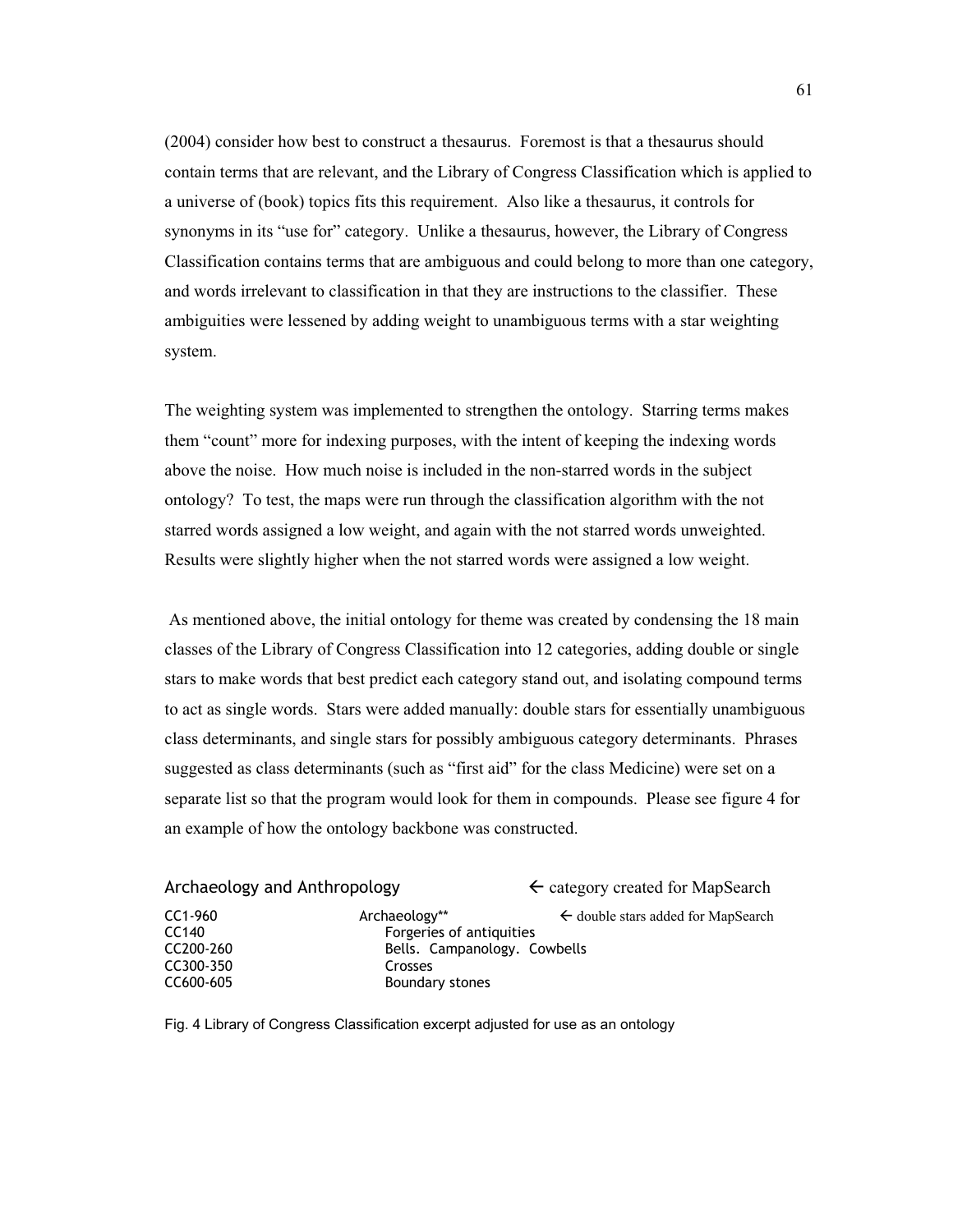Not enough words made the theme ontology weak. It was supplemented with Library of Congress subject headings. A random sample of 130,000 catalog records for books classified with the Library of Congress Classification system was dissected to yield subject heading per book.<sup>24</sup> This offered another 8000 terms distributed among the 12 domain ontologies. The randomness of the sample left the politics category shy of words, so a dozen or so relevant terms were added manually to balance the lists. Testing demonstrated that this augmented ontology is a better tool for MapSearch.

The ontology can be used for MapSearch result ranking. The degree of similarity among terms can be calculated automatically using the notation. An exact match has a weight of 0. A match on the same level weights 1, although entries on the same level of each array<sup>25</sup> cannot be used for determining similarity as they tend to vary in concreteness rather than semantic relatedness. A match a level above or below the query word weights 2.

# **6.4.3 Algorithm for theme**

**Purpose of algorithm:** Given map within digital text, classify that item into a MapSearch theme category. Heuristics below make up that algorithm.

**/H1/ (Heuristic 1) Location of metadata**. Go through metadata regions searching for matches with the theme ontologies in the following order:

- 1. map caption
	- words in map (if any)
	- article title

 $\overline{a}$ 

- 2. sentence in article that refers to the map (if any)
- 3. paragraph containing sentence that refers to the map
- 4. search the text of the entire article

 $24$  In MARC format, this is the equivalent of a single 6xx field per book, with only the \$a heading of each string and none of the \$x, \$y, \$z or \$v subfields.<br><sup>25</sup> The term array for the subdivision of the facet is attributed to Ranganathan (J. Mills, Faceted classification

and logical division in information retrieval, *Library Trends 52*(3), 541-570, (Winter 2004), p. 550.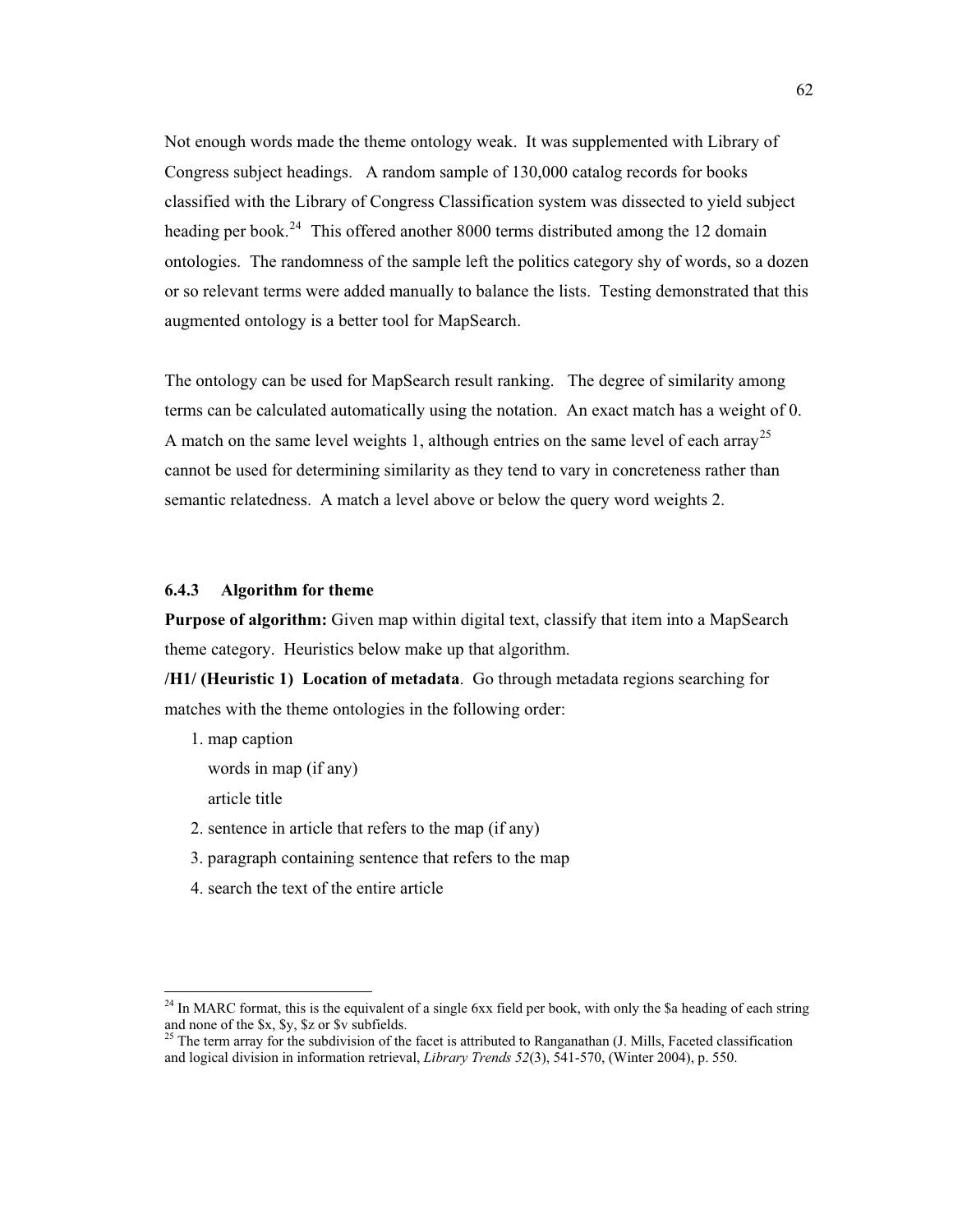#### **/H2/ Amount of metadata**

Continue through metadata locations from /H1/ 1-4 until a classification has been assigned.

**/H3/ Multivalent classification** Assign item to the category for which it gets the highest score, but items that get within perhaps 25% of the highest scoring category should be assigned to both categories. This 25% figure must be further tested.

## **/H4/ Preferences**

## **In metadata**

- (a) Repetition. Prefer metadata words that recur
- (b) Stemming. Stem metadata to match ontology words

**In referent**: Prefer matches on double-starred, and then single-starred words in the ontology.

## /**H5/ Weeding out noise**

- (a) No metadata matches on stop word list composed of the articles, particles and pronouns that are the syntactic glue of the English language.
- (b) No matches on words repeated in the metadata such as "map" or "figure."
- (c) No matches on metadata words isolated because they recur in multiple domains of the ontology such as "method." The word "history" recurring throughout the ontology domains is a special case, and will be processed in metadata only for the domain of history.

# **/H6/ Classification**

Assign item to category for which it gets the highest score, using the rule

Ontology (to weed out noise)

| Word in label      | 12 x number of occurrences |
|--------------------|----------------------------|
| Word **            | 10 x number of occurrences |
| Word *             | 5 x number of occurrences  |
| Word no*           | 2 x number of occurrences  |
| Metadata location  |                            |
| Caption words      | 8 x number of occurrences  |
| Words-in-map       | 8 x number of occurrences  |
| Title words        | 8 x number of occurrences  |
| Referring sent.    | 8 x number of occurrences  |
| Metadata frequency |                            |
| Word               | x number of occurrences    |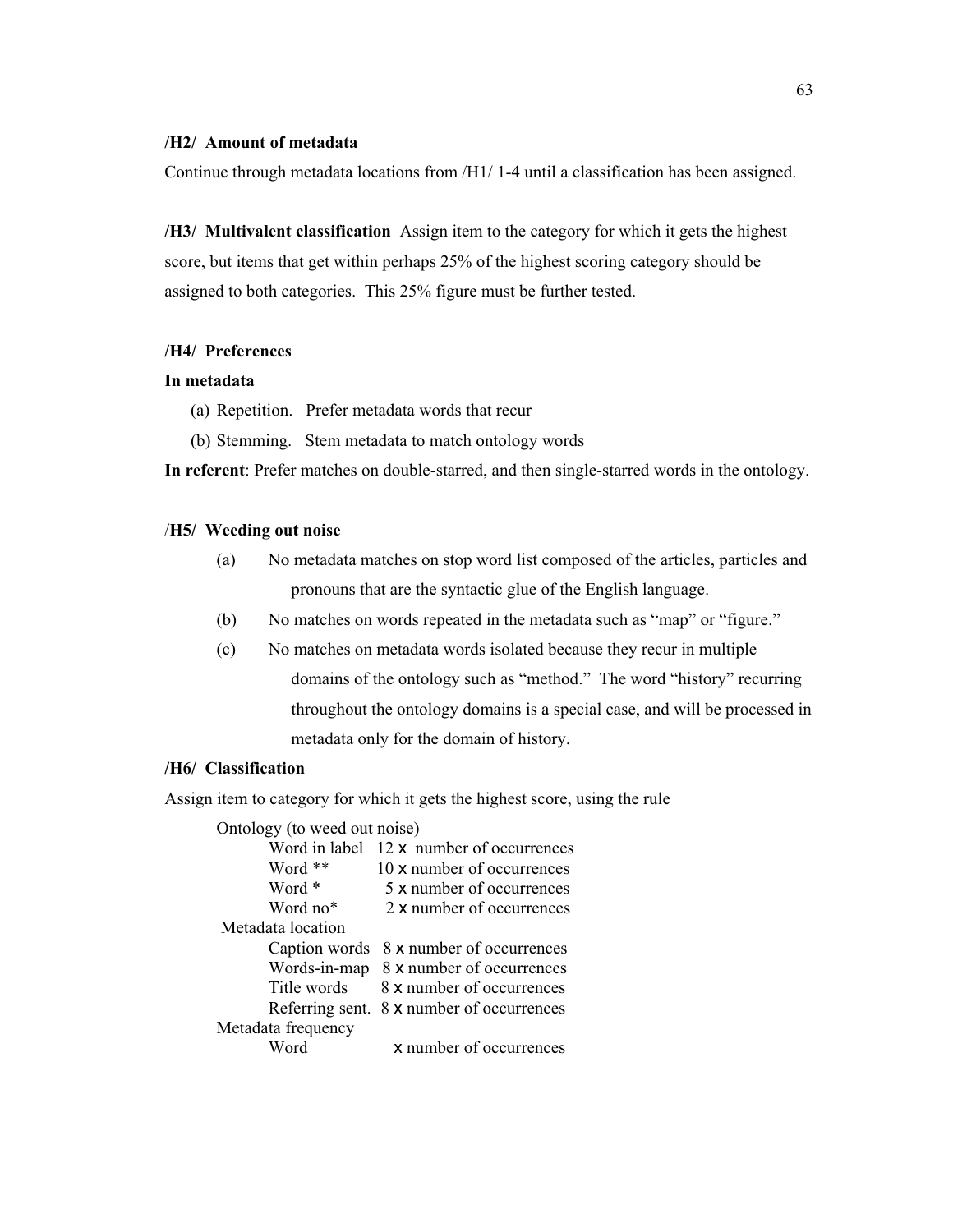**/H7/ Ranking by relevance of theme** While the domain ontologies include different numbers of starred words, the frequency of term occurrence and metadata location are balancing factors. Rank first those matches in a category receiving the highest score, that suggests the greatest semantic relevance.

**/H8/ Ranking by relevance of data attributes** When two or more items are classed in the same category, rank them according to other data attributes. Suggested:

- (a) Most recent publication date first, with date known before date unknown
- (b) Color first, then grayscale, then black and white
- (c) Highest resolution first.

#### **6.4.4 Findings**

| Number<br>of maps<br>classified<br>by theme | Number of<br>automatic<br>classifica-<br>tions<br>agreeing<br>with<br>manual | Number of<br>automatic<br>classifica-<br>tions that<br>are<br>plausible | Percent<br>classfica-<br>tions<br>agreeing<br>automatic<br>with<br>manual | Percent<br>classfica-<br>tions that<br>are<br>plausible | Total<br>percent-<br>age<br>classifi-<br>cations<br>that<br>agree or<br>are<br>plausible |
|---------------------------------------------|------------------------------------------------------------------------------|-------------------------------------------------------------------------|---------------------------------------------------------------------------|---------------------------------------------------------|------------------------------------------------------------------------------------------|
| 150<br>— <u>11 A</u><br>--                  | 91<br>$\cdots$                                                               | 32<br>$\cdot$ $\cdot$                                                   | 60.7%                                                                     | 21%                                                     | 82%                                                                                      |

Table 3. Findings when the training set is classified by theme

Findings show that it is possible to classify automatically 82% of maps in the sample into either the same subject categories or plausible alternative categories that a person would classify them, in answer to the third research question.

Iterative testing on the training yielding poor classification results for theme was traced to insufficient metadata indicating subject in particular items, and to insufficient words in the ontologies to match with the metadata and classify those items. The problem of some items having insufficient metadata to indicate subject will continue regardless of database size. The problem of insufficient words in the ontologies, however, will be corrected as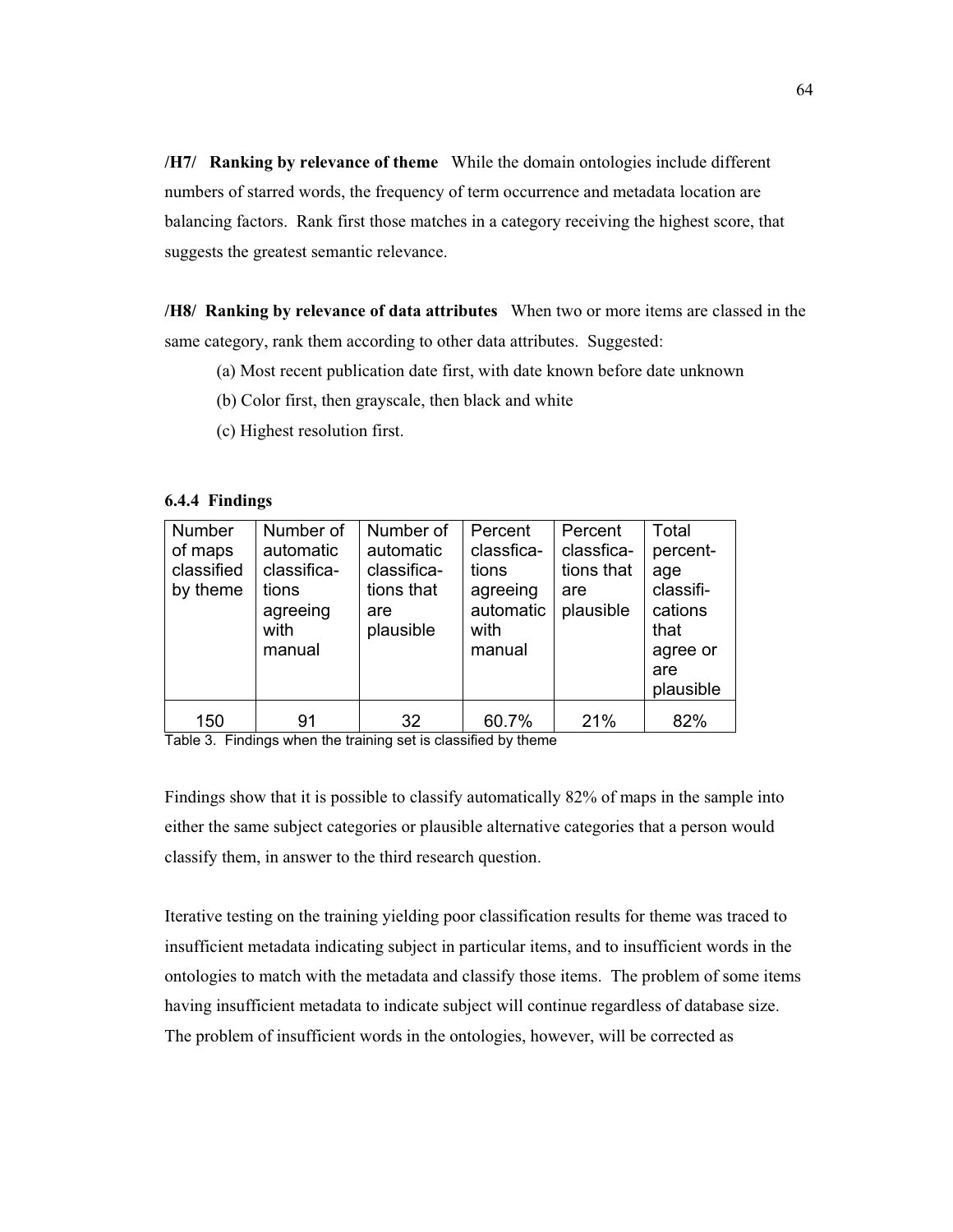MapSearch is developed and its ontologies expanded. Hence, it is possible that classification results for theme might even improve when a larger collection is supported by more exhaustive ontologies.

More correct classifications were obtained when the entire article was considered than when the metadata were limited to caption, title and referring sentence. This implies that it is the entire article rather than the map that is being classified. Even more correct classifications were obtained when the initial domain ontologies were supplemented by Library of Congress Subject Headings. It is strongly believed that even larger hand-culled ontologies would improve retrieval further, and that this would be a profitable avenue for future research.

One untried but promising way to improve classification by subject would be to use the journal title. This could not be tested readily because journal titles were not included with the metadata. However, the indexers who performed the evaluation turned to the periodical title, so this might be a useful indicator of subject.

Domain ontologies generated automatically from Library of Congress Subject Headings did not perform as well as the domain lists built manually with stars. Even so, any ontology with good category indicators is preferable to none (which leaves relying on keyword search), and so continued research in the automated generation of ontologies is useful.

## **6.5 Summary of results**

There was less ambiguity in classifying maps by region and time than by theme, so the results are more satisfactory. Relative weakness in automatic classification by theme might reflect to some degree the overlapping of theme categories and the insufficiency of terms in the domain ontologies, both of which could be improved by further tinkering and testing.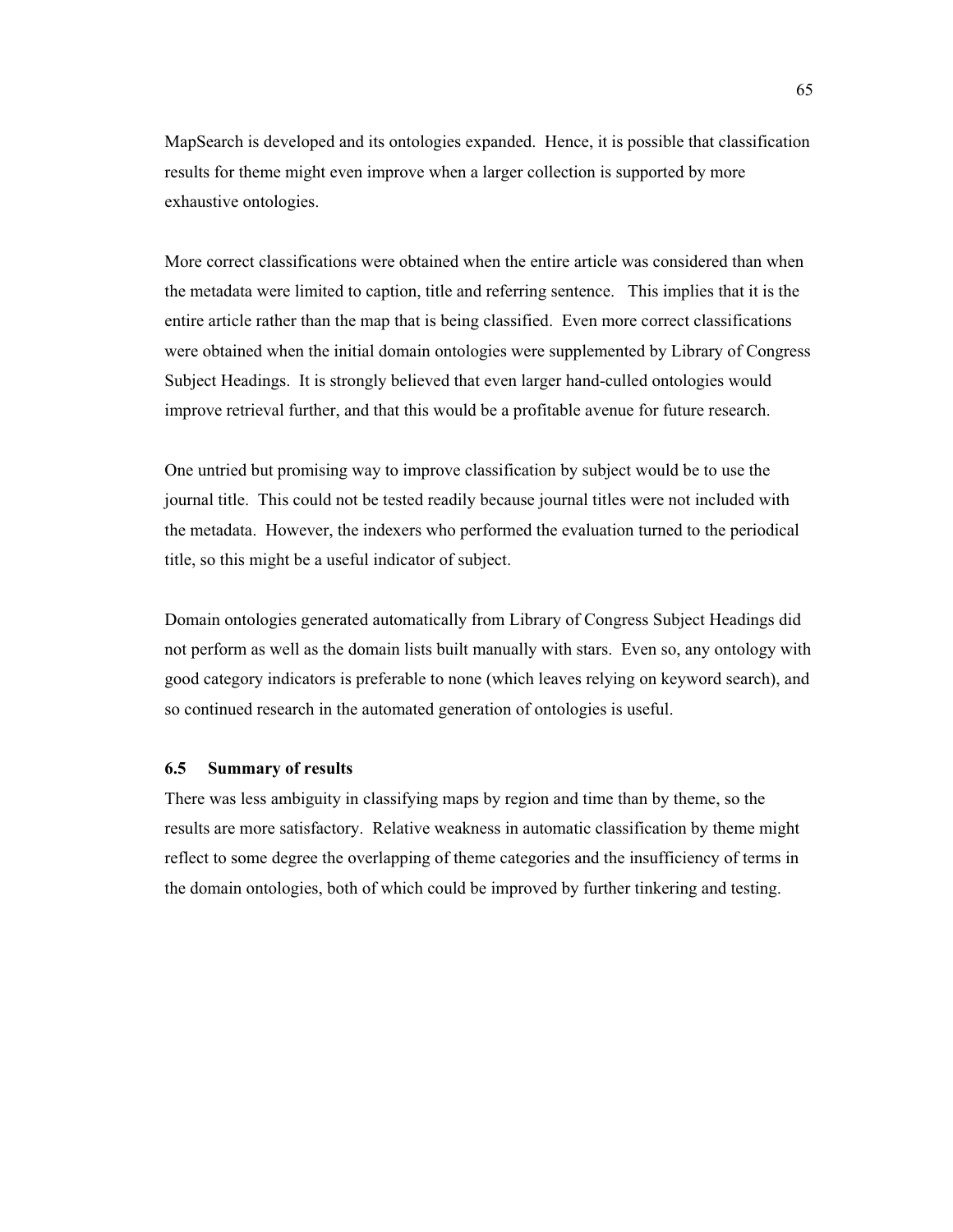

Table 4. Comparison of automatic classifications in the training set by facet

Results are measured in percentage correctly classified rather than the standard recall and precision because these percentages are easier to understand. In fact, the percentages are a measure of recall in that they represent the number of relevant classifications out of the total number of items. Calculating precision, or the number of relevant classifications out of the number of relevant + irrelevant classifications, is problematic as a measure of MapSearch efficiency. This is because the system was set up under the assumption that it was preferable to get a classification right than to miss it entirely (see Classification rules, section 5.3.1). This leans to recall rather than precision in the recall-precision balance in which raising one serves to lower the other.

#### **6.6 Discussion**

Problems particular to the classification of each facet are presented in Findings for Region 7.1.4, Findings for Time 7.2.4 and Findings for Theme 7.3.4. Commonalities among classification algorithms for each algorithm are discussed below.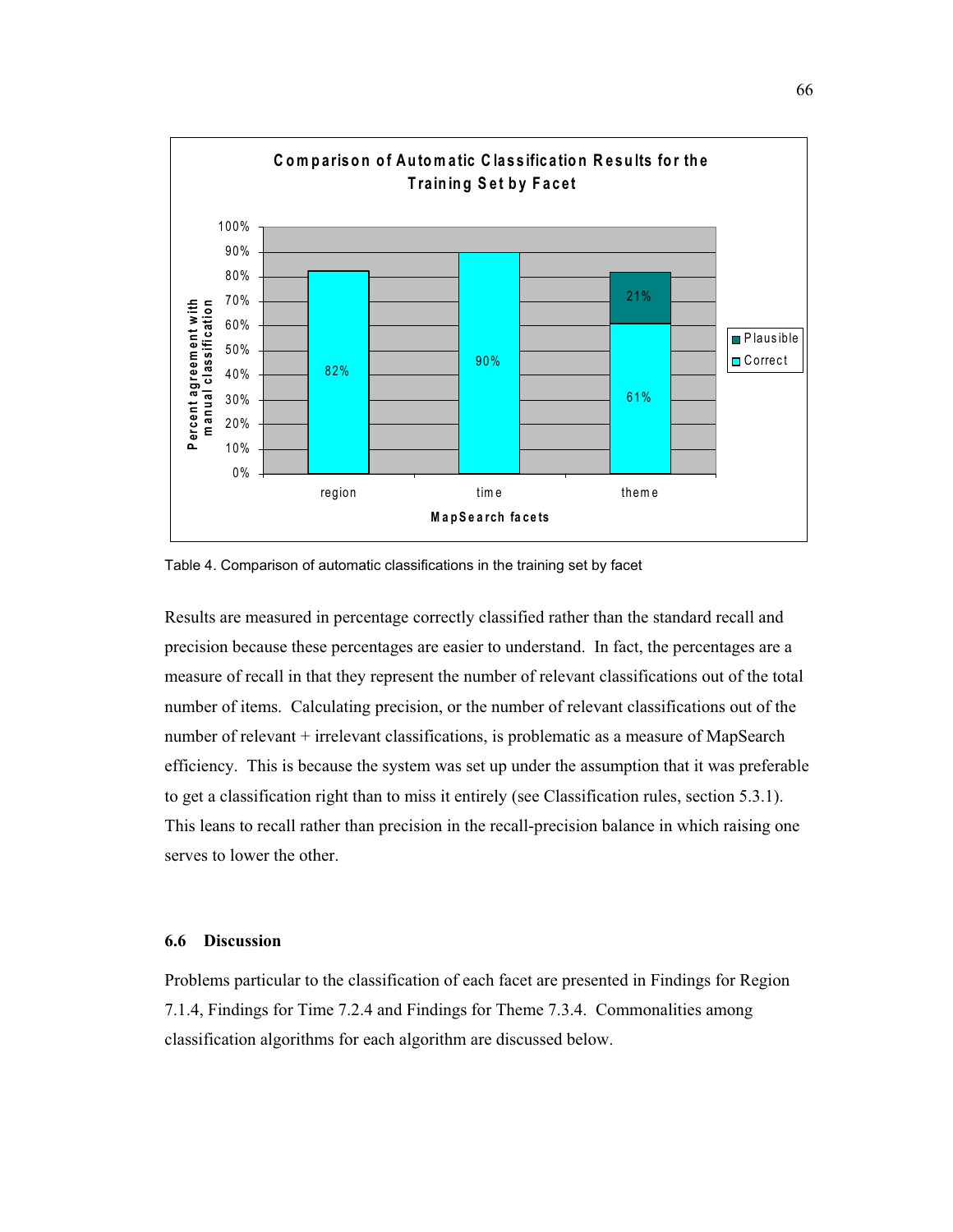Recall that the algorithms are composed of heuristics. Each heuristic by its very nature is based on probability, and will be correct only a certain amount of the time. This is important when considering the size of the training set required to hone the algorithms.

A larger training set would help determine which heuristics have the highest probabilities of success and which would help refine the algorithms. Yet, the advantages of improved algorithms would be diluted were the actual population of the database to be itself biased, which is likely. The ultimate population of a full MapSearch database will be contingent in part on publisher's rights which are not equally distributed over the disciplines. So a training set of 150 items seems well-conceived in random coverage and adequate in size.

In developing the algorithms for classification, the amount of data mined is key. Too little data will give insufficient terms to match with the domain ontologies, whereas too much data can introduce noise that will potentially match to the wrong domain ontologies. Many runs of the training set showed that better results were gained by restricting data harvesting to near the map when indexing region and time, but no so for subject. It was preferable for subject to scan the entire article before delivering a category, meaning that the subject of the article was considered to be the subject of the map. The assumption that the subject of map is the same as the subject of the article appeared valid in most cases. This assumption also governed how participants indexed the maps. Limiting metadata mined does not work in classifying by subject as it does in classifying by region and time because the restricted harvesting of metadata compounds the problems caused by the relative sparsity of subject indicators.

The next question in developing the algorithms is: should a category be assigned as a sort of compromise among all the data mined, or should it be assigned as soon as a match is found with the metadata closest and most relevant to the map? In the balance between too much or too little metadata, tests for region and time showed that it was better to prefer too little. This produced different situations per facet. To classify by region, there was never a lack of place indicator among the training set, so it seemed as though the metadata mined will be adequate. To classify by time, when no specific date or era was mentioned in the mined metadata, it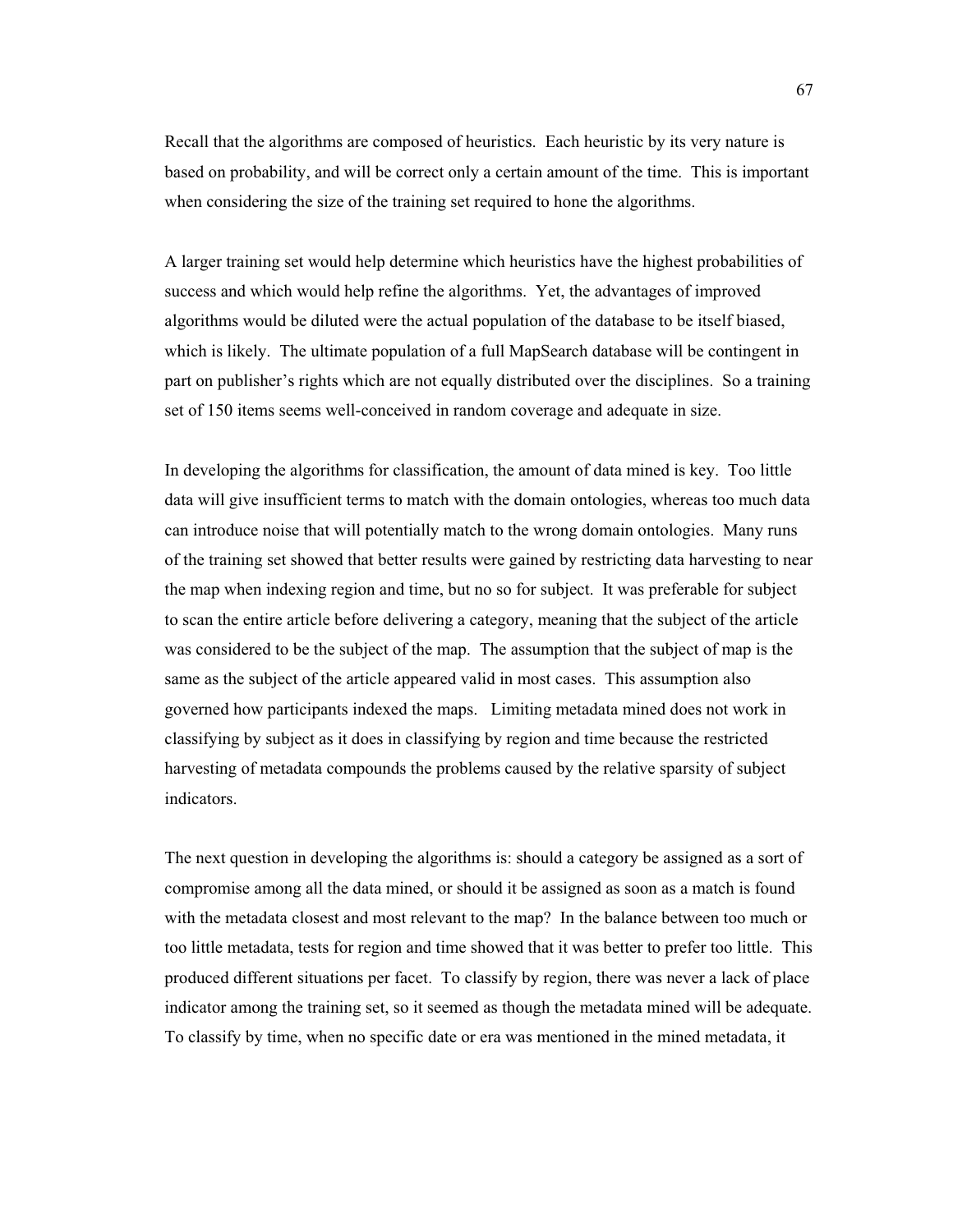was assumed that the time content was roughly the present, and so the publication date of the article could be used. To classify by subject, the mined metadata regions proved insufficient and it was necessary to search the entire article, essentially classifying the entire article rather than the map.

Another key to assigning classifications in one facet might be correspondences between facets. In other words, if a certain time period and subject (irrespective of region) tend to occur together, they might continue to follow the pattern and a rule could be established. The table with output for manual classifications for the 150 map-training set (some maps being assigned to more than one category) is one step to testing this assumption.

|                            | Prehis | Antiq Middle EarMod Modern |    |    |
|----------------------------|--------|----------------------------|----|----|
| Agriculture                |        |                            |    |    |
| Archaeology & Anthropology | 9      |                            |    |    |
| Arts                       |        |                            |    |    |
| Commerce and Finance       |        |                            |    |    |
| History                    |        |                            | 14 |    |
| Medicine                   |        |                            |    |    |
| Military                   |        |                            |    | 10 |
| Politics and Law           |        |                            |    | 33 |
| Religion and Education     |        |                            |    |    |
| Science                    |        |                            |    | 21 |
| Society                    |        |                            |    | 17 |
| Technology                 |        |                            |    | 12 |

Table 5. Time and theme assignments for the training set to suggest correlations between time and theme

The table lends some evidence to support the rule that items classified in Archaeology and Anthropology should be classified in the time period Prehistory, although it is seen that the rule will be correct only 69% of the time. Further heuristics that could be made based on the table are that Technology and Transportation could be classified in the time period Modern and it would be right 92% of the time.

The planned expansion of the collection of maps will necessitate an expansion of both the categories and the ontologies. Categories in region, time and theme will offer the user a finer selection, just as the category Modern was subdivided to offer a choice of decade. Subdivisions for place will amount to the political boundaries of country, and then city as found in Geonames. Subdivisions for theme may be taken from subheadings in the Library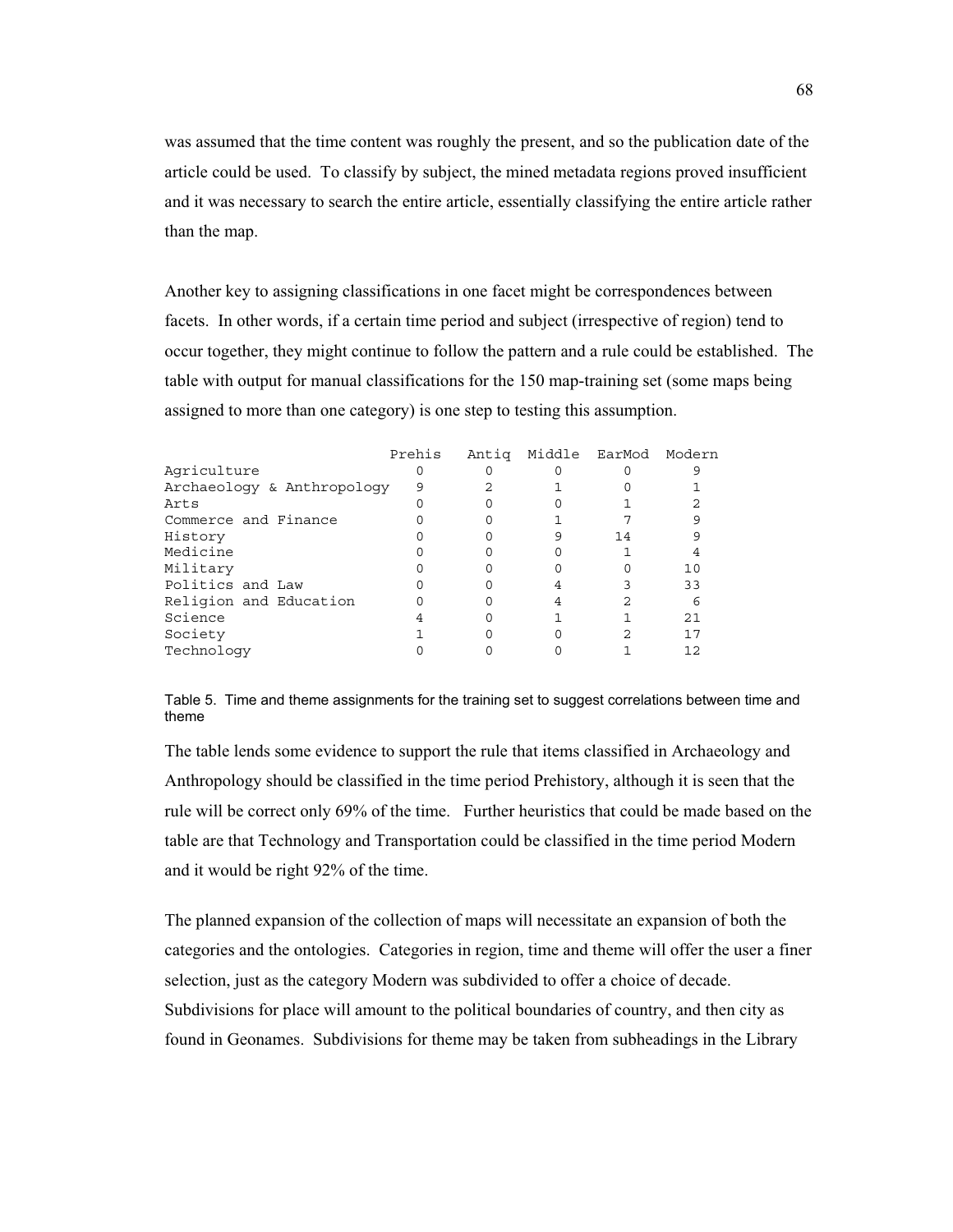of Congress Classification. Each of the newly added subdivisions, in turn, will require its own domain ontology. The fact that the given domain ontologies aid classification into the given categories suggests that further expansion of domain ontologies along with categories following this method should be similarly successful.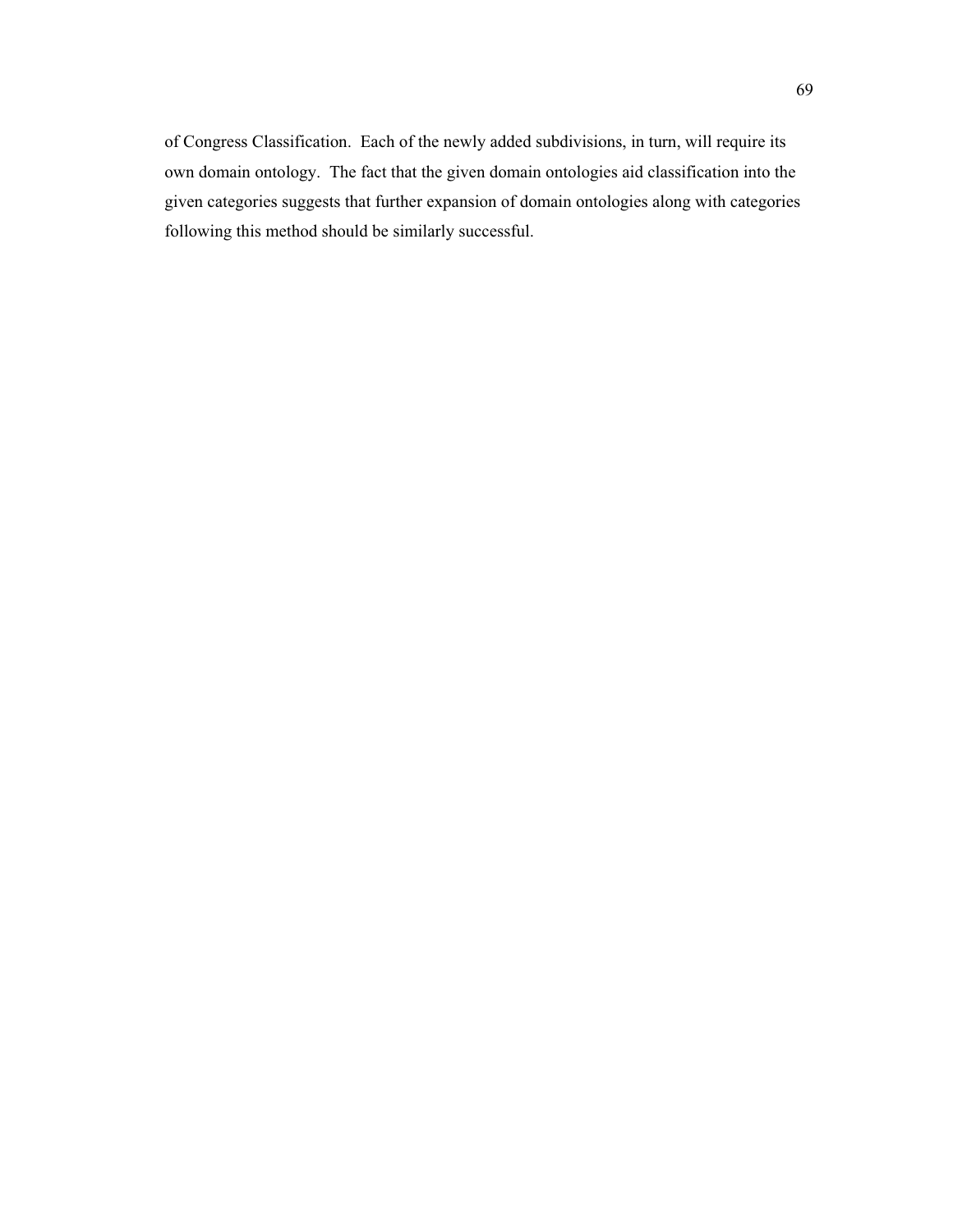#### **7 Interface design**

The MapSearch front end was developed for this dissertation to demonstrate the classifications of the back end. This chapter discusses the rationale behind the design of the MapSearch interface and results display. The tripartite division of facets was suggested by examination of user queries and has been tried in the past (Perry, Hakimpour & Sheth, 2006). Basically, the design was created from the top down.

The purpose of the prototype was to demonstrate the efficacy of automated classification only. Attention given to interface design should improve test conditions, but is a sideline to the core of this dissertation. This is why, although further evaluative testing might improve the interface, such testing has been postponed.

## **7.1 Method**

The design of the MapSearch interface was informed largely by principles from design experts Shneiderman and Plaisant (2005) and Krug (2006), as well as by personal experience in previous interface design projects.<sup>26</sup> Knowledge of actual search systems such as the Yahoo directory, Google Image Search, and the Alexandria geolibrary and the National Geologic Database suggested further how controls might look on the main and the result screen, and how relevance options could be offered.

The preliminary design mockup on paper was similar to that in the current interface illustrated in Figure 5. Categories changed and subdivisions for the Modern time period were added. Preliminary searches with the controls on the small document test bed showed that even more display options were needed. The state of the system is described below.

## **7.2 Keyword search**

 $\overline{a}$ 

Today's Google-raised searchers are accustomed to a simple keyword search box. To accommodate familiarity preference, therefore, the prototype includes a keyword box (please see Figure 5). The keyword search option in MapSearch yields more relevant results with

 $26$  A paper on Information Visualization published in Knowledge Organization (2007) 34(3), 128-143, and a proposal "Interface Lite" submitted with Professor Lesk to NSF in 2006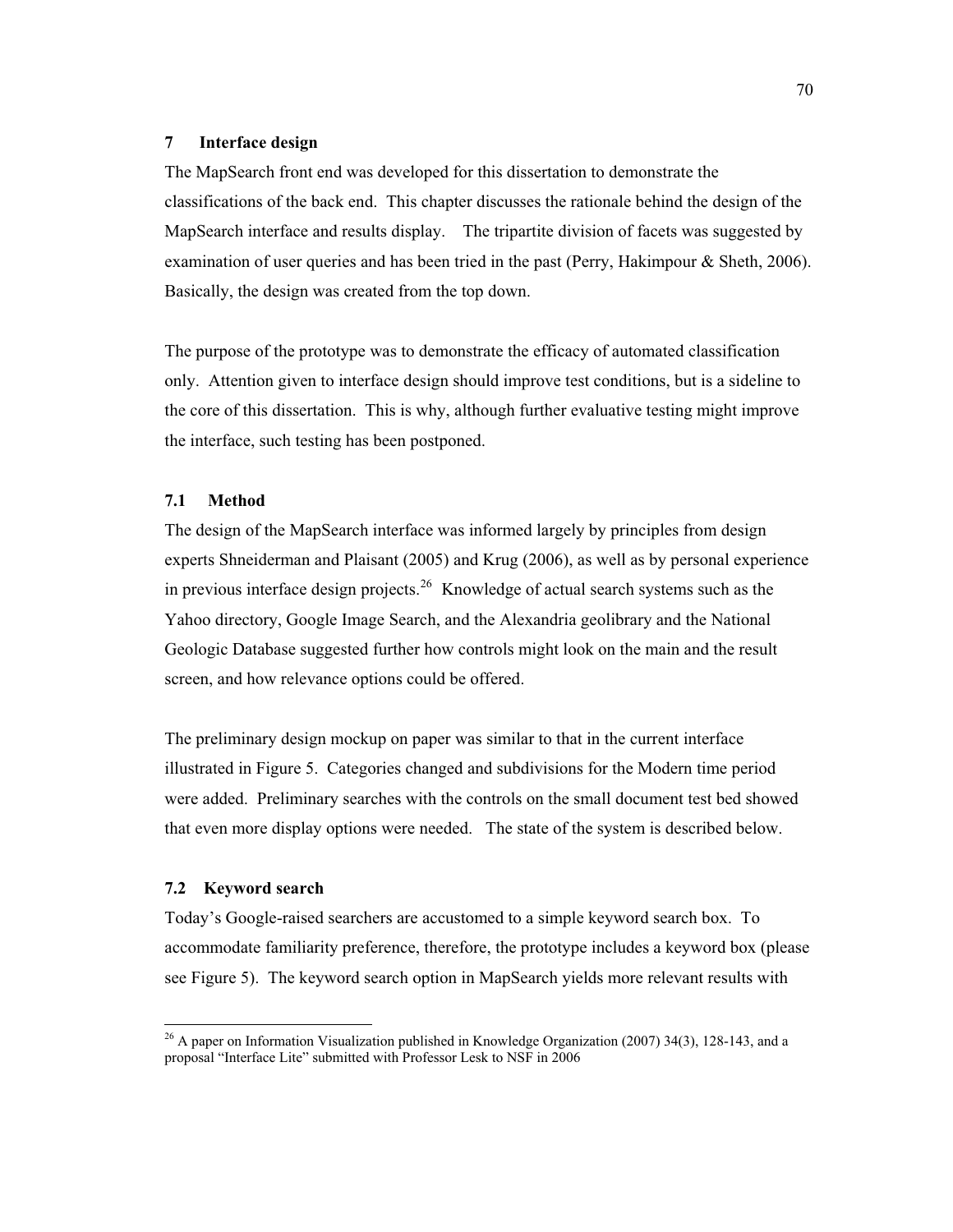better recall than in comparable, non-ontology supported systems. The keyword search works by comparing the query terms to domain ontologies of all three facets. Items are retrieved in all facets when there is ambiguity. So, for example, the search string "John Quincy Adams administration" which could indicate either the Early Modern period, or a theme of politics under a certain president, would retrieve maps entered in both categories.

Unavailable in most interfaces is the ability to enter a query term and a browse category at once. Simultaneous use of both features allows the search to be refined in a way that is more specific to the collection than a user otherwise might know to construct.

#### **7.3 Faceted category search**

The categories will appeal particularly to those unfamiliar with database contents and those unclear as to what exactly they seek. Usability experiments show that users are uncomfortable when offered an actual thesaurus (Greenberg, 2004, p.117), but that they do prefer a classified approach when they lack in-depth knowledge of a field (O'Connor, 1978, p.152). These requirements are anticipated in MapSearch by offering subdivision selections arranged in a hierarchy.

Selections are offered as radio buttons. These are preferred to drop down menus because they are easier to use. Each button selected potentially will open another level of subdivisions from which to choose, making the design expandable. In the prototype, however, only the time category of Modern includes subdivisions because the small size of the test bed would leave further subdivisions empty. The radio button design prevents error, one of the "golden rules of interface design" of Shneiderman and Plaisant (2005 p. 75), in that buttons are not selectable when the limit as to the number of choices has been reached. Alternative to binary yes/no radio options would be to allow facet weighting. Such is the purpose of the slide bar, as demonstrated in the JSTOR advanced search. The added complexity to the MapSearch interface by introducing facet shading did not seem worth the subtle gain in relevance that presumably would result.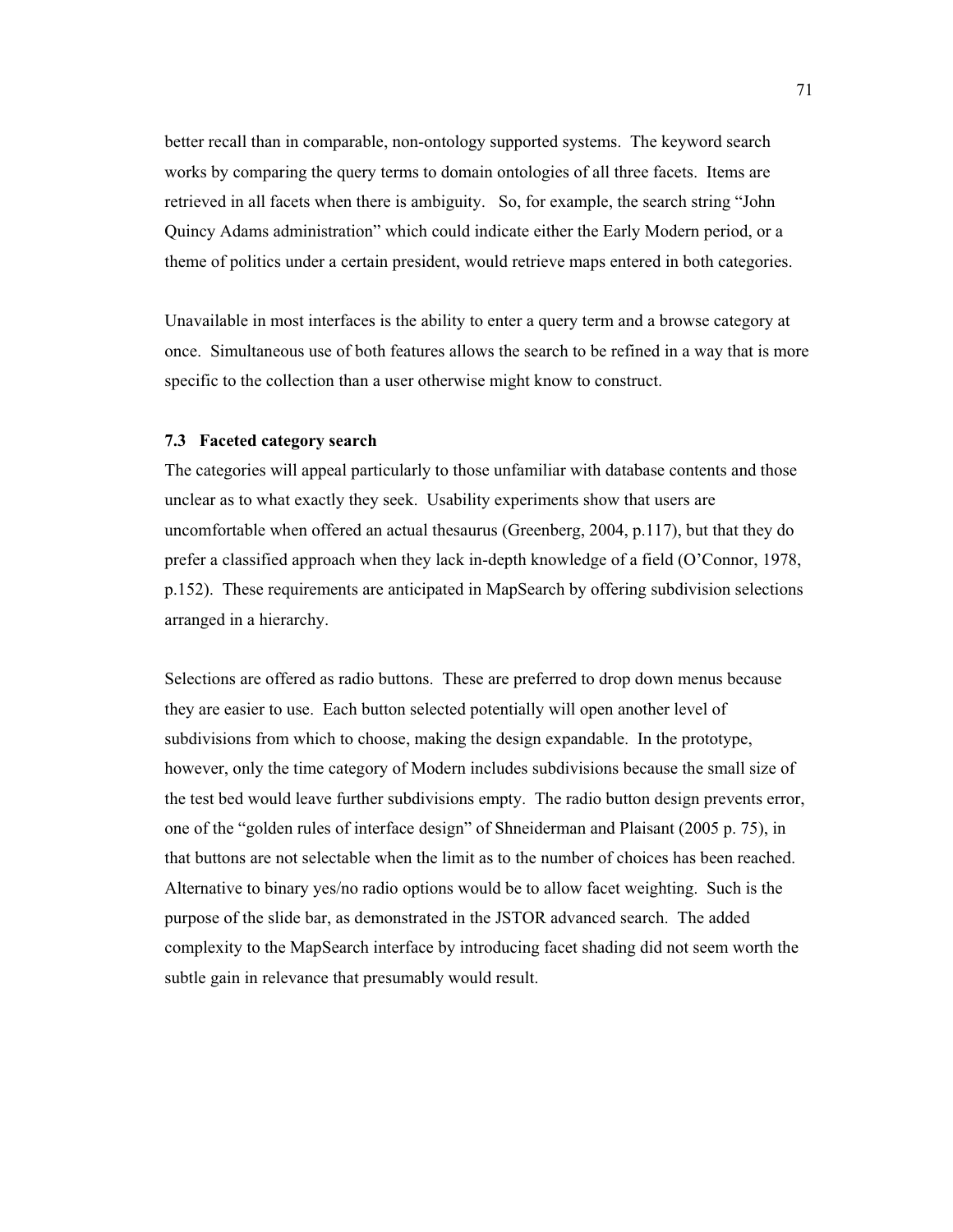Alternative to a wholly semantic, radio button interface would be a visual interface that allowed selection of time along a timeline, or region within a map. Such a region selector is found in the GeoSearch engine of Geotags.<sup>27</sup> Another sort of visual display would allow the selection of an era along a timeline in addition to a keyword search (as in Google Labs new "view:timeline" command) or browse category. The option of uniting region or theme by time has not been adopted in MapSearch in acknowledgement of how it is believed users rely on words in information searches. Research in this area is needed. But what would be lost in combining visual with semantic search would be the balance among the facets, and the long-term potential to unify search parameters seamlessly with a broader document assortment.

Many users would appreciate knowing how many maps are contained within each category. The question is how to show this. If we put a number after each category, (Europe [553]), the significance of that number will not be immediately clear. The Alexandria Digital Library experimented with a map interface that showed the coverage and density of the maps in the collection by color, and also showed the footprint of a retrieved set. MapSearch follows the message model of the National Geographic Database that "Current selected criteria will find X publications."

## **7.4 Results display**

It has been recommended for the sake of usability is to provide an overview first, with the capability of zooming in and filtering, and giving the details of each result only on demand (Shneiderman & Plaisant, 2005). MapSearch to some extent follows this recommendation. An overview of maps retrieved along with article title is provided with the many-map results display (six maps across the screen per line), as alternative to two-map wide or simple vertical results list. The map overview is enhanced by the map caption and the article title. Options provided that do not filter per se, sort results (such as by map sharpness or color variety) so that the most relevant are filtered to the list top. The resolution of the database maps in most cases is too low to offer the option of zooming in to adjust scale or panning from side to side to change the display focus, although there is an option to enlarge the

 $\ddot{\phantom{a}}$ 

<sup>&</sup>lt;sup>27</sup> http://geotags.com/frameset.html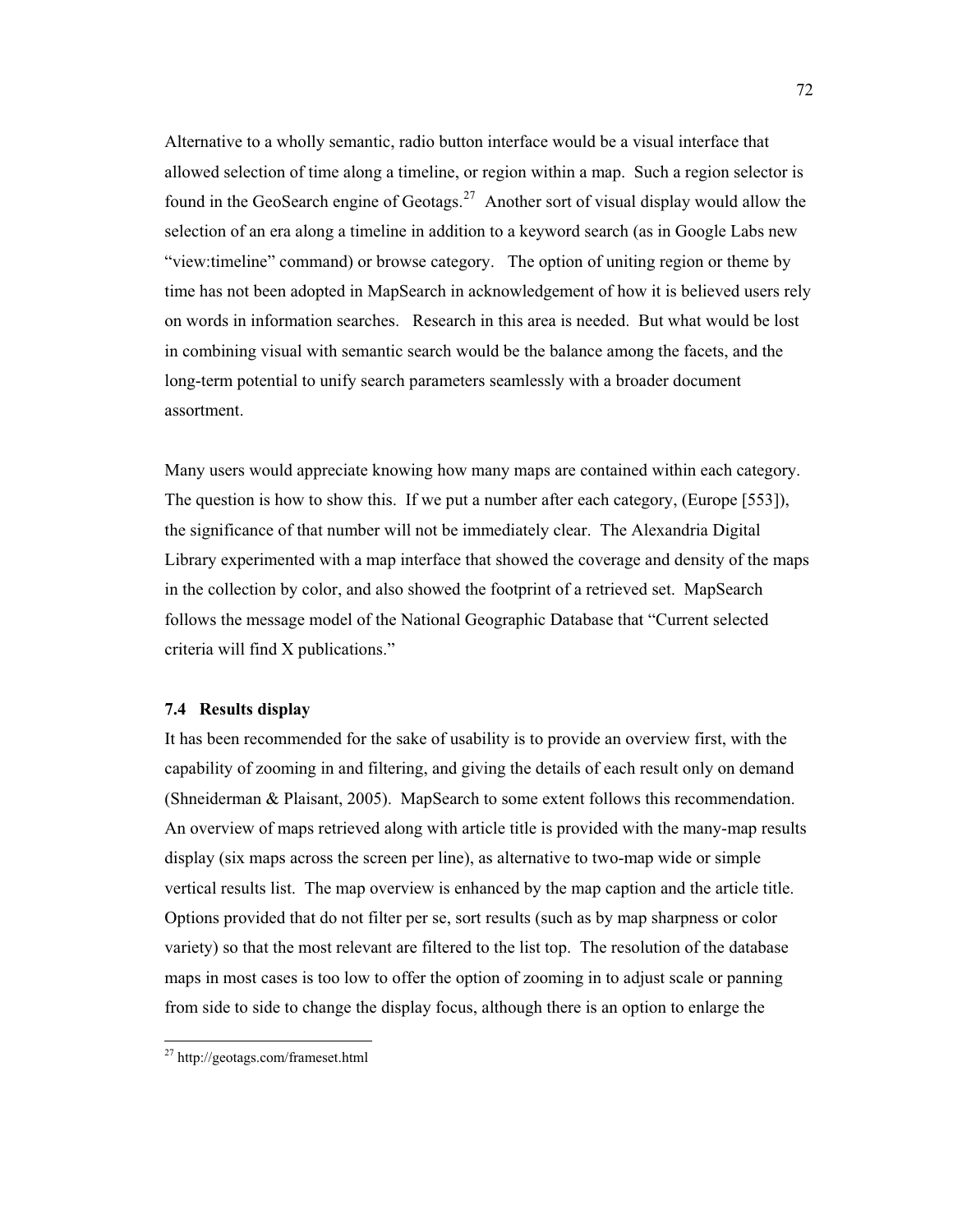thumbnail images. Based on the map thumbnails, article titles and, in some cases, the caption (see Figure 6), the user can decide whether or not to go the extra click to examine the map at full screen enlargement or to open the full text of the article that contains the map.<sup>28</sup> One key to usability is that the user is not drowned in details, but rather is offered enough background per item to decide whether or not to view any in particular.

Some sort options which would be appreciated cannot be achieved through data mining such as geodetic accuracy or date of map creation. Metadata on geodetic accuracy would require verifying author-supplied data map by map—challenging in peer review and expert cataloging let alone in this secondary application—so it cannot be a searchable criterion. One clue to measurement accuracy would be to know the date of map creation. Maps that were made in the  $16<sup>th</sup>$  century could appear in a different category than modern maps that show that same region during the  $16<sup>th</sup>$  century, for example. While this distinction in date of map creation is simple for the cataloger, it seems impossible to gather when relying on metadata harvesting.

Above the results display, the user could be oriented with a memory of the search. Both the mode of search (keyword or selection of a button) and the specific query are retained at screen top (User request: keywords > *language*). A "Return to search page" button allows users who have changed the result display options to go immediately back and try again so that they do not need to replay their past choices with the back button in the browser.

## **7.5 Feedback for the user**

 $\overline{a}$ 

One of the eight golden rules of interface design is for the system to offer feedback (Shneiderman & Plaisant, 2005, p. 74). MapSearch responds politely in circumstances when the user might otherwise feel frustration: when the system slows and when no results are found.

 $2<sup>8</sup>$  Most articles derive from open access journals or journals to which Rutgers subscribes. The articles are owned by the subscription service, but it is understood that this prototype is non-commercial, and that attaching these few articles constitutes no commercial loss to the subscription services and therefore should constitute fair use.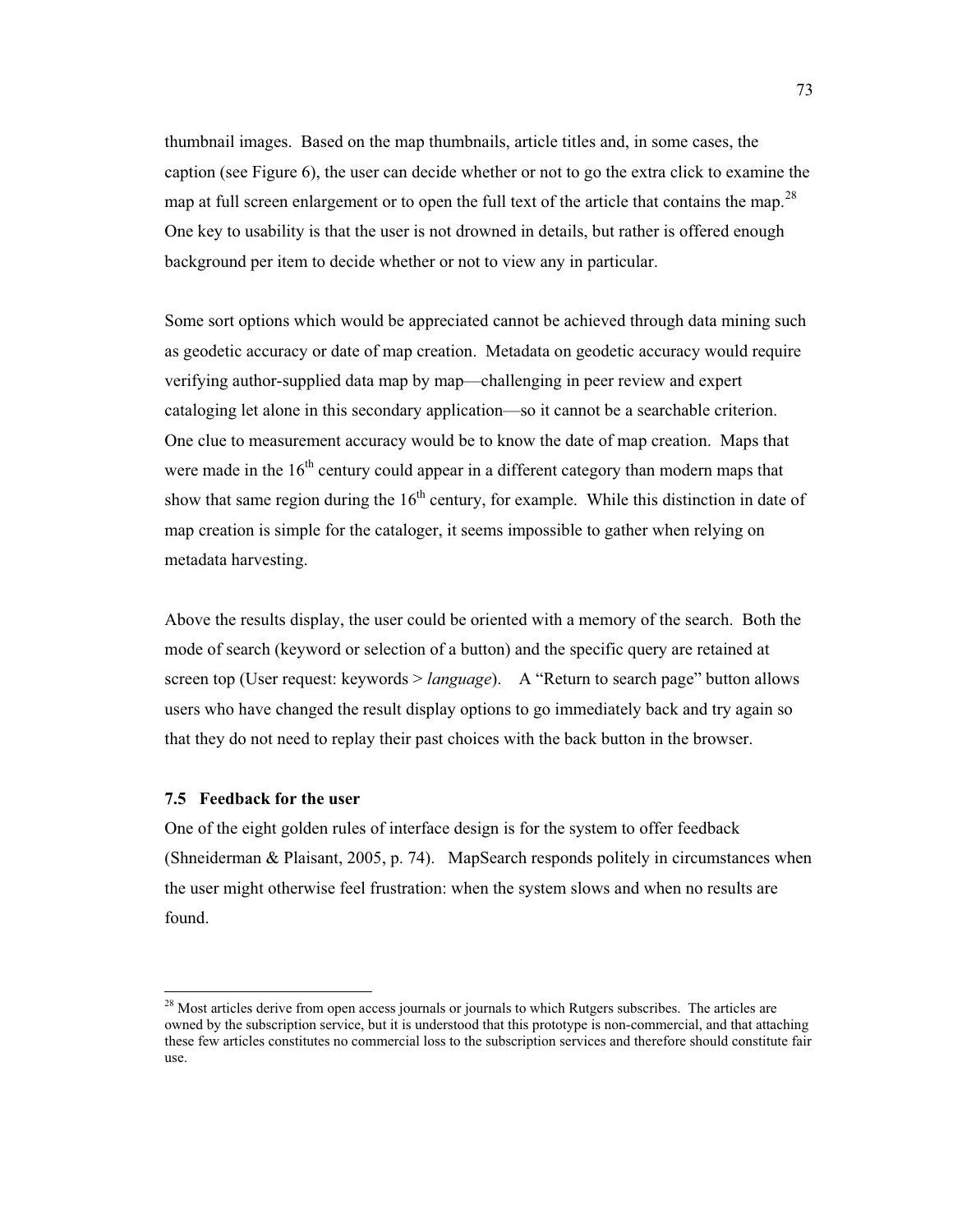Consulting the article opens Adobe Reader and is likely to be slow. A user might even suspect that the system had malfunctioned. Selecting the link to the article, therefore, calls up a message to the effect that Adobe Acrobat Reader or some other .pdf viewer must be installed in order to read the document, and the user may have to wait while the document loads.

Entering both category and keyword often will over-specify results for the prototype's small test bed such that nothing will be retrieved. The user is notified that "No maps match the criteria specified. Please try fewer criteria." When a keyword is entered by itself, items should be retrieved because the keyword will be classified via ontology into a category, so that retrieved results, if not matching the keyword exactly, will be relevant. Instances in which the system is unable to classify the keyword will call up the message

Your search retrieved no results.

Please check the spelling, Or try similar words Or broaden search with fewer words Or shorten term, using \* for left-out letters example: instead of *pharmacy* use *pharm\**

## **7.6 Further testing**

This interface design comes mostly from top down requirements and knowledge of others' design experiments. Requisite usability testing on MapSearch to suggest modifications and enhance the design must wait until a later stage of the project.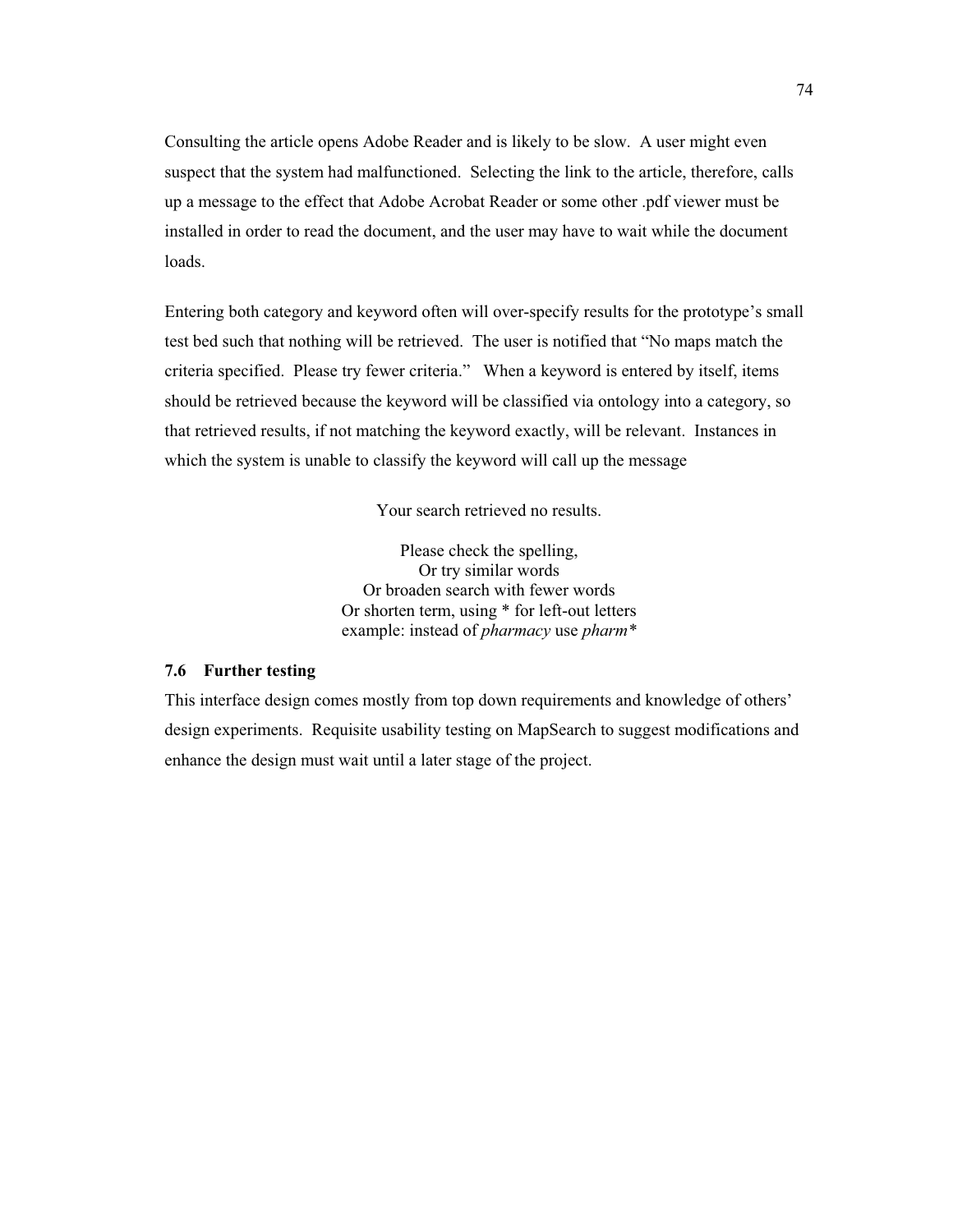# **MapSearch**

Keyword(s)

|          | <b>Region</b>             |              | <b>Time period</b>         |              | <b>Theme</b>                  |  |
|----------|---------------------------|--------------|----------------------------|--------------|-------------------------------|--|
|          |                           |              |                            |              |                               |  |
| $\Omega$ | North America             | $\mathbf{O}$ | Prehistory                 | $\Omega$     | <b>History and Travel</b>     |  |
| $\Omega$ | Caribbean and West Indies | $\Omega$     | Antiquity (800 BC—476 AD)  | $\mathbf{o}$ | Archeology and Anthropology   |  |
| $\Omega$ | South and Central America | $\Omega$     | Middle Ages $(477 - 1450)$ | $\mathbf{O}$ | Society                       |  |
|          | Europe                    | $\Omega$     | Early modern (1451—1914)   | $\Omega$     | Commerce and Finance          |  |
| $\Omega$ | Asia                      | $\Omega$     | Modern $(1915 - )$         | $\Omega$     | Politics and Law              |  |
|          | Africa                    |              |                            | $\Omega$     | Arts and Media                |  |
| $\Omega$ | Australia                 |              |                            | $\Omega$     | Science                       |  |
| $\Omega$ | Oceania                   |              |                            | $\Omega$     | Technology and Transportation |  |
|          | Antarctica                |              |                            | $\Omega$     | Medicine                      |  |
| $\Omega$ | Arctic                    |              |                            | $\Omega$     | Agriculture and Food          |  |
|          | World                     |              |                            | $\Omega$     | Military                      |  |
|          |                           |              |                            | $\Omega$     | Religion and Education        |  |
|          |                           |              |                            |              |                               |  |
|          | Submit                    |              |                            |              |                               |  |

Fig. 5 MapSearch interface—original at http://scilsresx.rutgers.edu/~gelern/maps/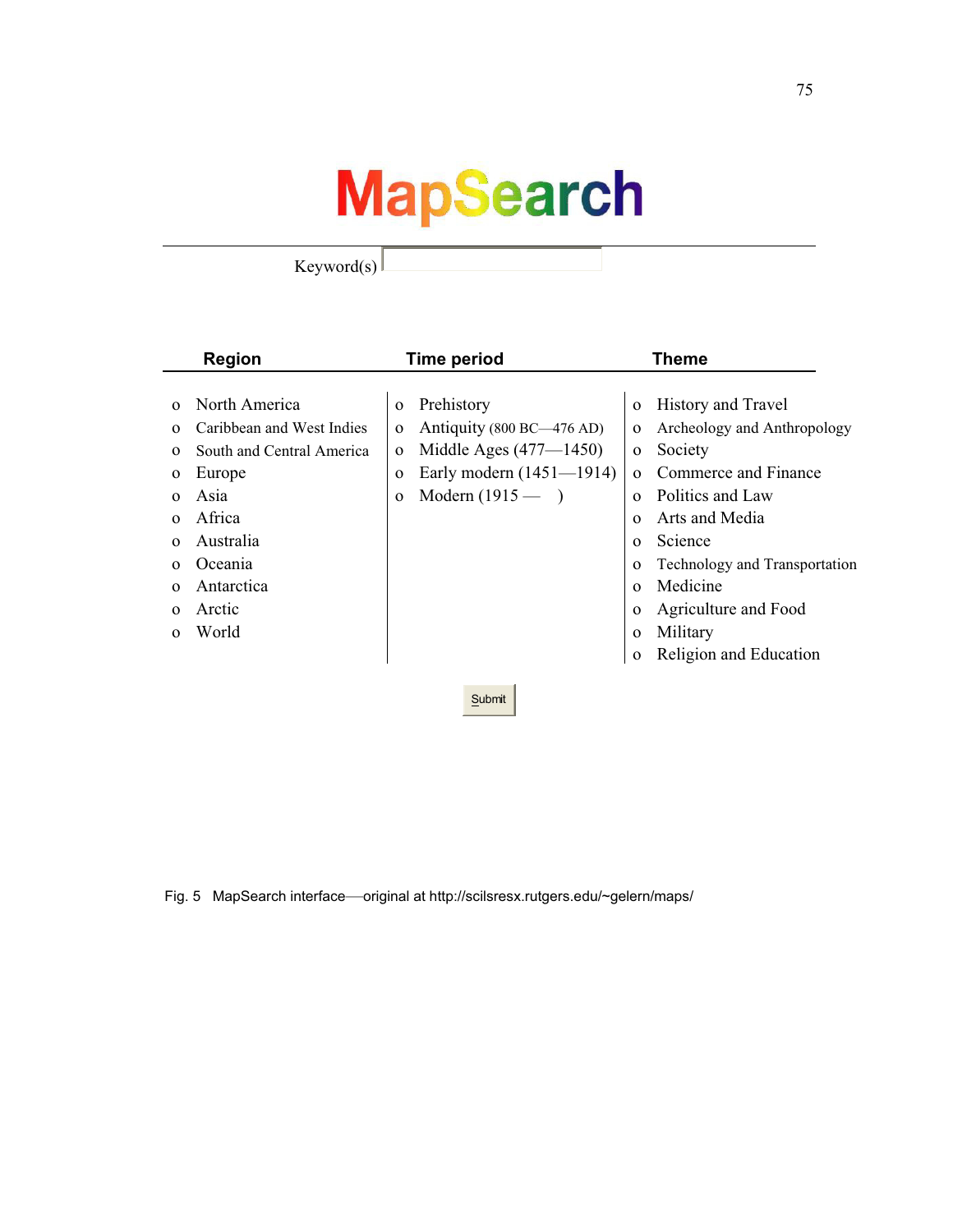

...Large country labels and lists of artists per country dominate the colored map. Art Special: The Fairs



Map of Trinidad showing its general location within the Caribbean (a), northeast of the Orinoco River delta (b), the location of the Maracas Swamp, and (c) the position of the core taken from Maraca Holocene Development of Coastal Wetland in Maracas Bay, Trinidad, West Indies



Current and future planned protected areas (ARPA) in the Brazilian Amazon. Integrating Ecosystem Management, Protected Areas, and Mammal Conservation in the Brazilian Amazon

Fig. 6 MapSearch results display with large thumbnails for the category "South and Central America" —original at http://scilsresx.rutgers.edu/~gelern/maps/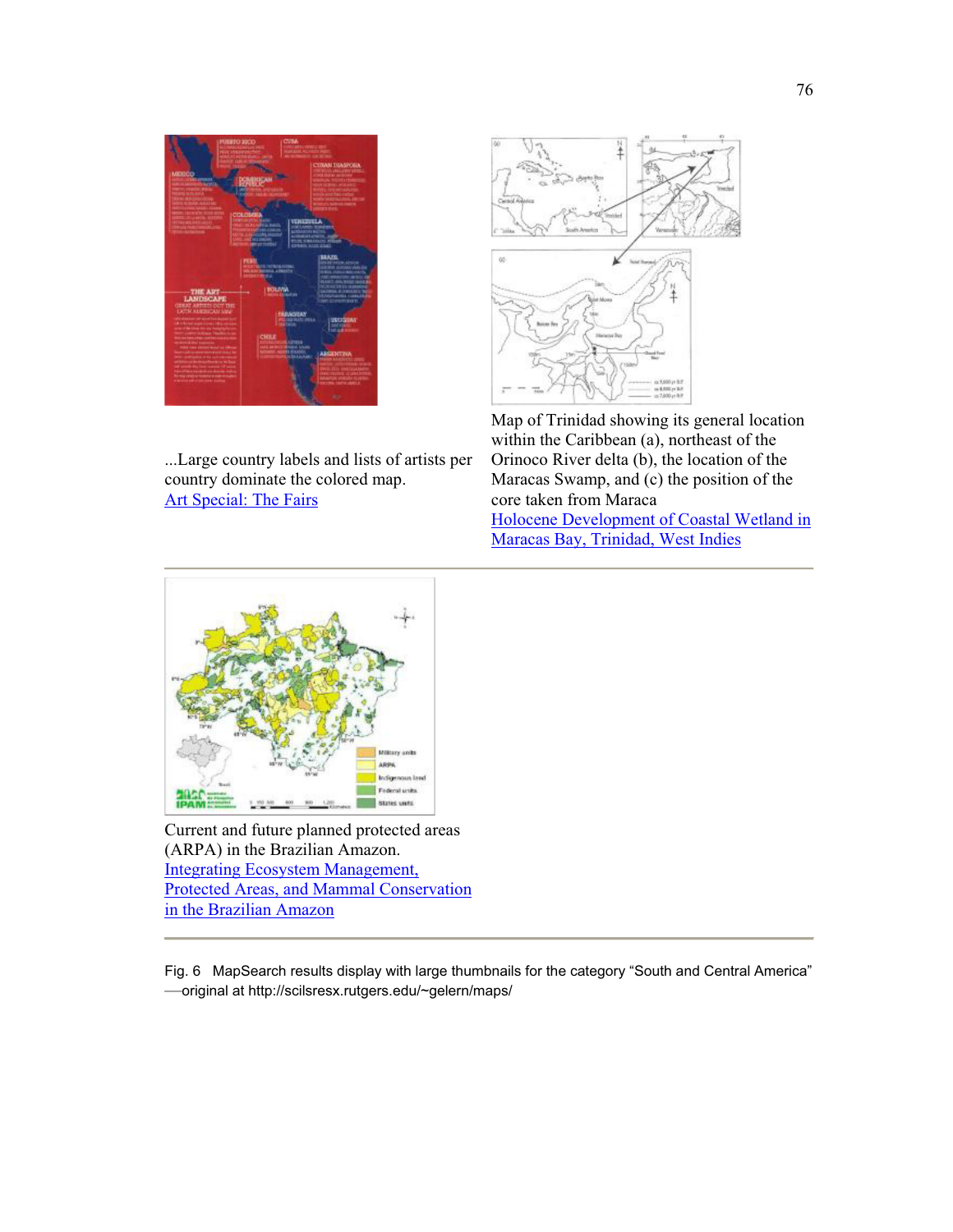#### **8 Evaluation**

This section discusses potential approaches for evaluating an information retrieval system. Following it describes the evaluation of MapSearch retrieval accuracy, with a chart showing accuracy of classifications by region, time period, and theme. In that there are numerous evaluation approaches as discussed in section 8.1, some alternate tests that could be performed are outlined, such as tests of automatic data harvesting (instead of hand cataloging), understandability of classification categories chosen and overall satisfaction with the system. Finally it is show that MapSearch passes easily what is probably the most important evaluative measure–cost-effectiveness—because this above all would justify costs of large scale set and implementation.

## **8.1 Potential approaches for evaluation**

To evaluate an object is to estimate its value. The same object will be valued differently by different people. Value is modulated by the marketplace. Suffice it to say that markets may be strict (where the consumer enters a department store and pays the item sales price), or flexible (where the potential buyer sends a suggested bid to the Ebay seller, and the two negotiate a price). Just as in the economic market, in the technological marketplace there is no absolute value to measure.

Evaluation of information retrieval systems is a topic to which articles, books, courses and entire dissertations have been devoted. Any discussion here, therefore, must remain superficial. Methods of evaluation are wide-ranging. The January 2008, volume 44, issue of *Information Processing and Management* devoted to evaluation of information retrieval systems features articles which evaluate based on affective and cognitive search behaviors, interface design, and willingness to pay.

Despite the range of evaluation methods in the literature, information retrieval systems most often are evaluated on the basis of retrieval recall and precision based on a series of search tasks. Obviously, these are only some of many aspects on which one could evaluate. Here are some others: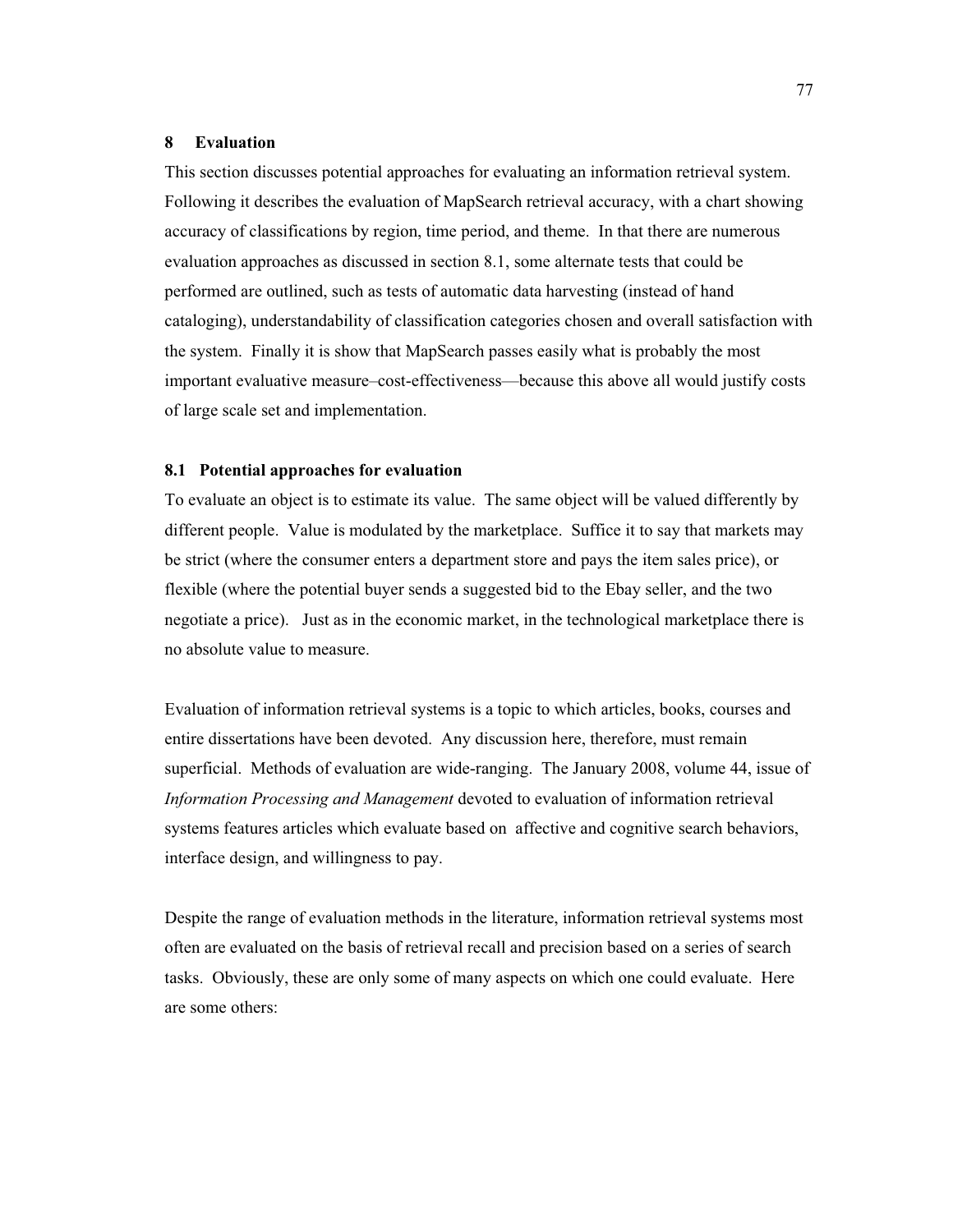## Collection

 Internal factors: collection coverage and quality Comparison to other collections

#### System

Internal factors: ontology referents, data mining, classification categories, time to produce results, recall and precision (retrieval relevancy) Comparison to other systems

User

 Internal factors: intuitiveness, ease-of-use, or cognitive load in interface use Comparison among user groups

Experiments show user satisfaction often is not highly correlated with traditional IR metrics (Turpin & Hersh, 2001). What then is the aspect that is most important to evaluate? "In the final analysis, the cost problem is of overriding importance in any operational situation, since the most effective system will not avail if the operations are too costly to be performed. However, costs are often difficult to measure…" (Salton, 1968). In short, evaluation is irrelevant if a system is too costly to implement.

A selection of experiments is proposed. Each experiment requires a hypothesis, a task, and a means to measure results. The final discussion assumes the worth of finding maps (map libraries justify their existence) in terms of a cost-comparison to present systems.

#### **8.2 How well do the algorithms work?**

The research questions concern the effectiveness of the automated classification of maps. The algorithms were established on a map training set, while they are evaluated on a test set. Participant indexing of the test set was used as a benchmark to determine how close MapSearch classifications come to indexers' assignments. The unit of analysis is the classification of each map.

## **8.2.1 Method for manual classification**

The 55 maps in the testing set were selected randomly. The same method was used to collect these maps as was used to collect maps in the training set, with perhaps an even greater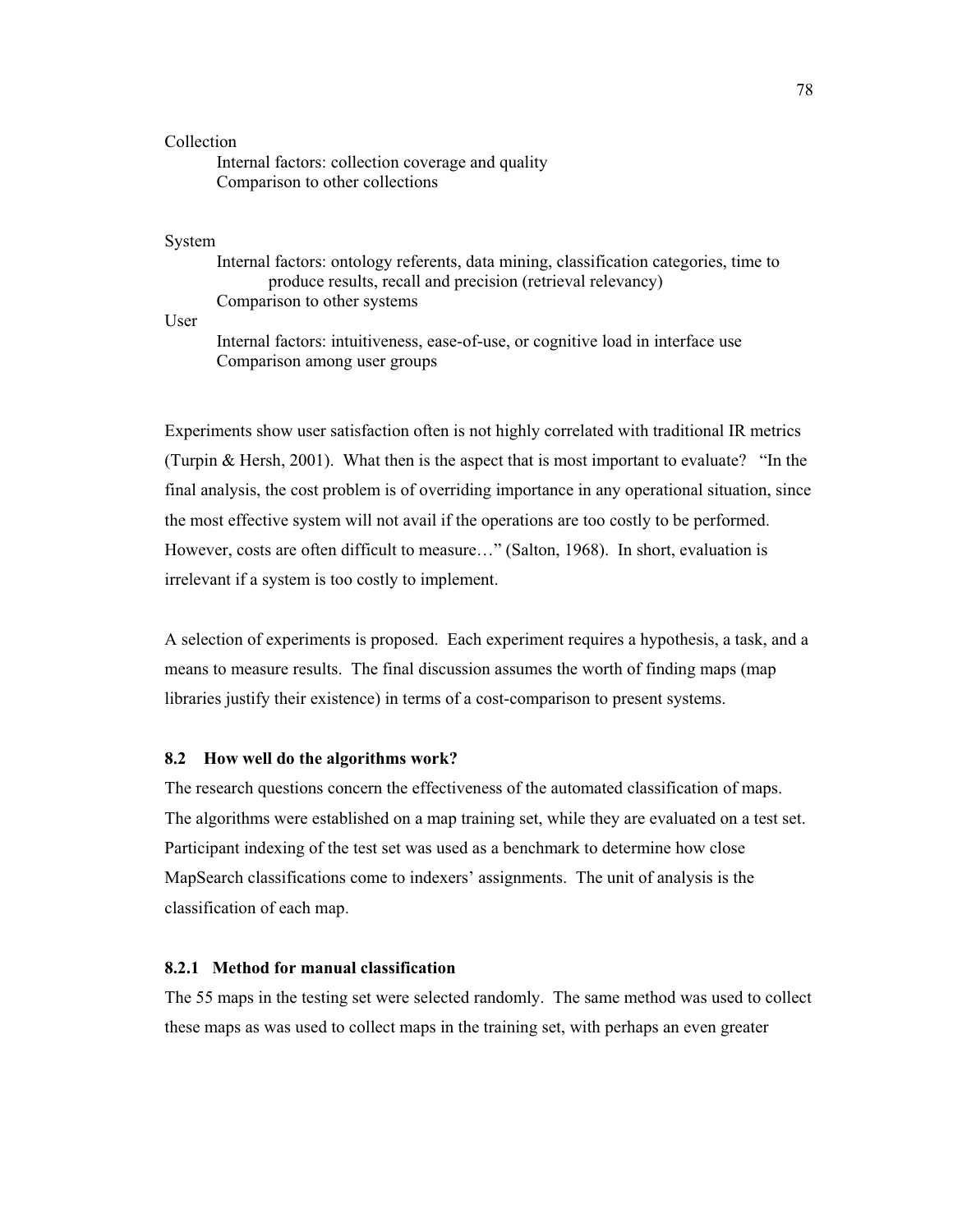attempt in this smaller sample to vary the range of journal topics and limit the number of maps per article. While a larger testing set would increase validity, it was known that it would take time to index each manually, and so collecting a large number would be impractical.

Graduate students in library and information science were paid to index the 55-map sample. Two individuals were chosen particularly because they were available during the period that the test was being run. Both have professional indexing experience.

Participants were asked to index maps according to MapSearch categories of region, time and theme. A brief instruction sheet offered the rules of indexing (one or two assignments per category only) and the category labels. Categories for time are delimited by dates, but categories for region and theme are less precise. Therefore, materials to explain each category within region and theme were provided the indexers.

Participants were given the articles with the maps in each article flagged and a spreadsheet having the maps listed in the same order with blanks for categories of region, time and theme. These were accompanied by the description of the categories for each facet and rules for indexing (Appendix D1), and an elaboration of categories for region (Appendices D2 and D3) and theme (Appendix D4).

The items were ordered randomly, and that order was retained for both people. Retaining the map order made it easier to keep track of the maps. Any negative consequences that might result from keeping the same order, such as indexers fatigue causing significantly lesser accuracy by the final maps in the sample, or by the indexers becoming familiar with the process by the end to do a significantly better job by the final maps in the sample were mitigated by the small sample size, and allowing the indexers the freedom at the end of the study to return and re-think classifications for questionable maps. Each indexer filled out the spreadsheet on her personal laptop computer and worked at her own speed. One took 75 minutes and the other took 90 minutes to complete the task. The study was complete when all blanks on the spreadsheet had been filled in.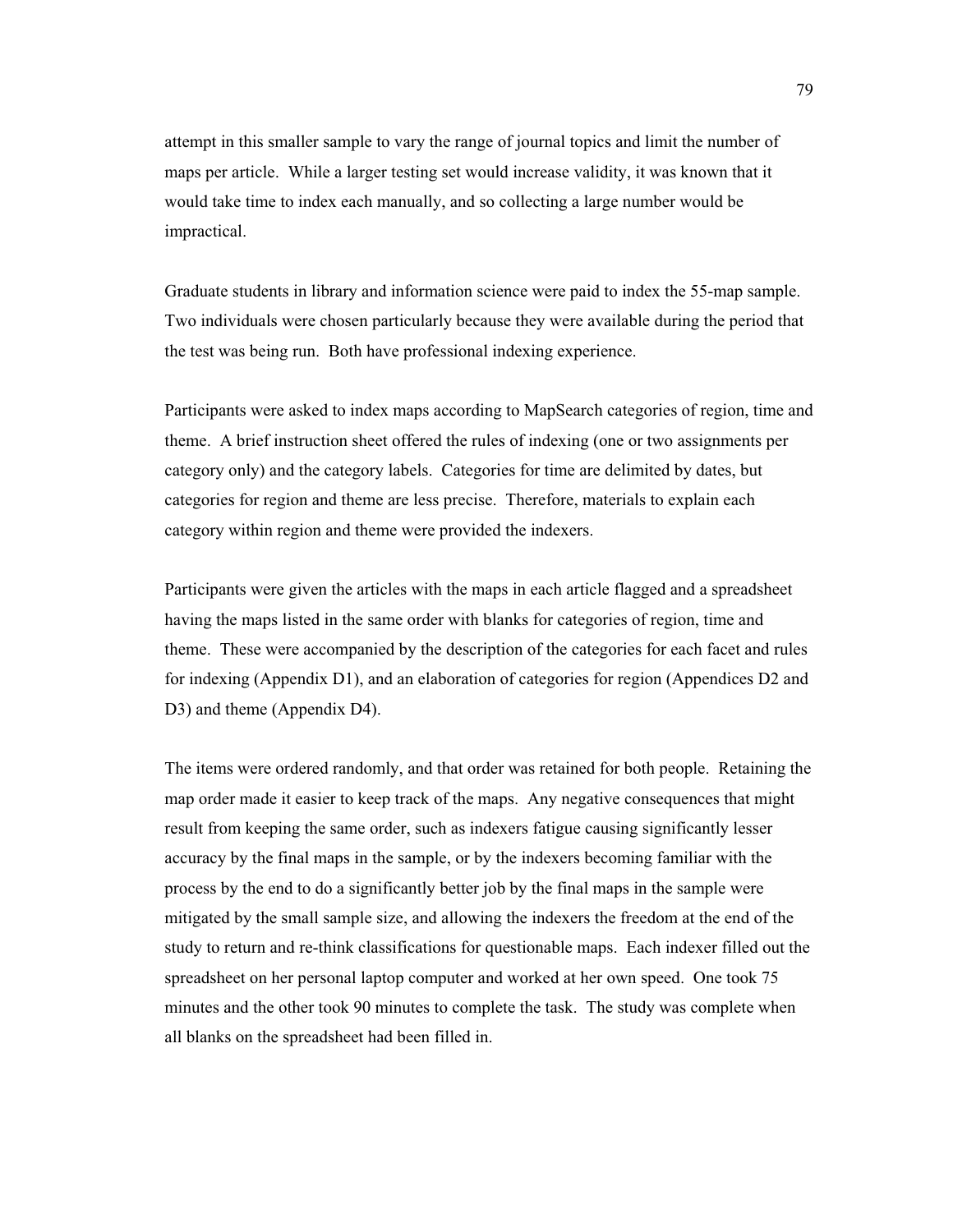## **8.2.2 Assembling the results of manual classifications**

The next step was the compounding of participants' categories. The choice of classification was unambiguous and both selected the same category for the majority of cases. When categories did differ, it was mostly in theme. All categories were included in the benchmark list when indexers' results differed, despite the fact that the rules for manual and automatic indexing assign each map a maximum of two categories per facet.

## **8.2.3 Evaluation of automatic classification**

Finally, indexers' categories for the 55 maps were fed into MapSearch as the "right" answers, and MapSearch was asked to index the same. The same evaluation was used as in the training set in which partial credit was given to categories that can be said to overlap (Science and Medicine, for example). A comparison of MapSearch and indexers' categories gave the final results for MapSearch classification accuracy (Table 6).



Table 6. Comparison of automatic classifications in the testing set by facet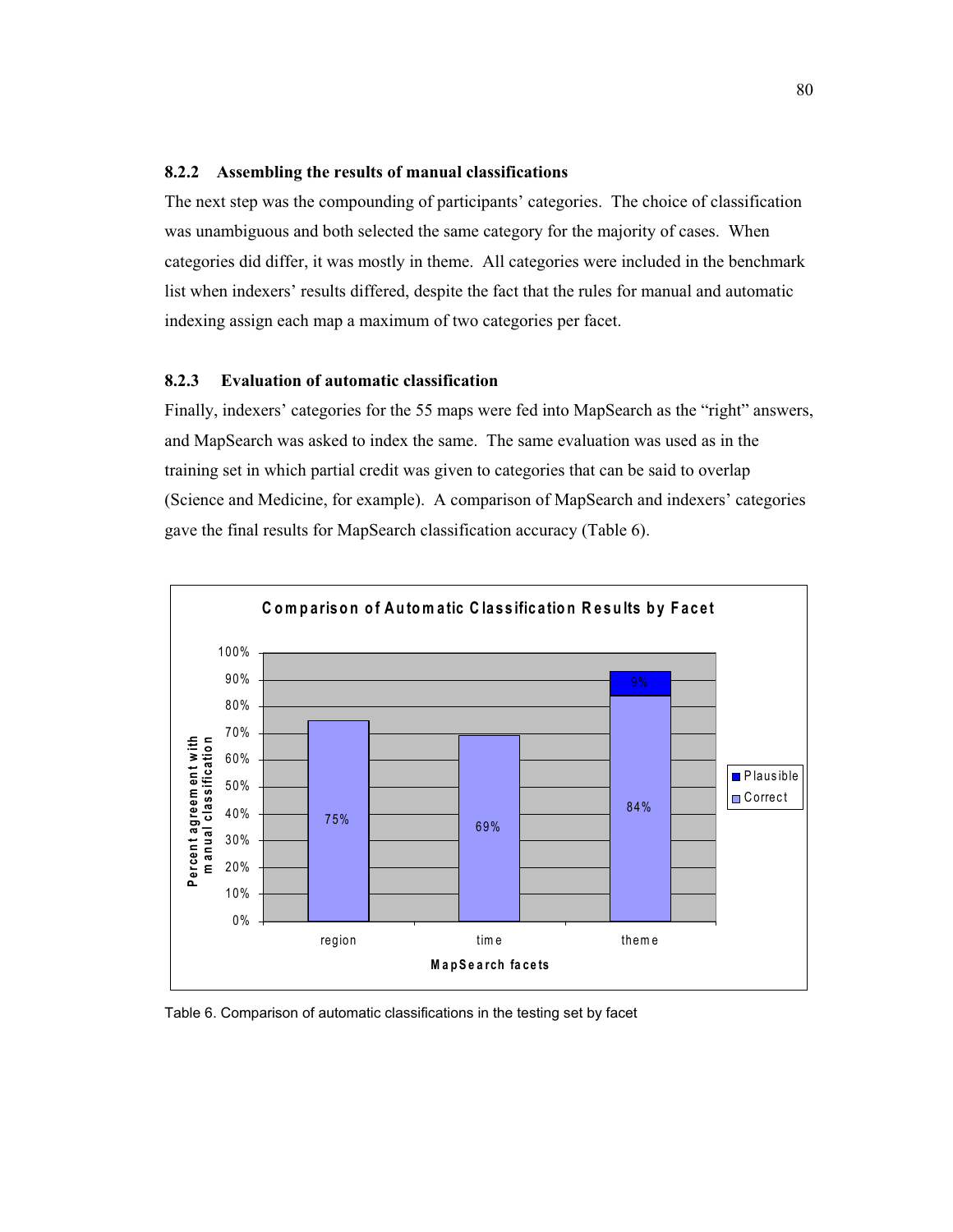The indexers themselves commented that, of the three facets, they had most difficulty assigning themes. Both relied on the article to assign a subject when the map seemed to be an illustration of the article, as was suggested in the instructions (Appendix D1). Another problem shared by the indexers was to assign time content to a map of historical sites when the map showed where the sites are today, while the sites themselves might fall in the categories Prehistory of Antiquity. Both elected to use the historical time period rather than the modern. Their difficulties seem to have been reflected in the results of the classification done automatically.

Compare the evaluation results of the automatic classification for the testing set (Table 6) to the results of the automatic classification for the training set (Table 4). Similarity suggests that adjustments to the algorithm made during preliminary stages were not the result of overfitting to collection particulars. These adjustments were for the most part well-taken and had some generalizabilty that genuinely improved the program.

Differences among automatic classification results between the training and testing document set might be attributable to a number of factors. Sampling practices in creating the training set and the testing set were similar, although even more effort was put on making a heterogeneous mix of maps in the testing set than in the training set. The manual classification of maps might also cause some measure of difference. This could be because, for the training set, the person who actually created the categories was also assigning the categories. Those assigning categories for the testing set were less familiar with the categories and so might not have assigned them in the same way, although the materials offered indexers (Appendices D2, D3, and D4) attempted to allay these problems.

In particular, the largest difference between training set and testing set results is in the time category, which dropped more than 20 points from 90% for the training to only 69% in the testing. A detailed analysis of the results has not been done at this point because, for the moment, the algorithm cannot be changed. However, it is possible that the two maps showing the earth 50 and 250 million years in the future could account for some of this difference. These two maps presented a problem less because of the algorithm than because

81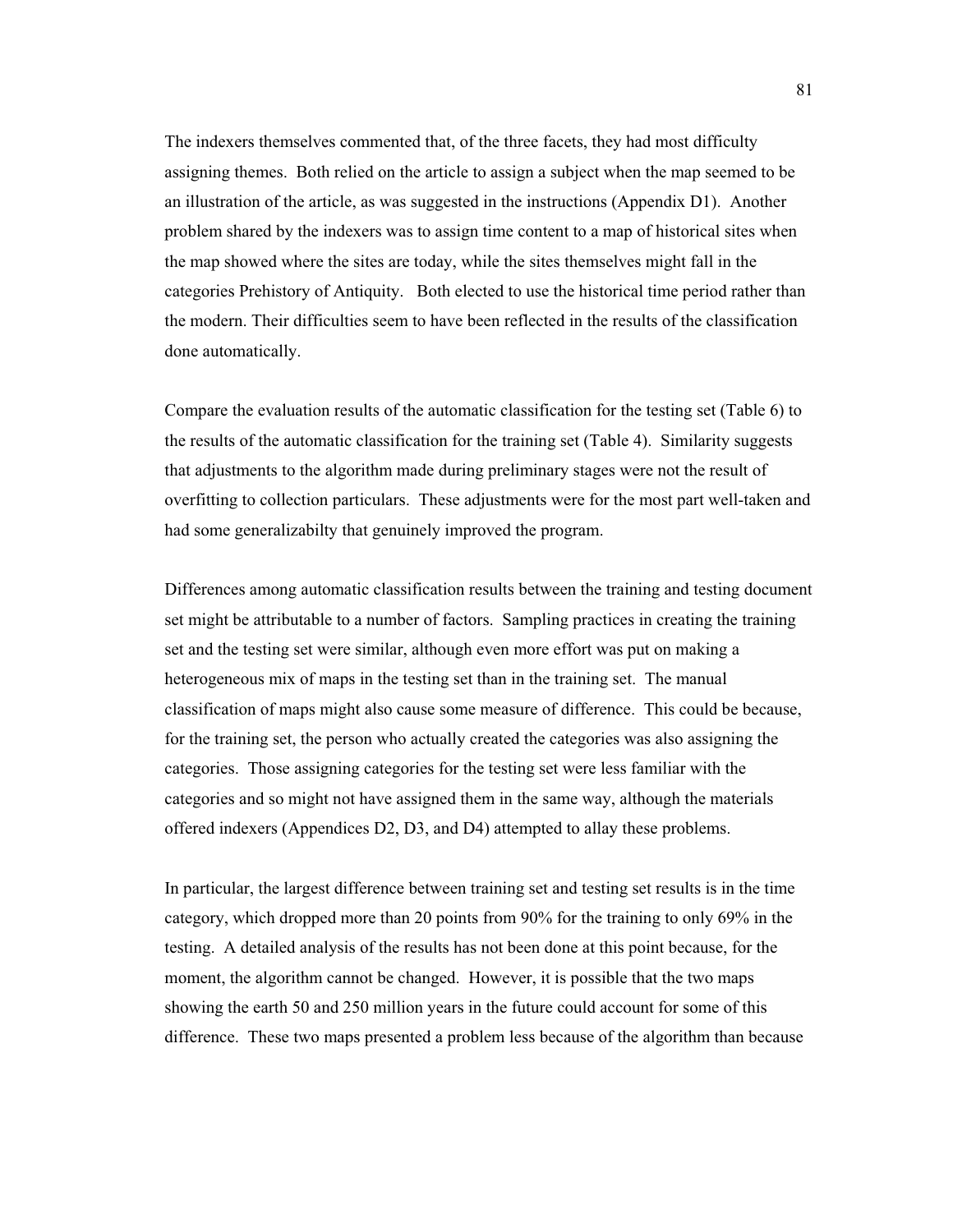no time category was had been created for Future – which, in the classification of these maps, flummoxed both the indexers and the algorithm. The region and theme facets exhibited far less difference between training and testing results. Between the training 82% and testing 75% for region, there was only a 7 point difference. And the 23 point increase for theme between the training 61% and the testing 84% is probably attributable to the way the manual classification was assembled. Different answers from each indexer were equally acceptable, making a possible four categories correct in ambiguous cases, whereas researcher-assigned categories in the training set were in all cases limited to two.

## **8.3 Proposed experiment for data mining**

Hypothesis Harvested metadata works as well for information retrieval as manually entered metadata in either a standard spatial metadata schema or a general metadata scheme such as Dublin Core.

Participants Two professional catalogers or master's students in library and information science

Task One participant catalogs 100 maps using ISO 19115 for geographic information. The other will judge the relevance of these cataloged maps retrieved in response to given queries. Protocol 100 hand-cataloged maps are fed into MapSearch, and 10 search queries (mixing browse and keyword search) are asked of the maps. Results are recorded. The same 100 maps are then fed into MapSearch and metadata is harvested using the MapSearch data mining algorithm.

Measurement The participant-as-judge will examine results of the 10 queries for recall (were all of the maps that should have been called up indeed called up), and precision (are all the maps that were recalled appropriate for the given search). Outliers, or data points with some value, should be differentiated from noise, data with no value.

Analysis The relevant results from the mined maps should be roughly equivalent to those from the hand-cataloged maps to demonstrating the adequacy of the mining procedure.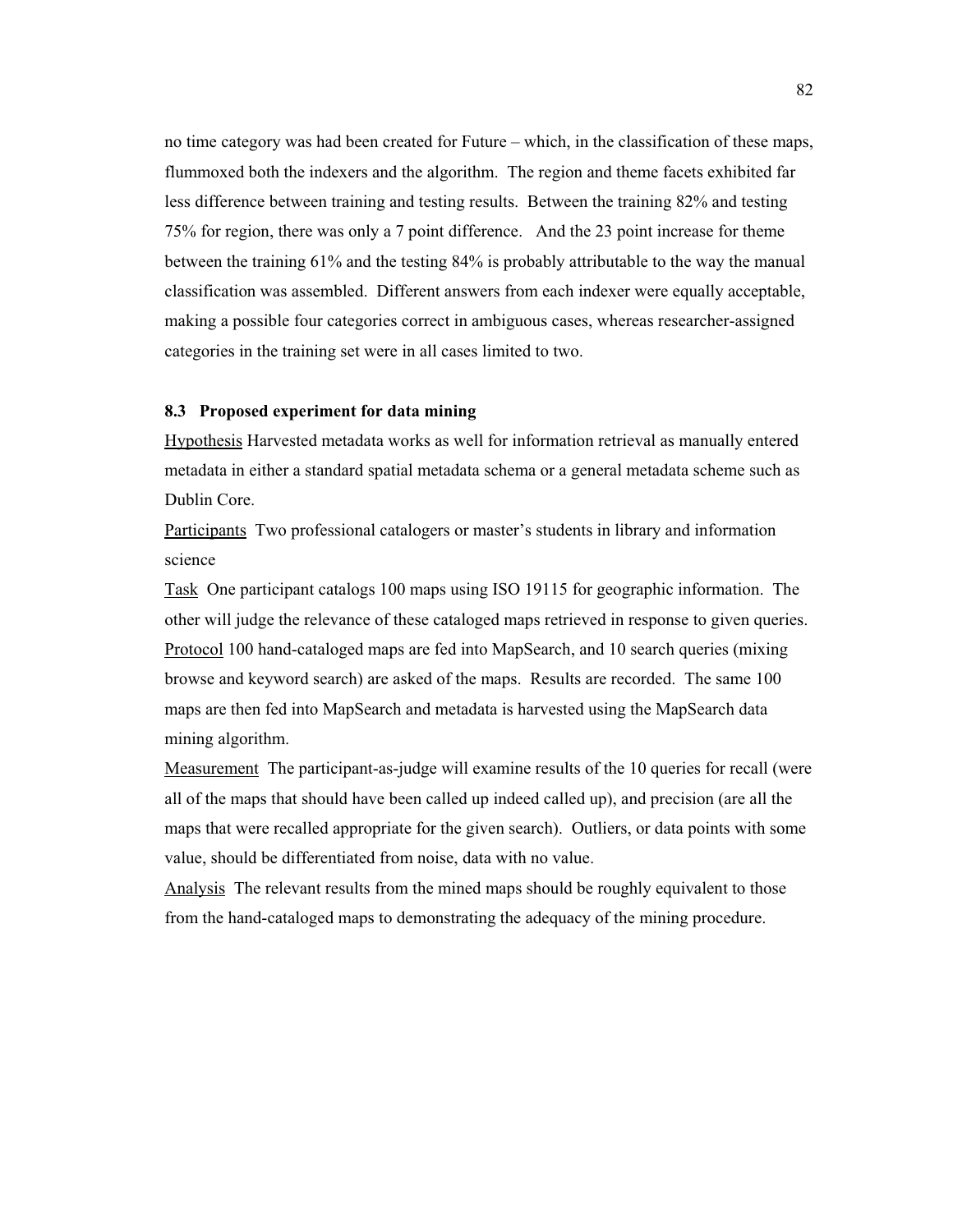#### **8.4 Proposed experiment for classification categories**

This is an evaluation of categories themselves rather than the retrieval system. The analysis of librarian-reported and actual map-related queries suggested the three facets. The question becomes: are the subdivisions of the facets in line with user expectations?

Hypothesis Terms used for classification subdivisions will match user expectations.

Participants 50 people, ideally mixing ages and ethnicities to highlight cultural differences in vocabulary usage

Task Each person will provide a phrase or sentence definition for each category, and assign five maps to each category

Protocol All participants can work simultaneously

Measurement The experimenter should check categories for wide discrepancies in definitions and map assignments. Any categories that vary widely among participants are candidates for re-naming. The work of Furnas, Landauer, Gomez and Dumais showed that the likelihood that many will assign the same name to the object is less than one in five (1987, p. 966). The theme categories suggested for the maps should therefore be assessed not on the basis of whether the "best" term had been chosen, but only whether the category labels selected are understood widely.

Analysis Any category labels in MapSearch that are not well understood should be changed.

## **8.5 Proposed experiment for user satisfaction**

Research question How do people view MapSearch?

Participants 30 people, ideally of varying ages and backgrounds

Task Ten spatially-related questions would be written. Eight of the ten would be answered with MapSearch, and two would be answered with any resources but MapSearch. The two non-MapSearch questions act as a control.

Protocol Participants would be timed in answering all 10 questions. Each then would be asked a series of evaluative questions about the interface following the survey instrument template in Shneiderman and Plaisant (2005, chap. 4).

Measurement Time and accuracy of responses would be measured and survey answers tabulated to arrive at an average satisfaction level for MapSearch.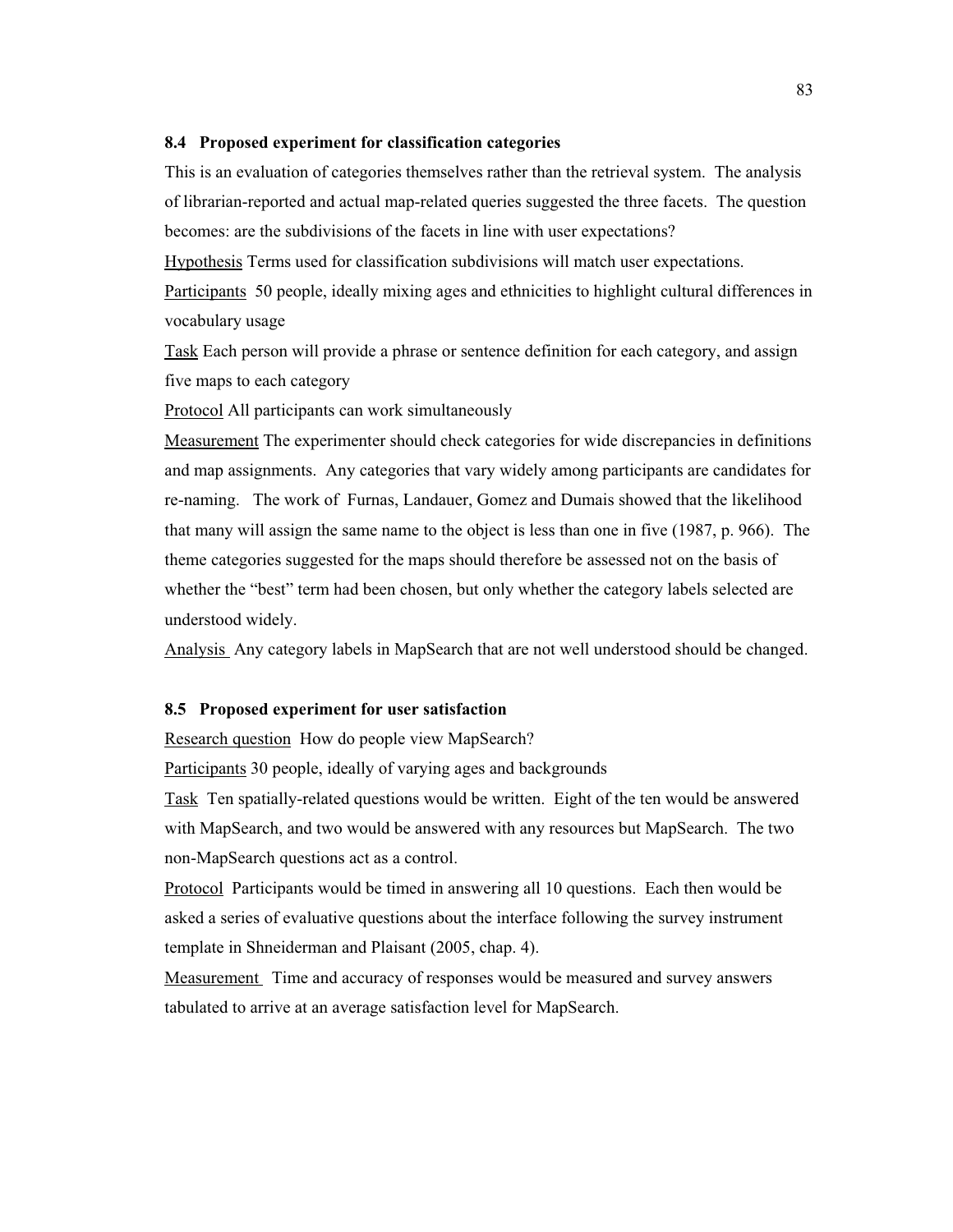Analysis Comments about the interface should be considered in an attempt to improve the interface. After the interface is modified, further comments should be elicited.

## **8.6 Cost effectiveness**

The hypothesis is that the MapSearch system will be more cost-effective than a system based on manual cataloging.

Reasoned proof of this hypothesis is clear from the following ordered assumptions:

1) Cataloging and classification accuracy of items must be measured per unit time.

2) The cost of automatic cataloging is almost nothing (past the cost of creating the program in the first place), whereas the cost of paying a person to do the cataloging is charged by the hour

3) The cost of hand-cataloging grows as the collection grows, but the cost of automatic cataloging remains almost nothing as the collection grows

4) The cost of cataloging is repaid as items are examined

5) Even if fewer relevant items are retrieved per automatic record than per manual record (because recall and precision are less), users will "satisfice" and find something useful per search

6) Fewer items are actually looked at as the collection grows.

7) The financial gap between automatic and manual processing widens as the collection grows.

Therefore, automatic cataloging must be more cost effective than hand cataloging.

## **8.7 Importance of testing**

Design should be an iterative process. Leidner identifies sought-after factors in language processing software to include: efficiency, accuracy, productivity, flexibility, robustness, and scalability (2007, p. 157, quoting his own earlier work). Martins, Silva and Chaves point out that performance factors presumably such as Leidner's accuracy and productivity are often not correlated with ratings from user interaction (2005, p.68). It takes only a few participants in pilot studies (Krug, 2006, p.134) to yield valuable insight for designers. User input on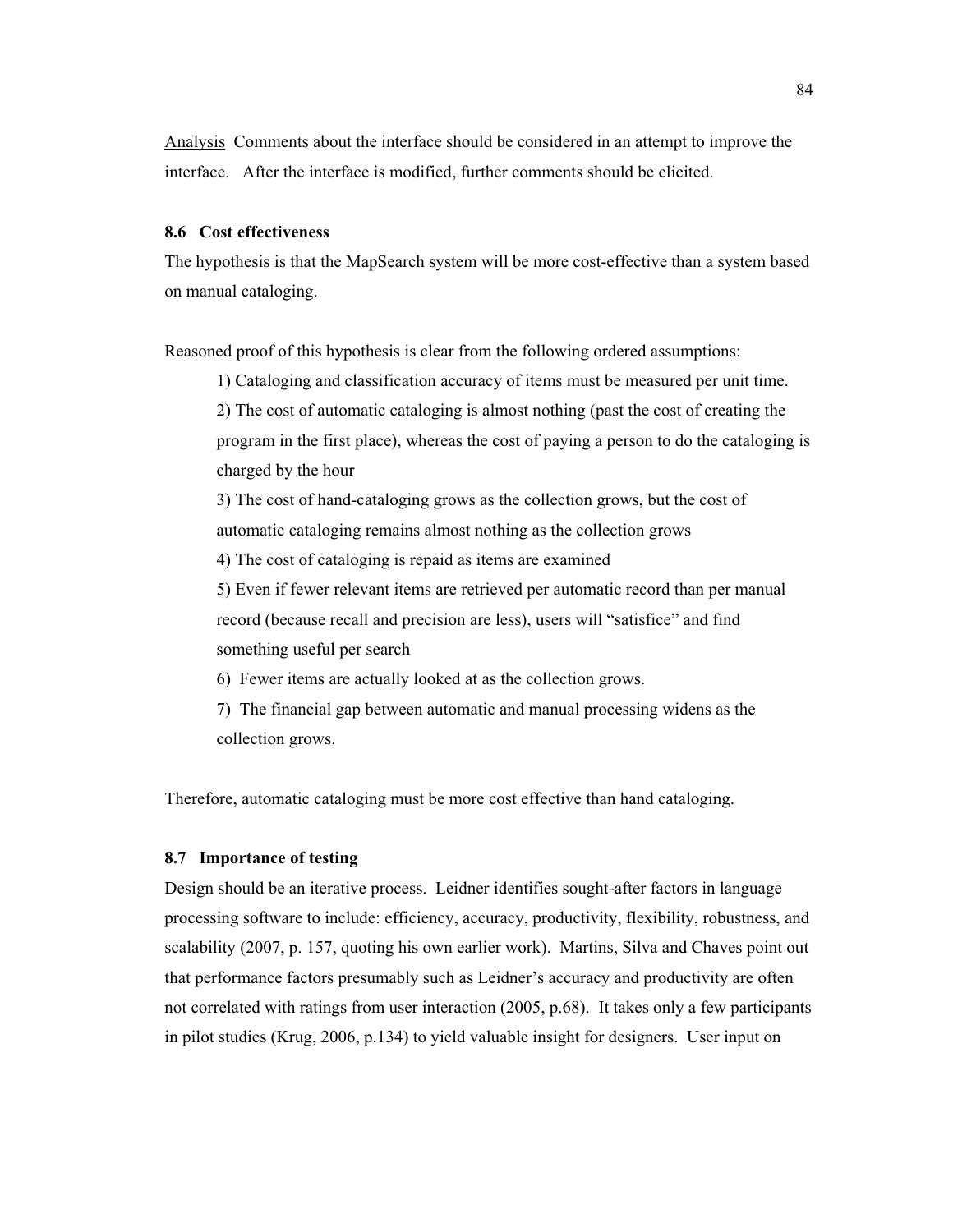various system factors is perhaps less valuable for passing "objective" judgment than it is for giving designers feedback for system improvement.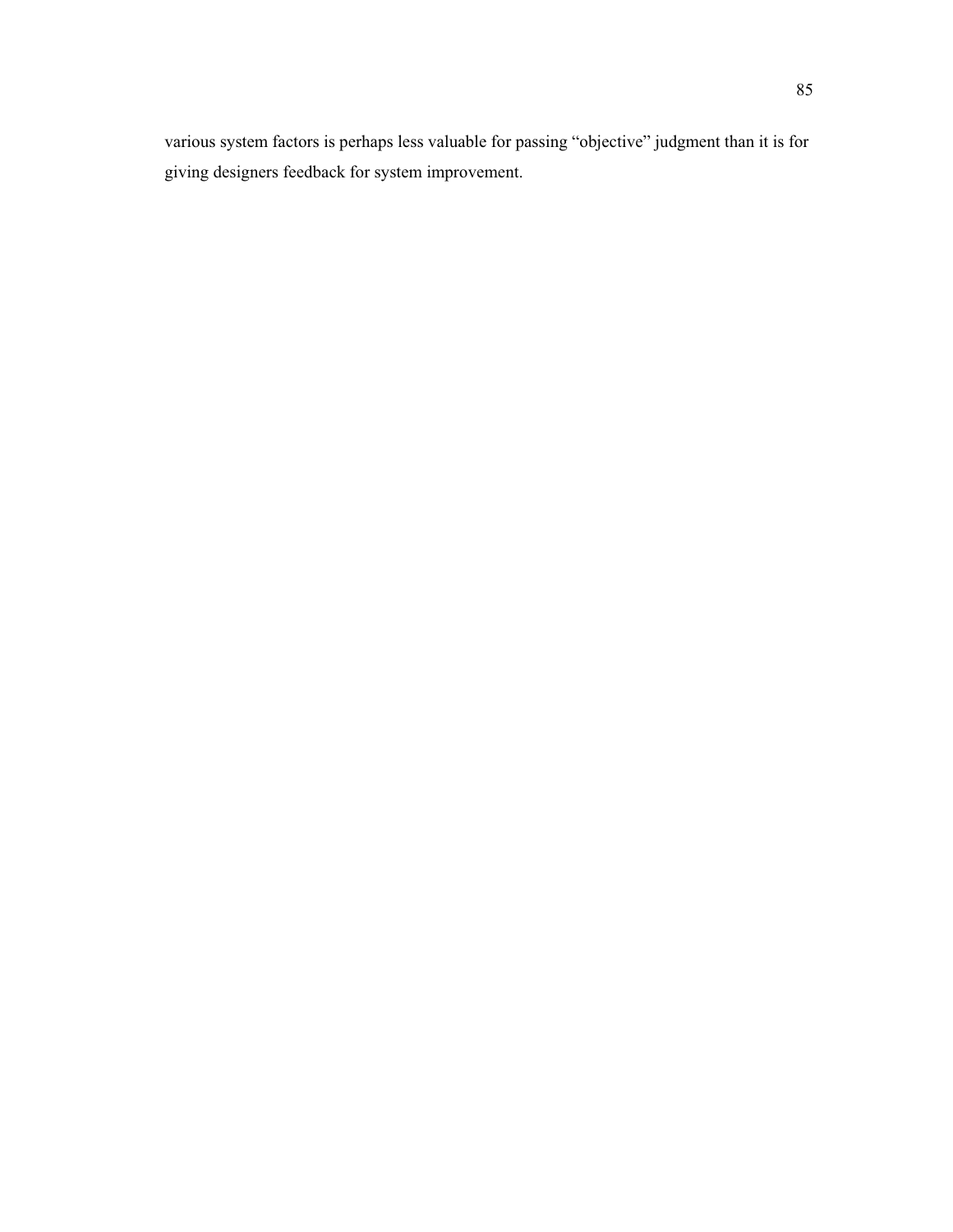#### **9 Limitations**

Some aspects of the prototype limit its usefulness. This section points out which limitations will vanish when the system is scaled  $up$  – such as a small map collection and incomplete ontologies for subject and time period – and which limitations will remain as the best possible alternative.

## **9.1 Collection, current and expanded**

Maps have the potential to be useful without the entire article, even though MapSearch provides the article full text. The programs that will mine maps and separate basemap from the text layer are still being developed. Assuming that these programs are effective, it will be possible to increase the number of maps from .pdf open access journals more easily. A bit of further programming then will allow the programs to extract maps and articles in different file formats. This would allow the system to hold a more heterogeneous collection. A wider collection, in turn, offers users more options.

Even a very large map collection will not necessarily hold the right map for all MapSearch users. One theory is that people "satisfice" (Simon, 1976/1997), sacrificing their original search goals to become satisfied with results available. If the theory is true, most MapSearch users will find something relevant. For those who do not, an option to make your own map could be added. Websites such as GeoCommons<sup>29</sup> supply basemaps and overlay data sets separately to allow users the possibility of creating a new map, often called a mashup. Such a link added to MapSearch would widen possibilities for users.

## **9.2 Categories**

 $\overline{a}$ 

Any selection of facets or subdivision categories directs search toward those categories and away from other legitimate categories. Were the right facets chosen? It could be tested whether region, time and theme codes apply to very large numbers of user queries. Further, it could be tested whether the facet subdivisions might be applied to actual user queries. Subdivisions alternatively might come from the users themselves by encouraging the users to

<sup>&</sup>lt;sup>29</sup> GeoCommons had been on the web at http://www.geocommons.com but has been temporarily disabled in spring 2008 to create the site's next generation.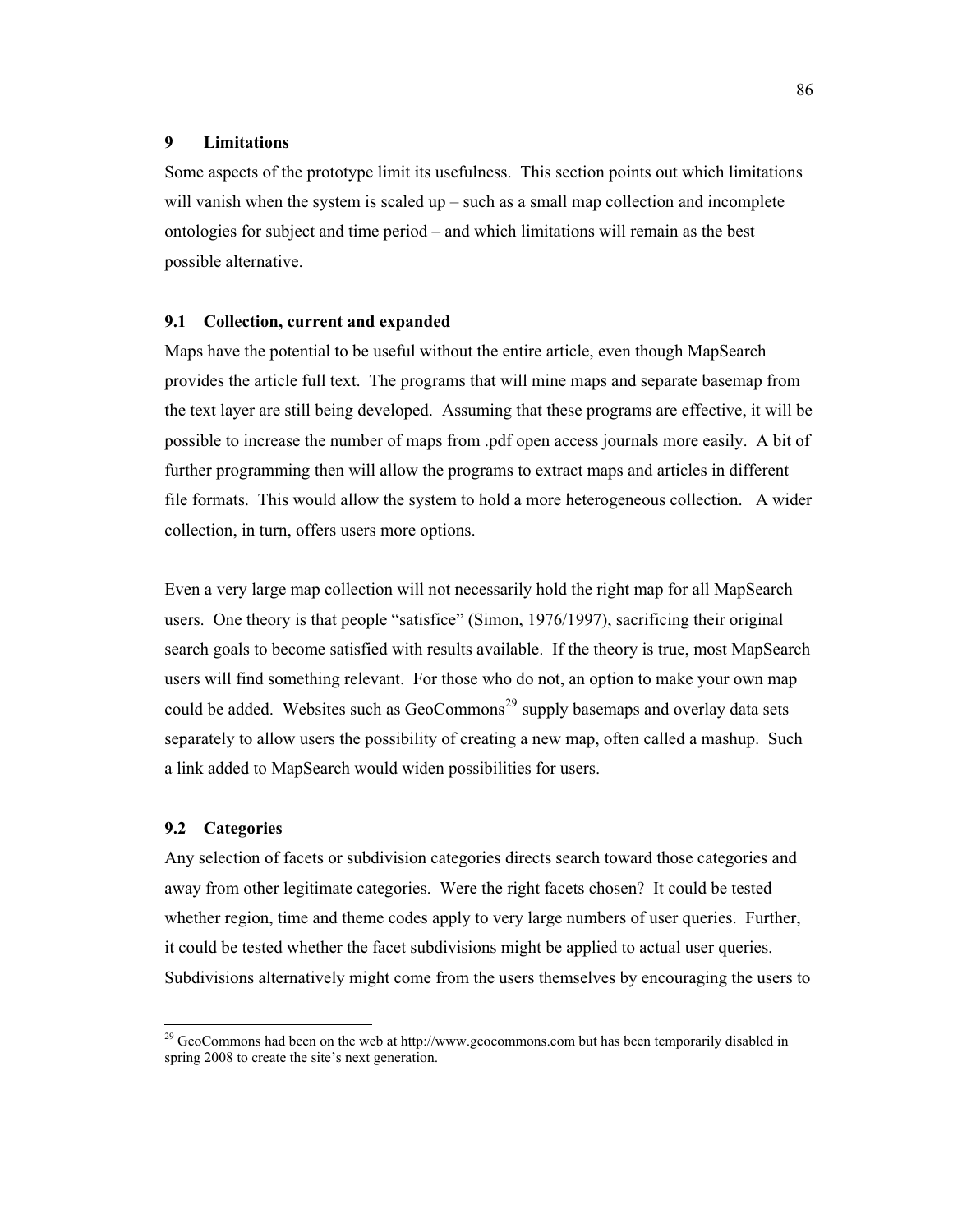add subject tags to maps and taking those tags for category labels. The sum of the categories created by users is called a folksonomy (Sturtz, 2004). Typically, folksonomies are single layered, rather than hierarchical, so were a folksonomy to be implemented, a different sort of interface would be needed to accommodate a new category arrangement.

## **9.3 Classifying maps**

The algorithms are meant to classify some general map, but each unseen map is an individual. It has been pointed out in section 6.6 above that a larger training set would have allowed the algorithms to generalize to an even larger percentage of items unseen. But it was also pointed out that increasing the generalizability of the algorithms would be wasted on a collection that is biased in scope.

The classification rule of how to assign items to MapSearch categories could be viewed as a limitation, but it is probably the best option available. Presently in MapSearch, an item is assigned to the one or two categories in which it scores the highest. Different results would obtain were items to be assigned to a single category only, or to be assigned to every category in which they score. If items were assigned to every category in which they score, the category boundaries would be vague rather than clearly defined. But category labels are words. The meaning of words in natural language is not absolute, but "fuzzy," hence the use of fuzzy logic in computing with words (Zadeh, 1999). This logic is overtaken by the reality of automatic metadata harvesting. What would happen if fuzzy logic were implemented would be that non-relevant metadata taken automatically would cause items to appear in categories in which they do not belong. The end result would be that precision would decrease substantially.

#### **9.4 Ontologies**

The number of words and the specificity of words in a controlled vocabulary both influence the information retrieval properties of the vocabulary, as mentioned in section 3.1 above. MapSearch employs a full ontology for region but its ontologies for time and theme are abbreviated. Although time and theme ontologies are adequate for the several-hundred map collection of the prototype, they would be inadequate for a more complete collection.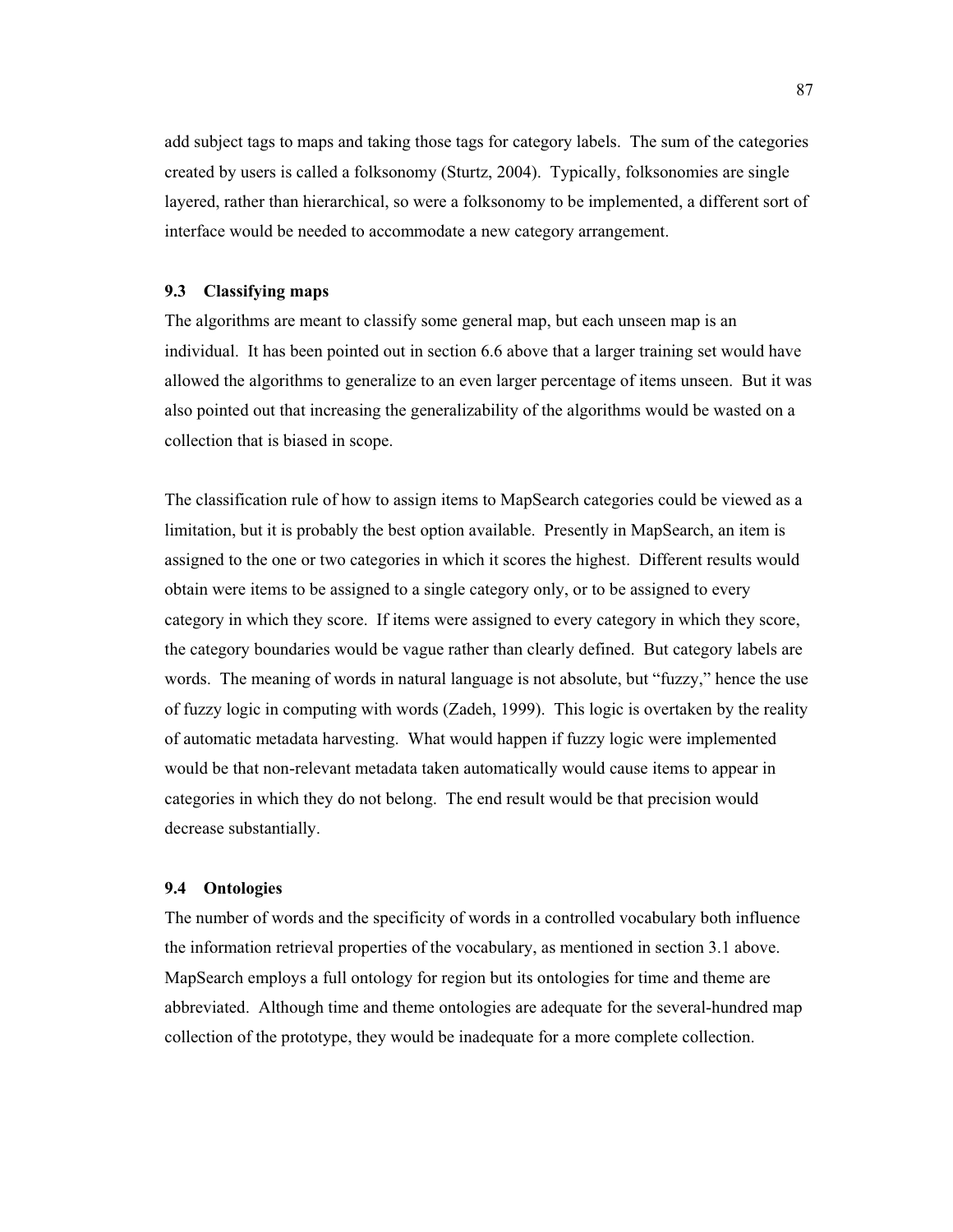The method of combining Library of Congress Classification classes and subdivisions with Library of Congress Subject Headings could be used to create a more extensive ontology for subject. A systematic method to create a more extensive ontology for time period should be devised.

Controlled vocabularies must be kept current to optimize their retrieval benefits. But presently, the MapSearch ontologies are static. The time and theme ontologies would need to have new terms added and ambiguous terms removed regularly, and the gazetteers maintained on the web that were used for the region ontology should be uploaded periodically. Methods to update ontologies automatically would require further research.

# **9.5 Interface design**

The keyword and facet search, display options and user feedback should be submitted to testing before being considered adequate to the task of mediating between map collection and users. Aspects of the present design, therefore, might be limiting to some.

The present method of semantic query entry is less precise for time and theme than would be a graphical query entry. Time period could be entered along a sliding scale, accurate to the nearest month, day or even hour. Nothing would be gained, however, with time queries entered more precisely than year because there is no comparable precision in the item metadata. On the other hand, region queries could be entered by sizing a bounding box, and the user could specify whether items wanted were contained in, near, touch, or overlap the given area. Gains in information retrieval would result. Entering a query so that the map requested is "contained in" a region, for example, would retrieve maps of smaller scale than the region requested. This option could work in concert with the ontologies too. The disadvantage of using graphical input for region is that it contrasts with semantic input for time and theme, and so the interface would no longer balance and the facets would seem to lose their equivalence.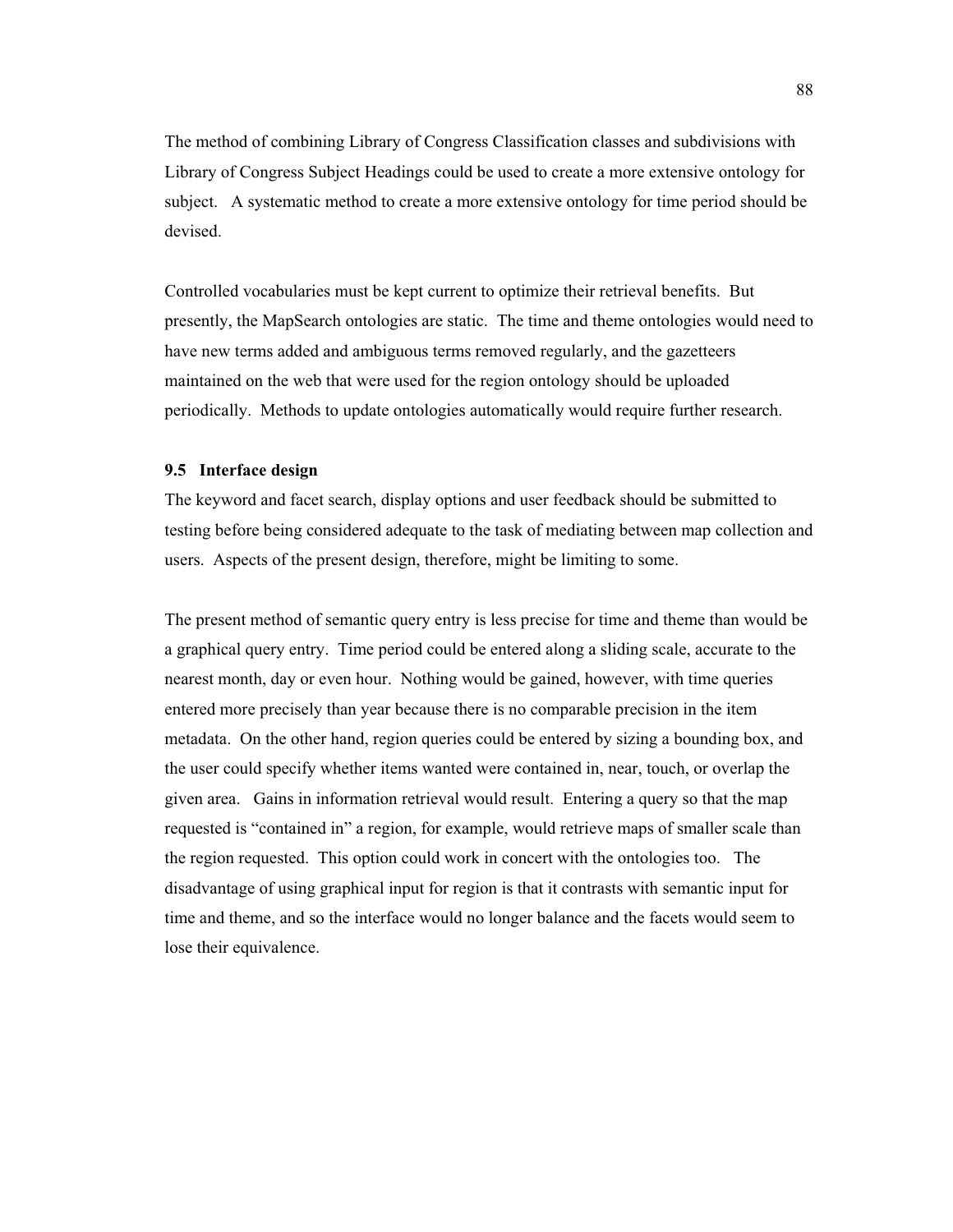#### **9.6 MapSearch is a question-answering tool—but what are the questions?**

Automatic assessment of data quality in a map is nearly impossible. So questions answered using the maps are only probably correct. When the map collection is combined with maps that have been cataloged manually, cataloger data on accuracy should be retained. The FGDC standard includes information about data quality, horizontal and vertical accuracy, and data source.

A debate raised during the making of the Alexandria geolibrary applies here: should the system find maps, or should it answer the user's questions? (M. Goodchild, personal communication, March 24, 2008). The ideal surely is to answer questions. This might be accomplished on the highest level by including in the interface an "Ask a Librarian" button. Selecting the button would link a user to a map librarian in real time, with the system giving both the ability to view the same MapSearch item at the same time. A lesser alternative would be to broaden the collection beyond maps to include documents and reference sources. The National Geologic Map Database is one example of such a collection. Then a question such as "what is the length of the Susquehanna?" might be answered not by retrieving a map of the eastern United States and calculating river length, but by retrieving a descriptive document about the river or a comparative table of the extent of rivers.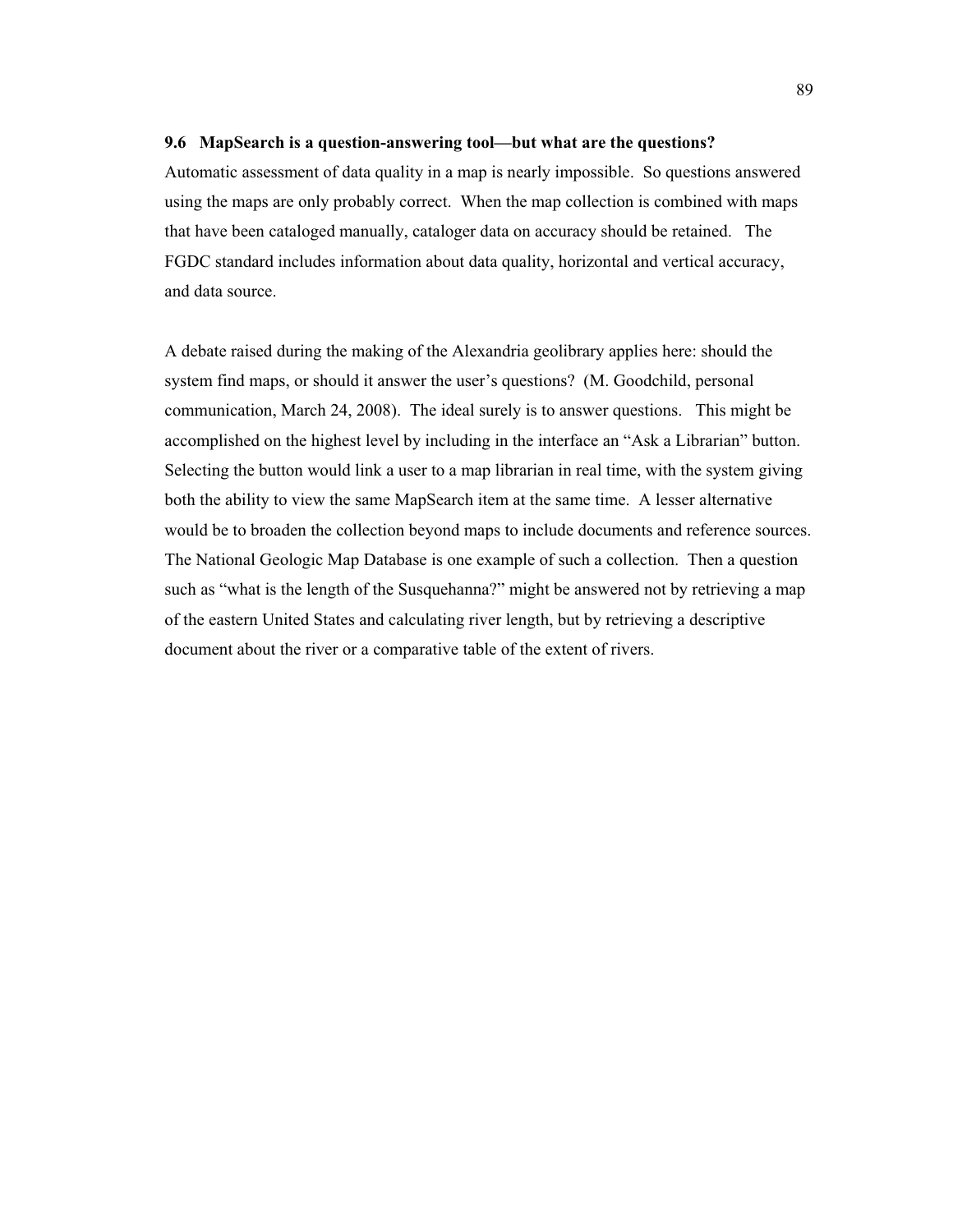#### **10 Contribution: what is new and why it matters**

This dissertation has contributed in the domain of information science, and to a lesser extent, geographic information science and library science. The following subsections discuss a hybrid method for automatic classification, an expandable subject ontology alternative to WordNet, classification algorithms for region, time and subject, and the potentially expandable MapSearch prototype, and why each matters.

#### **10.1 Hybrid method for classification**

Classification typically is performed wholly automatically. Documents are classified with respect to each other, or clustered. The clusters change as the database contents expands, so it is often performed on-the-fly. Here, items are classified with respect to pre-figured manually drawn categories, and are assigned to categories with the help of manually devised ontologies. The method proves robust.

The advantages of the hybrid method are that the classification can be done as soon as items enter the database, so for large scale collection it has the potential to speed query processing. The other advantage is that the ontologies improve classification results. Ontologies improve recall because they find synonyms, and they improve precision because their choice of synonyms help to disambiguate ambiguous terms.

## **10.2 Subject ontology**

The reigning general purpose subject ontology presently is WordNet. The current research shows that the ontology constructed by mixing Library of Congress Classification Headings and Library of Congress Subject Headings is quite useful. Here, it is on only one level. But with the addition of lesser Classification subdivision headings and additions Library of Congress Subject Headings, it could be greatly expanded. Moreover, the Classification subdivision are clear break points between domains, and with the addition of headings, domain ontologies could be created for information retrieval in specific subjects.

A straightforward method to create ontologies matters greatly because ontologies are the essence of intelligent information retrieval. Web Ontology Language seems to be stalled in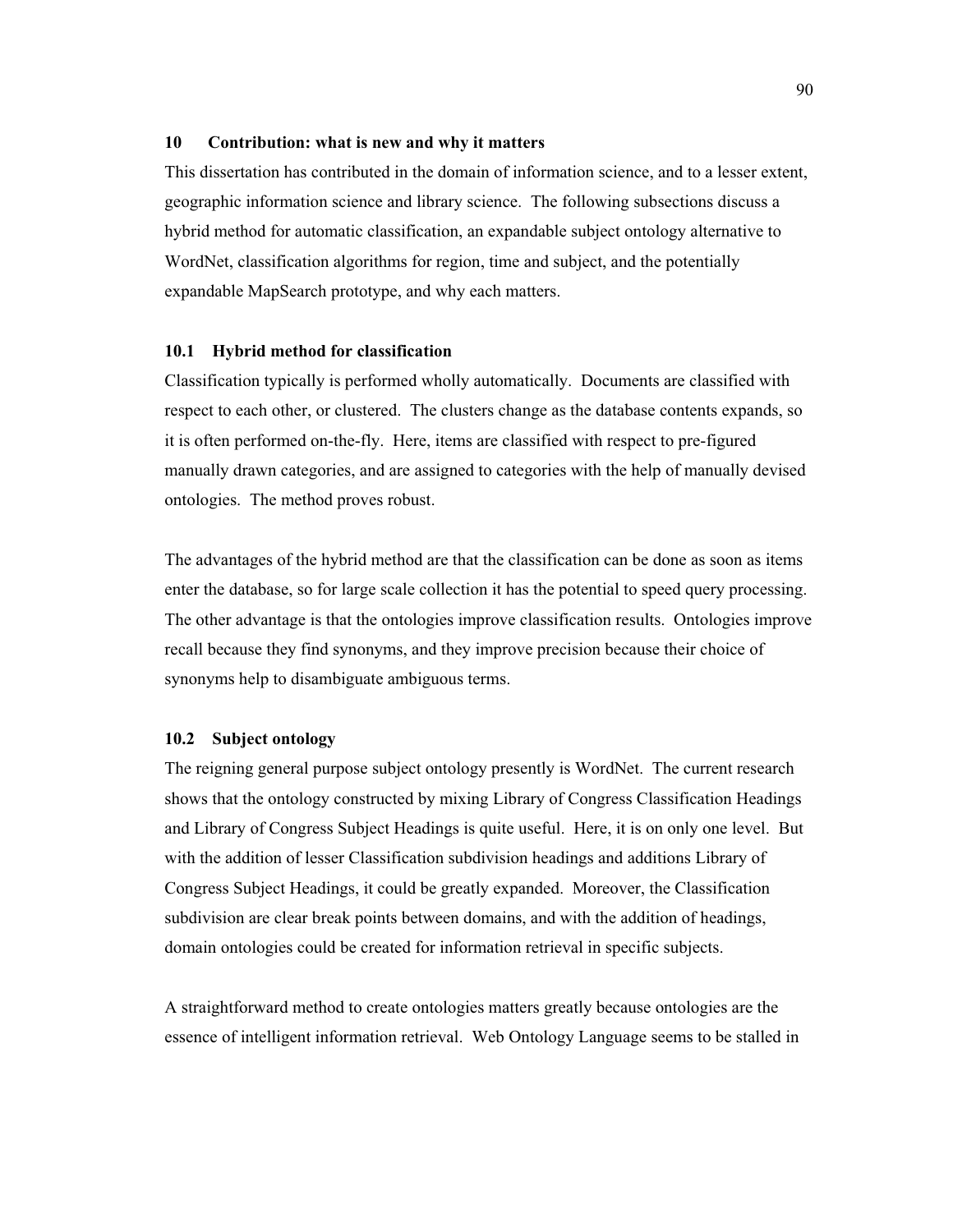an early stage of development. Were a robust general-purpose ontology to be easily creatable, however, we are quite close to intelligent information retrieval on the World Wide Web.

## **10.3 Algorithms**

 $\ddot{\phantom{a}}$ 

Two types of protocol that could be used for maps or adapted to other document types are made available for the information science community.<sup>30</sup> The protocols cover data mining for items in articles, and automatic classification by region, time and theme. These algorithms, with only minor adjustments, could be applied to extracting and classifying other sorts of documents. Of particular interest are the heuristics added to the problem of toponym resolution, or how to determine which place is meant in a document.

The scope of this problem is enormous, in that many web pages have geographic indicators. The commercial MetaCarta software resolves place names, and research projects by Amitay et al. (2004), Leidner (2007), and others are making strides to improve results. Further refinements should nonetheless be welcome.

# **10.4 MapSearch prototype expandable**

A contribution to geographic information retrieval rests in the faceted search system to find maps by region, time period or theme as well as the standard keyword. It is hoped that others who have collections will benefit directly from this work by feeding their maps in MapSearch, and the larger collection, in turn, would make the resource more valuable to users. To this end, the possibility of working with an industrial company to create a largescale version of the prototype is being explored.

Thousands of journal articles have maps. The potential scope of the MapSearch collection is vast, which would make this in itself a useful tool. Barriers to database expansion are not in method, but in expanding the ontologies, subdividing the classification categories, and in legal permission.

 $30$  The Perl scripts probably will be mounted on or linked to the website of the MapSearch prototype.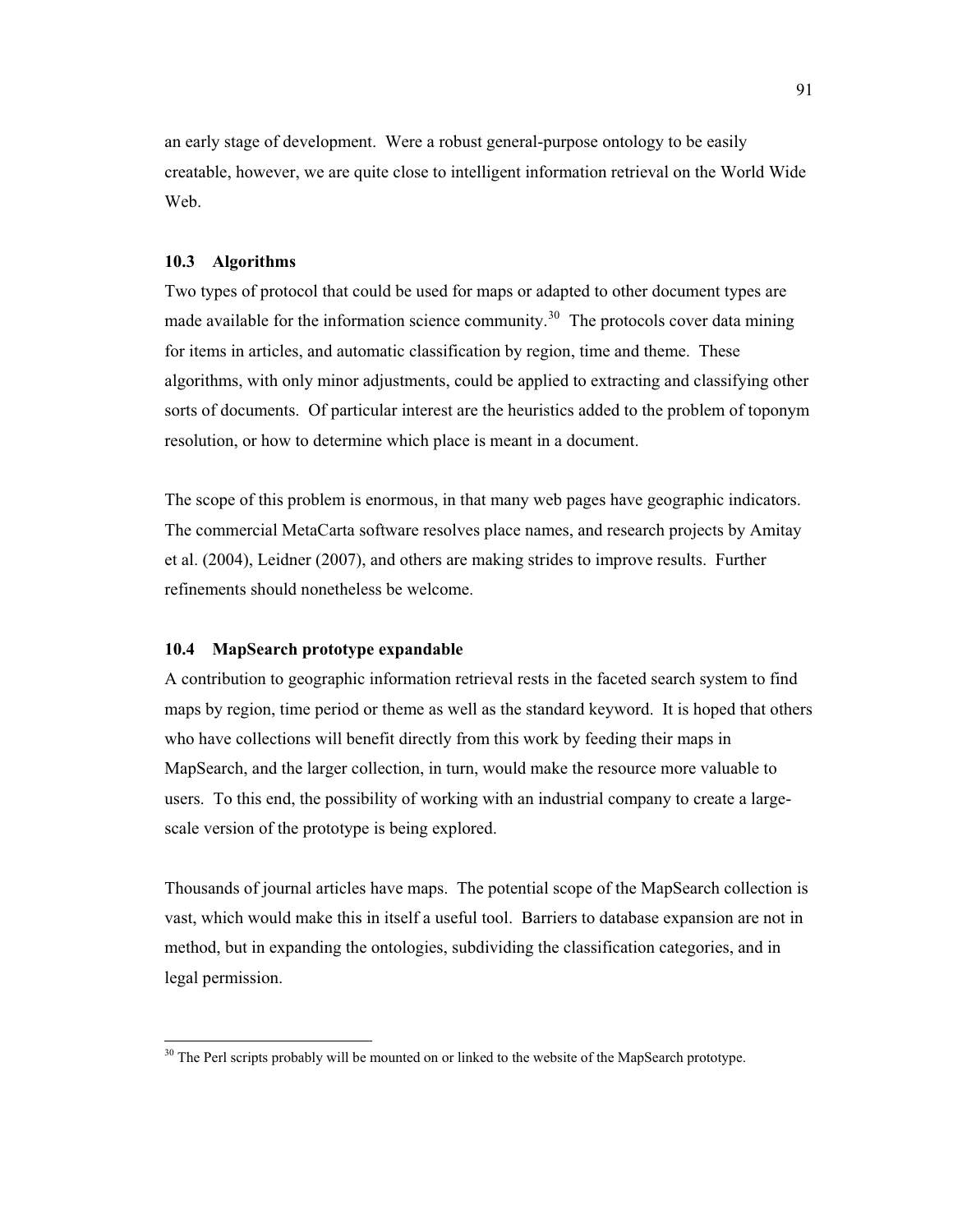## **10.5 Toward a simpler spatial metadata scheme**

A preliminary study on how people ask for maps suggests that the rich spatial metadata schemas that are used in many countries of the world could be thinned substantially and still be useful for information retrieval, while being faster and easier to implement manually. The indexing points coded in the region—time—theme studies must be confirmed by larger query samples. To this end, additional queries have been requested from the Internet Public Library.

Should spatial metadata schemes with fewer fields become standard, many more maps would be able to be manually cataloged quickly. Simplifying the metadata scheme would thus retain access to current maps and probably increase greatly the number of maps that are known from catalog records. The 12-field Denver Core as the minimum searchable set of the FGDC scheme has yet to catch on, but this research makes it more attractive.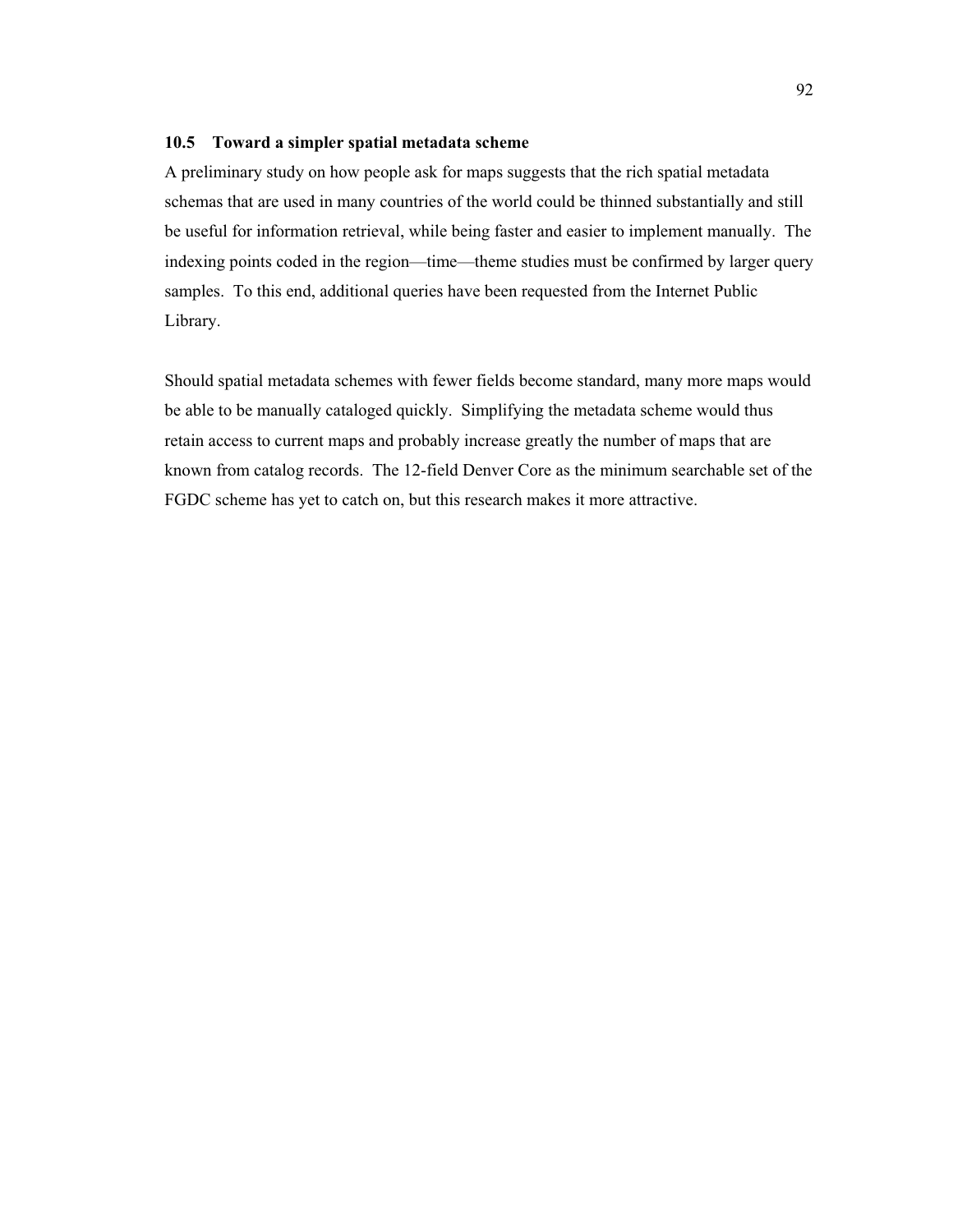#### **11 Future Research**

Studies of retrieval effectiveness should be done with a much larger database of .pdf items in order to confirm effectiveness of the ontology-mediated classification method. The ontologies will need to be expanded along the lines that have been established here. The next stage will be to include items in other formats besides .pdf which will be found in other sources. This will require aspects of the information fusion problem to be solved such that data from multiple sources can be processed simultaneously. Future research directions concern adding complexity to the system side and adding features to the user side. The concluding research direction proposes that MapSearch be used as a model for creating an analogous system for other specific types of graphic data.

## **11.1 Expanding the search protocol in order to expand the collection**

The information fusion problem, or search among diverse databases simultaneously, is the subject of conferences, a journal and an international society.<sup>31</sup> Collecting, or fusing resources from different sources is important because the larger and more heterogeneous the collection, the more potentially relevant will be the results per search, and the more potentially useful will be the tool for more people.

Substantial difficulties involved in collecting resources from different sources are technical, linguistic, legal and financial. Technical: Some digital libraries have their own search protocols and items cannot be looked at from other interfaces; different kinds of static or dynamic maps might require display by particular browsers. Linguistic: Ontologies need to be available in any non-English language that the system retrieves maps from, and the ontology domain must conform to the data domain in terms of its generality or specificity. Legal and financial: Some databases are proprietary and restricted such that it is necessary to secure legal access and to pay for the right to search among holdings. In acknowledgement of permissions, an expanded database probably would include not the actual article, but instead a link to the publisher site. MapSearch users would then enter to get the full article, if needed, or else they would be given publisher instructions as to how to subscribe

 $\ddot{\phantom{a}}$ 

<sup>&</sup>lt;sup>31</sup> International Society of Information Fusion, on the web at http://www.isif.org/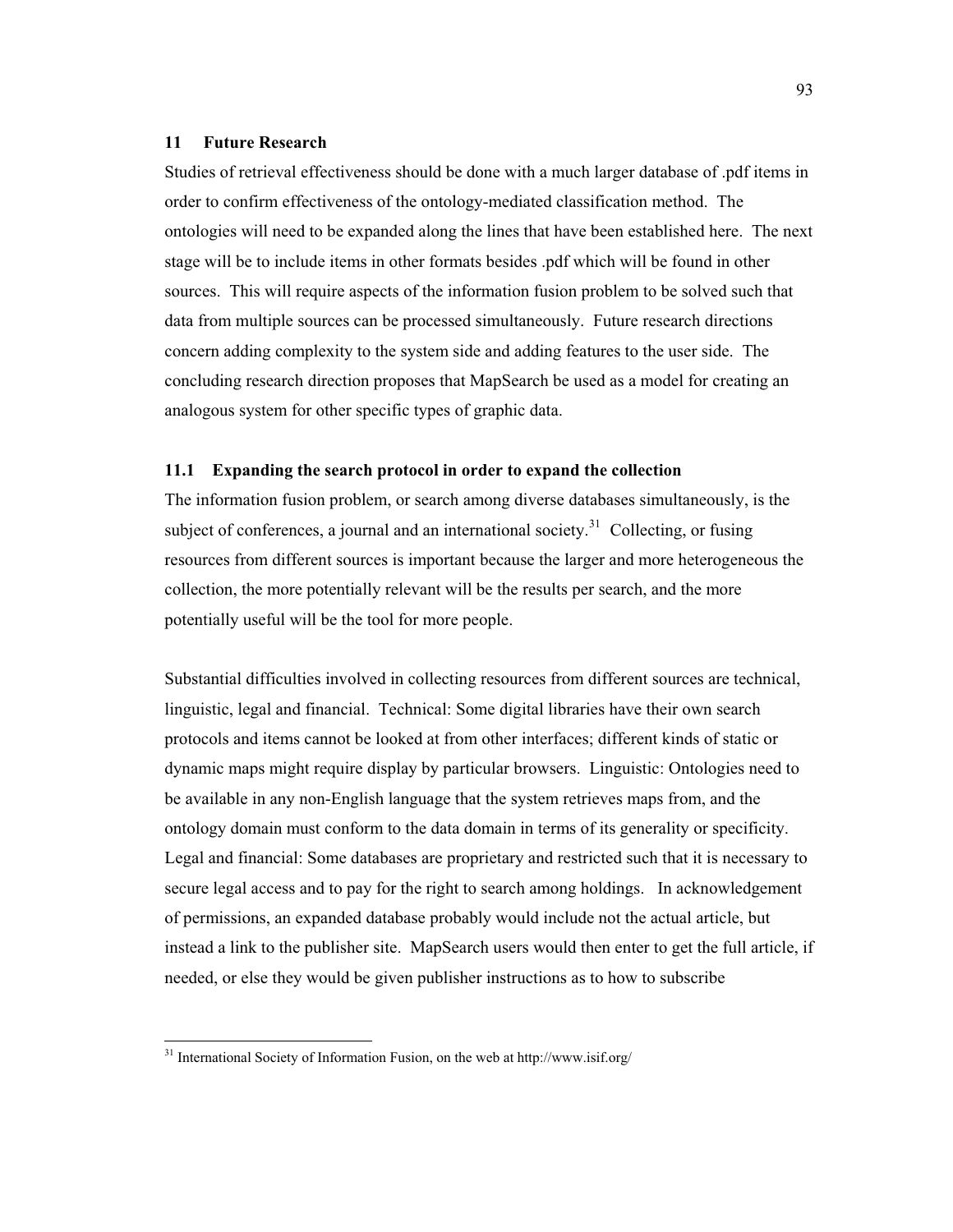#### **11.2 Adding features for users**

Features for user interactivity should be added as the database grows. The browse categories will need to be subdivided such that, for example, regions will subdivide by country and possibly by city. Options should be added to search by map type (vector or raster), or file type (.kml, .html., for example) not just the .jpg used in the prototype. It will have to be determined whether options will be selected pre-search on the home screen, or post-search along with the controls on the results display screen.

Classification need not be hierarchical. Automatically created groups may be clustered on a single level. For the user to keep track of all the clusters of a collection, there must be fewer clusters. The larger the collection, the more limited would be the number of clusters, and so the less precise would be the grouping of each. Also, clusters would change as the database contents would change, making pre-set ontologies useless in mediating between cluster and query, thereby erasing the possibility of employing ontologies to enhance retrieval relevance. Creating new clusters also would prevent the user from gaining familiarity with the scheme.

Ranking items according to relevance in more than one category is an under-researched problem. One way to show relevance among different categories is with sliding scales. Sliding the scales manipulates the degree of relevance among categories, but can be hard for the user to understand. Another way would be to show relevance graphically in a chart showing the interrelationships. Yet another way would be to pre-determine how each of the different factors should rate and fold that into the retrieval algorithm by weighting factors differently so that items would be retrieved in that ranked order. For example, maps with a keyword matches with the query could be worth 50%, maps from a recent publication could be worth 25%, and map with color variety could be worth 25%. But this would give the user less flexibility, and also the reason behind the results listing would deviate from a direct match with the query entered and so the user would likely find the reasoning behind the result listing obscure.

MapSearch is expected to be a tool for research foremost, but were it to gain popularity, an option might be added for interactivity. An "Add your own label" button on the results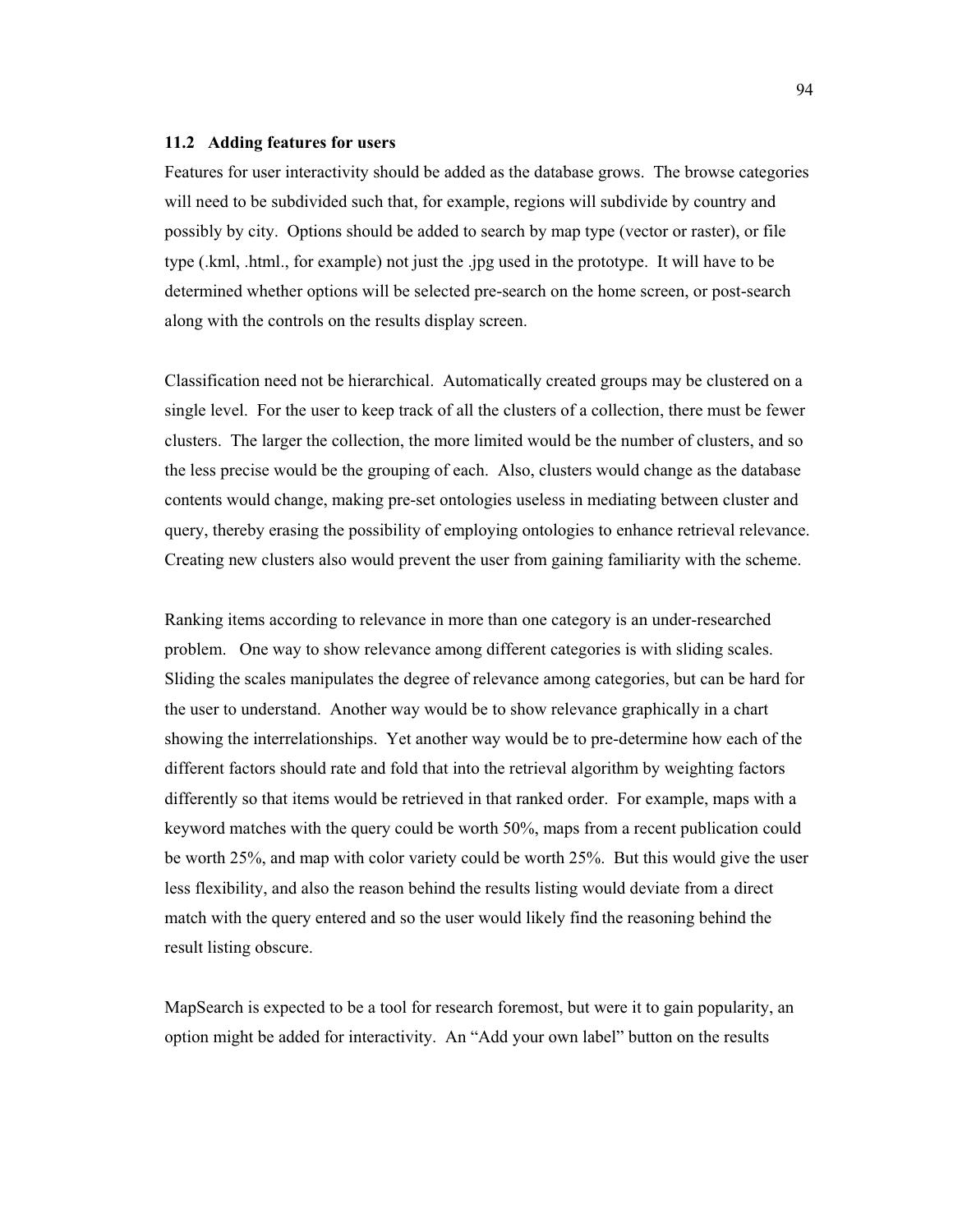display window would allow users to enter their own social tags. These tags, in turn, could be used to improve relevance of maps retrieved by keyword search.

Ultimately, a "push" component with the system pushing results to the users could be added to this "pull" technology that requires users to pull results out of the system by entering queries. The "push" or alert would help the user keep up with an expanding collection. The user could subscribe for a MapAlert, telling the system what region—time—theme combination is of on-going interest. Then the system would push maps to the user whenever a map meeting pre-set criteria became available.

## **11.3 MapSearch as a model**

Google custom search engines devoted to a field of study (economics) or a sphere of influence (U.S. government) are often preferred by a particular community.<sup>32</sup> MapSearch resembles more a search by data type such as search for audio or image files, although maps come in a wide assortment of file types. Yet, creating a system that mines data and performs automatic classification following the MapSearch model will recommend itself to a particular community. For example, genealogists want cemetery records, geologists seek data about rocks and soil; ornithologists want bird locations, oceanographers need water temperature, mineral content and depth; astronomers appreciate photographs illustrating galaxies, and chemists consider graphics showing compounds and reactions. One very long term goal would be to use MapSearch as a template search system that could manipulate very specific data types within a single interface.

The conclusion of a survey conducted by the University of Michigan in the early stages of formulating its Open Archives Initiative (OAIster) catalog here:

One user commented: "You will never beat Google. No way."

Probably true. However, it's not our intention to beat Google, but to provide an adjunct method for accessing information online. Our hope is that by providing a comprehensive service that caters to user needs – e.g., finding resources by subject, finding resources by format,

 $\ddot{\phantom{a}}$ 

<sup>&</sup>lt;sup>32</sup> http://www.google.com/coop/cse/examples/GooglePicks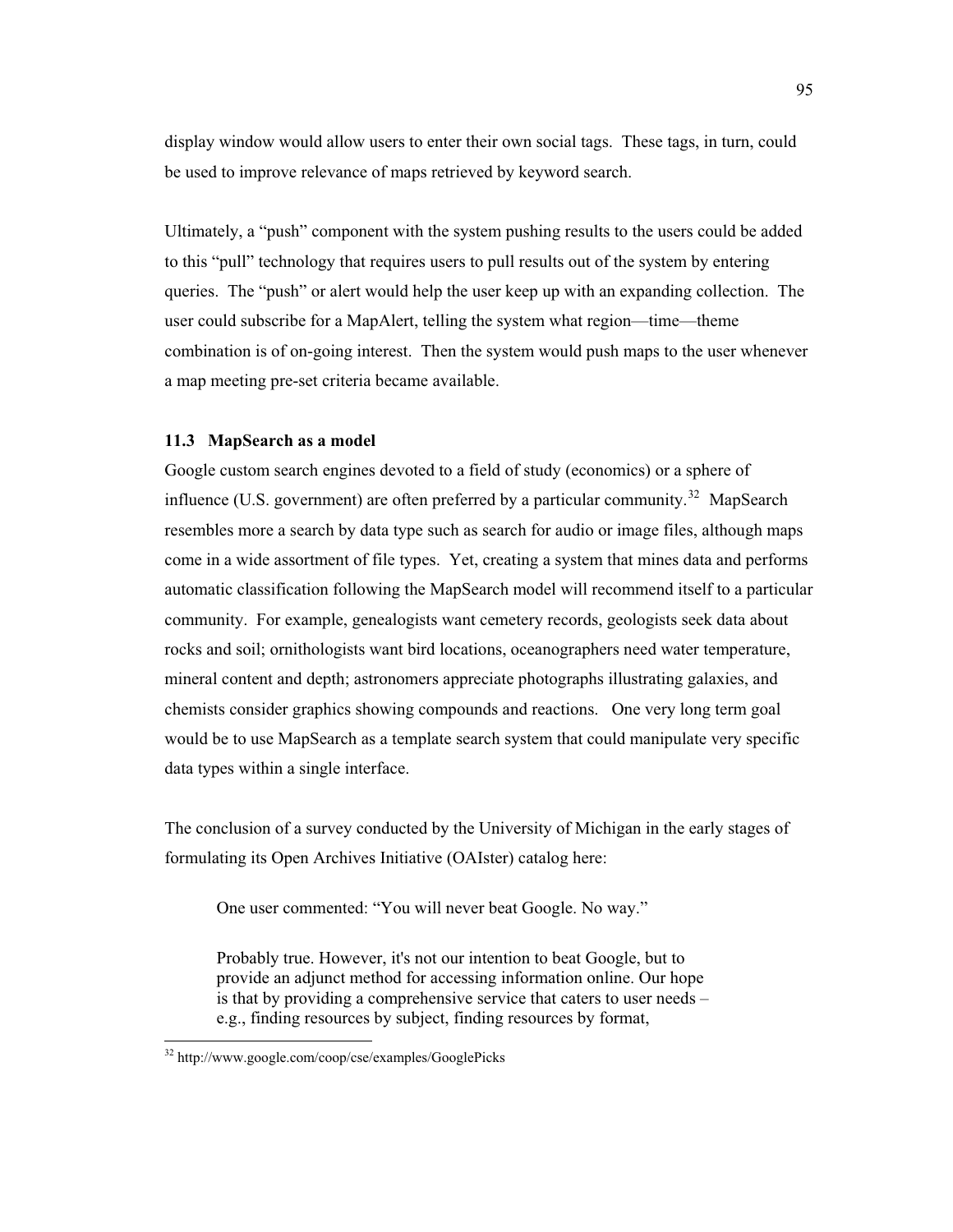retrieving the full resource – and addresses multiple searching problems, we can provide access to more, and more varied, useful and informative digital resources that are currently difficult to find.<sup>33</sup>

 $\ddot{\phantom{a}}$  $33$  http://www.oaister.org, retrieved November 2007.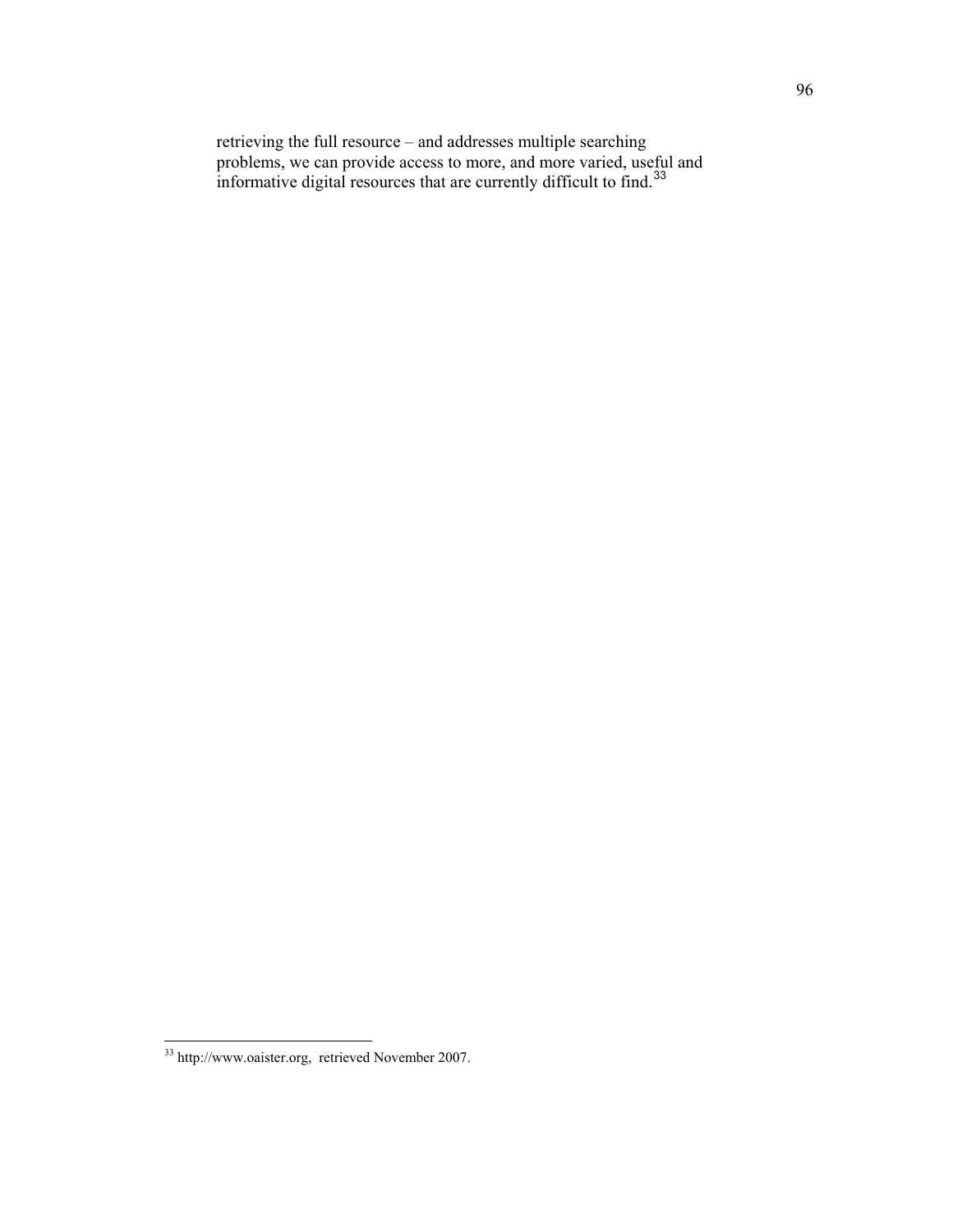#### **Appendix A. Glossary of terms in the dissertation**

- BAG OF WORDS Words "bagged" or harvested for use as metadata, such that the words may be parsed for their meanings independent of each other
- $CLASSIFICATION = CLUSTERING Aggregationg or grouping$
- DATA MINING Extracting particular types of data in order to find patterns
- DECISION TREE ALGORITHM Model in which decisions are taken at every decision-point, like the branches of a tree, in order to reach a larger decision or a classification
- $DISAMBIGUATION = RESOLUTION$  Clarifying or removing ambiguity
- FACET Each leading division on the same hierarchical level is a facet of the whole (Compare to HETERARCHY OR ARRAY)
- GAZETTEER Geographical dictionary. A typical gazetteer will include the place name, how the places relate to one another hierarchically, and the latitude and longitude coordinates of the *centroid* or mathematically computed geometric center of each region
- GEOLIBRARY Digital library of spatial data
- HETERARCHY (HETER= DIFFERENCE OR CONTRAST) = ARRAY elements share equivalent horizontal positions in a hierarchy. (Compare to FACET)
- HEURISTIC Approach to solving a problem that has no provable justification but that has been found to work
- INDEXING Something (here a term) that points to something else (here, a map), just as the index finger is used to point (Compare to WEIGHTED INDEXING)
- INTERFACE The sum of the screen choices and layout of those choices used to interact with the system
- METADATA Data about data is the customary definition, where the first "data" is meant words of description, and the second "data" is meant an object or file or item to be described. In the dissertation, data mined from articles becomes metadata to describe the map
- NATURAL LANGUAGE PROCESSING concerns how a system delivers meaning from words

ONTOLOGY Classification of knowledge that includes interrelationships among the terms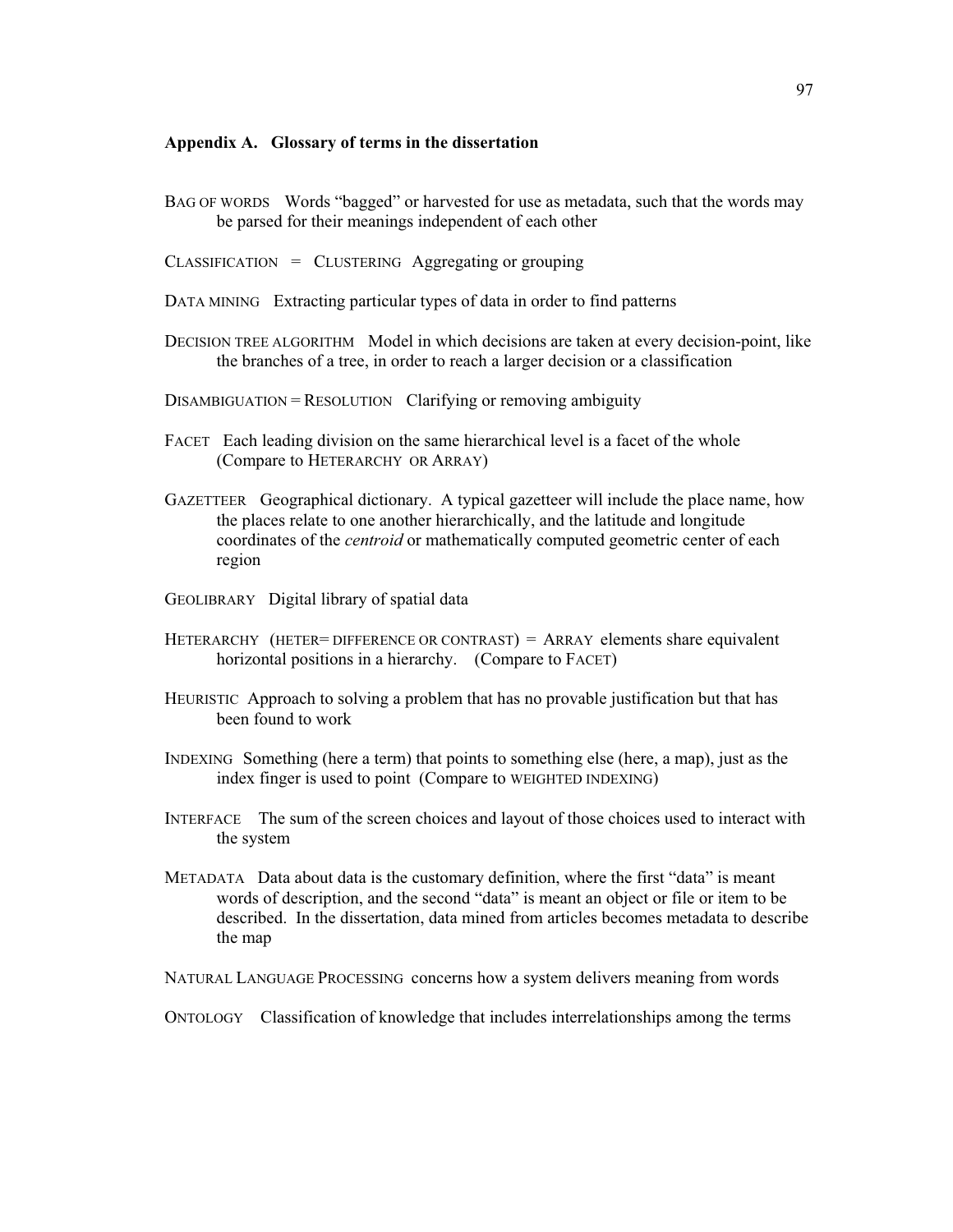- PARSE To go through text to weed out noise and separate words into those that can and cannot be mined for knowledge, for example, geo-name/not geoname, date number/not-date number
- POST-COORDINATE INDEXING When a document is assigned the terms such as "Antarctica" and "Modern" but no relationship is assigned to those terms. The user has the option of conducting a search that finds documents that include one or both of the terms. As opposed to pre-coordinate indexing in which both terms are combined into one subject heading. Retrieved February 2, 2008 from http://web.njit.edu/~robertso/infosci/pre-post.html

PRECISION measure of the ability of a system to present only relevant items

number of relevant items retrieved total mimber of items retrieved *Precision* =

See http://trec.nist.gov/pubs/trec15/t15proceedings.html, Appendix for the NIST Special Publication SP 500-272 for in-depth discussion of precision

QUERY The user's browse selection or keyword term(s) for the system to search

RANKING FOR RETRIEVAL  $=$  Order in which relevant items are listed

RECALL a measure of the ability of a system to present all relevant items

#### manber of relevant items retrieved total number of relevant items in a collection *Recall*<sup>=</sup>

See http://trec.nist.gov/pubs/trec15/t15proceedings.html, Appendix for the NIST Special Publication SP 500-272 for in-depth discussion of recall

- REFERENT The source of the ontology
- RELEVANCE  $Item(s)$  that answer the user query
- STOP WORDS Commonly-occurring words in a language such as prepositions, pronouns and conjunctions that are excluded in a search engine because they do not contribute to relevancy
- TEST DATA SET Items used to evaluate how well rules predict classifications (Compare to TRAINING DATA SET)

THEME MAP Visualization that shows both location (map) and subject (theme)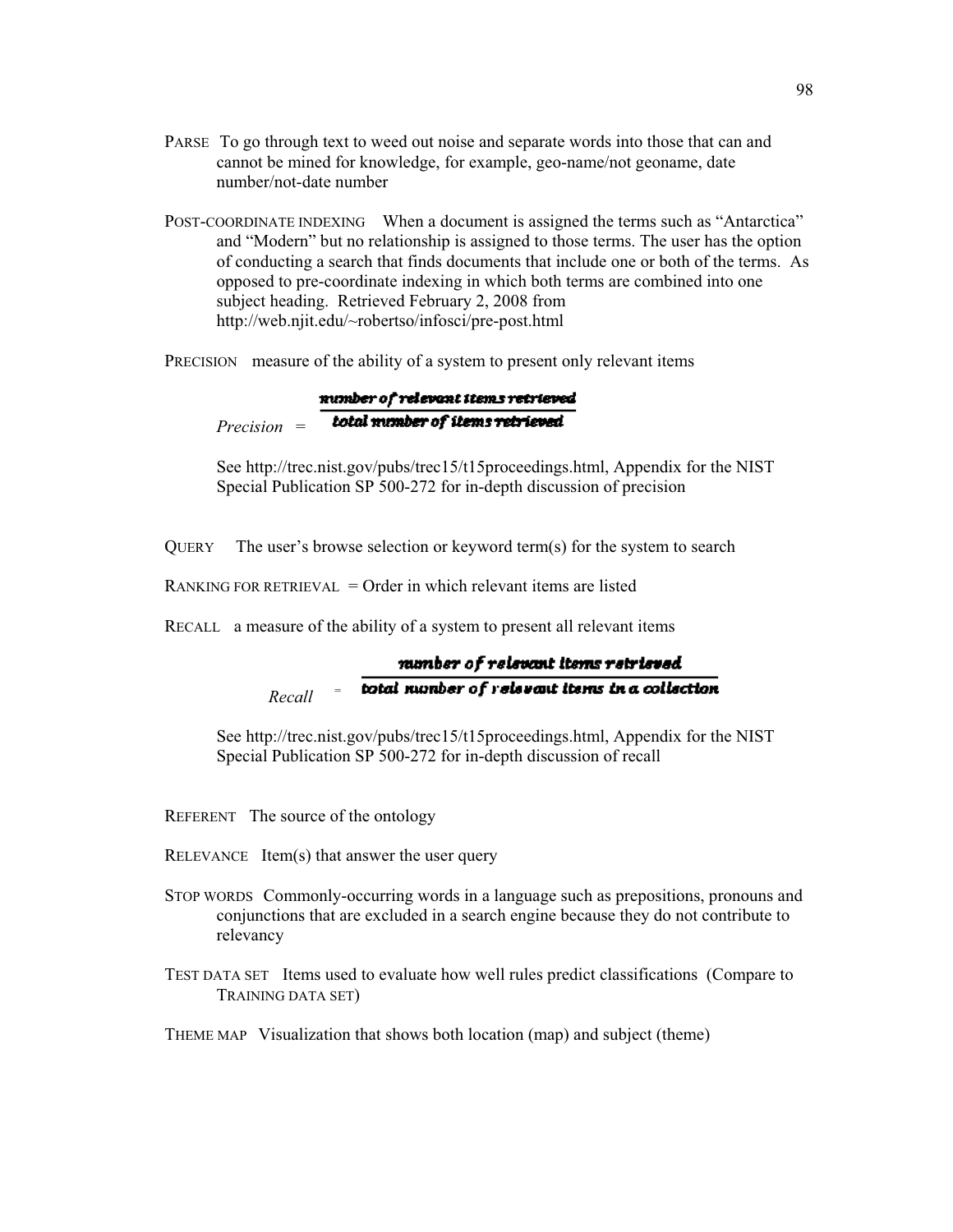TRAINING DATA SET Items used to induce classification rules (Compare to TEST DATA SET)

WEIGHTED INDEXING An indexing mode in which some terms are assigned higher value for indexing than others because those terms are considered more useful for prediction.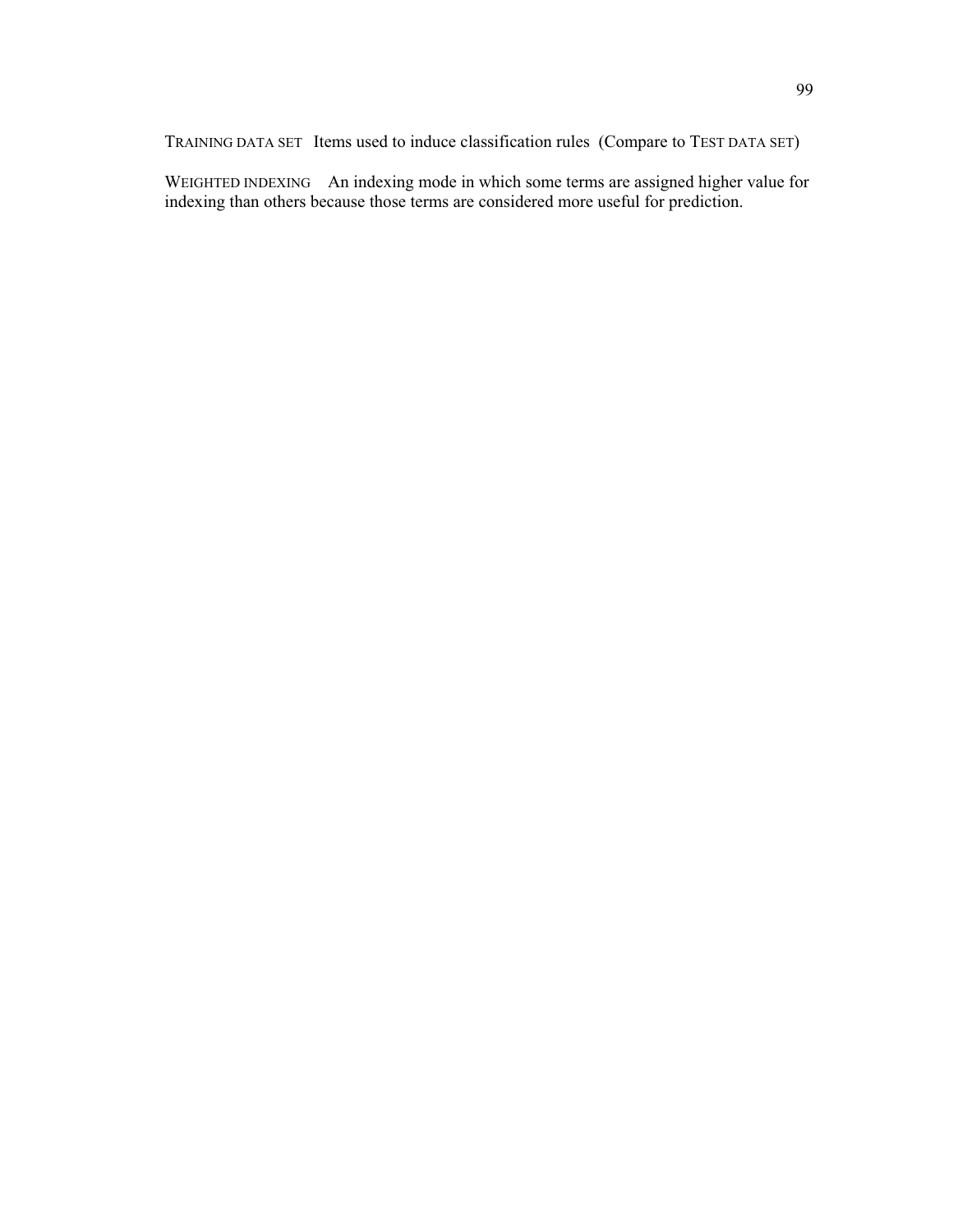## **Appendix B. Instructions to mine data from around map**

A. Caption

1. Locate caption: Scan directly below map and directly above map for text that is different size that the article text. Also scan the side of the map, if the map does not take the entire width of the page

2. Mine data: Take entire caption, either above or below map, from start to end of different size text. The caption does not necessarily end with a period.

3. If "Source" or "Reproduced" or "Reprinted" or "©", "Courtesy of" "By permission" or "permission" appears in the caption, do not mine these word/symbols or the text that follows.

- B. Title and subtitle of article
	- 1. Look at the beginning of the article for the word or words that are larger than the article text
	- 2. Mine entire word string until the word "by"
- C. Referring sentence: mine the sentence that refers to the map
	- 1. Locate referring paragraph by scanning the first word of the caption (see A2.) a) Broaden first word to match. If data is associated with "Figure 2", for example, search within article for "Figure 2" or "Fig. 2" or "Fig 2" or "fig 2". For Fig 2a, search Fig 2a and Fig 2(a) and Fig 2(A). If data is associated with "APPENDIX B," search for keyword "Appendix B," etc. If data is associated with "Illustration," search for keyword "Ill." or "Ill" or "Illustration".
		- b) Fig 1 might match with Figs. 1-x, or Figs. 1, x or Figures 1, etc.

 c) If step 1a) and 1b) find nothing, search for keyword match by pairs within words of caption. Search for (non-geographic word+non-stop word) pair. If this finds nothing, search for an exact match for non-stop word pair  $(w2+w3)$  or  $(w2 + stop word + w3)$  in the caption. Continue with this pattern until every pair in the caption has been used to query the text. If a keyword match to caption pair is found in the article text, harvest this sentence in lieu of a referring sentence. See step 3 as a caveat.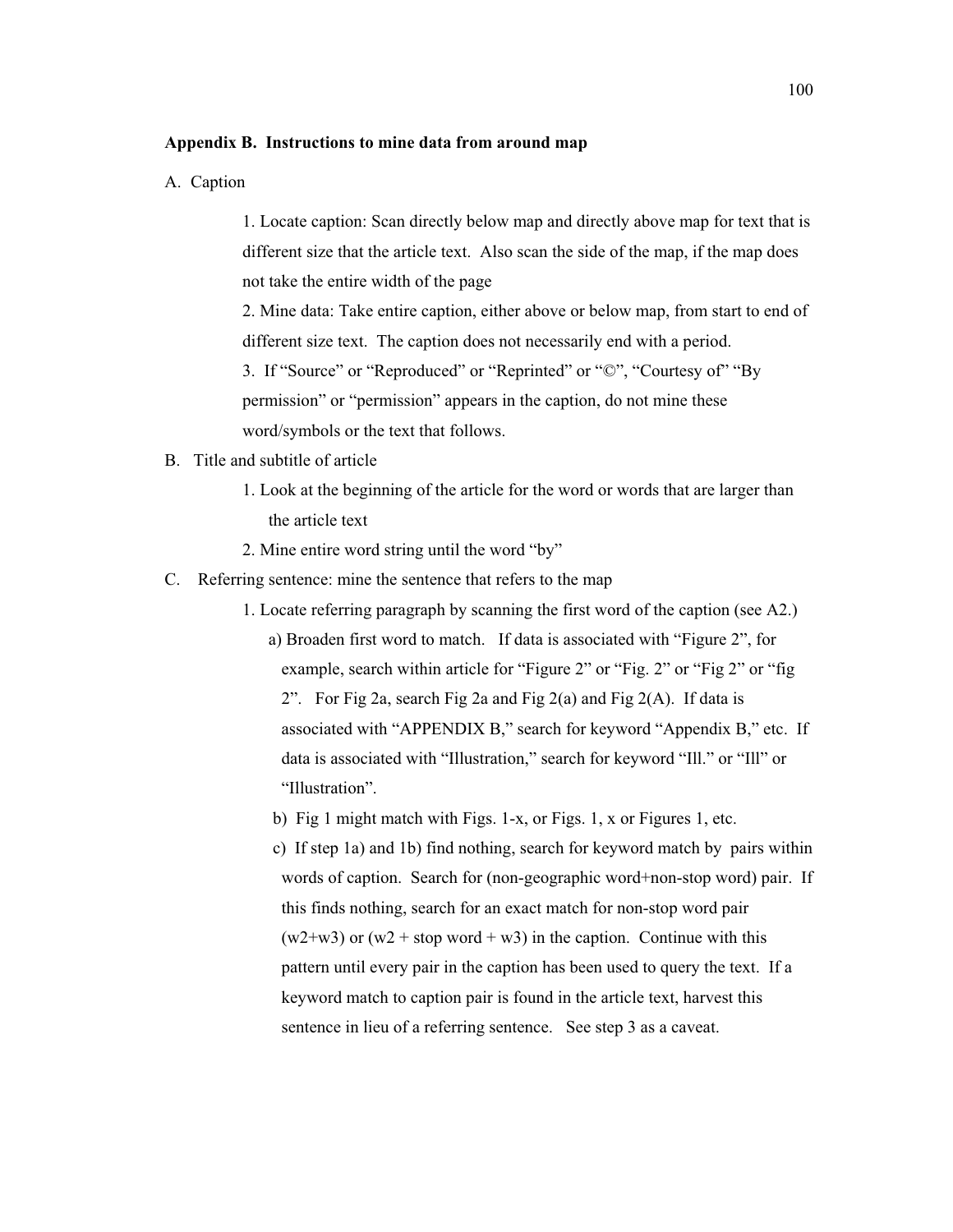- 2. Do not mine as specified in steps C1a, b, or c if
	- i. there are more than one referring sentences. Mine only the first sentence that appears in the article.
	- ii. exact match is found in a footnote
	- iii. exact match is found in List of Figures, Table of Figures, Table of Contents or List of Illustrations
	- iv. if near exact match such that Fig. 3 matches with Fig. 3.1

**Stop harvesting metadata** unless C procedures yield nothing, then go to D.:

- D. Abstract or beginning of article
	- 1. Harvest up to the first period, if present OR
	- 2. Harvest entire first paragraph

# **Stop harvesting metadata**.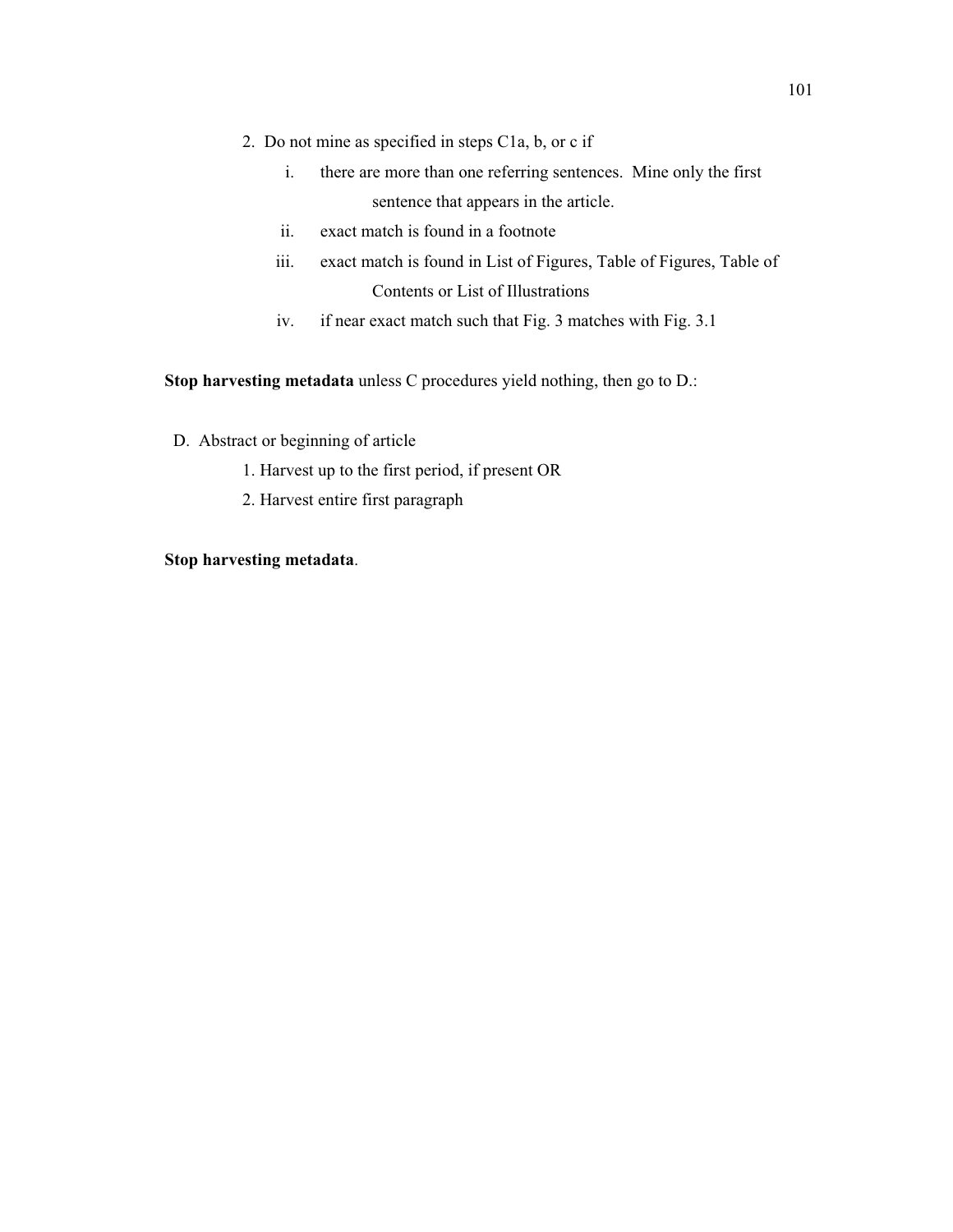# **Appendix C. Ontology Building with Geonames**

Geonames Feature Codes http://www.geonames.org/export/codes.html

First Pass

ADM1 first-order administrative division a primary administrative division of a country, such as a state in the United States

ADMD an administrative division of a country, undifferentiated as to administrative level PCL political entity

\* (removed) PCLD dependent political entity

- \* PCLF freely associated state
- \* PCLI independent political entity
- \* PCLIX section of independent political entity
- \* PCLS semi-independent political entity
- \* PRSH parish an ecclesiastical district

TERR territory

ZN zone

ZNB buffer zone a zone recognized as a buffer between two nations in which military presence is minimal or absent

RGN region an area distinguished by one or more observable physical or cultural characteristics

PPL populated place a city, town, village, or other agglomeration of buildings where people live and work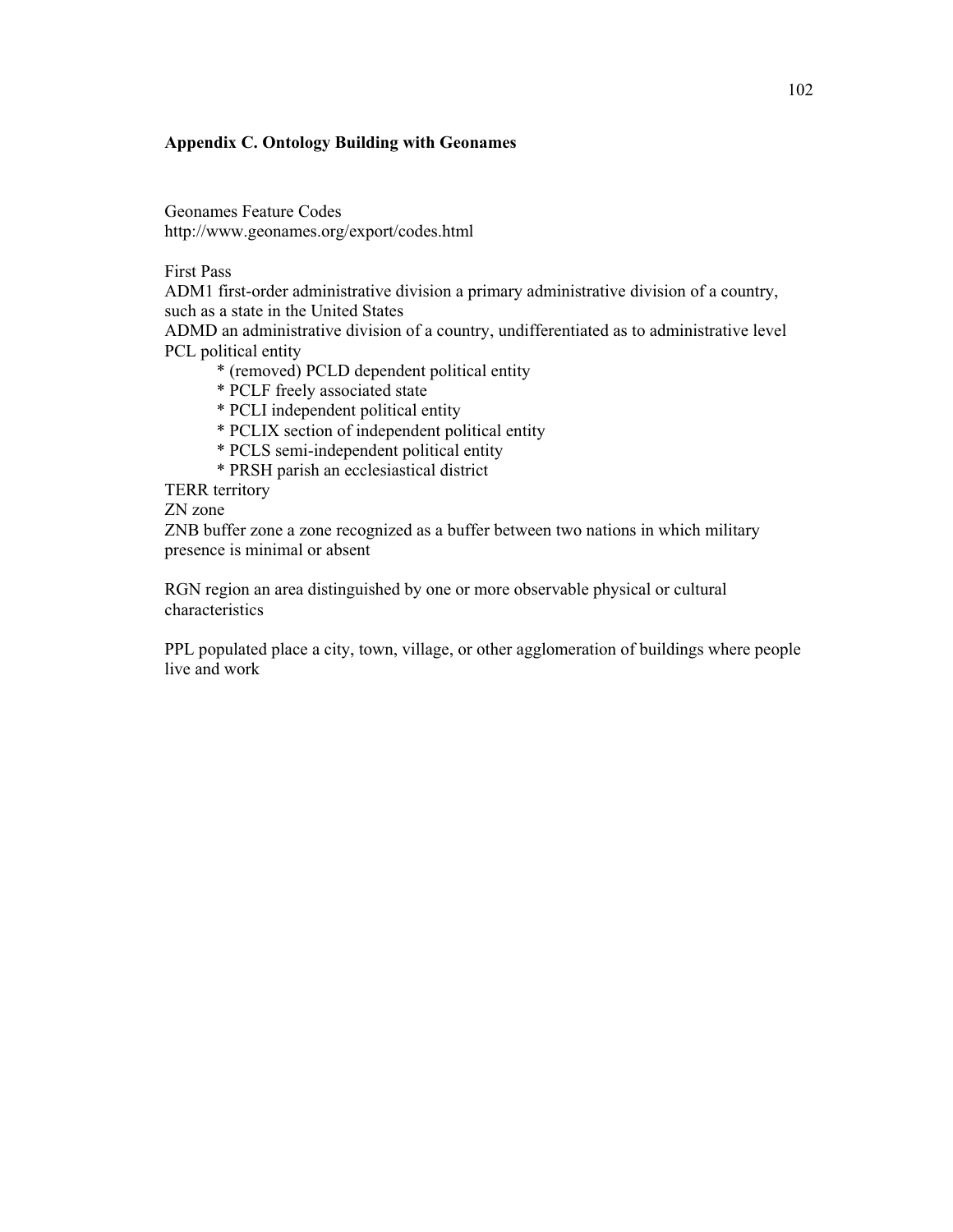# **Appendix D. Materials for evaluation D. 1 Instructions to Indexers**

I. Indexing of maps.

Please assign each (flagged) map to *one* category (or two if the map fits equally well in both) in each facet of region, time and theme. If you cannot determine a map time or theme, please refer to the article context, because the labeling of the map and its raison d'être hail from the research article.

II. Categories

\_\_\_\_\_\_\_\_\_\_\_\_\_\_\_\_\_\_\_\_\_\_\_\_REGION\_\_\_\_\_\_\_\_\_\_\_\_\_\_\_\_\_\_\_\_\_

North America Caribbean and West Indies South and Central America Europe Asia Africa Australia Oceania **Antarctica** Arctic World : Apply to maps of the world, or to maps showing more than two regions

 $TIME$   $\qquad$ 

Prehistory ( — 801 B.C.) includes geologic eras<br>Antiquity (800 B.C.—476 A.D.) Antiquity (800 B.C.—476 A.D.)<br>Middle Ages (477—1450) Middle Ages (477-1450)<br>Early Modern (1451-1914  $(1451 - 1914)$ Modern (1915— ) Leave subdivision blank except if the map is assigned to Modern: In which case, assign one or two of the following (and the earliest decade that is applicable): World War I (1915 —1919) 1920s 1930s 1940s 1950s 1960s 1970s 1980s 1990s Current (2000— ) THEME Arts and Media History and Travel

Archaeology and Anthropology **Society** Commerce and Finance Politics and Law Science Technology and Transportation Medicine **Agriculture Military** Religion and Education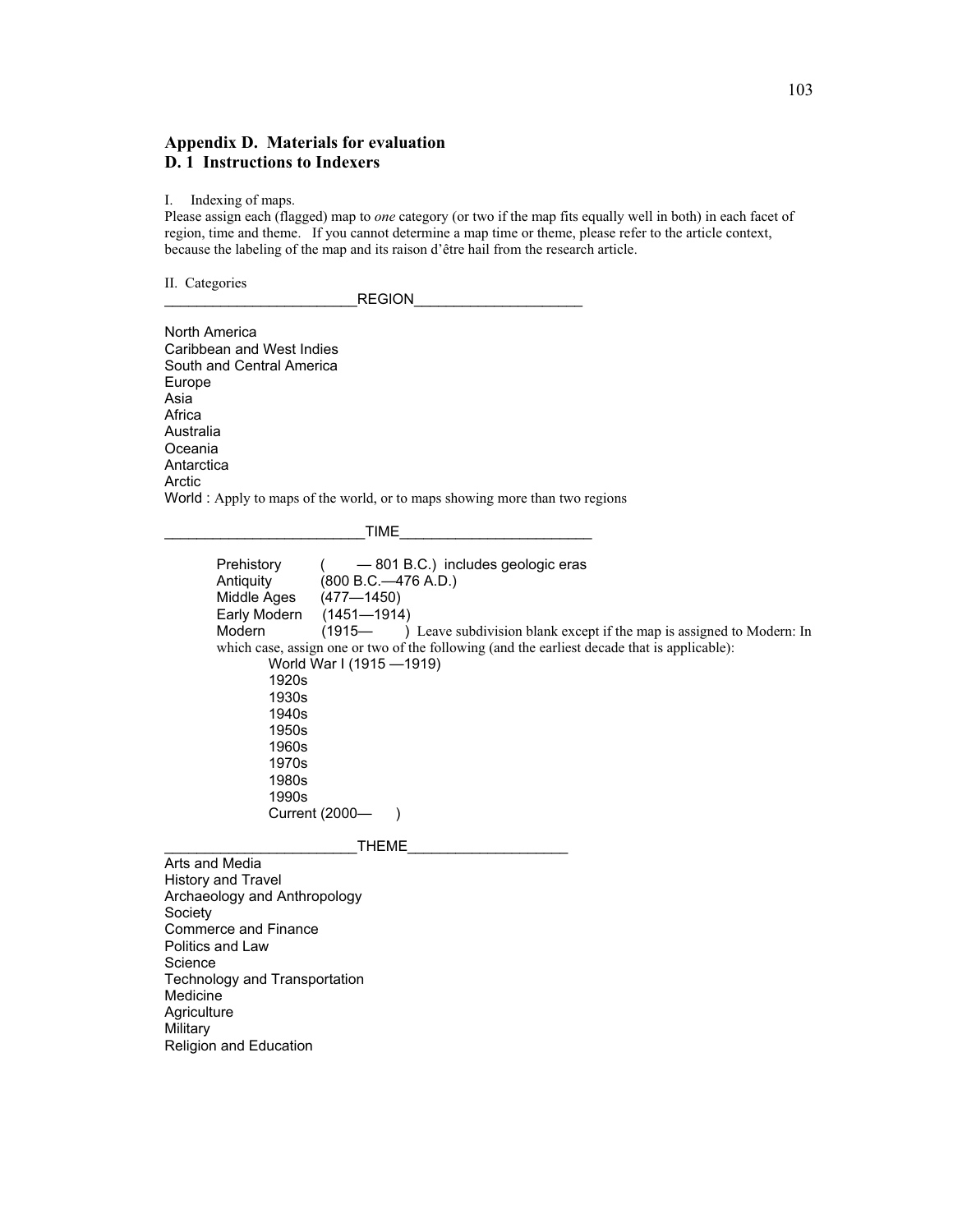# **Appendix D. Materials for Evaluation**

# **D.2 Regions expanded**

| I.<br>North America      | Canada<br>Mexico<br>Saint Pierre and Miquelon                                                                                                                                                                                                                                                                      |
|--------------------------|--------------------------------------------------------------------------------------------------------------------------------------------------------------------------------------------------------------------------------------------------------------------------------------------------------------------|
|                          | <b>United States</b>                                                                                                                                                                                                                                                                                               |
| Ш.<br>Caribbean and West |                                                                                                                                                                                                                                                                                                                    |
| Indies                   | Antigua and Barbuda<br><b>Netherlands Antilles</b><br><b>Barbados</b><br>Bermuda<br>Bahamas<br>Cuba<br>Dominica<br>Dominican Republic<br>Grenada<br>Guadeloupe<br>Haiti<br>Jamaica<br><b>Saint Kitts and Nevis</b><br>Cayman Islands<br>Martinique<br>Montserrat<br>Puerto Rico<br><b>Turks and Caicos Islands</b> |
|                          | Saint Vincent and the Grenadines<br><b>British Virgin Islands</b>                                                                                                                                                                                                                                                  |
| III.                     | U.S. Virgin Islands                                                                                                                                                                                                                                                                                                |
| South and Central        |                                                                                                                                                                                                                                                                                                                    |
| America                  | Anguilla<br>Argentina<br>Aruba<br><b>Bolivia</b><br>Brazil<br><b>Belize</b><br>Chile<br>Colombia<br>Costa Rica<br>Ecuador<br><b>Falkland Islands</b><br>French Guiana<br>South Georgia and the South Sandwich<br>Islands<br>Guatemala                                                                              |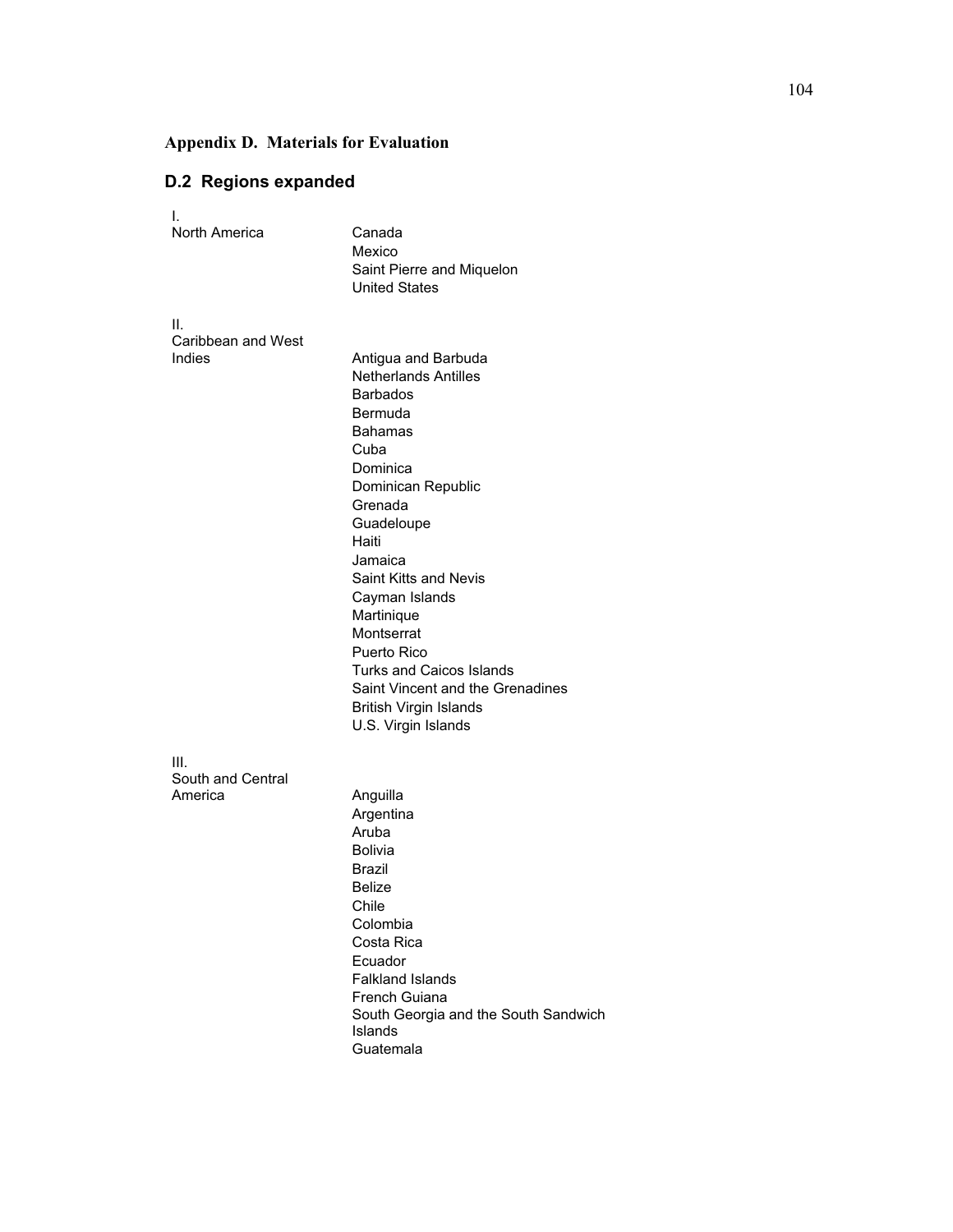Guyana Honduras Saint Lucia Nicaragua Panama Peru Paraguay **Suriname** El Salvador Trinidad and Tobago Uruguay Venezuela

IV.

Europe Andorra Albania Armenia Austria Aland Islands Bosnia and Herzegovina Belgium Bulgaria Belarus **Switzerland** Serbia and Montenegro Cyprus Czech Republic **Germany Denmark** Estonia Spain Finland Faroe Islands France United Kingdom Guernsey **Gibraltar** Greece Croatia Hungary Ireland Iceland Italy Jersey Liechtenstein Lithuania Luxembourg Latvia Monaco Moldova

105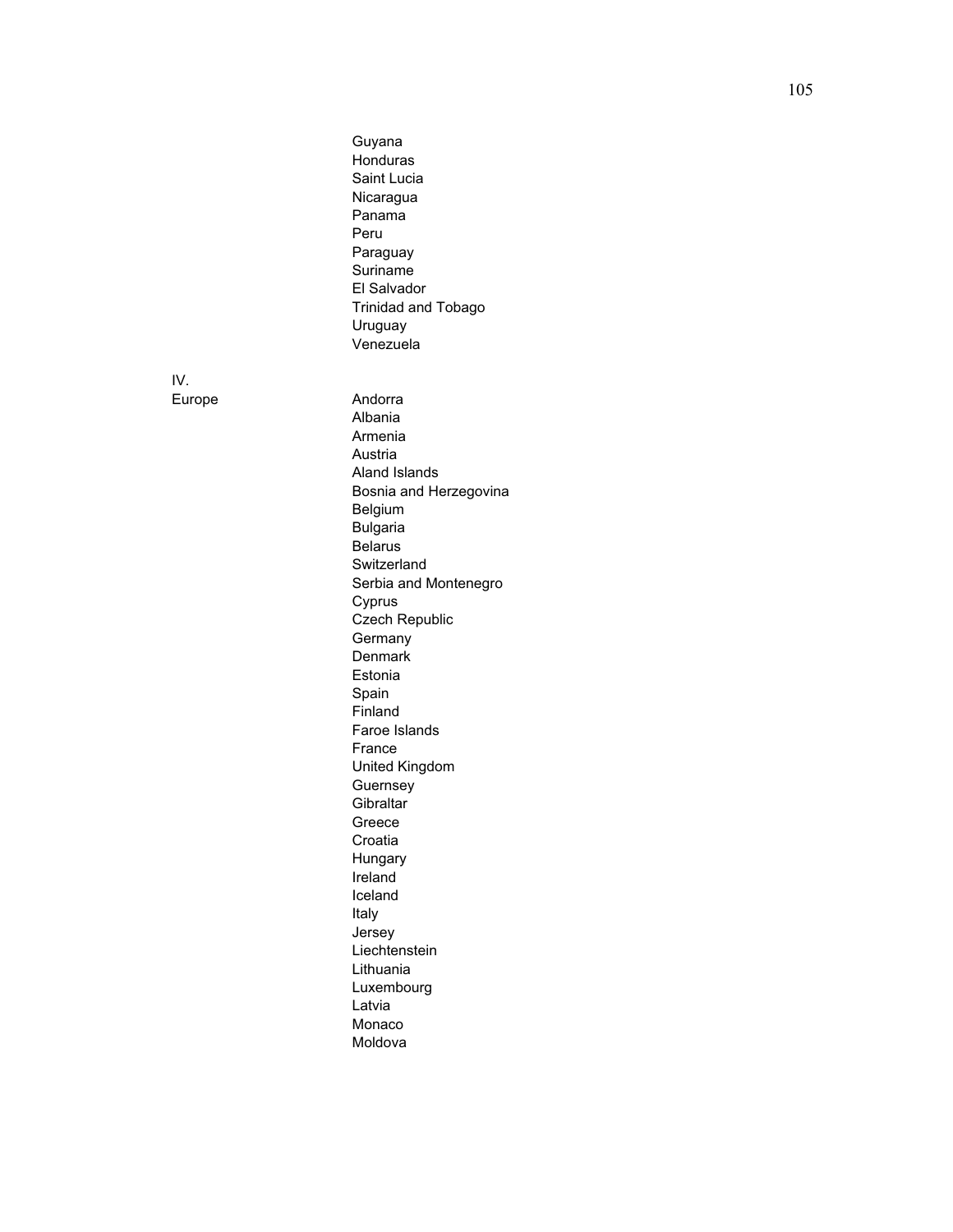Montenegro Macedonia Malta **Netherlands** Norway Poland Portugal Romania Serbia Russia Sweden Slovenia Svalbard and Jan Mayen Slovakia San Marino Ukraine Vatican

V.<br>Asia

Afghanistan Azerbaijan Bangladesh Bhutan China Georgia Hong Kong Indonesia Isle of Man India Japan Kyrgyzstan Cambodia North Korea South Korea Kazakhstan Laos Sri Lanka Myanmar Mongolia Macao Maldives Malaysia Nepal Philippines Pakistan Palestinian Territory Singapore Togo Thailand Tajikistan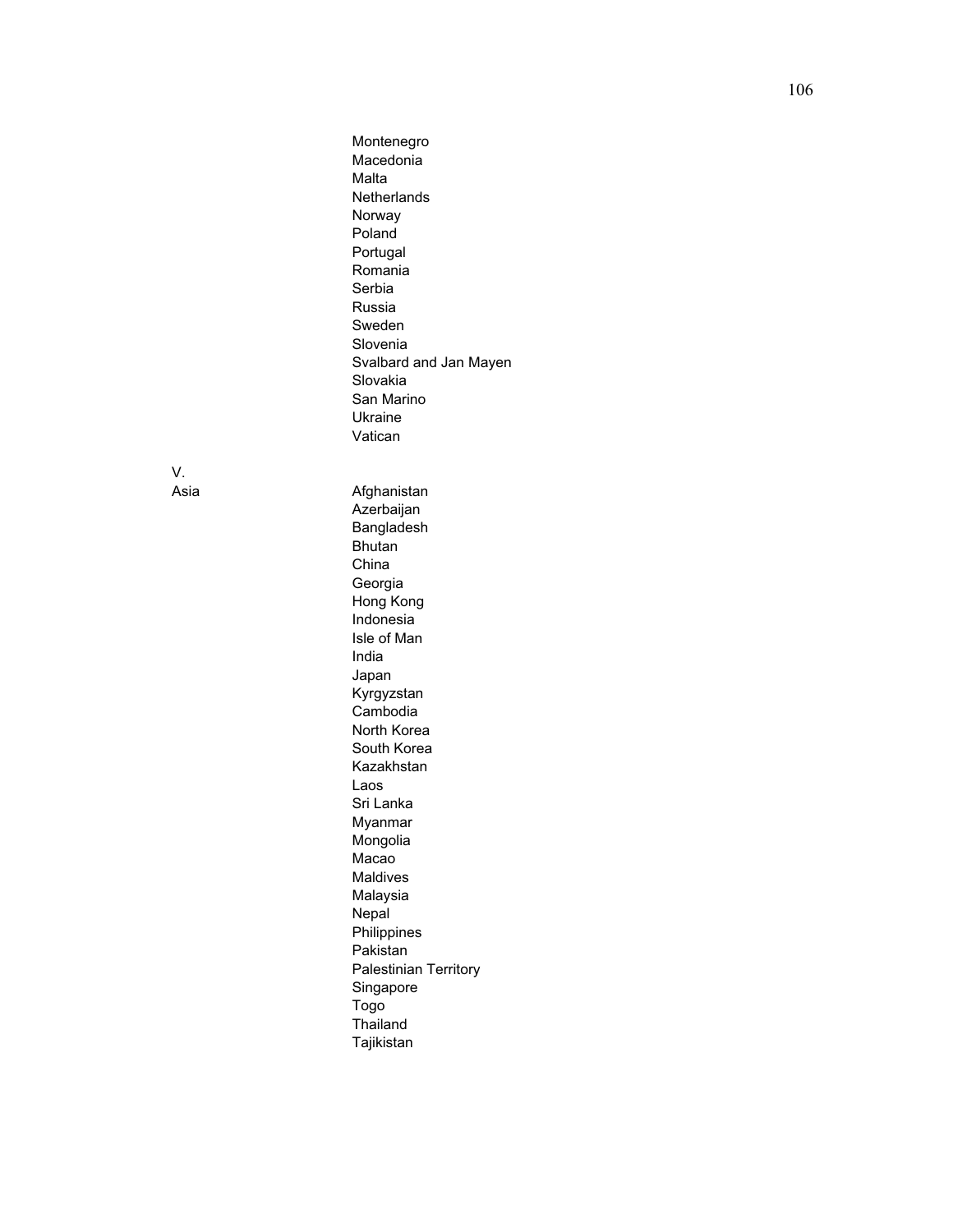East Timor Turkmenistan **Turkey** Taiwan Uzbekistan Vietnam Yemen United Arab Emirates Bahrain Brunei Israel Iraq Iran Jordan Lebanon Oman Qatar Saudi Arabia Syria

VI.

Africa **Angola** Burkina Faso Burundi Benin Botswana Congo - Kinshasa Central African Republic Ivory Coast Cameroon Cape Verde Djibouti Egypt Western Sahara Eritrea Ethiopia Gabon Ghana Gambia **Guinea** Equatorial Guinea Guinea-Bissau Kenya Comoros Kuwait Liberia Lesotho Libya Morocco

Madagascar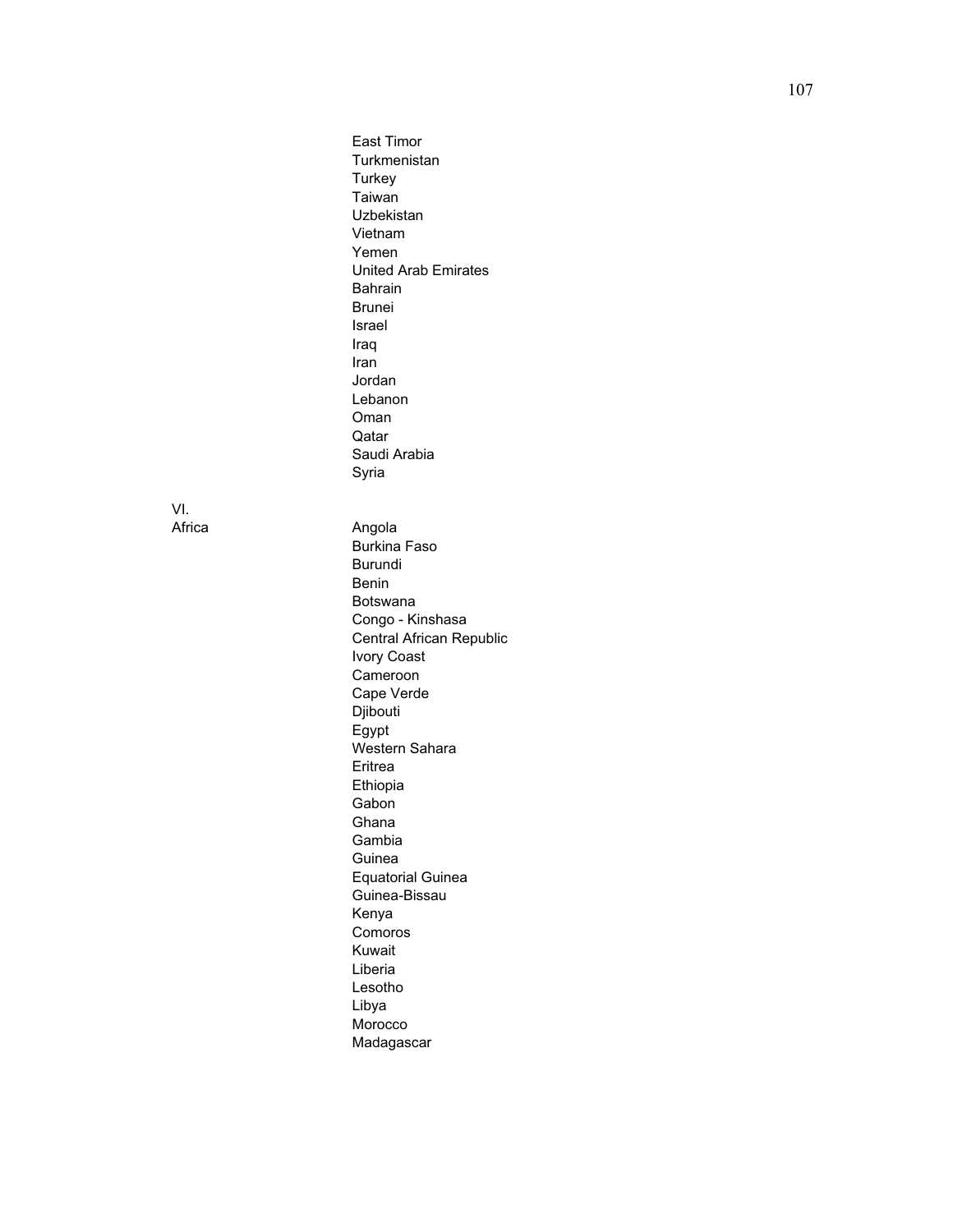|                   | Mali<br>Mauritania<br><b>Mauritius</b><br>Malawi<br>Mozambique<br>Namibia<br>Niger<br>Nigeria<br>Reunion<br>Rwanda<br>Seychelles<br>Sudan<br>Saint Helena<br>Sierra Leone<br>Senegal<br>Somalia<br>Sao Tome and Principe<br>Swaziland<br>Chad<br>Tanzania<br>Uganda<br>Mayotte<br>South Africa<br>Zambia<br>Zimbabwe<br>Algeria<br>Tunisia |
|-------------------|--------------------------------------------------------------------------------------------------------------------------------------------------------------------------------------------------------------------------------------------------------------------------------------------------------------------------------------------|
| VII.<br>Australia | Australia<br>Cocos Islands<br>Heard Island and McDonald Islands                                                                                                                                                                                                                                                                            |
| VIII.<br>Oceania  | American Samoa<br>Cook Islands<br>Christmas Island<br>Fiji<br>Micronesia<br>Guam<br>Hawaii<br>Kiribati<br><b>Marshall Islands</b><br>Northern Mariana Islands<br>New Caledonia<br>Norfolk Island<br>Nauru<br><b>Niue</b><br>New Zealand<br>French Polynesia                                                                                |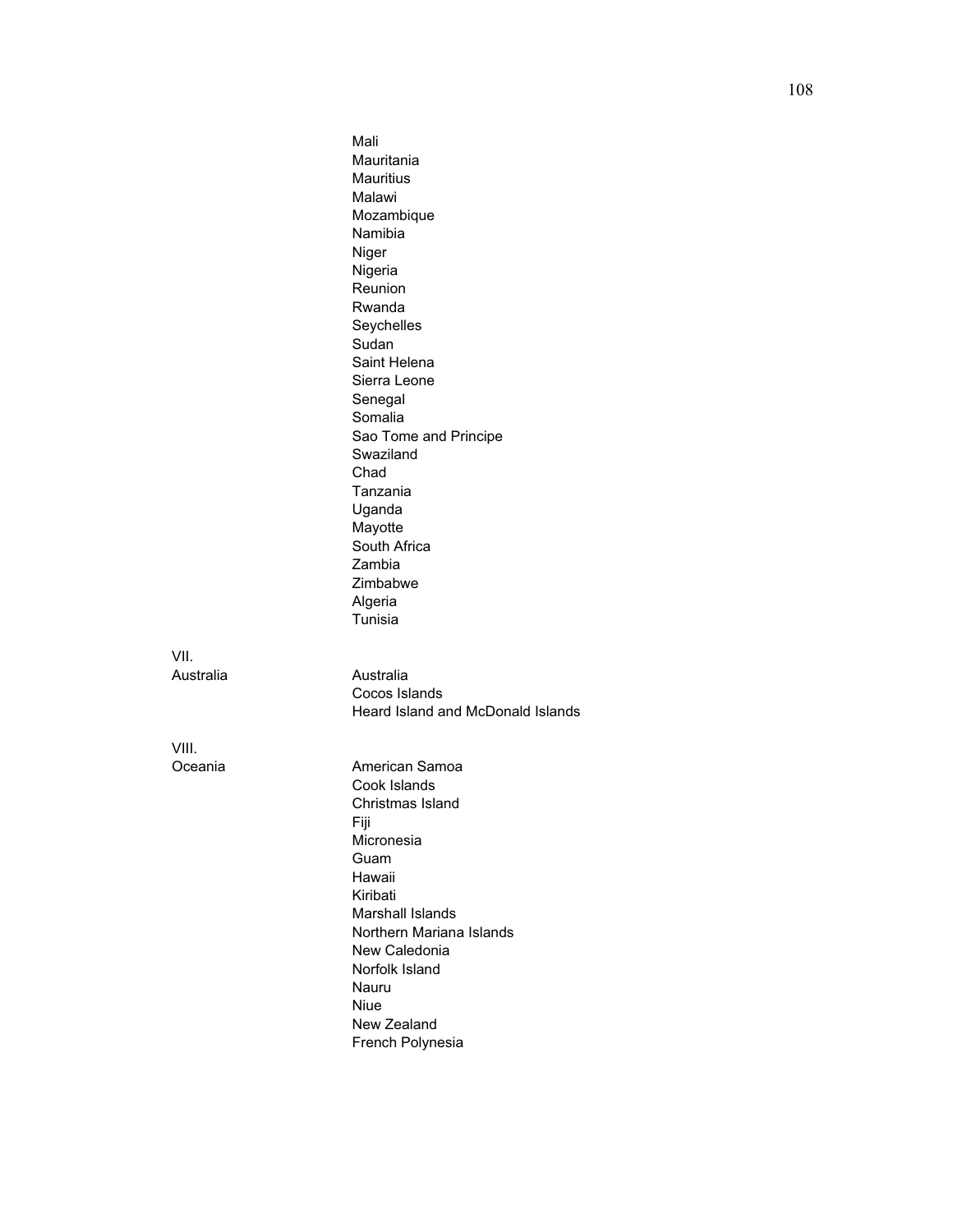|                   | Papua New Guinea<br>Pitcairn<br>Palau<br>Solomon Islands<br>Tokelau<br>Tonga<br>Tuvalu<br>Vanuatu<br><b>Wallis and Futuna</b><br>Samoa |
|-------------------|----------------------------------------------------------------------------------------------------------------------------------------|
| IX.<br>Antarctica | Antarctica                                                                                                                             |
| $X_{-}$<br>Arctic | Greenland                                                                                                                              |
| XI.<br>World      | Classify here if item belongs in two or more<br>of the above categories                                                                |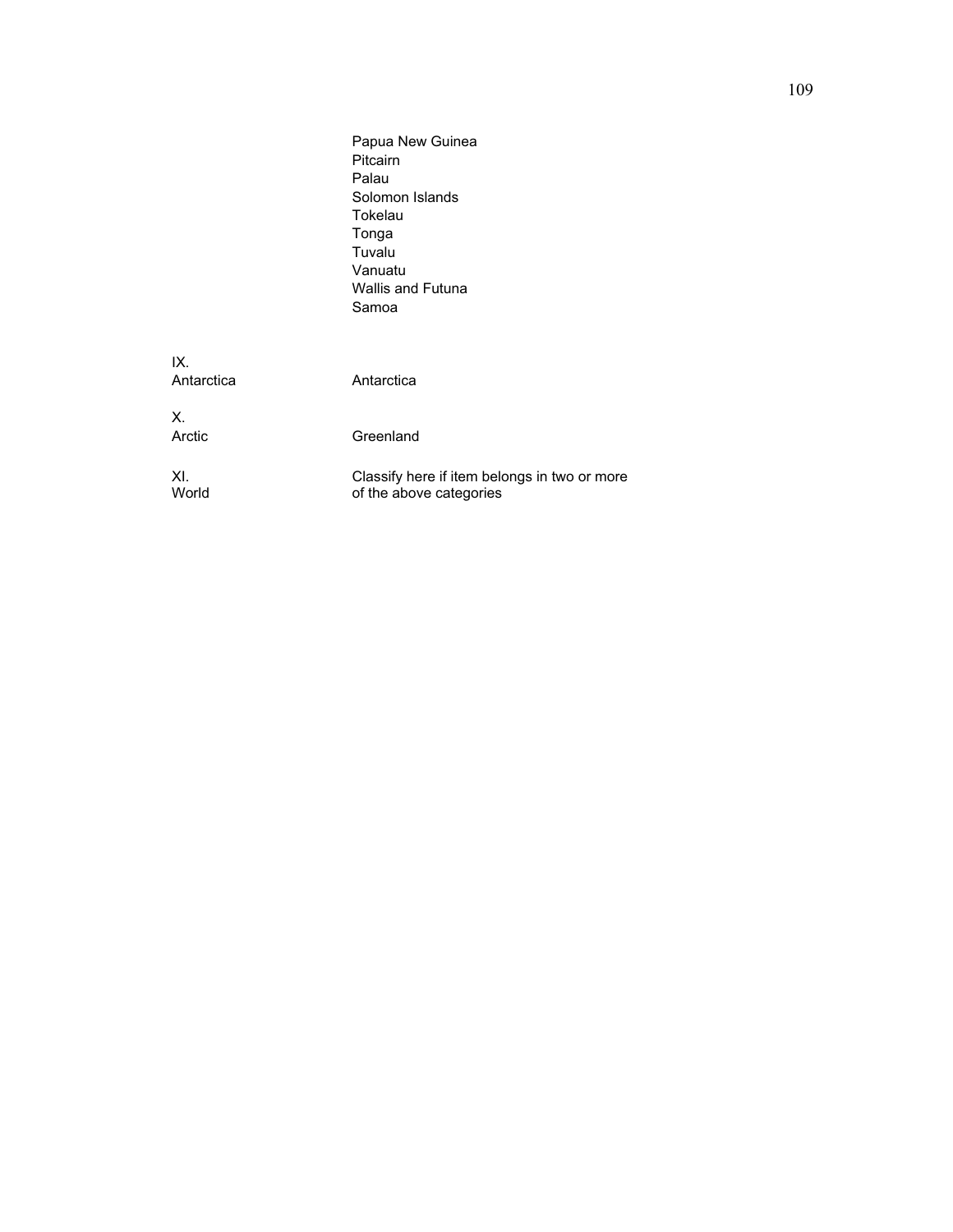# **Appendix D. Materials for evaluation**

# IV **VIII VIII**  $III$ VI  $\overline{\text{IX}}$

# **D.3 Regions mapped**

The indexers' copy was four times larger for clarity and so it had to be printed in black and white.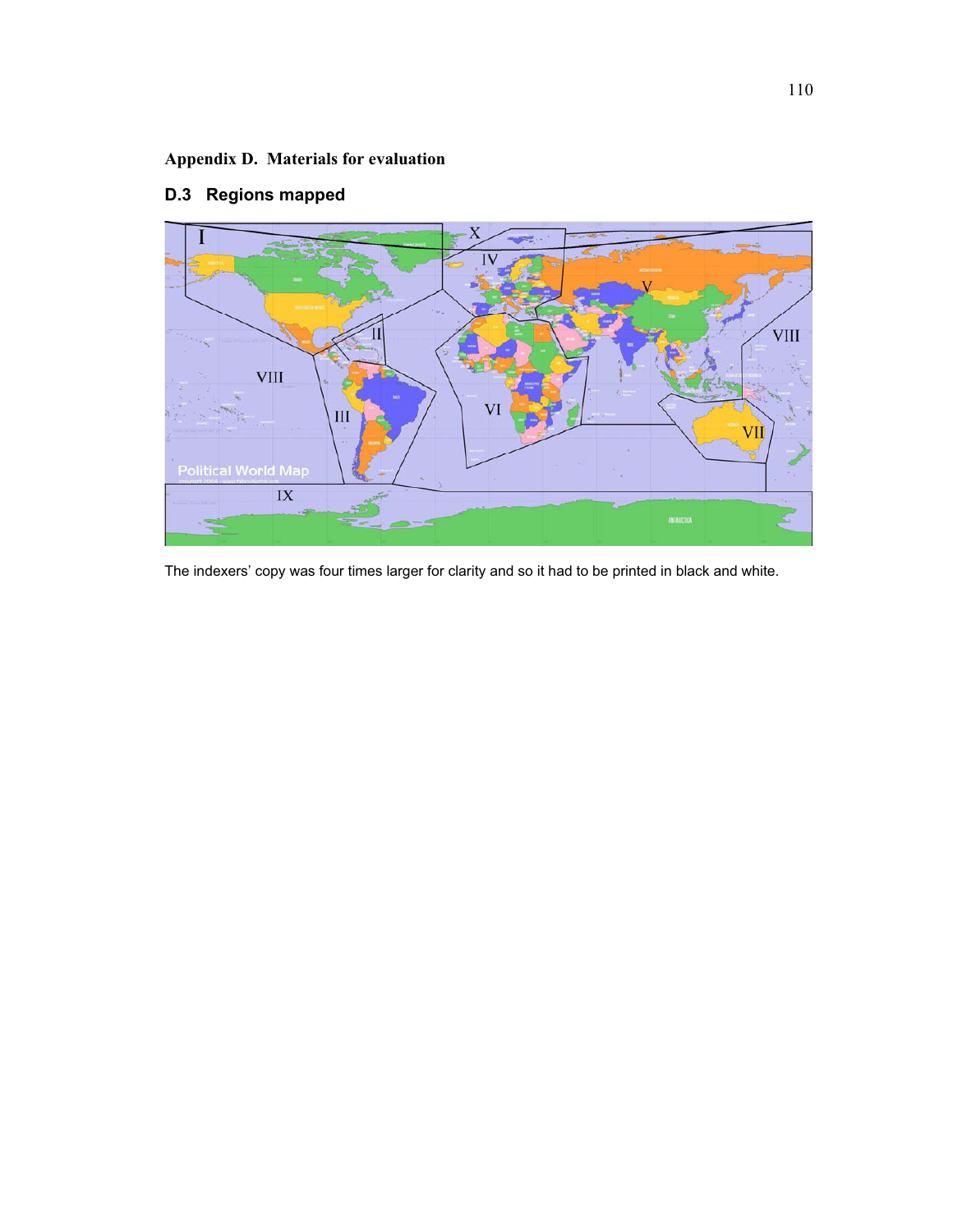## **Appendix D. Materials for evaluation**

# **D.4 Themes expanded**

**Agriculture** 

Farming, soil, fertilizers Conservation of natural resources Nurseries, crops and harvesting **Horticulture Gardens**  Parks and reservations Pests and weeds and pollutants Hazardous waste Street cleaning and sewage Forestry Animal culture: breeding, grazing Cattle and dairy Horses and racing Sheep, goats, fur animals **Poultry** Pets Insect rearing: bees and honey Veterinary medicine Fishing and shellfish, seafood, and whaling Hunting, shooting, trapping Wildlife

Archaeology and Anthropology Early human culture

Arts and Media

*Arts* includes Art and architecture Museums Photograph and painting Dance Music Theater/drama Literature Crafts (woodworking, needlepoint, etc.) Furniture, rugs and tapestries **Decoration** *Media* includes Television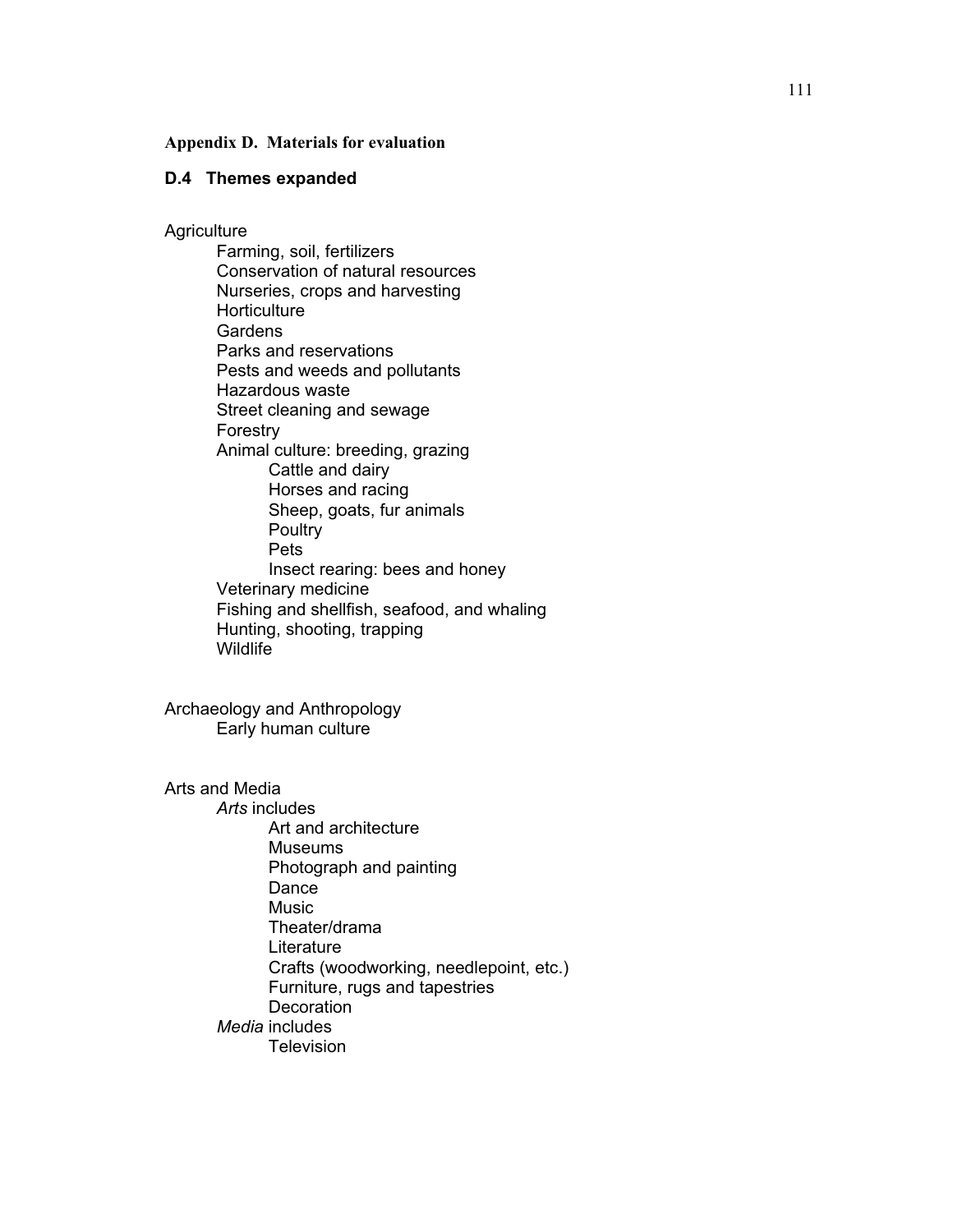Radio Motion picture (cinema) Journalism

Commerce and Finance *Commerce* includes Commercial law Manufacturing industries Metal, fur, paper, rubber, cereal, textile, tobacco **Economics** Price, competition, production, wealth, capital, income, interest, profit, entrepreneurship, welfare Industry management, innovation, public and social relations and team work Economics of land use, agrarian reform, sharecropping Trade associations and industry Labor and trade unions **Commerce**  Trade, tariff, tax, protectionism Shopping, wholesale, shipping, purchasing, retail, selling, department stores, mail order, warehouses, fairs and markets, black market, shipping, delivery and advertising *Finance* includes Liquidity, money, banking, interest, bank accounts, stocks, credit, loans, debt, foreign exchange, trust companies Investment, venture capital Lotteries Insurance (life, fire, health, accident) Taxes, auditing, inflation Banking Money, loans and investments **Insurance** Public finance Insolvency and bankruptcy

# History and Travel

*History* includes

Military and naval history Political and diplomatic history Medieval history: crusades, migrations Wars and battles with names Periods of occupation, of dominance, dynasty, empire and administration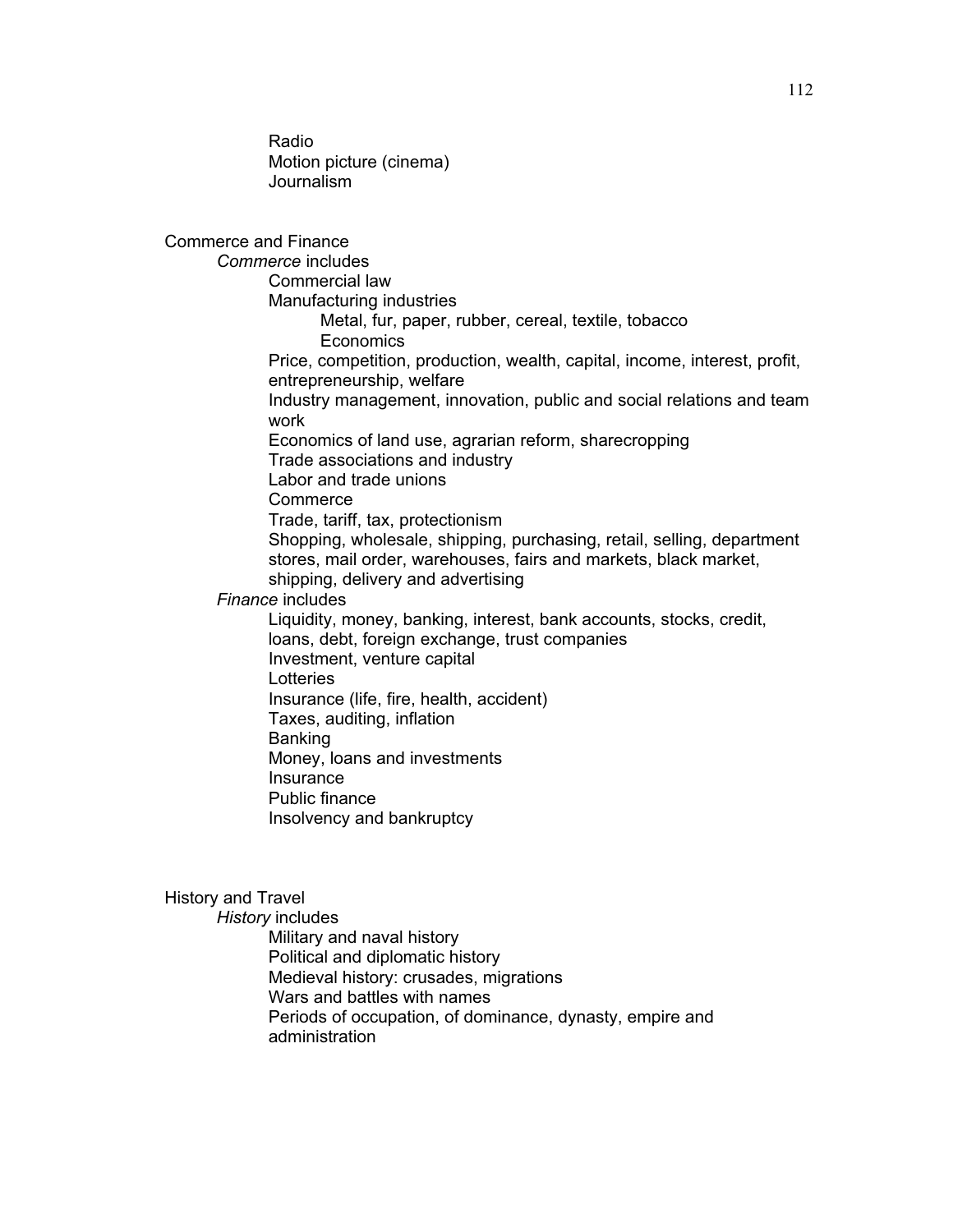Personal history and history of people: genealogy and ethnography Archives, seals and documents Calendar

#### **Travel**

 Voyages of exploration Atlases, globes and maps Geography and human geography (demography and statistics, etc.)

## Medicine

Public and personal disease, health and sanitation

Public health and hygiene

Immunity and immunization

 Disease, epidemics, quarantine Toxicology and poisons

Hospital and nursing homes

First aid, intensive care

Red Cross, Red Crescent

Legal aspects of medicine

Hazardous waste

Street cleaning

Sewage disposal

## Internal medicine

Neurosciences, psychiatry, immunology, surgery, ophthalmology, otorhinolaryngology, gynecology, pediatrics, dentistry, dermatology, therapeutics, pharmacology, homeopathy, chiropractic **Health** Diet and vitamins Personal hygiene

## **Military**

War and battle Strategy and tactics and safety Cavalry and troops Vessels and planes for troops Equipment and supplies and barracks for troops **Artillery** Navigation, sailing and shipwrecks **Heraldry** Flags, banners, standards and insignia

# Politics and Law

Political science, nationalism, sovereignty, patriotism Executive branch, civil service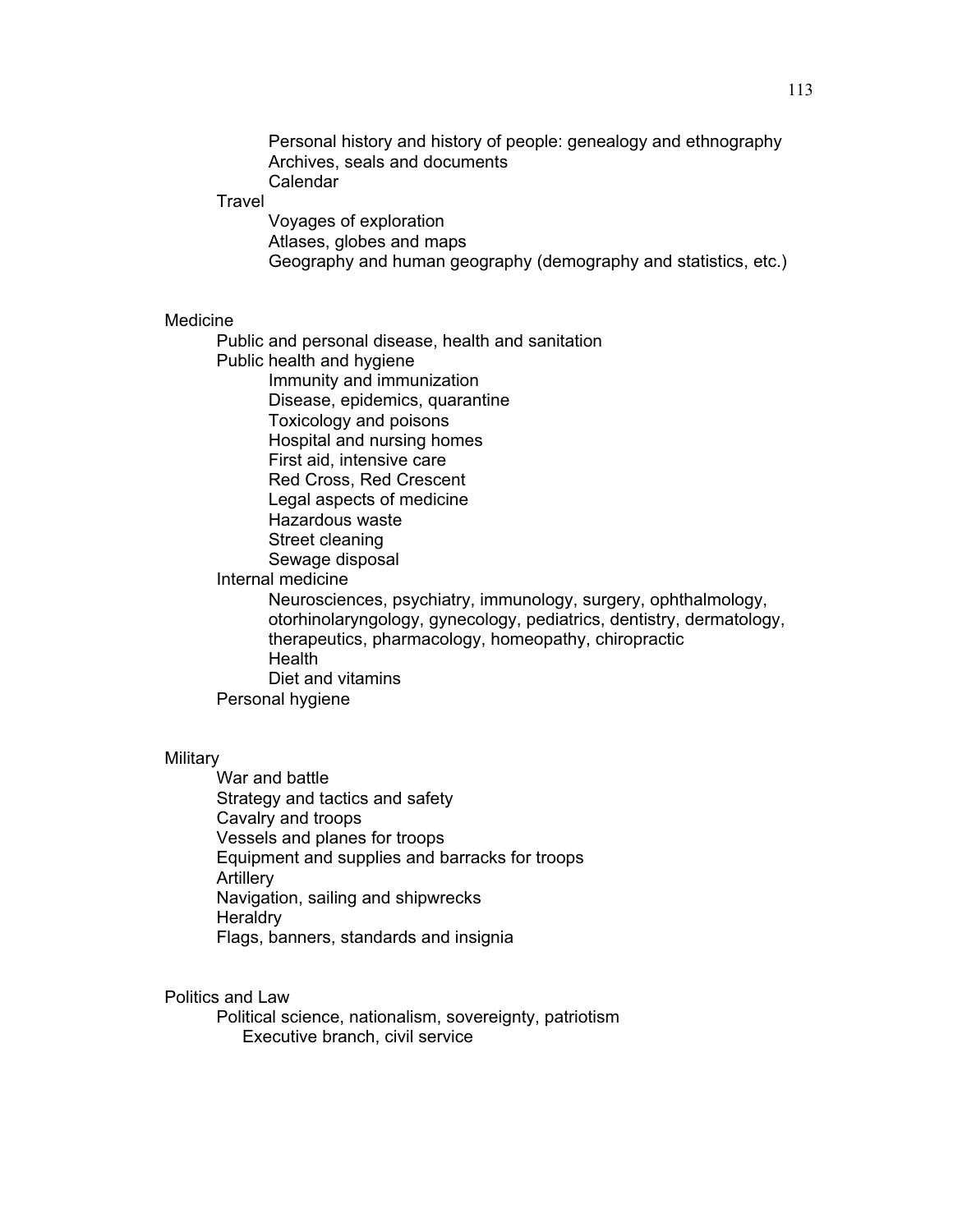Legislature, Congress, House of Representatives Political parties Local and municipal government Colonies, emigration and immigration **Diplomacy**  United Nations Socialism, communism, anarchism, utopia, democracy Law Jurisprudence, legal theory, trials, treaties, contracts, torts, arbitration, negotiation Intellectual law, law over drugs and alcohol Criminal law and national defense Animal rights Military law Federal law History of law Judicial decisions and law reports Law of space Prevention of crime, police, detectives, traffic control **Criminology** Court and jury

Religion and Education *Religion* includes Philosophy, metaphysics, cosmology Ethics, virtue and vice Soul, monotheism, polytheism, doctrines Hinduism, Jainism, Zoroastrianism, Confucianism, Taoism, Shinto Judaism, Islam, Buddhism, Mysticism **Christianity**  Bible Places of worship Liturgy and prayer Sermons and creeds *Education* includes School: elementary, middle, high, college, graduate, vocational **Literacy** Testing

# **Science**

 Mathematics, geometry Astronomy, solar system, stars Physics, acoustics, thermodynamics (heat), optics, radiation, electricity and magnetism, meteorology, climatology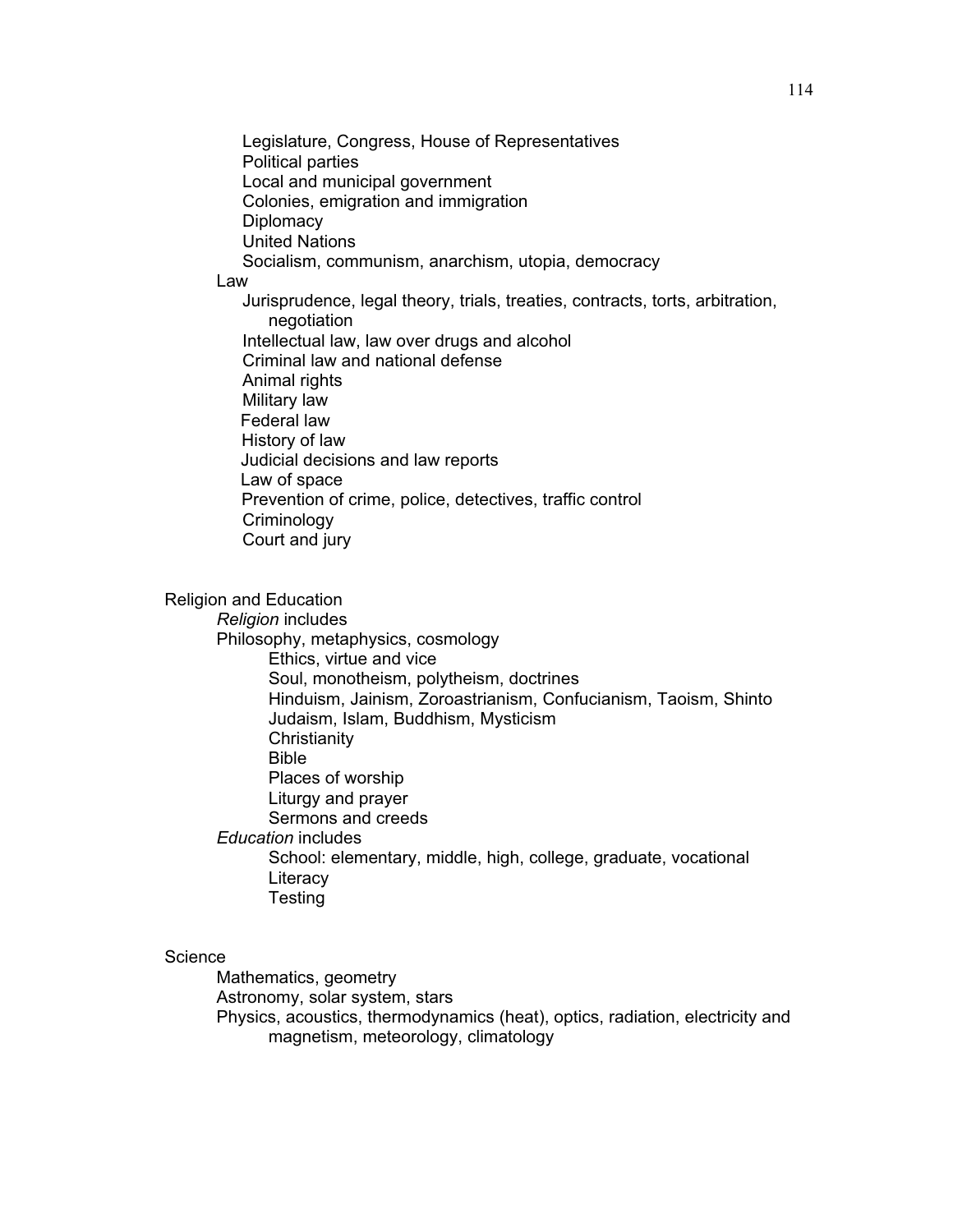**Chemistry** Geology Biology, genetics Botany Zoology Anatomy and human physiology Microbiology Cartography, remote sensing and Geographic Information Systems Physical geography: Hydrology and water **Oceanography** 

# **Society**

Behavior Psychology, personality, temperament Etiquette and manners, fashion and style Customs and dress Recreation and leisure **Camping**  Customs Sports and games Death and dying (thanatology) Home Nutrition and Cookery Hospitality industry (hotels, restaurants, clubs, taverns, pubs, saloons) Laundry Sociology and behavior of groups Family marriage women Sexual behavior, homosexuality, etc. : life style **Erotica** Parents, Children, birth control, family planning Adultery, divorce, polygamy Communal behavior Societies and fraternities Community and urbanization Classes: caste system, serfdom, slavery Social work Refugees **Orphanages** Alcoholism, poverty, drug abuse, slums Language and communication Present and past languages and linguistics

Technology and Transportation *Technology* includes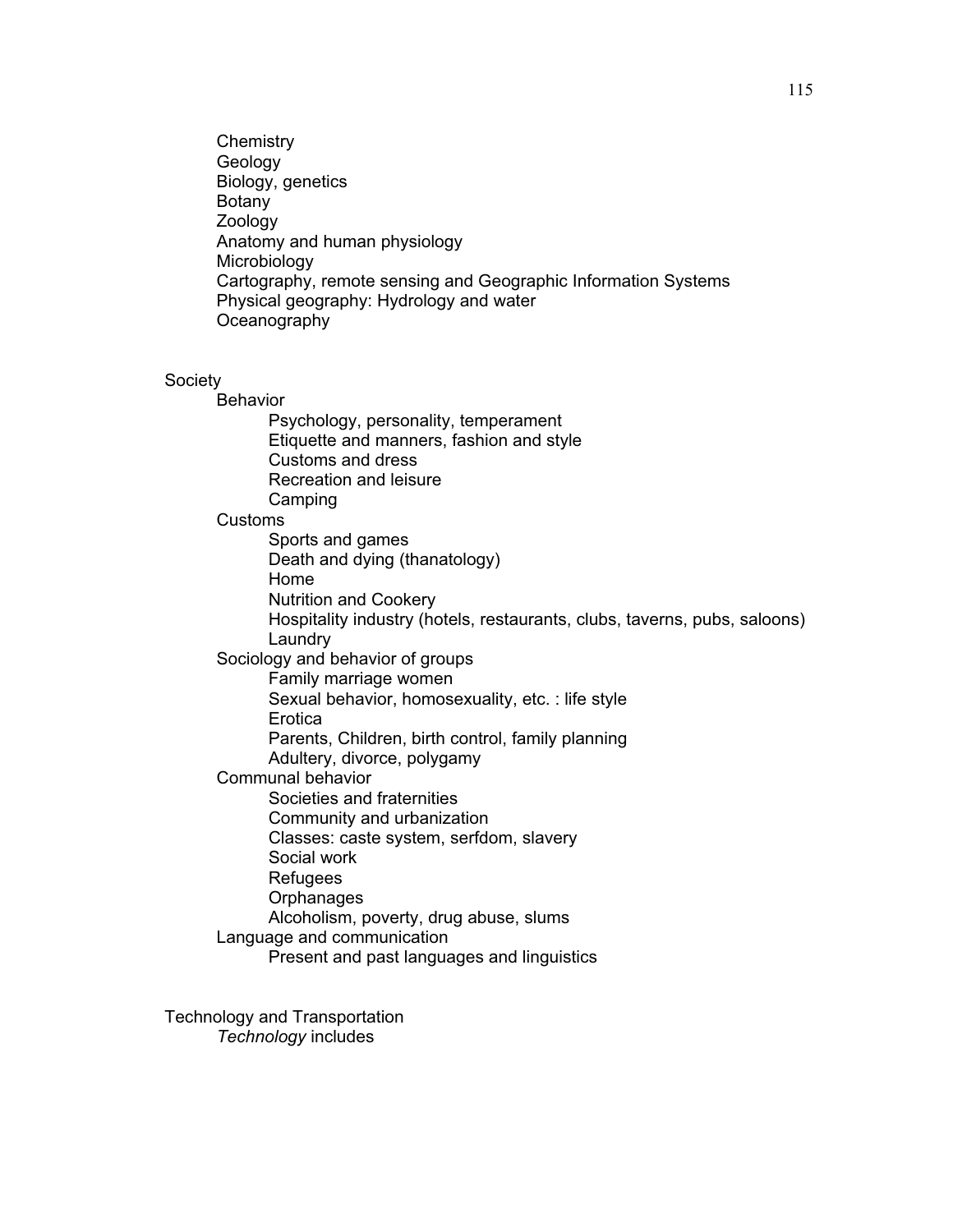**Engineering** Patents and Trademarks for inventions Environmental engineering Building construction Mechanical engineering and machinery Energy, Heating, Nuclear engineering Power, fuel and gas Agricultural machinery Domestic machinery (sewing machines) Electrical engineering Lighting **Computers** Telephone industry and wireless communications Mining and Metallurgy Chemical engineering Ceramics, glass, exterior paint, varnish *Transportation* includes Highway engineering and infrastructure pavement, roads and sidewalks) Railways and bridges Motor vehicles Bridges, tunnels, waterways, shipping, boats and ferry Automotive, bus and taxi Airlines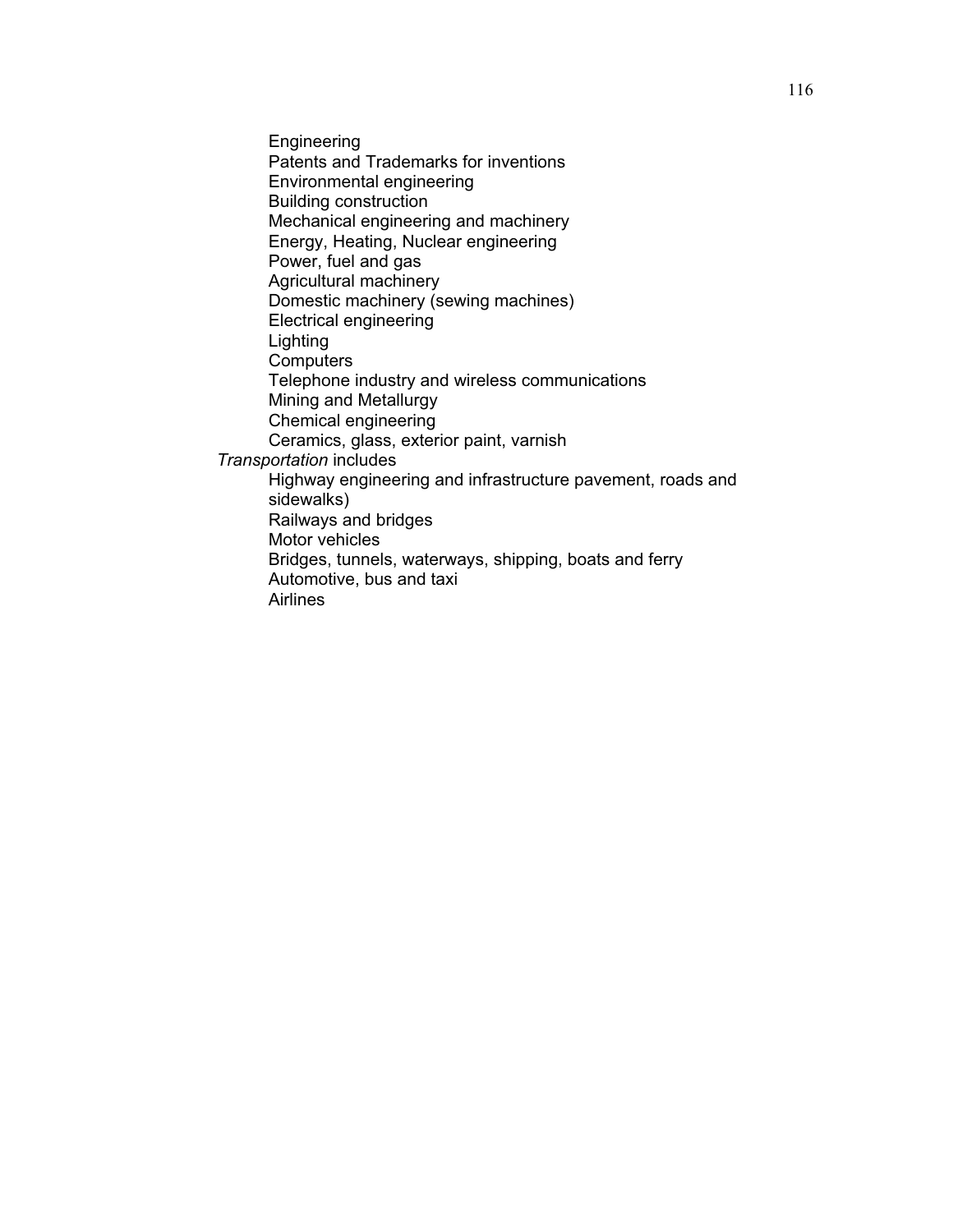#### **References**

- Abdelmoty, A. I., Smart, P., & Jones, C.B. (2007). Building place ontologies for the semantic web: Issues and approaches. *Geographic Information Retrieval Proceedings of the Fourth ACM workshop on Geographic Information Retrieval, November 9, 2007, Lisbon, Portugal*, 7-12.
- Agrawal, R., Imielinski, T. & Swami, A. (1993). Mining association rules between sets of items in large databases. *ACM SIGMOD Record 22* (2), 207-216.
- Albrecht, J. (2007). *Key concepts and techniques in GIS*. Los Angeles: Sage.
- Alonso, O., Gertz, M., and Baeza-Yates, R. (2007) On the value of temporal information in information retrieval. *ACM SIGIR Forum 41*(2), 35-41.
- Amitay, E., Har'El, N., Sivan, R., & Soffer, A. (2004). Web-a-Where: Geotagging web content. *Proceedings of the 27th Annual International ACM SIGIR Conference on Research and Development in Information Retrieval, July 25-29, Sheffield, United Kingdom*, 273-280.
- Bates, M. (1998). Indexing and access for digital libraries and the internet: Human, database, and domain factors. *Journal of the American Society for Information Science 49*(13), 1185-1205.
- Blair , D. C. & Maron, M. E. (1985). An evaluation of retrieval effectiveness for a full-test document-retrieval system. *Communications of the ACM 28* (3), 289-299.
- Borges, K. A. V., Laender, A. H. F., Medeiros, C. B., & Davis Jr., (2007). Discovering geographic locations in web pages using urban addresses. *Proceedings of the 4th ACM Workshop on Geographical Information Systems, November 9, 2007, Lisbon, Portugal*, 31-36.
- Brodeur, J., Bédard Y. & Moulin, B. (2005). A geosemantic proximity-based prototype for the interoperability of geospatial data. *Computers, Environment and Urban Systems 29*, 669-698.
- Buckland, M., Chen, A., Gey, F. C., Larson, R. R., Mostern, R., & Petras, V. (2007). Geographic search: Catalogs, gazetteers, and maps. *College & Research Libraries 68*(5) 376-387.
- Burrough, P. A. & McDonnell, R. A. (2000). *Principles of geographical information systems*. New York: Oxford University Press.
- Bush, V. (1945). As we may think. *The Atlantic Monthly*. Retrieved November 30, 2007 from http://www.theatlantic.com/doc/194507/bush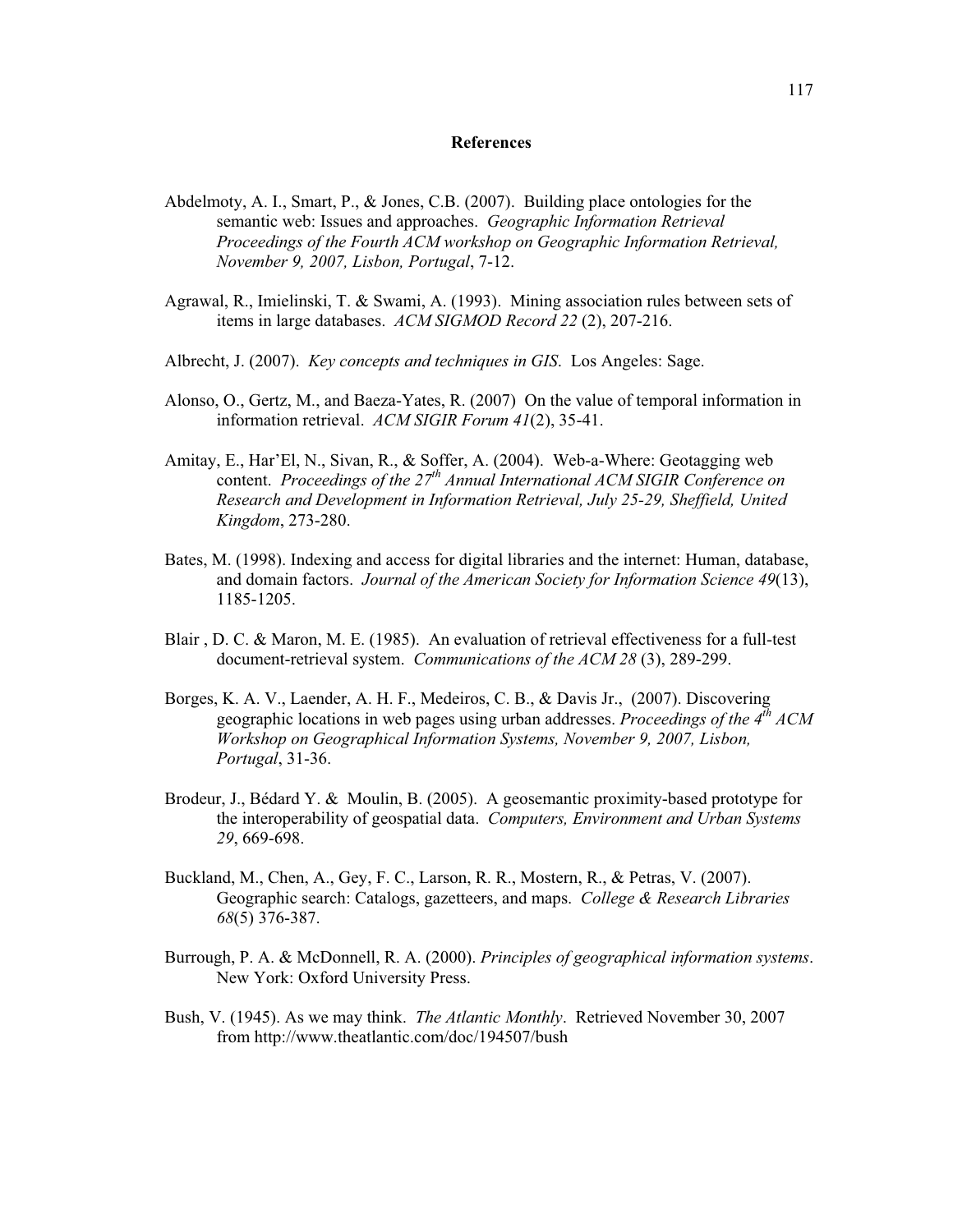- Callan, J., Allan, J. Clarke, C. L. A., Dumais, S. Evans, D. A., Sanderson, M., Zhai, C-X. (2007). Meeting of the MINDS: An information retrieval research agenda. *ACM SIGIR Forum, 41*(2), 25-34.
- Chang, E., Huang, C-R., Ker, S-J., Yang, C-H (2002). Induction of classification from lexicon expansion: Assigning domain tags to WordNet Entries. *International Conference on Computational Linguistics COLING-02 on SEMANET: Building and Using Semantic Networks 11*, 1-7.
- Chen, Y-Y, Suel, T., & Markowetz, A. (2006). Efficient query processing in geographic web search engines. *Proceedings of the 2006 ACM SIGMOD International Conference on Management of Data, June 27-29, Chicago, Illinois*, 277-288.
- Chua, S. & Kulathuramaiyer, N. (2004). Semantic feature selection using WordNet. *Proceedings of the ICCC/WIC/ACM International Conference on Web Intelligence*. 166-172*.*
- Cleverdon, C. W., Mills, J. & Keen, E. M. (1966*). Factors Determining the Performance of Indexing Systems, Vol. 1—Design, Aslib-Cranfield Research Project*, Cranfield, England.
- Dhar, D. B. & Chanda, B. (2006). Extraction and recognition of geographical features from paper maps*. International Journal of Document Analysis 8*(4), 232-245.
- El Sayed, A., Hacid, H., & Zighed, D. A. (2007). Mining semantic distance between corpus terms. *Proceedings of the ACM first Ph.D. workshop in PIKM, November 9, 2007, Lisbon, Portugal*, 49-54.
- El Sayed, A., Hacid, H., & Zighed, D. A. (2007b). A multisource context-dependent approach for semantic distance between concepts. In R. Wagner, N. Revell & G. Pernul (Eds.), *Lecture Notes in Computer Science 4653. Proceedings of the 18<sup>th</sup> International Conference on Database and Expert System Applications (DEXA), September 3-7, 2007, Regensburg, Germany*, 54-63.
- Ercegovac, Z. (1998). Minimal level cataloging: What does it mean for maps in the contexts of card catalogs, online catalogs, and digital libraries? *Journal of the American Society for Information Science 49*(8), 706-719.
- Furnas, G. W., T. K. Landauer, L. M. Gomez, & Dumais, S. T. (1987). The vocabulary problem in human-system communication. *Communications of the ACM 30*(11), 964– 71.
- Gabrilovich, E. & Markovitch, S. (2007). Harnessing the expertise of 70,000 human editors: Knowledge-based feature generation for text categorization. *Journal of Machine Learning Research 8*, 2297-2345.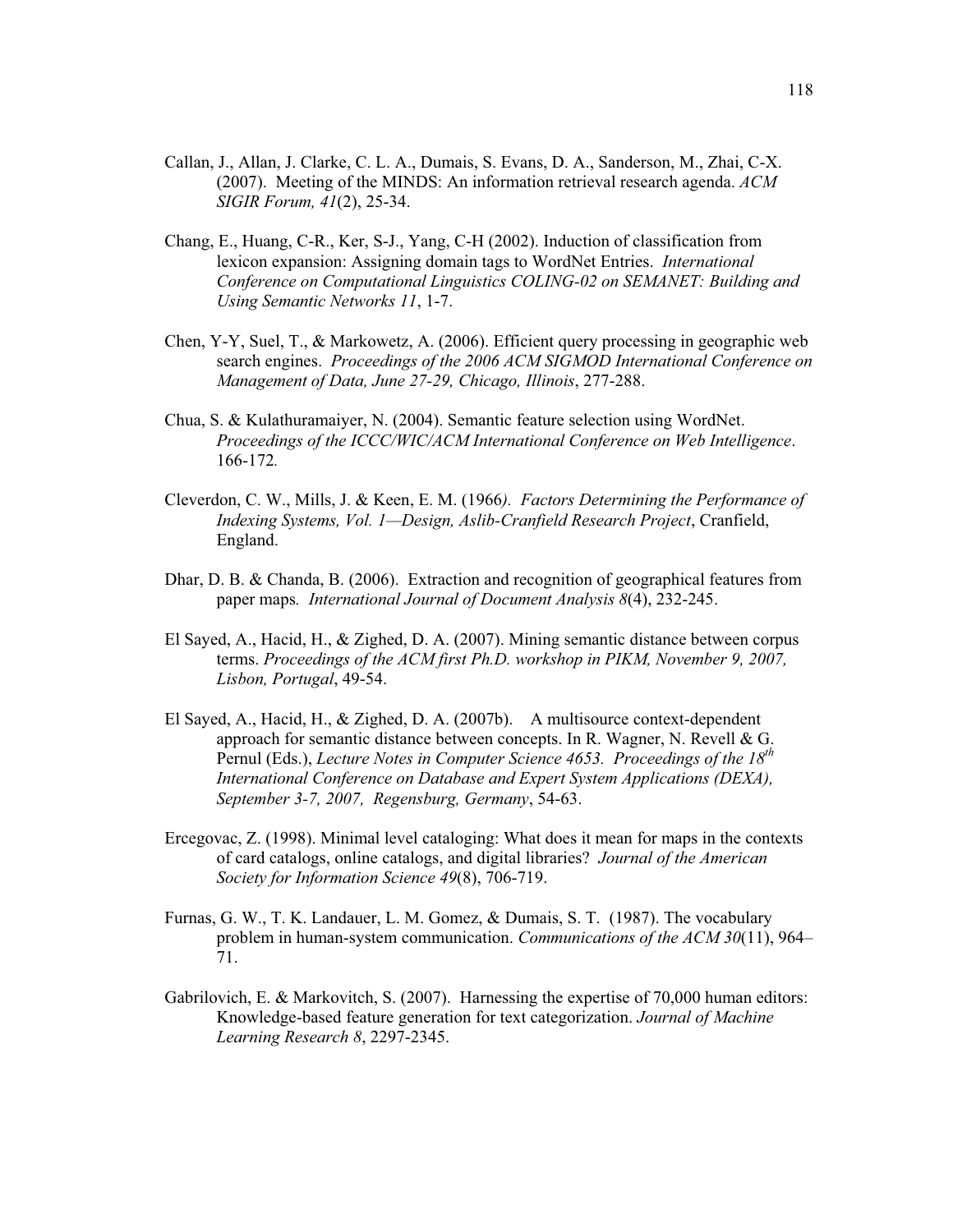- Goodchild, M. F. (2008). Epilog: Putting research into practice. From unpublished manuscript on spatial data quality.
- Goodchild, M. F., Yuan, M. & Cova, T. J. (2007). Towards a general theory of geographic representation in GIS. *International Journal of Geographical Information Science 21*(3), 239-260.
- Goodchild, M. F. & Zhou, J. (2003). Finding geographic information: Collection-level metadata*. GeoInformatica 7*(2), 95-121.
- Greenberg, J. (2004). User comprehension and searching with information retrieval thesauri. *Cataloging & Classification Quarterly 37*(3), 103-120.
- Henrich, A. & Lüdecke, V. (2007). Characteristics of geographic information needs. *Proceedings of the 4<sup>th</sup> ACM Workshop on Geographical Information Systems, November 9, 2007, Lisbon, Portugal*, 31-36.
- Heuer, J. T. & Dupke, S. (2007). Towards a spatial search engine using geotags. In F. Probst, C. Kessler (Eds.), *Proceedings of the 5th Geographic Information Days 10.-12 September 2007, Münster, Germany,* 199-204
- Hill, L. L. (2006). *Georeferencing: The geographic associations of information*. Cambridge, MA: MIT Press.
- Hochstein, C. (2006). TOXMAP: A GIS-based gateway to environmental health resources. *Medical reference services quarterly 25*(3), 13 ff.
- Jain, A. K., Murty, M. N & Flynn, P. J. (1999). Data clustering: A review. *ACM computing surveys 31*(3) 264-323.
- Kammersell, W. & Dean, M. (2007) Conceptual search: Incorporating geospatial data into semantic queries. In A. Scharl & K. Tochtermann (Eds.) *The Geospatial Web: How Geobrowsers, Social Software and the Web 2.0 are Shaping the Network Society*. (pp.47-54). Springer, London.
- Kemp, Z., Tan, L, & Whalley, J. (2007). Interoperability for geospatial analysis: A semantics and ontology-based approach. *Proceedings of the eighteenth conference on Australasian database vol. 63. ACM International Conference Proceeding Series vol. 242. Ballarat, Victorian, Australia*, 83-92.
- Khan, L., McLeod, D. & Hovy, E. (2004). Retrieval effectiveness of an ontology-based model for information selection. *The VLDB Journal 13*, 71-85.
- Kim, J.-H. & Lee, K.-H. (2002). Designing a knowledge base for automatic book classification. *The Electronic Library 20*(6), 488-495.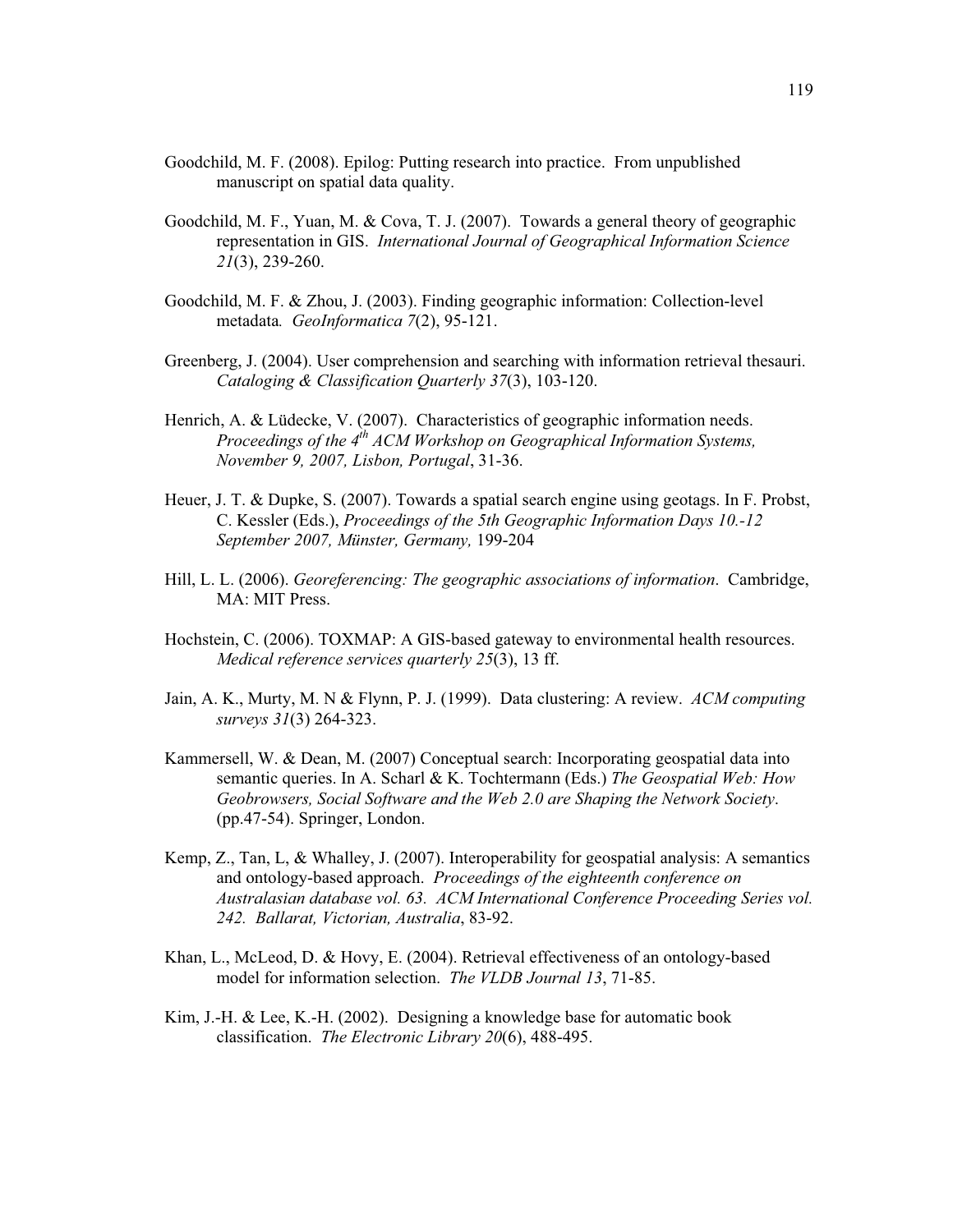- Kim, S-B., Seo, H-C., & Rim, H-C. (2004). Information retrieval using word senses: Root sense tagging approach. *27th Annual International ACM Special Interest Group on Information Retrieval (SIGIR) '04, July 25-29, Sheffield, Yorkshire, United Kingdom,*  258-265.
- Krug, S. (2006). *Don't make me think! A common sense approach to web usability* (2nd ed.) Berkeley, CA: New Riders.
- Kuhn, W. (2005). Geospatial semantics: Why, of what, and how? In S. Spaccapietra and E. Zimányi (Eds.), *Journal on Data Semantics III, Lecture Notes in Computer Science 3534*, 1-24.
- Larsgaard, M. L. (2005). Metaloging of digital geospatial data. *The cartographic journal 42*(3), 231-237.
- Larson, R. R. (1992). Experiments in automatic Library of Congress Classification. *Journal of the American Society for Information Science 43*(2), 130-148.
- Leidner, J. L. (2007). Toponym resolution in text: Annotation, evaluation and applications of spatial grounding of place names. Unpublished doctoral dissertation, University of Edinburgh, United Kingdom. Retrieved January 8, 2008 from http://hdl.handle.net/1842/1849
- Lesk, M. (1986). Automatic sense disambiguation using machine readable dictionaries: How to tell a pine cone from an ice cream cone. *Proceedings of the 5th Annual Conference on Systems Documentation. ACM Special Interest Group for Design of Communication*, 24-26.
- Leveling, J. (2007). Exploring term selection for geographic blind feedback. *Proceedings of the 4th ACM Workshop on Geographical Information Systems, November 9, 2007, Lisbon, Portugal*, 43-48.
- Lieberman , M. D., Samet, H., Sankaranarayanan, J., Sperling, J. (2007). *STEWARD: Architecture of a spatio-textual search engine.* Proceedings of the 15<sup>th</sup> International Symposium on Advances in Geographic Information Systems ACM GIS 2007, November 7-9, 2007, Seattle, WA, 1-8.
- Longley, P. A., Goodchild, M. F., Maguire, D. J. & Rhind, D. W. (2001). *Geographic Information Systems and Science*. NY, Chichester: John Wiley & Sons.
- Manning, C. D., Raghavan, P., Schütz, H. (2007). *Introduction to information retrieval*. Retrieved November 30, 2007 from http://wwwcsli.stanford.edu/~hinrich/information-retrieval-book.html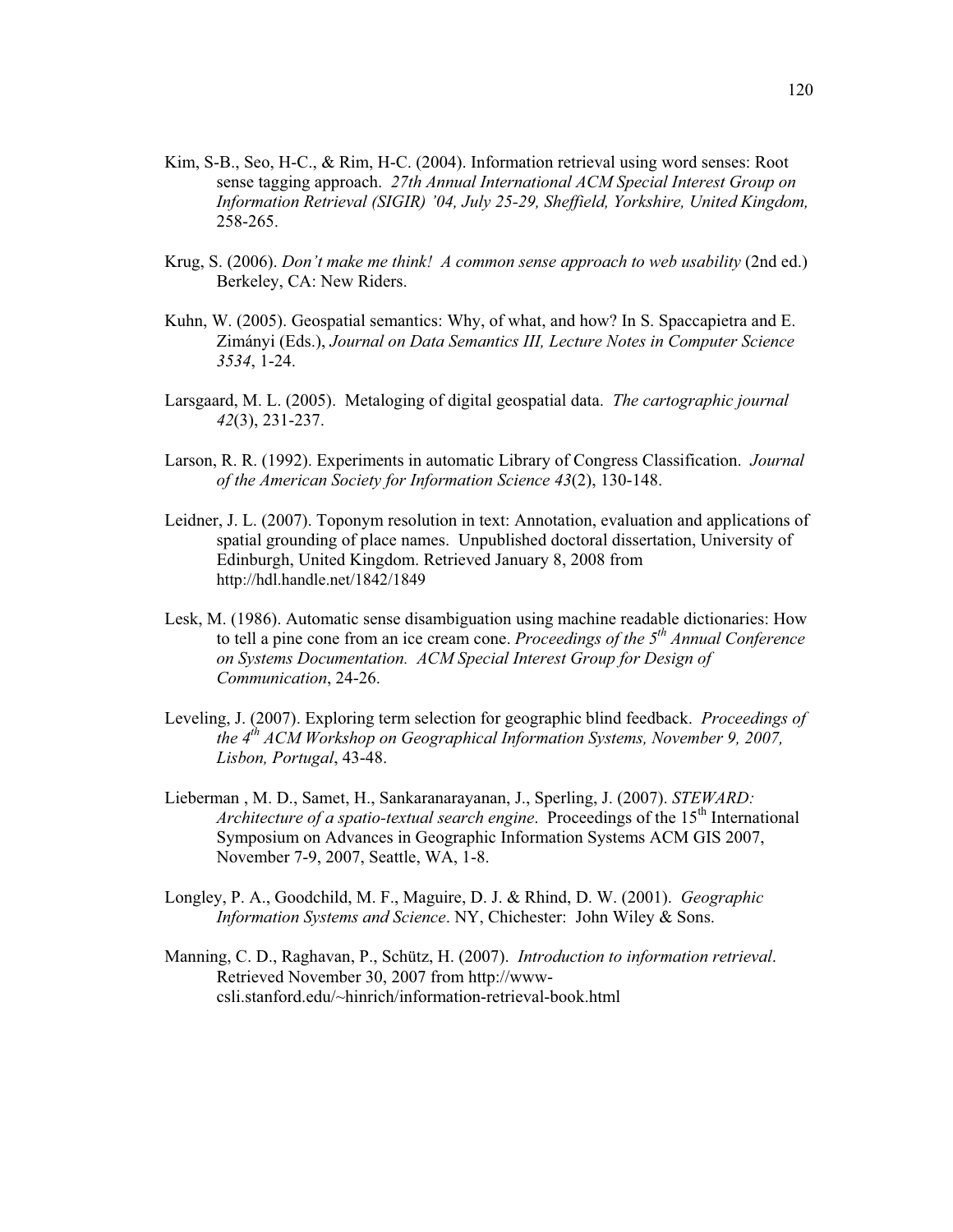- Marley, C. (2001). The changing profile of the map user. In R. B. Parry and C. R. Perkins (Eds.), *The map library in the new millennium* (pp.12-27). Chicago: American Library Association.
- Martins, B., Silva, M. J., Chaves, M. S. (2005). Challenges and resources for evaluating geographic IR," *Proceedings of the ACM Workshop on Geographic Information Retrieval November 4, 2005, Bremen, Germany*, 65-69.
- Moellering, H. (Ed). (2005). *World spatial metadata standards: Scientific and technical descriptions, and full descriptions with crosstable*. Associate editors I. H. Aalders and A. Crane. Amsterdam: Elsevier.
- Nielson, M. L. (2004). Thesaurus construction: Key issues and selected readings. *Cataloging & Classification Quarterly 37*(3/4), 57-74.
- Nogueras-Iso, J., Zarazaga-Soria, F. J., & Muro-Medrano, P. R. (2005). *Geographic information metadata for spatial data infrastructures: Resources, interoperability and information retrieval*. Berlin: Springer.
- Oberhauser, O. (2005). *Automatisches Klassifizieren: Entwicklungsstand Methodik Anwendungsbereich*. Europäische Hochschulschriften. Series XLI Informatik, vol. 43. Frankfurt am Main: Peter Land.
- O'Connor, D. O. (1978). *The interactive influences of person and situation characteristics on expectations and their cumulative effects on relevance judgments and file preference choices by undergraduates search alphabetical and classed subject catalogs*. Unpublished PhD Dissertation, Syracuse University.
- Pasley, R. C., Clough, P., & Sanderson, M. (2006). Geo-tagging for imprecise regions of different sizes. *Proceedings of the 4<sup>th</sup> ACM Workshop on Geographic Information Retrieval, November 9, 2006, Lisbon, Portugal*, 77-82.
- Peng, Z-R. & Tsou, M-H. (2003). *Internet GIS: Distributed geographic information services for the internet and wireless networks*. Hoboken, NJ: John Wiley & Sons.
- Perry, M., Hakimpour, F. & Sheth, A. (2006). Analyzing theme, space, and time: An ontology-based approach. *Proceedings of the 14th ACM International Symposium on Geographic Information Systems, ACM-GIS 2006, November 10-11, 2006, Arlington, Virginia, U.S.A.*, 147-154.
- Peters, T. A. & Kurth, M. (1991). Controlled and uncontrolled vocabulary subject searching in an academic library online catalog. *Information Technology and Libraries 10*, 201-211.
- Peterson, M. P. (2007). Hypermedia maps and the internet. In E. Stefanakis, M. P. Peterson & C. Armenakis, & V. Delis (Eds.) *Geographic Hypermedia: Concepts and Systems*.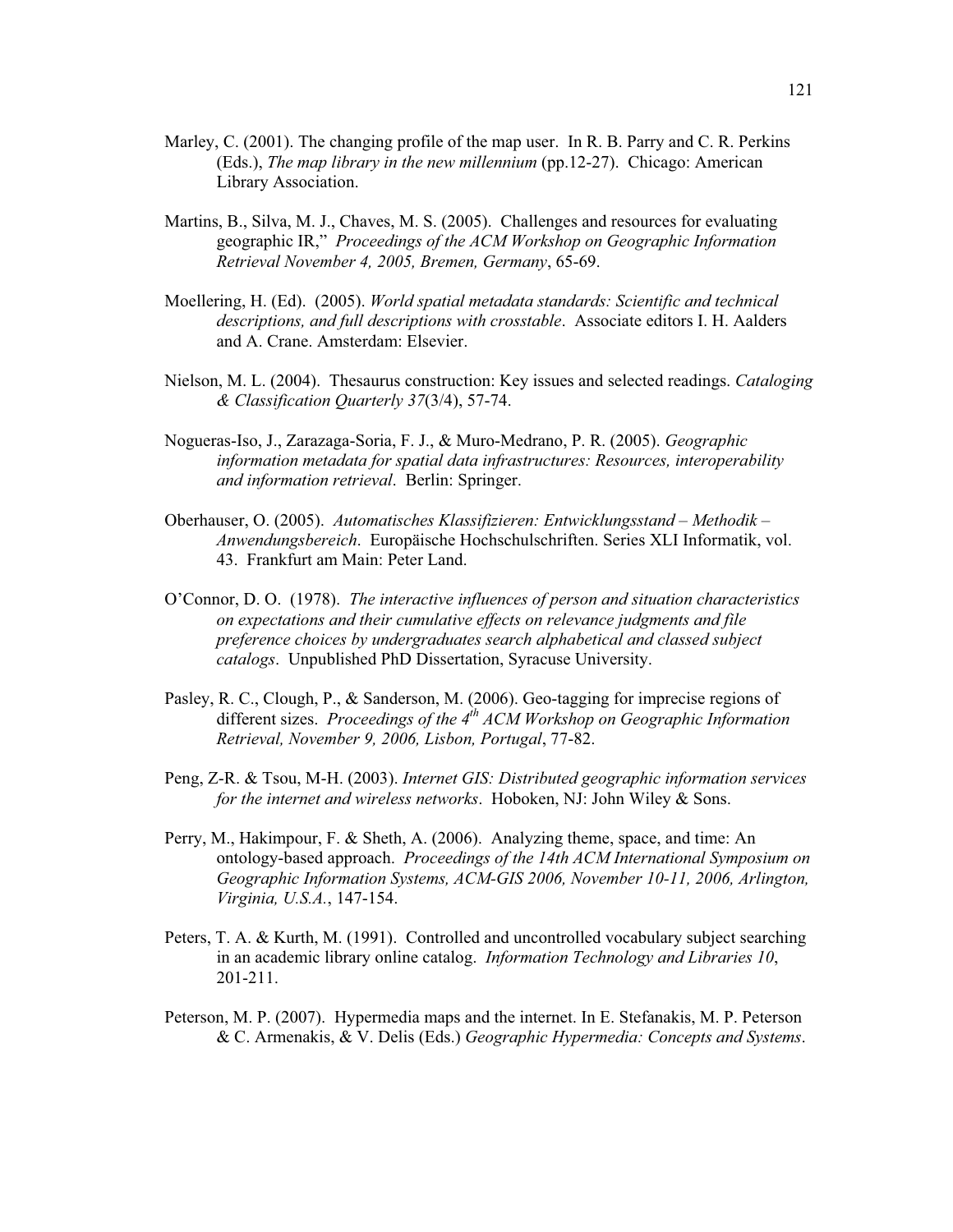(pp.121-136) in Lecture Notes in Geoinformation and cartography series. Berlin: Springer.

- Petras, V., Larson, R. R., Buckland, M. (2006). Time period directories: A metadata infrastructure for placing events in temporal and geographic context. *Proceedings of the 6<sup>th</sup> ACM/IEEE CS Joint Conference on Digital Libraries, June 11-15, 2006, Chapel Hill, NC, U.S.A.*, 151-160.
- Phelps, T. A. & Wilensky, R. (2000). Multivalent documents. *Communications of the ACM 43*(6), 83-90.
- Prabowo, R., Jackson, M., Burden, P. & Knoell, H.-D. (2002). Ontology-based automatic classification for web pages: design, implementation and evaluation. *Proceedings of the 3rd International Conference on Web Information Systems Engineering*, 182-191.
- Roddick, J. F., Hornsby, K., & de Vries, D. (2003). A unifying semantic distance model for determining the similarity of attribute values. *Proceedings of the 26th Australasian computer science conference Vol. 16, ACM International Conference Proceeding Series; Vol. 35,* Adelaide, Australia, 111 – 118.
- Salton, G. (1968). *Automatic information organization and retrieval*. New York: McGraw– Hill Book Company.
- Salton, G. & McGill, M. J. (1983). *Introduction to modern information retrieval*. New York: McGraw–Hill Book Company.
- Samet, H., & Soffer, A. (1996). MARCO: Map Retrieval by Content. *IEEE transactions on pattern analysis and machine intelligence 18*(8), 783-798.
- Sanderson, M. (2000). Retrieving with good sense. *Information Retrieval 2*, 47-67.
- Sanderson, M. & Han, Y. (2007). Search words and geography. *Proceedings of the 4th ACM Workshop on Geographical Information Systems, November 9, 2007, Lisbon, Portugal*, 13-14.
- Sanderson, M. & Kohler, J. (2004). Analyzing geographic queries. Workshop on geographic information retrieval, SIGIR, 2004, July 25-29, 2004, Sheffield, United Kingdom, n.p., Retrieved December 17, 2007 from http://www.geo.unizh.ch/~rsp/gir/abstracts/sanderson.pdf.
- Sandusky, R. J. & Tenopir, C. (2008). Finding and using journal-article components: Impacts of disaggregation on teaching and research practice*. Journal of the American Society for Information Science and Technology 59*(6), 970-982.
- Saracevic, T. (2006). Relevance: A review of the literature and a framework for thinking on the notion in information science. Part II. unpublished manuscript, 1-89.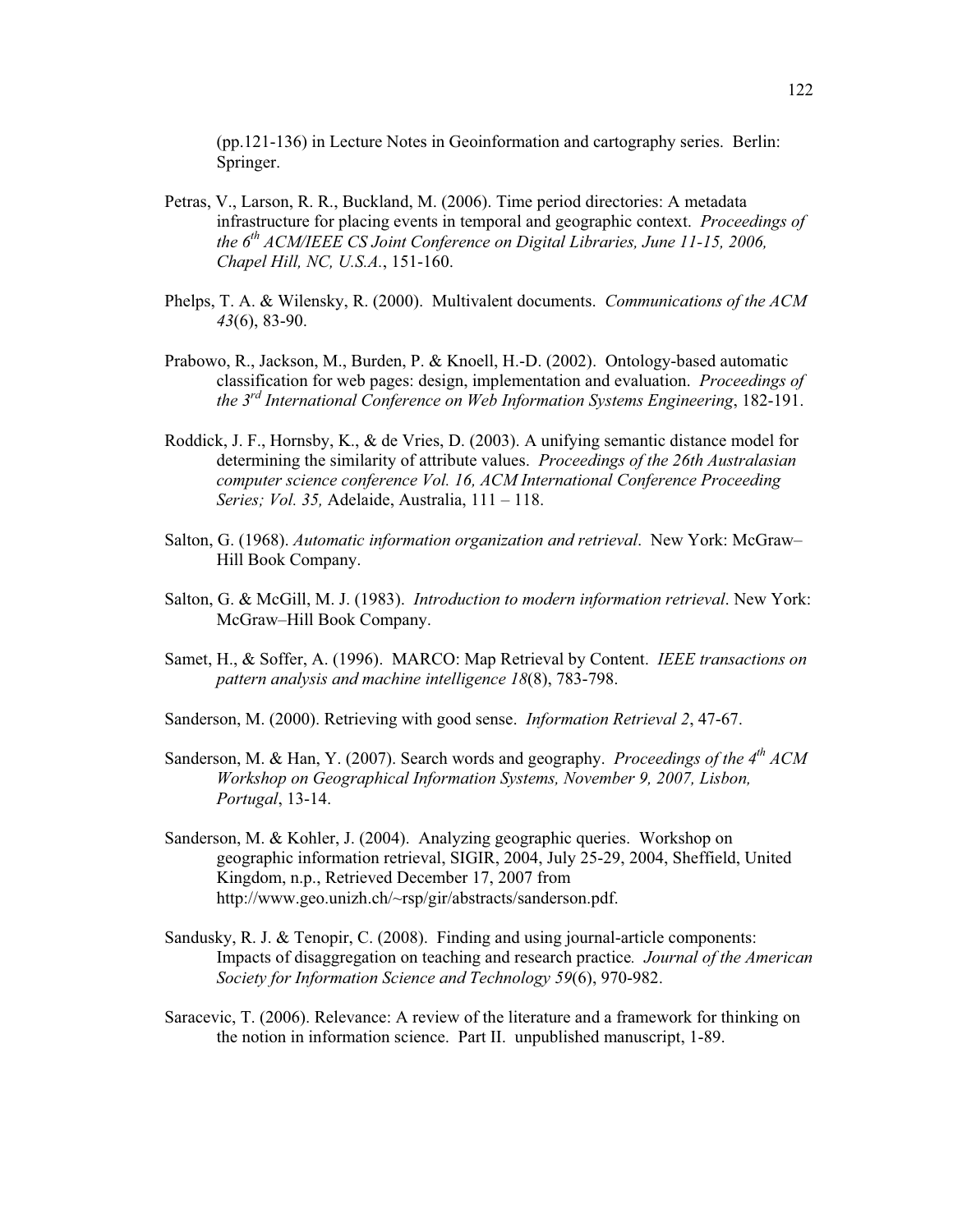- Sensuse, D. I. (2004). *A comparison of manual indexing and automatic indexing in the humanities* [Abstract]*.* PhD. dissertation for the University of Toronto, Canada.
- Shaw Jr., W. M. (1993). Controlled and uncontrolled subject descriptions in the CF database: A comparison of optimal cluster-based retrieval results. *Information Processing & Management*. 29 (6), 751-763.
- Shawa, T. W. (2006). Building a system to disseminate digital map and geospatial data online. *Library Trends 55*(2), 254-263.
- Shearer, J. R. (2004). A practical exercise in building a thesaurus. *Cataloging & Classification Quarterly 37*(3/4), 35-56.
- Shiri, A. & Crawford, R. (2006). Query expansion behavior within a thesaurus-enhanced search environment: A user-centered evaluation. *Journal of the American Society for Information Science and Technology, 57*(4), 462-478.
- Shneiderman, B. & Plaisant, C. (2005). *Designing the user interface: Strategies for effective human-computer interaction.* 4<sup>th</sup> edition. Boston: Pearson.
- Simeoni, F., Yakici, M., Neely, S. & Crestani, F. (2008). Metadata harvesting for contentbased distributed information retrieval. *Journal of the American Society for Information Science and Technology, 59* (1), 12-24.
- Simon, H. A. (1997). Administrative behavior: A study of decision-making processes in administrative organizations  $(4<sup>th</sup>$  ed.) New York: Free Press. (Original work published 1976).
- Smart, P. D., Abdelmoty, A. L, El-Geresy, B. A. and Jones, C. B. (2007). A framework for combining rules and geo-ontologies. *Lecture Notes in Computer Science 4524*, 133- 147.
- Spärck Jones, K. (2005). Some thoughts on classification for retrieval. *Journal of Documentation 61*(5), 571-581.
- Sturtz, D. (2004). Communal categorization: The folksonomy. Retrieved March 4, 2007 from http://www.davidsturtz.com/drexel/622/sturtz-folksonomy.pdf
- Tan, P.-N., Steinbach, M., & Kumar, V. (2005). *Introduction to data mining*. Boston: Pearson.
- Tezuka, T., Kurashima, T., & Tanaka, K. (2006). Toward tighter integration of web search with a geographic information system. *Proceedings of the 15<sup>th</sup> International Conference on World Wide Web, May 23-26, 2006, Edinburgh, Scotland*, 277-286.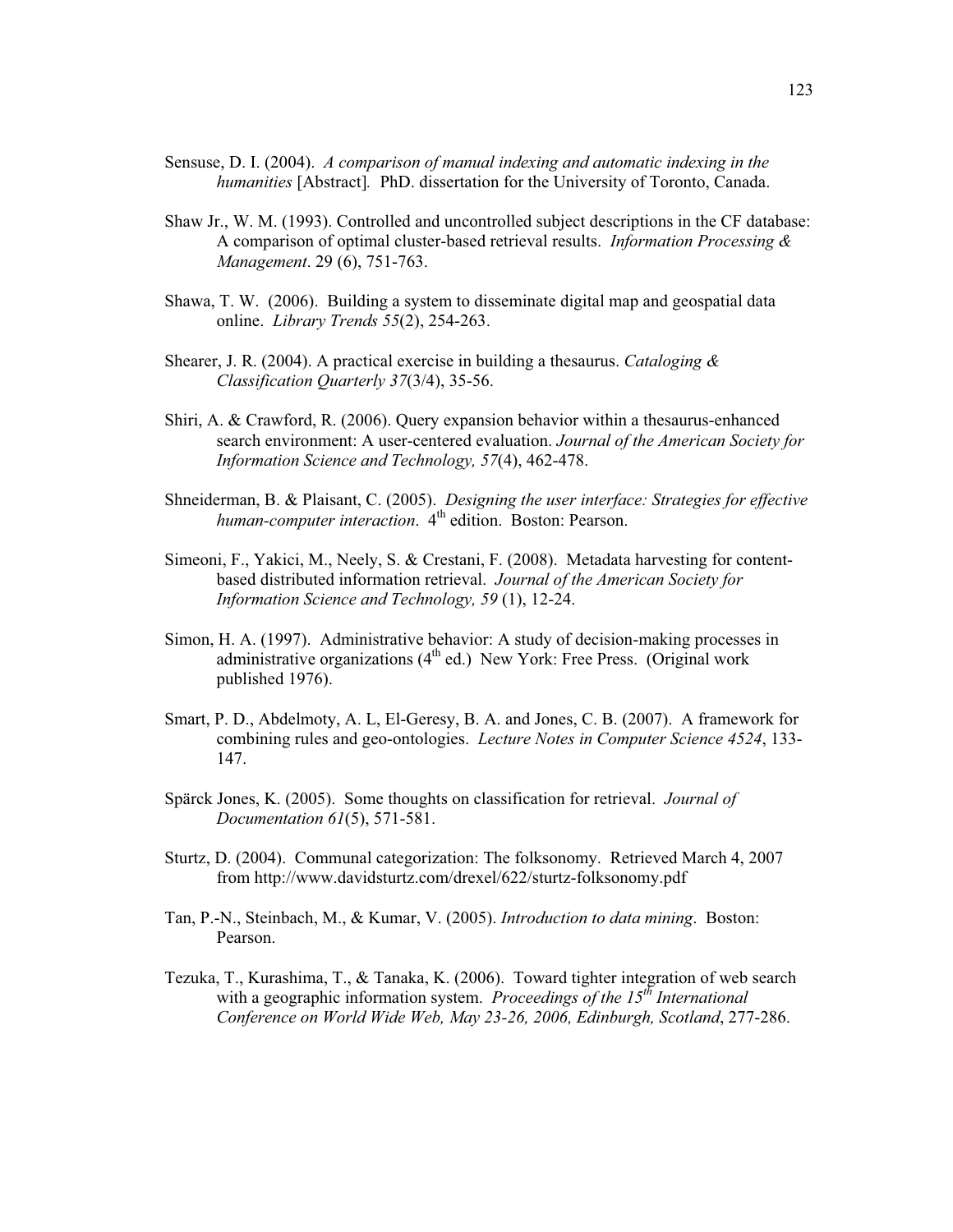- Turpin, A. H. & Hersh, W. (2001). Why batch and user evaluations do not give the same results. *Proceedings of the 24th Annual International ACM SIGIR Conference on Research and Development in Information Retrieval, September 9-12, 2001, New Orleans, Louisiana, U.S.A.*, 225–231.
- Vaid, S., Jones, C. B., Joho, H. & Sanderson, M. (2005). Spatio-textual indexing for geographical search on the web. *Proceedings of the 9th International Symposium on Spatial and Temporal Databases*, August 22-24, 2005, Angra dos Reis, Brazil, 1-18.
- Van Rijsbergen, C. J. (1979). *Information Retrieval*. 2nd ed. (pp.1–10) London: Butterworths. Retrieved September 28, 2005 from http://www.dcs.gla.ac.uk/Keith/Chapter.1/Ch.1.html
- Varelas, G., Voutsakis, E., Raftopoulou, P., Petrakis, E., & Milios, E. (2005). Semantic similarity methods in WordNet and their application to information retrieval on the web. *7th ACM International Workshop on Web Information and Data Management, November 5, 2005, Bremen, Germany*, 10-16.
- Velasco, M. and Boba, R. (2000). *Manual of crime analysis map production*. Report to the Office of Community Orienting Policing Services, Cooperative Agreement #97-CK-WXK-004. U.S. Department of Justice.
- Wang, Y., Hodges, J. & Tang, B. (2003). Classification of web documents using a naïve Bayes method. *Proceedings of the 15<sup>th</sup> IEEE International Conference on Tools with Artificial Intelligence*, 560-564.
- Wang, J. & Lee, M-C. (2007). Reconstructing DDC for Interactive Classification*. ACM Sixteenth Conference on Information and Knowledge Management, November 6-8, Lisbon, Portugal*, 137-146.
- Wolfram, D. & Zhang, J. (2008). The influence of indexing practices and weighting algorithms on document space. *Journal of the American Society for Information Science and Technology 59* (1), 3-11.
- Wright, P. (1998). Knowledge discovery in databases: Tools and techniques. Retrieved March 4, 2008 from http://www.acm.org/crossroads/xrds5-2/kdd.html.
- Yager, R. R. & Rybalov, A. (1998). On the fusion of documents from multiple collection information retrieval systems. *Journal of the American Society for Information Science 49*(13), 1177-1184.
- Yao, H., Etzkorn, L. H., & Virani, S. (2008). Automated classification and retrieval of reusable software components. *Journal of the American Society for Information Science and Technology, 59*(4), 613-627.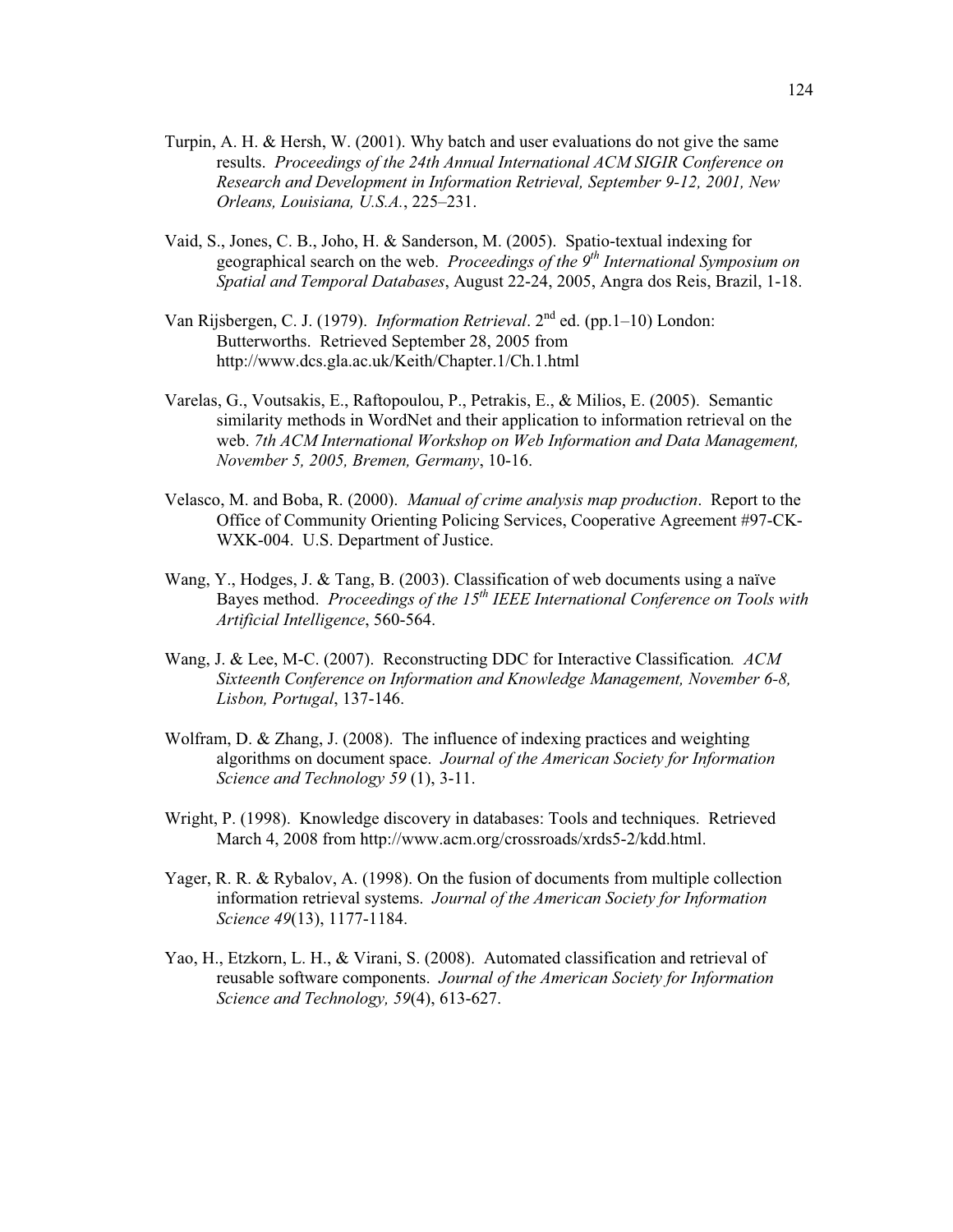- Zadeh, L. A. (1999). Fuzzy logic = computing with words. In L. A. Zadeh & J. Kacprzyk (Eds.), *Computing with Words in Information/Intelligent Systems 1: Foundations (Studies in Fuzziness and Soft Computing)* (pp. 3-23). Heidelberg: Physica.
- Zhou, G. & Su, J. (2002). Named entity recognition using an HMM-based chunk tagger. In *Proceedings of the 40th Annual Meeting of the Association for Computational Linguistics (ACL 2002), Philadelphia, PA*, 473-480.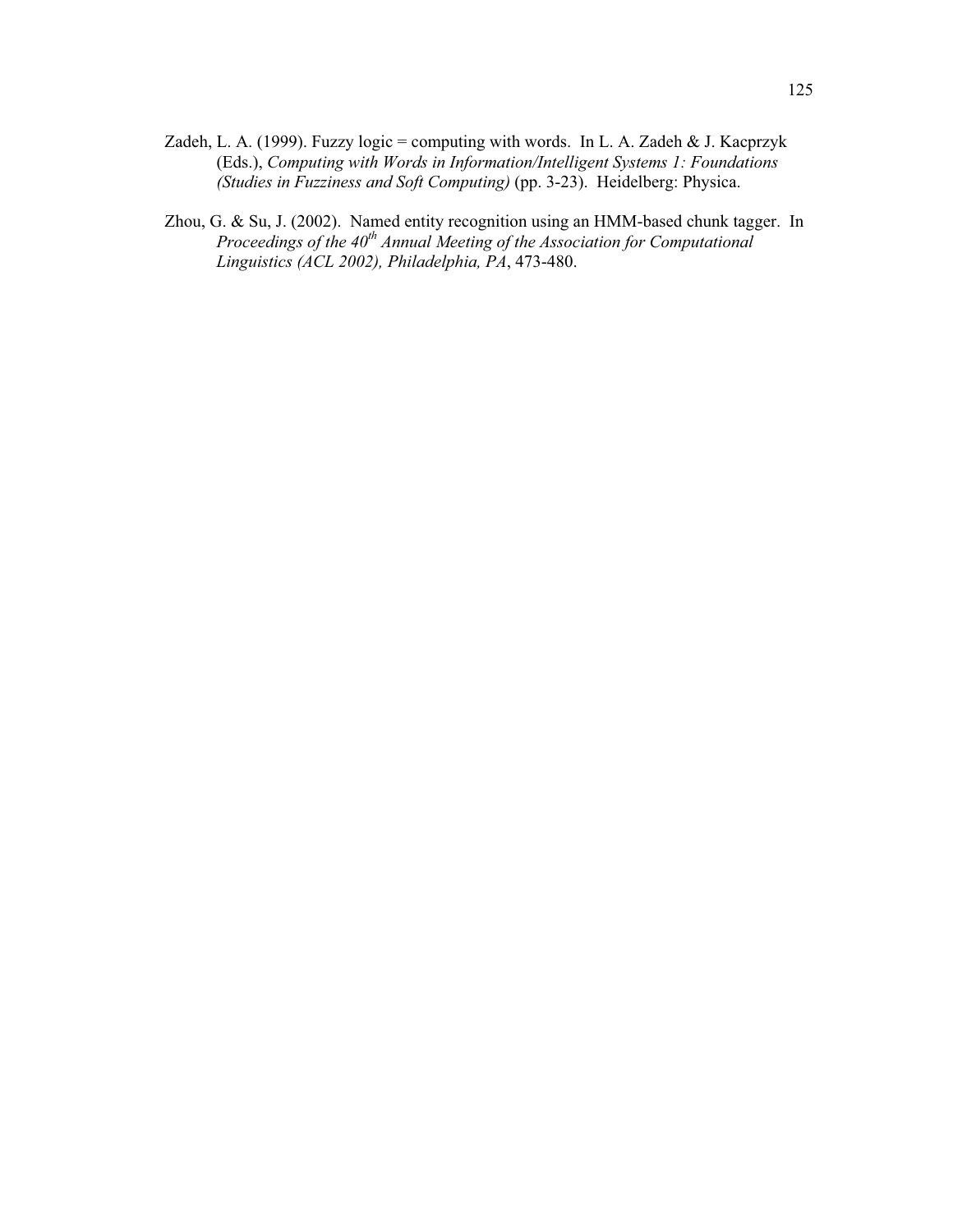# **Curriculum vitae**

## **Judith Gelernter**

## **Education**

| <b>Rutgers University</b> | Info Science                        | Ph.D., $2008$                |
|---------------------------|-------------------------------------|------------------------------|
| Simmons College           | Info & Lib Science M.I.L.S., $1994$ |                              |
| <b>Harvard University</b> | Fine Arts                           | A.M., 1992                   |
| Yale University           | <b>Medieval Studies</b>             | B.A., 1989, magna cum laude, |
|                           |                                     | distinction in the major     |

#### Certification

| Certified Institutional Protection Manager, Security, from the  |
|-----------------------------------------------------------------|
| International Foundation for Cultural Property Protection, 2004 |
| Networking, Computing Technology Industry Association, 2003     |
| Hardware and Operating Systems, Computing Tech. Industry        |
| Association, 2003                                               |
|                                                                 |

## **Teaching Experience**

Rutgers University Research Assistant, fall 2007 – spring 2008 Teaching Assistant, fall 2005 – spring 2007 Queens College, City University of New York Adjunct Assistant Professor, 2005

## **Professional Experience**

Union Club of the City of New York, NY Library Director and Art Curator, 1997–2004 Dance Notation Bureau, New York, NY Librarian and Archivist, 1994–1997 Houghton Rare Book and Manuscript Library, Harvard University, Cambridge, MA Cataloging Assistant, 1993–1994 Fogg Art Museum, Harvard University, Cambridge, MA Curatorial Assistant, Department of Prints and Drawings, 1992

## **Publications**

Gelernter, J. (2008). Neogeography, submitted in January 2008 to the Editors of the *Encyclopedia of Social Interaction Technologies*.

- Gelernter, J. (2007). Information Visualization for Digital Libraries. *Knowledge Organization 34*(3), 128-143.
- Gelernter, J. (2005). Why Theft Prevention Should be High Priority and Loss Prevention Strategies for the 21st Century Library, *Information Outlook* 9(12), 12-22 (by editor invitation)
- Gelernter, J. (2004). Infoviz for Info Pros: Information Visualization Software Tools. *Searcher 12*(9), 52-61.
- Gelernter, J. (2004). The Digital Library Edge*. Information Outlook 8(*8), 16-18.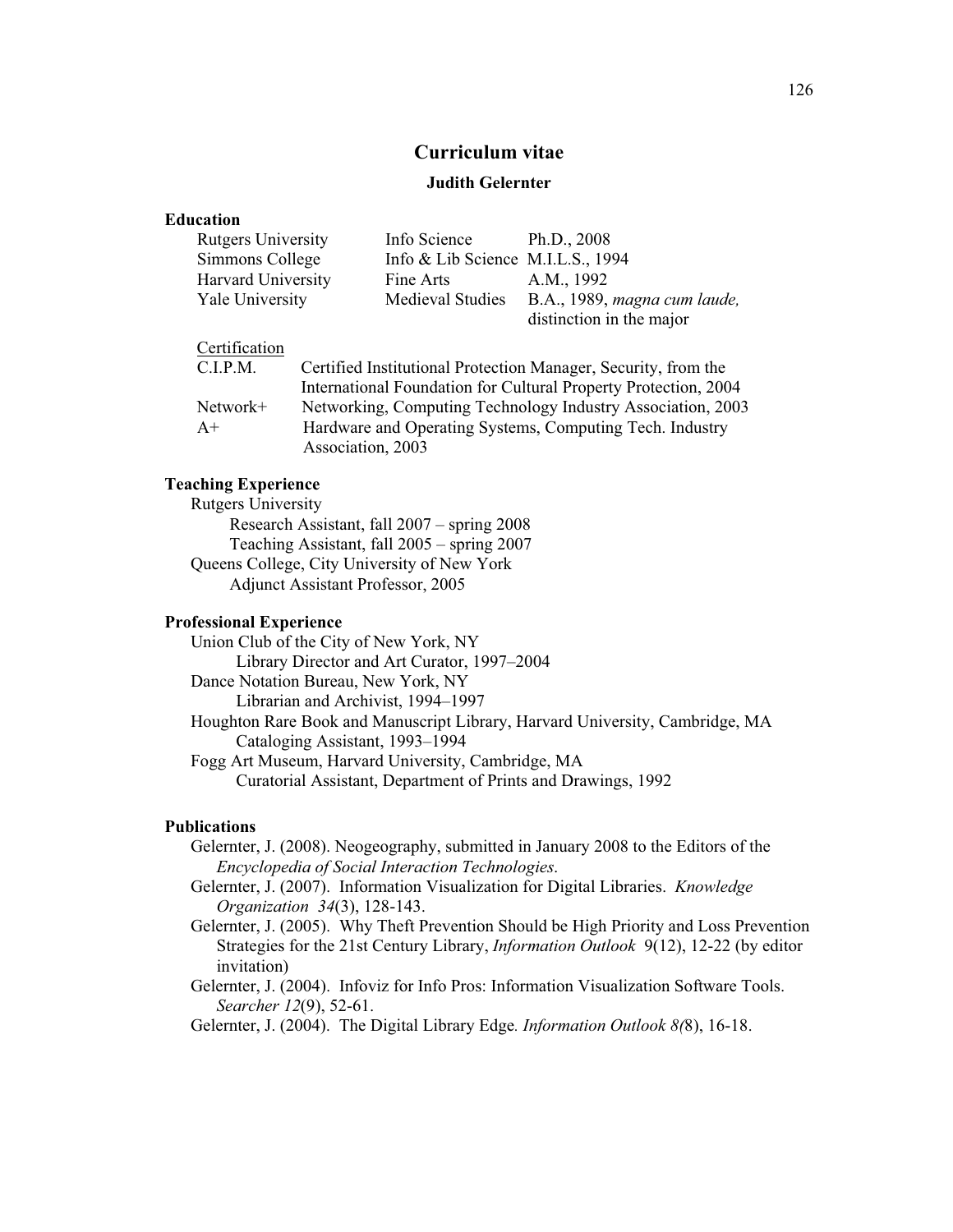Gelernter, J. (2003). Specialty Search Engines. *Searcher 11*(1), 26-31.

- Gelernter, J. (2001). The Internet: Yesterday, Today and Tomorrow. *Information Outlook 5*(6), 67-68.
- Gelernter, J. (1995-1997). Sharing Images over a Network. *Visual Resources Association Bulletin 24*(1) (Spring 1997), 37-38. Storing Images. *Visual Resources Association Bulletin 23*(1) (Fall 1996), 42-43. Images on Screen *Visual Resources Association Bulletin 22*(1) (Spring 1995), 26-27.

## **Conference proceedings and presentations**

- Gelernter, J. & Lesk, M. (2008). Creating a Searchable Map Library via Data Mining. *Joint Conference on Digital Libraries, June 16-20, 2008, Pittsburgh, Pennsylvania*.
- Gelernter, J. (2007). A Quantitative Analysis of Collaborative Tags: Evaluation for Information Retrieval—A Preliminary Study. *The 3rd International Conference on Collaborative Computing: Networking, Applications and Worksharing November 12-15, 2007, White Plains, New York.*
- Gelernter, J., & Old, C. (1995). The Metropolitan Museum of Art Performing Arts Index, In A. W. Smith (Ed.), *Dance and Technology III*, (pp. 9-16) Also presented at the conference.
- Gelernter, J. (1994). Mannerist Aesthetics and the Court Dance of Fabritio Caroso *Proceedings of the Society of Dance History Scholars* 10-13, 129-139. Conference presentation, winter 1993.

#### **Reviews**

- Gelernter, J. (2006). Modern Dancer: The World According to Tharp. *The Weekly Standard 11*(42), 34-36.
- Gelernter, J. (2006). Pointes of View. *The Weekly Standard 11*(21), 46-47.
- Gelernter, J. (2004). Balanchine's Stage: Terry Teachout on how we tell the dancer from the dance. *The Weekly Standard*, *10*(12) (December 6, 2004), 25-26. By editor invitation.
- Gelernter, J. (2004). Same Old Song and Dance: How the Nutcracker Captured America. *The Weekly Standard 9*(16), 45-46.
- Gelernter, J. (2003). The June TECHXNY Conference and Implications for Libraries. *Information Technology and Libraries 22*(1), 32-35.
- Gelernter, J. (2003). Broadway Ballet: In Movin' Out, Twyla Tharp Creates a Dance to the Music of Time. *The Weekly Standard 8*(16), 37-38.
- Gelernter, J. (1999). Taylor's Tangos. *Ballet Review 27*(3), 92-96.
- Gelernter, J. (1997). Partsche Bergsohn and Bergsohn: Early Dance. *Dance Research Journal 29*(1), 91-93.
- Gelernter, J. (1994). Database Management Software Review: askSam. *Special Libraries 85*(4), 297-298.

## **Book chapters/entries**

- Gelernter, J. & Rader, P. (2001). Dance Notation. in M. Edsall (Ed.), *A Core Collection in Dance*, American Library Association.
- Gelernter, J. (1998). The Shakers by Doris Humphrey. In T Benbow-Pfalzgraf (Ed.), *International Dictionary of Modern Dance* (pp. 709-710). St. James Press.